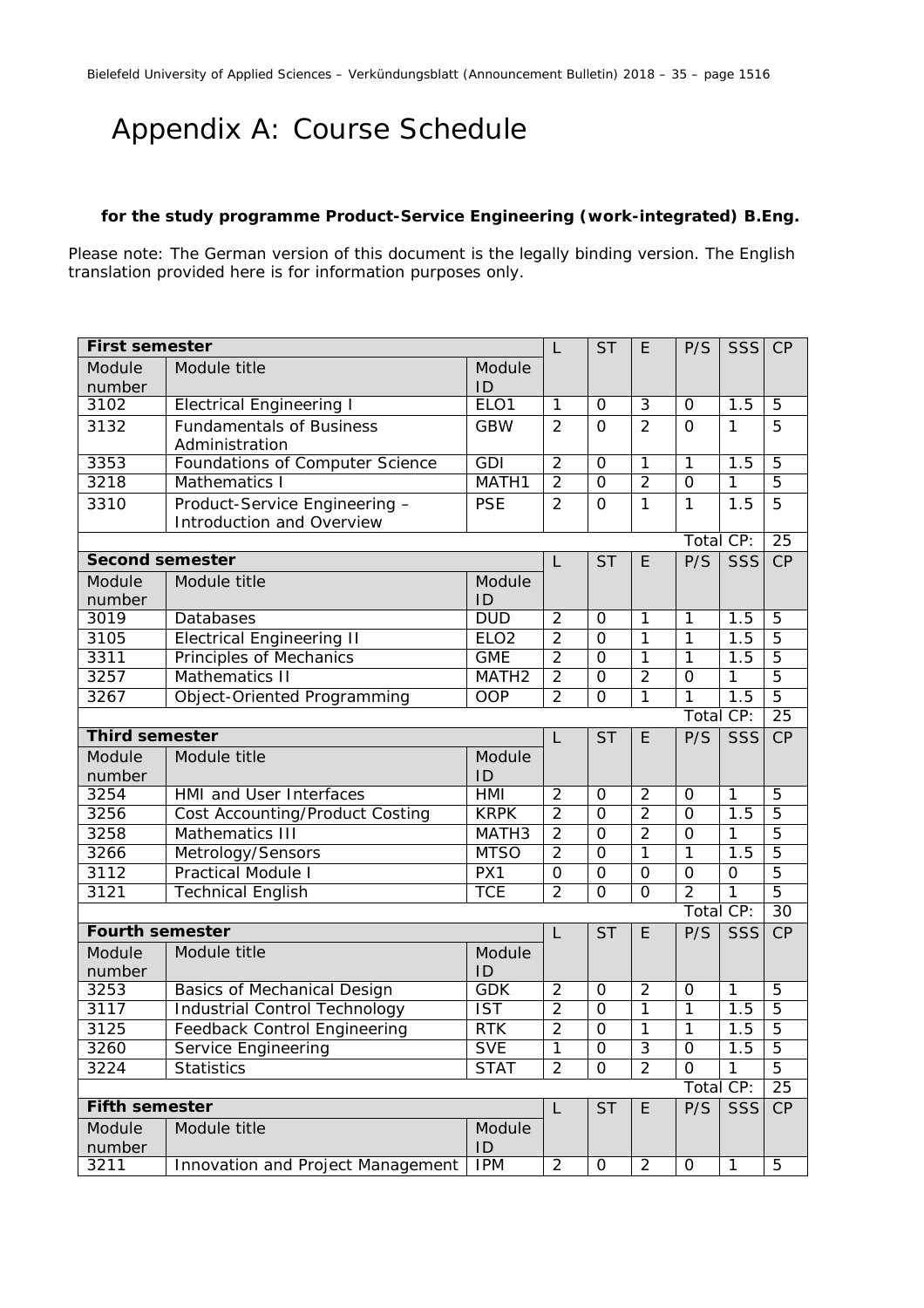| 3122                    | <b>Practical Module II</b>       | PX2                   | $\Omega$       | $\Omega$       | $\mathbf 0$    | $\Omega$       | $\Omega$ | $\overline{5}$  |
|-------------------------|----------------------------------|-----------------------|----------------|----------------|----------------|----------------|----------|-----------------|
| 3264                    | Networking and IoT Solutions     | <b>IOT</b>            | $\overline{2}$ | $\Omega$       | $\mathbf{1}$   | 1              | 1.5      | 5               |
| 9017                    | Elective Module: Product-Service | <b>WM</b>             |                |                |                | $\Omega$       |          | 5               |
|                         | Engineering                      |                       |                |                |                |                |          |                 |
| 9017                    | Elective Module: Product-Service | <b>WM</b>             |                |                |                | $\Omega$       |          | 5               |
|                         | Engineering                      |                       |                |                |                |                |          |                 |
|                         |                                  |                       |                |                |                | Total CP:      |          | $\overline{25}$ |
| <b>Sixth semester</b>   |                                  |                       | L              | <b>ST</b>      | E.             | P/S            | SSS      | CP              |
| Module                  | Module title                     | Module                |                |                |                |                |          |                 |
| number                  |                                  | ID<br>PX <sub>3</sub> |                |                |                |                |          |                 |
| 3129                    | <b>Practical Module III</b>      | $\Omega$              | $\Omega$       | $\Omega$       | $\Omega$       | $\Omega$       | 5        |                 |
| 3309                    | Product Development and          | <b>PQRE</b>           | $\overline{2}$ | $\Omega$       | $\overline{2}$ | $\Omega$       | 1.5      | 5               |
|                         | Requirements Engineering         |                       |                |                |                |                |          |                 |
| 3259                    | Safety and Security              | <b>SAS</b>            | 2              | $\Omega$       | $\mathbf{1}$   | 1              | 1.5      | $\overline{5}$  |
| 9017                    | Elective Module: Product-Service | <b>WM</b>             |                |                |                | $\Omega$       |          | 5               |
|                         | Engineering                      |                       |                |                |                |                |          |                 |
| 9017                    | Elective Module: Product-Service | <b>WM</b>             |                |                |                | $\Omega$       |          | 5               |
|                         | Engineering                      |                       |                |                |                |                |          |                 |
|                         |                                  |                       |                |                |                | Total CP:      |          | $\overline{25}$ |
| <b>Seventh semester</b> |                                  |                       | L              | <b>ST</b>      | F.             | P/S            | SSS      | CP              |
| Module                  | Module title                     | Module                |                |                |                |                |          |                 |
| number                  |                                  | ID                    |                |                |                |                |          |                 |
| 3133                    | <b>Bachelor Thesis</b>           | <b>BA</b>             | $\Omega$       | $\Omega$       | $\Omega$       | $\Omega$       | $\Omega$ | 12              |
| 3252                    | Diagnosis and Predictive         | <b>DPM</b>            | $\overline{2}$ | $\Omega$       | $\overline{2}$ | $\overline{O}$ | 1        | 5               |
|                         | Maintenance                      |                       |                |                |                |                |          |                 |
| 3134                    | Colloquium                       | <b>KOL</b>            | $\Omega$       | $\Omega$       | $\Omega$       | $\Omega$       | $\Omega$ | $\overline{3}$  |
| 3255                    | Sales and Customer Management    | <b>VUK</b>            | $\overline{2}$ | $\overline{O}$ | $\overline{2}$ | $\overline{0}$ | 1        | $\overline{5}$  |
|                         |                                  |                       |                |                |                | Total CP:      |          | 25              |

Abbreviations of the teaching forms:  $L =$  lecture,  $ST =$  tuition in seminars,  $E =$  exercise,  $S =$  seminar, P = practical,  $SS =$  supervised self-study (all data in semester credit hours);

 $CP = \text{credit points}$ 

W/S = winter/summer semester

|                  | <b>Elective Modules Product-Service Engineering</b>   |              |         |                |           |                |          |            |    |
|------------------|-------------------------------------------------------|--------------|---------|----------------|-----------|----------------|----------|------------|----|
| Module<br>number | Module title                                          | Module<br>ID | W/<br>S | L              | <b>ST</b> | F              | P/S      | <b>SSS</b> | CP |
| 3204             | Data Analytics                                        | <b>DML</b>   | W       | $\overline{2}$ | $\Omega$  | $\mathbf{1}$   |          | 1          | 5  |
| 3255             | Maintenance and Spare Parts<br>Management             | IEM          | W       | $\overline{2}$ | $\Omega$  | 2              | $\Omega$ | 1          | 5  |
| 3340             | Machine Learning                                      | ML           | S       | $\overline{2}$ | $\Omega$  |                |          |            | 5  |
| 3201             | <b>Quality Management</b>                             | <b>QMG</b>   | S       | $\overline{2}$ | $\Omega$  | $\overline{2}$ | $\Omega$ |            | 5  |
| 3261             | Service Communication and<br><b>Training Concepts</b> | <b>SKTK</b>  | S       | $\overline{2}$ | $\Omega$  | 2              | $\Omega$ | 1          | 5  |
| 3262             | <b>Smart Services and Devices</b>                     | <b>SMSD</b>  | W       | $\overline{2}$ | $\Omega$  | $\mathcal{P}$  | $\Omega$ | 1          | 5  |
| 3263             | <b>Usability Engineering</b>                          | <b>UEG</b>   | S       | $\overline{2}$ | $\Omega$  | $\mathcal{P}$  | $\Omega$ | 1          | 5  |
| 3265             | Contract and Liability Law                            | <b>VHR</b>   | W       | $\overline{2}$ | $\Omega$  | 2              | $\Omega$ | 1          | 5  |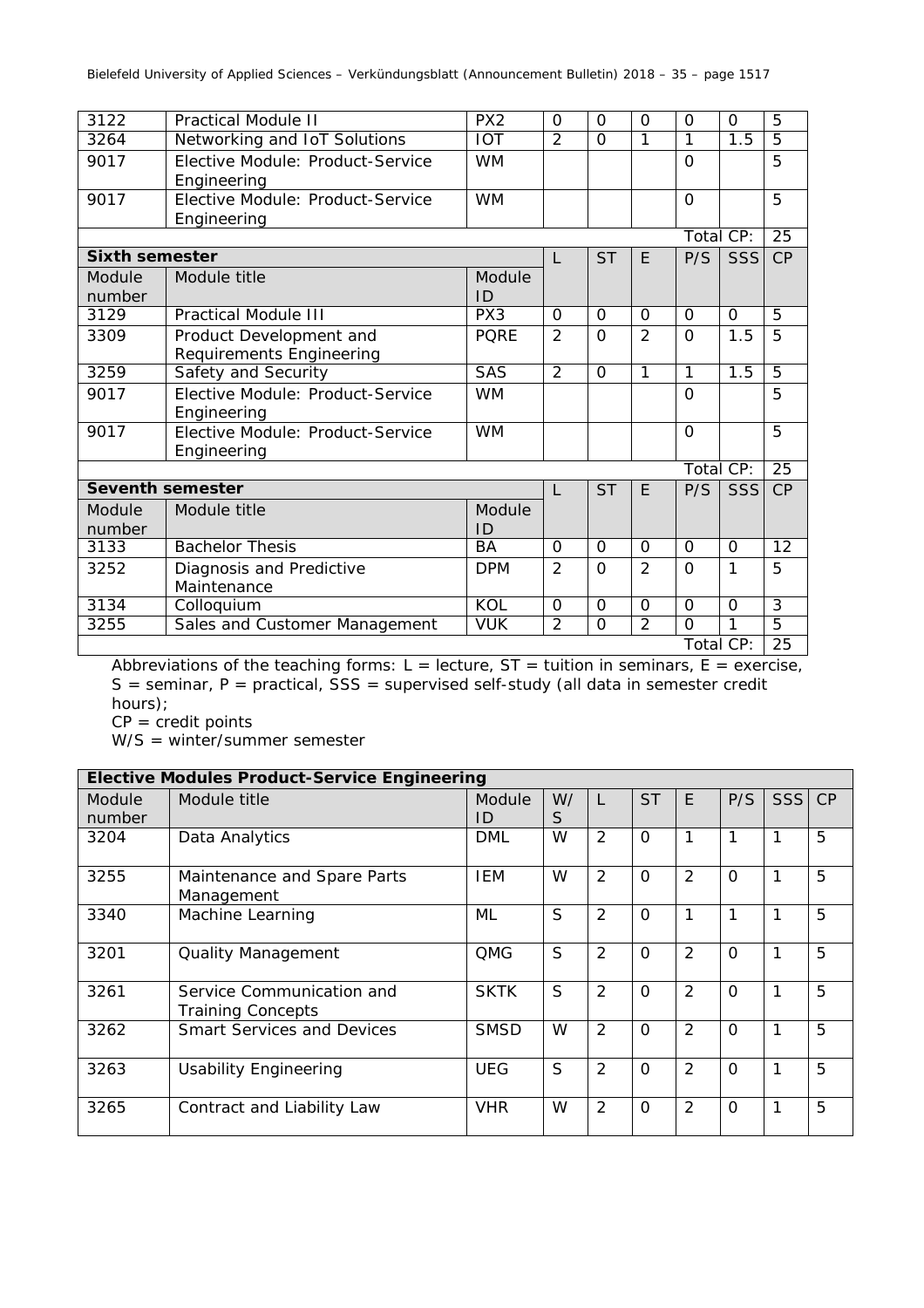# Appendix B: Module catalogue

for the study programme Product-Service Engineering (work-integrated) B.Eng.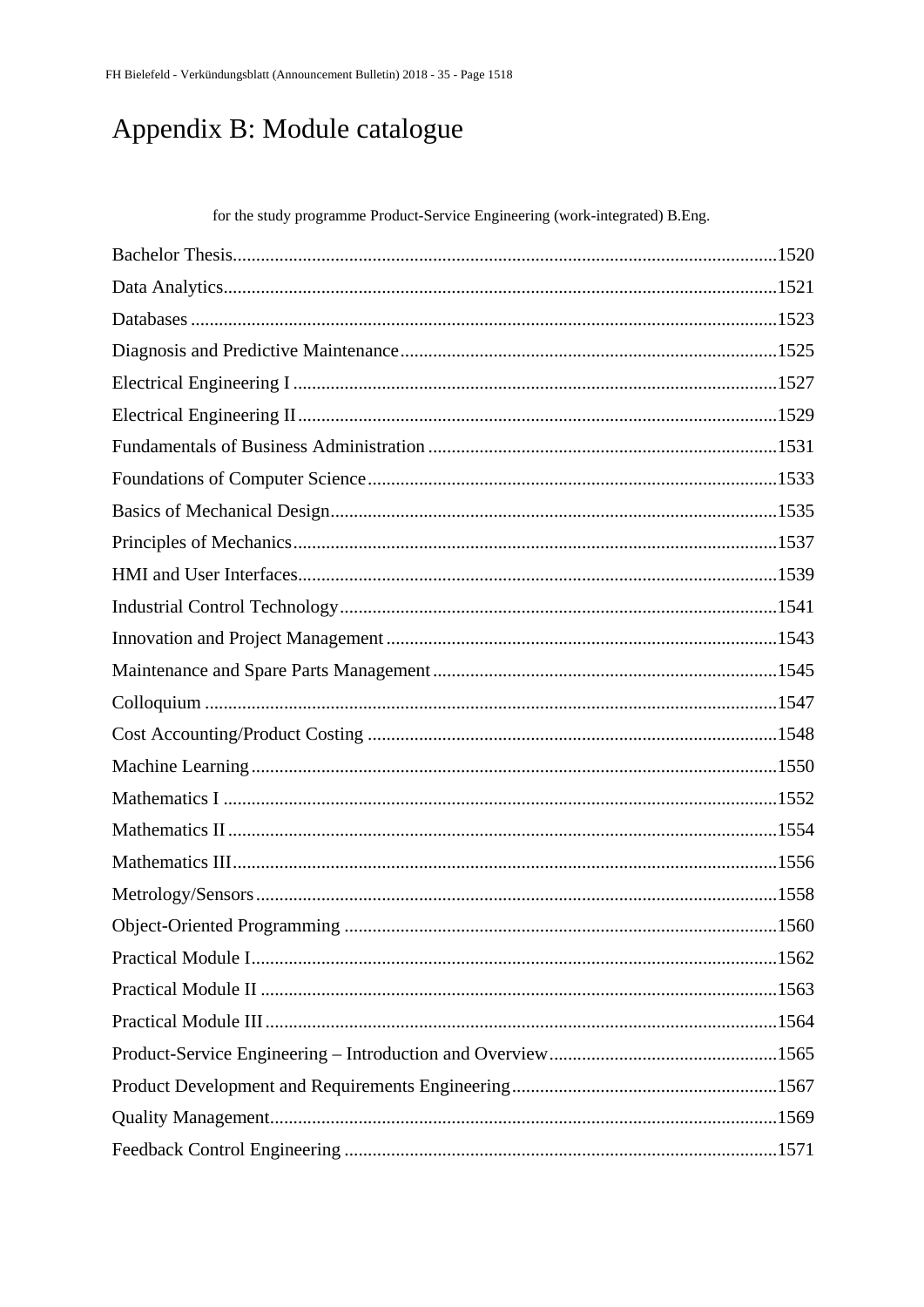Please note: The German version of this document is the legally binding version. The English translation provided here is for information purposes only.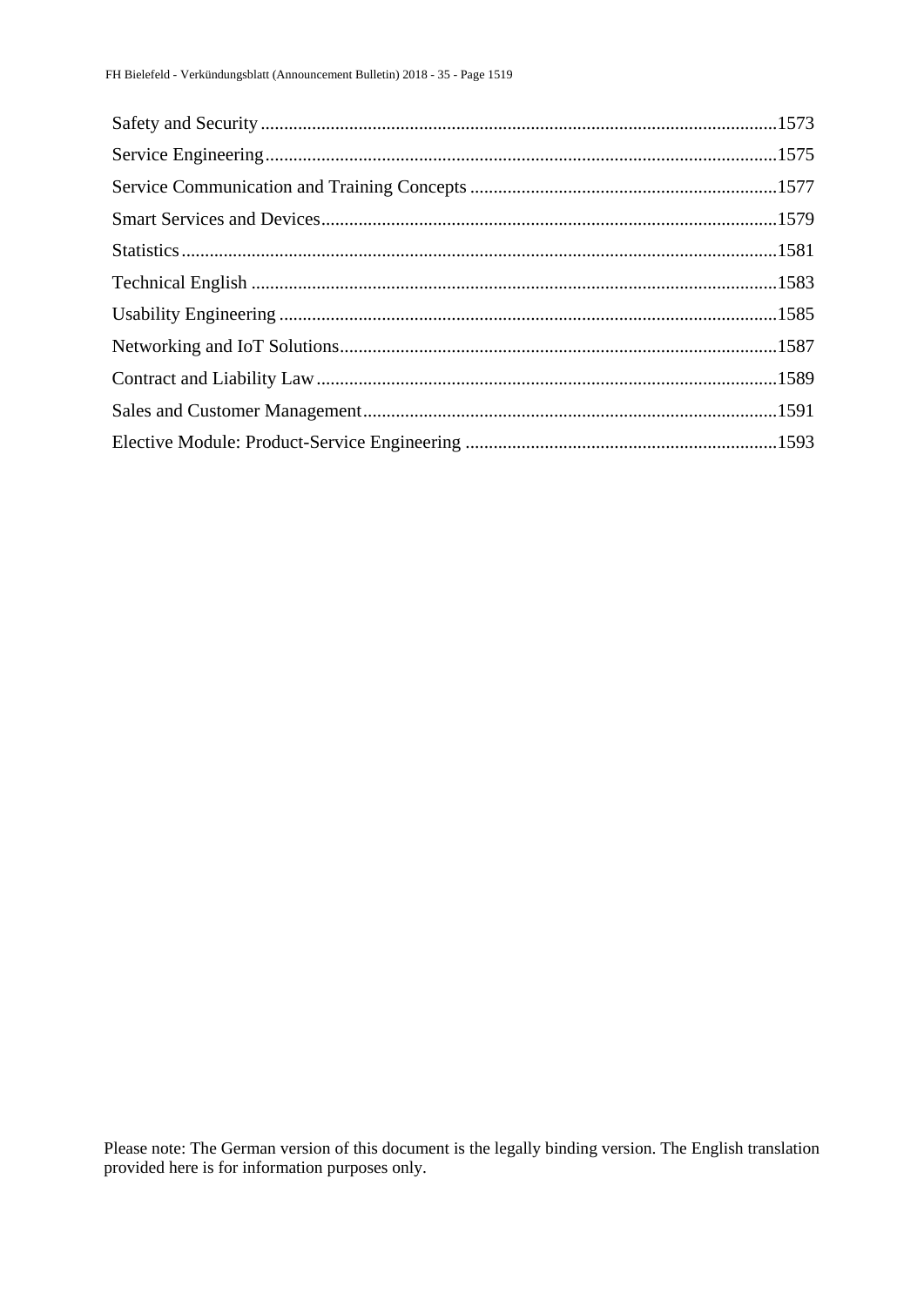|                | <b>Bachelor Thesis</b>                                                                                                                                                                                                                                                                                                                                                                                                                                                              |                             |                                                                                                                                                                                                                                                                                                                                              |          |                 |            |                    |                           | <b>BA</b>    |           |  |
|----------------|-------------------------------------------------------------------------------------------------------------------------------------------------------------------------------------------------------------------------------------------------------------------------------------------------------------------------------------------------------------------------------------------------------------------------------------------------------------------------------------|-----------------------------|----------------------------------------------------------------------------------------------------------------------------------------------------------------------------------------------------------------------------------------------------------------------------------------------------------------------------------------------|----------|-----------------|------------|--------------------|---------------------------|--------------|-----------|--|
| number:        | Identification                                                                                                                                                                                                                                                                                                                                                                                                                                                                      | Workload:                   | Credits:                                                                                                                                                                                                                                                                                                                                     |          | Study semester: |            |                    | Frequency of the<br>offer |              | Duration: |  |
| 3133           |                                                                                                                                                                                                                                                                                                                                                                                                                                                                                     | 360h                        | 12                                                                                                                                                                                                                                                                                                                                           | 7th sem. |                 |            | Annual<br>(Summer) |                           | 1 semester   |           |  |
| $\mathbf{1}$   | Actual contact time<br>Planned group sizes<br>Course:<br>Scope<br>/ classroom<br>teaching                                                                                                                                                                                                                                                                                                                                                                                           |                             |                                                                                                                                                                                                                                                                                                                                              |          |                 | Self-study |                    |                           |              |           |  |
|                | Lecture                                                                                                                                                                                                                                                                                                                                                                                                                                                                             |                             | 60 students                                                                                                                                                                                                                                                                                                                                  |          | $\overline{0}$  | <b>SCH</b> | $\overline{0}$     | h                         | 360          | h         |  |
|                | Tuition in seminars                                                                                                                                                                                                                                                                                                                                                                                                                                                                 |                             | 30 students                                                                                                                                                                                                                                                                                                                                  |          | $\Omega$        | SCH        | $\Omega$           | h                         | $\Omega$     | h         |  |
|                | Exercise                                                                                                                                                                                                                                                                                                                                                                                                                                                                            |                             | 20 students                                                                                                                                                                                                                                                                                                                                  |          | $\theta$        | <b>SCH</b> | $\mathbf{0}$       | h                         | $\mathbf{0}$ | h         |  |
|                |                                                                                                                                                                                                                                                                                                                                                                                                                                                                                     | Practical or seminar        | 15 students                                                                                                                                                                                                                                                                                                                                  |          | $\Omega$        | <b>SCH</b> | $\Omega$           | h                         | $\Omega$     | h         |  |
|                |                                                                                                                                                                                                                                                                                                                                                                                                                                                                                     | Supervised self-study       | 60 students                                                                                                                                                                                                                                                                                                                                  |          | $\Omega$        | <b>SCH</b> | $\Omega$           | h                         | $\Omega$     | h         |  |
| 2              | Learning outcomes/competences:<br>After successfully completing the bachelor thesis, students are able to independently work on and<br>appropriately present a practice-oriented task from their special subject area, both in the subject-specific<br>details and in the interdisciplinary contexts, using scientific methods within a specified period of time.                                                                                                                   |                             |                                                                                                                                                                                                                                                                                                                                              |          |                 |            |                    |                           |              |           |  |
| 3              | Contents:                                                                                                                                                                                                                                                                                                                                                                                                                                                                           |                             |                                                                                                                                                                                                                                                                                                                                              |          |                 |            |                    |                           |              |           |  |
|                | The bachelor thesis is an independent scientific work from the subject area of the respective study<br>programme with a description and explanation of its solution. It can be derived from current research<br>projects at the university or from operational problems with an engineering character. It can also be<br>determined by an empirical investigation or by conceptual or design tasks or by an evaluation of<br>existing sources. The different forms can be combined. |                             |                                                                                                                                                                                                                                                                                                                                              |          |                 |            |                    |                           |              |           |  |
| $\overline{4}$ | Forms of teaching:                                                                                                                                                                                                                                                                                                                                                                                                                                                                  |                             |                                                                                                                                                                                                                                                                                                                                              |          |                 |            |                    |                           |              |           |  |
| 5              |                                                                                                                                                                                                                                                                                                                                                                                                                                                                                     | Participation requirements: | Written composition with faculty tutoring                                                                                                                                                                                                                                                                                                    |          |                 |            |                    |                           |              |           |  |
|                | Formal:                                                                                                                                                                                                                                                                                                                                                                                                                                                                             | $\sim$                      |                                                                                                                                                                                                                                                                                                                                              |          |                 |            |                    |                           |              |           |  |
|                | Content:                                                                                                                                                                                                                                                                                                                                                                                                                                                                            |                             | Coordinated topic from the student's special subject area                                                                                                                                                                                                                                                                                    |          |                 |            |                    |                           |              |           |  |
| 6              |                                                                                                                                                                                                                                                                                                                                                                                                                                                                                     | Forms of assessment:        |                                                                                                                                                                                                                                                                                                                                              |          |                 |            |                    |                           |              |           |  |
| $\tau$         |                                                                                                                                                                                                                                                                                                                                                                                                                                                                                     |                             | Prerequisite for the award of credit points:                                                                                                                                                                                                                                                                                                 |          |                 |            |                    |                           |              |           |  |
| 8              |                                                                                                                                                                                                                                                                                                                                                                                                                                                                                     |                             | Application of the module (in the following study programmes)<br>Digital Logistics (work-integrated) B.Eng., Digital Technologies (work-integrated) B.Eng.,<br>Mechatronics /Automation (work-integrated) B.Eng., Product-Service Engineering (work-integrated)<br>B.Eng. and Industrial Engineering and Management (work-integrated) B.Eng. |          |                 |            |                    |                           |              |           |  |
| 9              |                                                                                                                                                                                                                                                                                                                                                                                                                                                                                     | according to BRPO           | Importance of the grade for the final grade:                                                                                                                                                                                                                                                                                                 |          |                 |            |                    |                           |              |           |  |
| 10             |                                                                                                                                                                                                                                                                                                                                                                                                                                                                                     | Module coordinator:         |                                                                                                                                                                                                                                                                                                                                              |          |                 |            |                    |                           |              |           |  |
| 11             | N. N.<br>Other information:                                                                                                                                                                                                                                                                                                                                                                                                                                                         |                             |                                                                                                                                                                                                                                                                                                                                              |          |                 |            |                    |                           |              |           |  |
|                |                                                                                                                                                                                                                                                                                                                                                                                                                                                                                     |                             |                                                                                                                                                                                                                                                                                                                                              |          |                 |            |                    |                           |              |           |  |
| 12             | Language:<br>German                                                                                                                                                                                                                                                                                                                                                                                                                                                                 |                             |                                                                                                                                                                                                                                                                                                                                              |          |                 |            |                    |                           |              |           |  |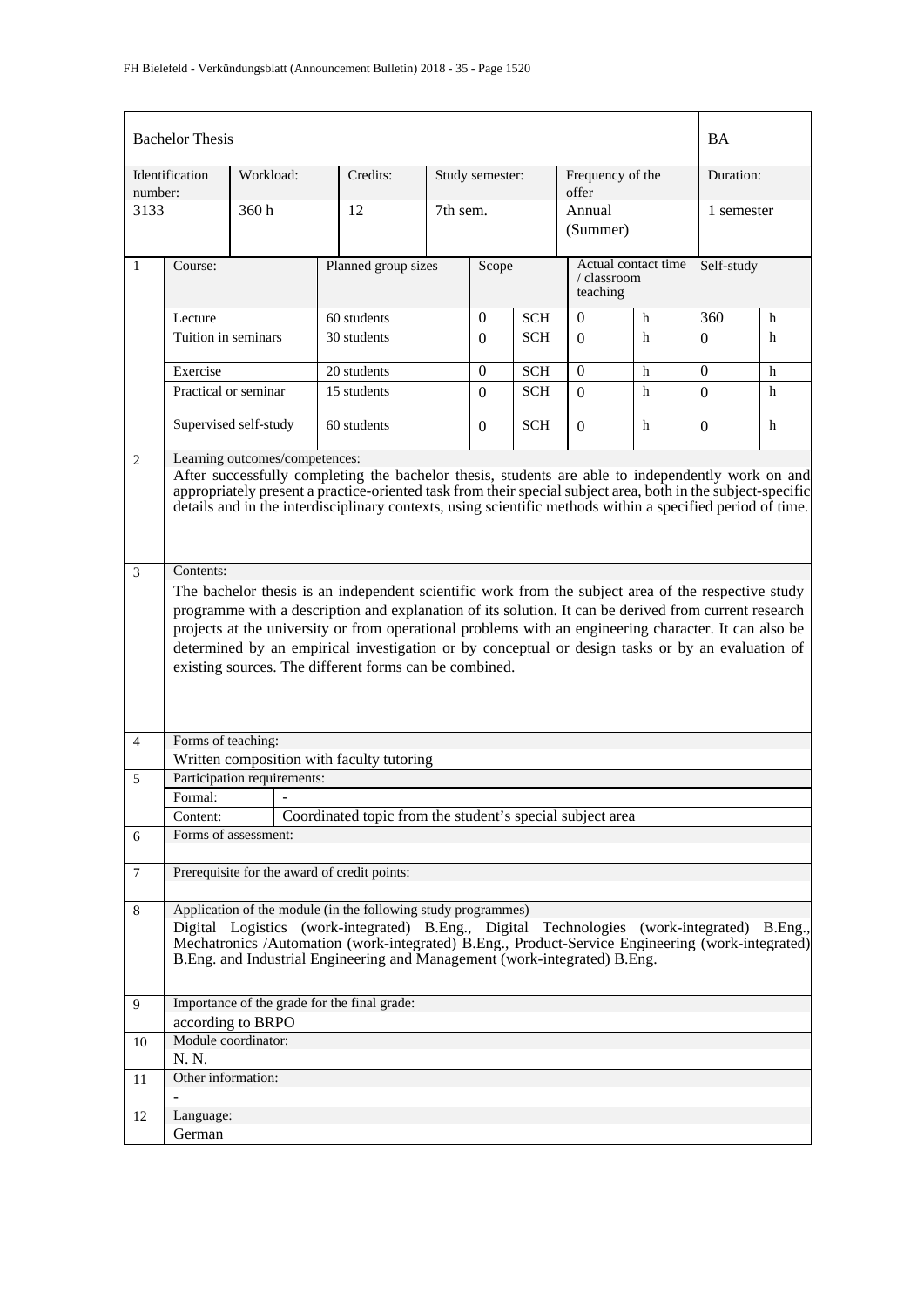|                | Data Analytics                                                                |                                  |                                                                                                                                                                                                |            |                |                                              |                         |                     | <b>DML</b>       |            |  |
|----------------|-------------------------------------------------------------------------------|----------------------------------|------------------------------------------------------------------------------------------------------------------------------------------------------------------------------------------------|------------|----------------|----------------------------------------------|-------------------------|---------------------|------------------|------------|--|
| number:        | Identification                                                                | Workload:                        | Credits:                                                                                                                                                                                       |            |                | Frequency of the<br>Study semester:<br>offer |                         |                     | Duration:        |            |  |
| 3204           |                                                                               | 150h                             | 5                                                                                                                                                                                              | 5th sem.   |                |                                              | Annual<br>(Winter)      |                     | 1 semester       |            |  |
| $\mathbf{1}$   | Course:                                                                       |                                  | Planned group sizes                                                                                                                                                                            |            | Scope          |                                              | / classroom<br>teaching | Actual contact time |                  | Self-study |  |
|                | Lecture                                                                       |                                  | 60 students                                                                                                                                                                                    |            | $\overline{2}$ | <b>SCH</b>                                   | $\mathbf{0}$            | h                   | 56               | h          |  |
|                | Tuition in seminars                                                           |                                  | 30 students                                                                                                                                                                                    |            | $\overline{0}$ | <b>SCH</b>                                   | $\Omega$                | h                   | $\overline{0}$   | h          |  |
|                | Exercise<br>20 students                                                       |                                  | 1                                                                                                                                                                                              | <b>SCH</b> | 8              | h                                            | 54                      | h                   |                  |            |  |
|                |                                                                               | Practical or seminar             | 15 students                                                                                                                                                                                    |            | $\mathbf{1}$   | <b>SCH</b>                                   | 16                      | h                   | $\boldsymbol{0}$ | h          |  |
|                |                                                                               | Supervised self-study            | 60 students                                                                                                                                                                                    |            | 1              | <b>SCH</b>                                   | 16                      | h                   | $\mathbf{0}$     | h          |  |
| 2              |                                                                               | Learning outcomes/competences:   |                                                                                                                                                                                                |            |                |                                              |                         |                     |                  |            |  |
|                | Students:                                                                     |                                  |                                                                                                                                                                                                |            |                |                                              |                         |                     |                  |            |  |
|                | $\bullet$                                                                     |                                  | know and master the basic concepts and methods of data analysis and statistical learning.                                                                                                      |            |                |                                              |                         |                     |                  |            |  |
|                | ٠                                                                             |                                  | are able to access internal and external data sources.                                                                                                                                         |            |                |                                              |                         |                     |                  |            |  |
|                | $\bullet$                                                                     |                                  | can understand the procedures for classification, modelling and prediction on the basis of large                                                                                               |            |                |                                              |                         |                     |                  |            |  |
|                |                                                                               |                                  | data sets and apply them to examples.                                                                                                                                                          |            |                |                                              |                         |                     |                  |            |  |
|                | $\bullet$                                                                     |                                  | master the basic handling of NoSQL databases can describe numerical data by statistical                                                                                                        |            |                |                                              |                         |                     |                  |            |  |
|                |                                                                               |                                  | characteristic values and visualise them in a common way.                                                                                                                                      |            |                |                                              |                         |                     |                  |            |  |
|                | $\bullet$                                                                     |                                  | are able to analyse large amounts of data in a targeted as well as exploratory manner, whereby<br>a diverse range of methods from the field of statistics and machine learning is available to |            |                |                                              |                         |                     |                  |            |  |
|                |                                                                               | them.                            |                                                                                                                                                                                                |            |                |                                              |                         |                     |                  |            |  |
|                | ٠                                                                             |                                  | are able to understand the basic procedure for analysing very large amounts of data on Hadoop                                                                                                  |            |                |                                              |                         |                     |                  |            |  |
|                |                                                                               | clusters.                        |                                                                                                                                                                                                |            |                |                                              |                         |                     |                  |            |  |
|                |                                                                               |                                  |                                                                                                                                                                                                |            |                |                                              |                         |                     |                  |            |  |
|                |                                                                               |                                  |                                                                                                                                                                                                |            |                |                                              |                         |                     |                  |            |  |
| 3              | Contents:                                                                     |                                  |                                                                                                                                                                                                |            |                |                                              |                         |                     |                  |            |  |
|                | $\bullet$                                                                     |                                  | Introduction and general overview ("Small Data" vs. "Big Data")                                                                                                                                |            |                |                                              |                         |                     |                  |            |  |
|                | $\bullet$                                                                     | NoSQL database systems           |                                                                                                                                                                                                |            |                |                                              |                         |                     |                  |            |  |
|                | ٠                                                                             | Tapping data sources             |                                                                                                                                                                                                |            |                |                                              |                         |                     |                  |            |  |
|                | ٠                                                                             |                                  | Basics of programming with Python (which is used in the exercises for practical data analysis)                                                                                                 |            |                |                                              |                         |                     |                  |            |  |
|                | ٠                                                                             | Basics of descriptive statistics |                                                                                                                                                                                                |            |                |                                              |                         |                     |                  |            |  |
|                | $\bullet$                                                                     | Visualisation of data            |                                                                                                                                                                                                |            |                |                                              |                         |                     |                  |            |  |
|                | $\bullet$                                                                     |                                  | Correlation analysis and regression                                                                                                                                                            |            |                |                                              |                         |                     |                  |            |  |
|                | $\bullet$                                                                     | Time series analysis             |                                                                                                                                                                                                |            |                |                                              |                         |                     |                  |            |  |
|                | ٠                                                                             | Basics of machine learning       |                                                                                                                                                                                                |            |                |                                              |                         |                     |                  |            |  |
|                |                                                                               |                                  | Pre-processing of data (e.g. dimension reduction)<br>Unsupervised learning (e.g. clustering)                                                                                                   |            |                |                                              |                         |                     |                  |            |  |
|                | ٠<br>$\bullet$                                                                |                                  | Supervised learning I: Classification (e.g. via support vector machines)                                                                                                                       |            |                |                                              |                         |                     |                  |            |  |
|                | $\bullet$                                                                     |                                  | Supervised learning II: Learning of arbitrary input-output correlations (e.g. with artificial                                                                                                  |            |                |                                              |                         |                     |                  |            |  |
|                |                                                                               | neural networks)                 |                                                                                                                                                                                                |            |                |                                              |                         |                     |                  |            |  |
|                |                                                                               |                                  | Entry into large-scale data analysis with Hadoop                                                                                                                                               |            |                |                                              |                         |                     |                  |            |  |
|                | Forms of teaching:                                                            |                                  |                                                                                                                                                                                                |            |                |                                              |                         |                     |                  |            |  |
| $\overline{4}$ |                                                                               |                                  |                                                                                                                                                                                                |            |                |                                              |                         |                     |                  |            |  |
|                | Self-study units, exercises and practicals in the form of face-to-face events |                                  |                                                                                                                                                                                                |            |                |                                              |                         |                     |                  |            |  |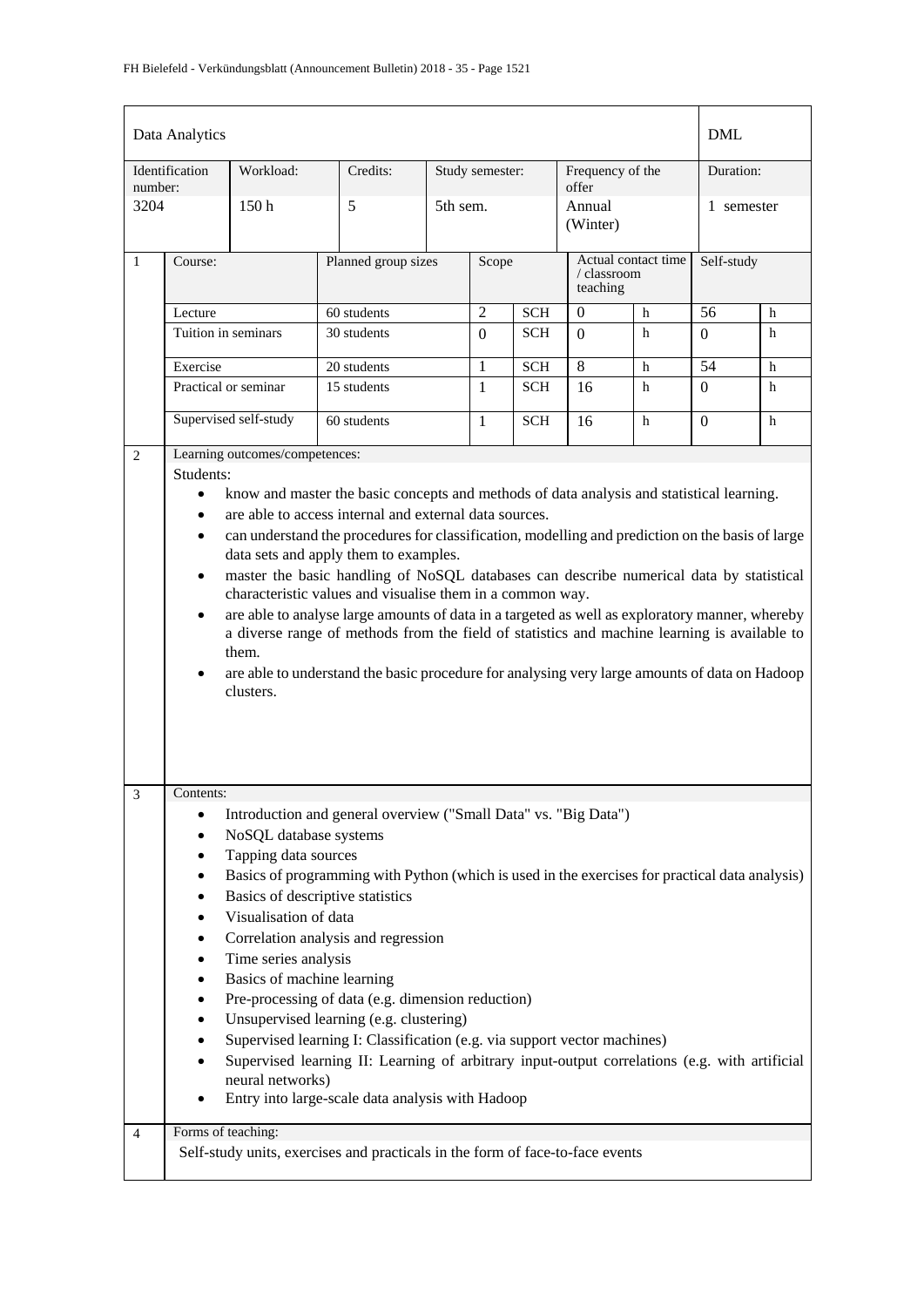| 5  | Participation requirements:                                                                         |                                              |  |  |  |  |  |  |  |  |
|----|-----------------------------------------------------------------------------------------------------|----------------------------------------------|--|--|--|--|--|--|--|--|
|    | Formal:                                                                                             |                                              |  |  |  |  |  |  |  |  |
|    | Content:                                                                                            |                                              |  |  |  |  |  |  |  |  |
| 6  | Forms of assessment:                                                                                |                                              |  |  |  |  |  |  |  |  |
|    | Term paper, written examination, project work or oral examination                                   |                                              |  |  |  |  |  |  |  |  |
| 7  | Prerequisite for the award of credit points:                                                        |                                              |  |  |  |  |  |  |  |  |
|    | Module examination pass and course assessment                                                       |                                              |  |  |  |  |  |  |  |  |
| 8  | Application of the module (in the following study programmes)                                       |                                              |  |  |  |  |  |  |  |  |
|    | Digital Logistics (work-integrated) B.Eng. and Product-Service Engineering (work-integrated) B.Eng. |                                              |  |  |  |  |  |  |  |  |
|    |                                                                                                     |                                              |  |  |  |  |  |  |  |  |
| 9  |                                                                                                     | Importance of the grade for the final grade: |  |  |  |  |  |  |  |  |
|    | according to BRPO                                                                                   |                                              |  |  |  |  |  |  |  |  |
| 10 | Module coordinator:                                                                                 |                                              |  |  |  |  |  |  |  |  |
|    | N. N.                                                                                               |                                              |  |  |  |  |  |  |  |  |
| 11 | Other information:                                                                                  |                                              |  |  |  |  |  |  |  |  |
|    |                                                                                                     |                                              |  |  |  |  |  |  |  |  |
| 12 | Language:                                                                                           |                                              |  |  |  |  |  |  |  |  |
|    | German                                                                                              |                                              |  |  |  |  |  |  |  |  |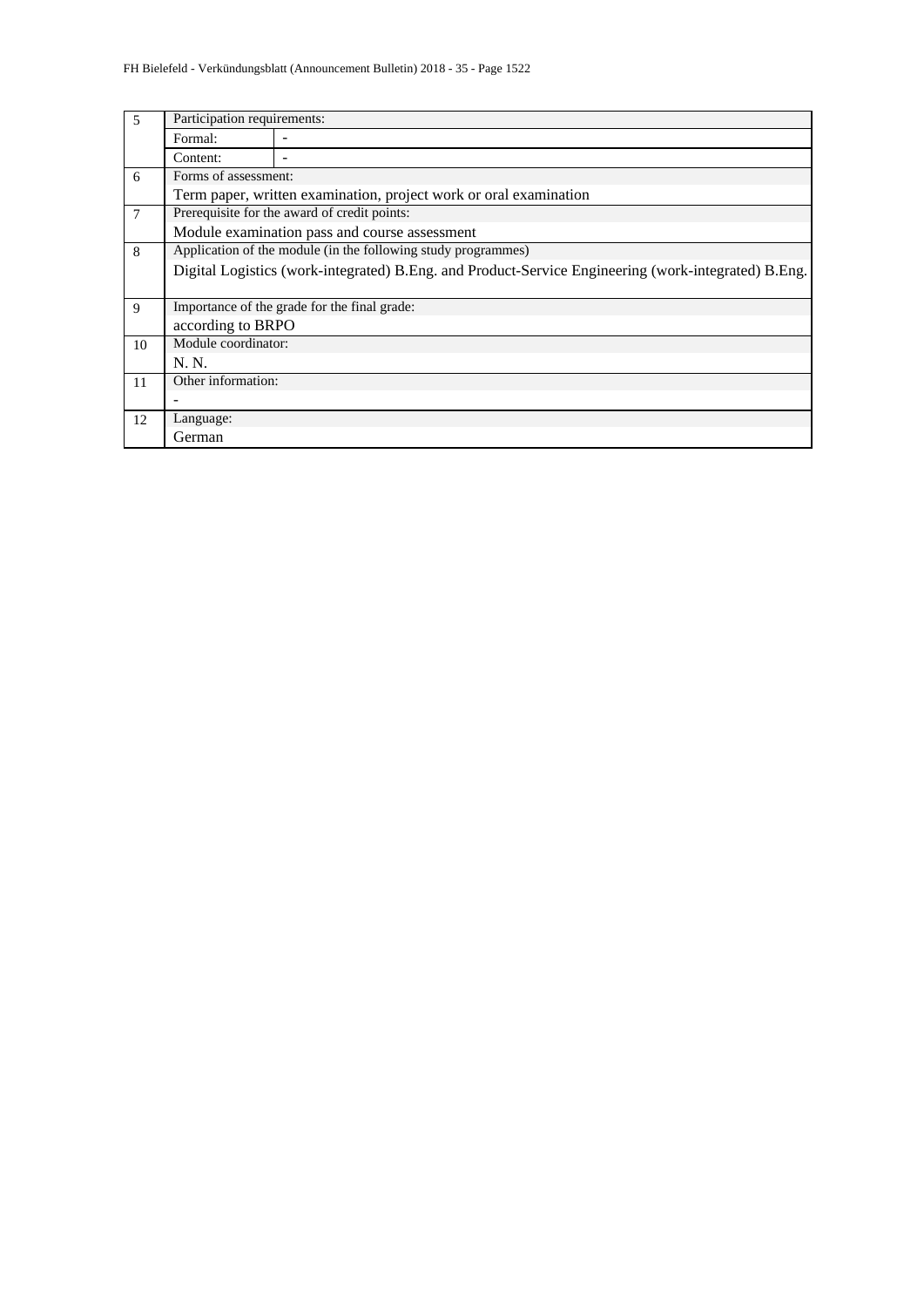| Databases      |                                                                                                                                                                                                                                                                                                                                                                                                                                                                                                                                                                                                                                                                                                                    |                                |                                                                                                                   |          |                 |            |                                                |           | <b>DUD</b>     |   |
|----------------|--------------------------------------------------------------------------------------------------------------------------------------------------------------------------------------------------------------------------------------------------------------------------------------------------------------------------------------------------------------------------------------------------------------------------------------------------------------------------------------------------------------------------------------------------------------------------------------------------------------------------------------------------------------------------------------------------------------------|--------------------------------|-------------------------------------------------------------------------------------------------------------------|----------|-----------------|------------|------------------------------------------------|-----------|----------------|---|
| number:        | Identification                                                                                                                                                                                                                                                                                                                                                                                                                                                                                                                                                                                                                                                                                                     | Workload:                      | Credits:                                                                                                          |          | Study semester: |            | Frequency of the<br>offer                      | Duration: |                |   |
| 3019           | 5<br>150h                                                                                                                                                                                                                                                                                                                                                                                                                                                                                                                                                                                                                                                                                                          |                                |                                                                                                                   | 2nd sem. |                 |            | Annual<br>(Summer)                             |           | 1 semester     |   |
| $\mathbf{1}$   | Course:                                                                                                                                                                                                                                                                                                                                                                                                                                                                                                                                                                                                                                                                                                            |                                | Planned group sizes                                                                                               |          | Scope           |            | Actual contact time<br>/ classroom<br>teaching |           | Self-study     |   |
|                | Lecture                                                                                                                                                                                                                                                                                                                                                                                                                                                                                                                                                                                                                                                                                                            |                                | 60 students                                                                                                       |          | $\overline{2}$  | <b>SCH</b> | $\overline{0}$                                 | $h$       | 68             | h |
|                | Tuition in seminars                                                                                                                                                                                                                                                                                                                                                                                                                                                                                                                                                                                                                                                                                                |                                | 30 students                                                                                                       |          | $\Omega$        | <b>SCH</b> | $\Omega$                                       | h         | $\overline{0}$ | h |
|                | Exercise                                                                                                                                                                                                                                                                                                                                                                                                                                                                                                                                                                                                                                                                                                           |                                | 20 students                                                                                                       |          | $\mathbf{1}$    | <b>SCH</b> | 8                                              | h         | 34             | h |
|                |                                                                                                                                                                                                                                                                                                                                                                                                                                                                                                                                                                                                                                                                                                                    | Practical or seminar           | 15 students                                                                                                       |          | $\mathbf{1}$    | <b>SCH</b> | 16                                             | h         | $\overline{0}$ | h |
|                |                                                                                                                                                                                                                                                                                                                                                                                                                                                                                                                                                                                                                                                                                                                    | Supervised self-study          | 60 students                                                                                                       |          | 1.5             | <b>SCH</b> | 24                                             | h         | $\mathbf{0}$   | h |
| 2              |                                                                                                                                                                                                                                                                                                                                                                                                                                                                                                                                                                                                                                                                                                                    | Learning outcomes/competences: |                                                                                                                   |          |                 |            |                                                |           |                |   |
|                | Students:                                                                                                                                                                                                                                                                                                                                                                                                                                                                                                                                                                                                                                                                                                          |                                |                                                                                                                   |          |                 |            |                                                |           |                |   |
| $\mathfrak{Z}$ | acquire basic knowledge about the architecture, functioning and use of database systems and<br>$\bullet$<br>know the principles of the organisation of a database system<br>acquire knowledge about modern (object-oriented) and classical data modelling including the<br>$\bullet$<br>meaning of normalisation rules<br>are able to perform a complete relational database design, starting from a requirements<br>$\bullet$<br>specification are proficient in standard SQL to perform simple and complex queries, as well<br>as change operations.<br>gain the ability to evaluate and select database technologies<br>٠<br>can plan and implement database projects and develop a modern database application |                                |                                                                                                                   |          |                 |            |                                                |           |                |   |
|                | Contents:                                                                                                                                                                                                                                                                                                                                                                                                                                                                                                                                                                                                                                                                                                          |                                | Introduction to database concepts and database technologies (data modelling, normalisation                        |          |                 |            |                                                |           |                |   |
|                |                                                                                                                                                                                                                                                                                                                                                                                                                                                                                                                                                                                                                                                                                                                    |                                | theory, database language SQL)                                                                                    |          |                 |            |                                                |           |                |   |
|                | ٠                                                                                                                                                                                                                                                                                                                                                                                                                                                                                                                                                                                                                                                                                                                  |                                | Basics of database systems (database design, database definitions, database queries)                              |          |                 |            |                                                |           |                |   |
|                |                                                                                                                                                                                                                                                                                                                                                                                                                                                                                                                                                                                                                                                                                                                    |                                | Data Manipulation Language (DML, German "Datenverarbeitungssprache"), Data Definition                             |          |                 |            |                                                |           |                |   |
|                |                                                                                                                                                                                                                                                                                                                                                                                                                                                                                                                                                                                                                                                                                                                    |                                | Language (DDL, German "Datenbeschreibungssprache"), Data Control Language (DCL,<br>German "Datenaufsichtsprache") |          |                 |            |                                                |           |                |   |
|                | ٠                                                                                                                                                                                                                                                                                                                                                                                                                                                                                                                                                                                                                                                                                                                  |                                | Efficiency of SQL queries, index structures                                                                       |          |                 |            |                                                |           |                |   |
|                | $\bullet$                                                                                                                                                                                                                                                                                                                                                                                                                                                                                                                                                                                                                                                                                                          | Authorisation concepts         |                                                                                                                   |          |                 |            |                                                |           |                |   |
|                |                                                                                                                                                                                                                                                                                                                                                                                                                                                                                                                                                                                                                                                                                                                    |                                |                                                                                                                   |          |                 |            |                                                |           |                |   |
| $\overline{4}$ | Forms of teaching:                                                                                                                                                                                                                                                                                                                                                                                                                                                                                                                                                                                                                                                                                                 |                                |                                                                                                                   |          |                 |            |                                                |           |                |   |
|                |                                                                                                                                                                                                                                                                                                                                                                                                                                                                                                                                                                                                                                                                                                                    |                                | Self-study units, exercises and practicals in the form of face-to-face events                                     |          |                 |            |                                                |           |                |   |
|                |                                                                                                                                                                                                                                                                                                                                                                                                                                                                                                                                                                                                                                                                                                                    |                                |                                                                                                                   |          |                 |            |                                                |           |                |   |
| 5              |                                                                                                                                                                                                                                                                                                                                                                                                                                                                                                                                                                                                                                                                                                                    | Participation requirements:    |                                                                                                                   |          |                 |            |                                                |           |                |   |
|                | Formal:                                                                                                                                                                                                                                                                                                                                                                                                                                                                                                                                                                                                                                                                                                            |                                |                                                                                                                   |          |                 |            |                                                |           |                |   |
| 6              | Content:                                                                                                                                                                                                                                                                                                                                                                                                                                                                                                                                                                                                                                                                                                           | Forms of assessment:           |                                                                                                                   |          |                 |            |                                                |           |                |   |
|                |                                                                                                                                                                                                                                                                                                                                                                                                                                                                                                                                                                                                                                                                                                                    |                                | Term paper, written examination, combined examination, project work, oral examination or                          |          |                 |            |                                                |           |                |   |
|                |                                                                                                                                                                                                                                                                                                                                                                                                                                                                                                                                                                                                                                                                                                                    |                                | examination accompanying the course                                                                               |          |                 |            |                                                |           |                |   |
| 7              |                                                                                                                                                                                                                                                                                                                                                                                                                                                                                                                                                                                                                                                                                                                    |                                | Prerequisite for the award of credit points:                                                                      |          |                 |            |                                                |           |                |   |
|                | Module examination pass and course assessment                                                                                                                                                                                                                                                                                                                                                                                                                                                                                                                                                                                                                                                                      |                                |                                                                                                                   |          |                 |            |                                                |           |                |   |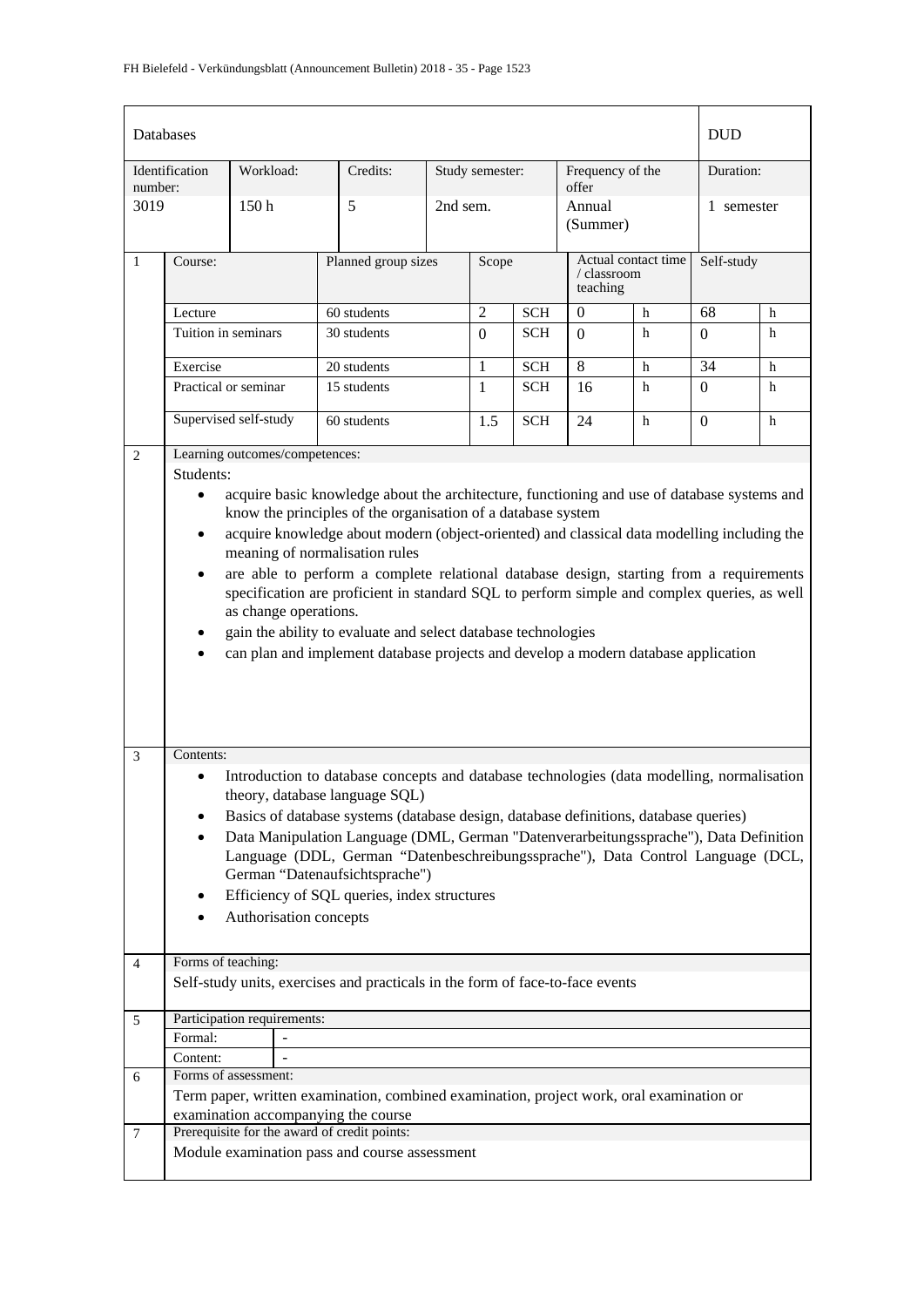| 8  | Application of the module (in the following study programmes)                               |  |  |  |  |  |  |  |  |
|----|---------------------------------------------------------------------------------------------|--|--|--|--|--|--|--|--|
|    | Digital Logistics (work-integrated) B.Eng., Digital Technologies (work-integrated           |  |  |  |  |  |  |  |  |
|    | B.Eng., Product-Service Engineering (work-integrated) B.Eng. and Industrial Engineering and |  |  |  |  |  |  |  |  |
|    | Management (work-integrated) B.Eng.                                                         |  |  |  |  |  |  |  |  |
| 9  | Importance of the grade for the final grade:                                                |  |  |  |  |  |  |  |  |
|    | according to BRPO                                                                           |  |  |  |  |  |  |  |  |
| 10 | Module coordinator:                                                                         |  |  |  |  |  |  |  |  |
|    | Dr. rer. nat. Sabrina Proß                                                                  |  |  |  |  |  |  |  |  |
| 11 | Other information:                                                                          |  |  |  |  |  |  |  |  |
|    |                                                                                             |  |  |  |  |  |  |  |  |
| 12 | Language:                                                                                   |  |  |  |  |  |  |  |  |
|    | German                                                                                      |  |  |  |  |  |  |  |  |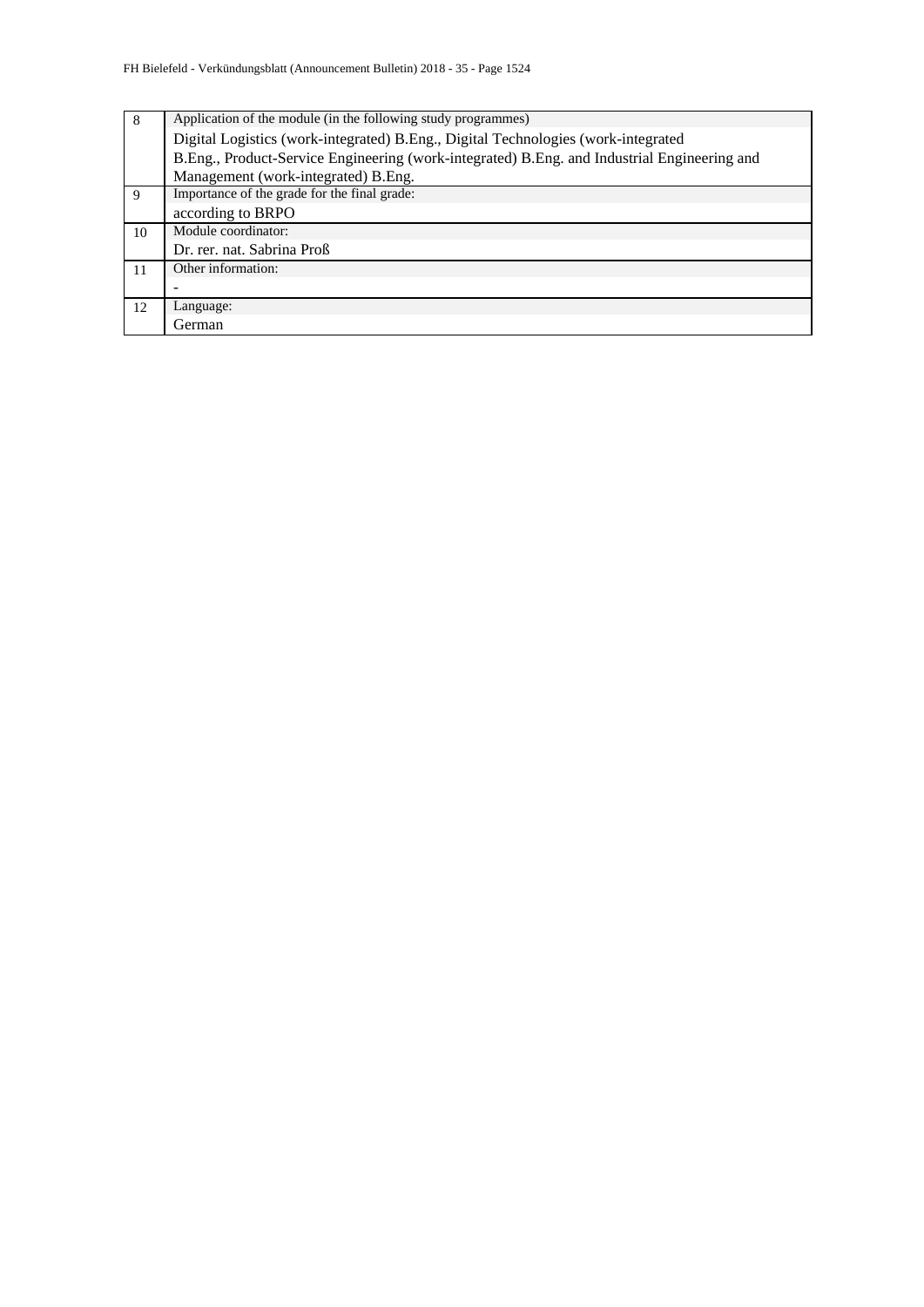|                 |                                                                                                                                                                                                                                                                                                                                                                                                                                                                                                                                                                                                                                                                                                                                                                                                                                   | Diagnosis and Predictive Maintenance |                                                                               |                 |                 |            |                                           |                     | <b>DPM</b>     |            |  |
|-----------------|-----------------------------------------------------------------------------------------------------------------------------------------------------------------------------------------------------------------------------------------------------------------------------------------------------------------------------------------------------------------------------------------------------------------------------------------------------------------------------------------------------------------------------------------------------------------------------------------------------------------------------------------------------------------------------------------------------------------------------------------------------------------------------------------------------------------------------------|--------------------------------------|-------------------------------------------------------------------------------|-----------------|-----------------|------------|-------------------------------------------|---------------------|----------------|------------|--|
|                 | Identification                                                                                                                                                                                                                                                                                                                                                                                                                                                                                                                                                                                                                                                                                                                                                                                                                    | Workload:                            | Credits:                                                                      |                 | Study semester: |            | Frequency of the                          |                     | Duration:      |            |  |
| number:<br>3252 |                                                                                                                                                                                                                                                                                                                                                                                                                                                                                                                                                                                                                                                                                                                                                                                                                                   | 150h                                 | 5                                                                             | 5th<br>semester | <b>or</b>       | 7th        | offer<br>Annual<br>1 semester<br>(Winter) |                     |                |            |  |
| $\mathbf{1}$    | Course:                                                                                                                                                                                                                                                                                                                                                                                                                                                                                                                                                                                                                                                                                                                                                                                                                           |                                      | Planned group sizes                                                           |                 | Scope           |            | / classroom<br>teaching                   | Actual contact time |                | Self-study |  |
|                 | Lecture                                                                                                                                                                                                                                                                                                                                                                                                                                                                                                                                                                                                                                                                                                                                                                                                                           |                                      | 60 students                                                                   |                 | 2               | <b>SCH</b> | 0                                         | h                   | 56             | h          |  |
|                 | Tuition in seminars                                                                                                                                                                                                                                                                                                                                                                                                                                                                                                                                                                                                                                                                                                                                                                                                               |                                      | 30 students                                                                   |                 | $\Omega$        | <b>SCH</b> | $\Omega$                                  | h                   | 0              | h          |  |
|                 | Exercise                                                                                                                                                                                                                                                                                                                                                                                                                                                                                                                                                                                                                                                                                                                                                                                                                          |                                      | 20 students                                                                   |                 | $\overline{c}$  | <b>SCH</b> | 16                                        | h                   | 62             | h          |  |
|                 |                                                                                                                                                                                                                                                                                                                                                                                                                                                                                                                                                                                                                                                                                                                                                                                                                                   | Practical or seminar                 | 15 students                                                                   |                 | $\theta$        | SCH        | $\Omega$                                  | h                   | $\overline{0}$ | h          |  |
|                 |                                                                                                                                                                                                                                                                                                                                                                                                                                                                                                                                                                                                                                                                                                                                                                                                                                   | Supervised self-study                | 60 students                                                                   |                 | 1               | <b>SCH</b> | 16                                        | h                   | $\Omega$       | h          |  |
|                 | Learning outcomes/competences:<br>The students know different monitoring models and can describe them. They have acquired basic<br>knowledge of physical and discrete-event modelling and can use the modelling methods to diagnose<br>faults and misbehaviour. They understand the different diagnostic approaches and can use them for<br>specific applications. They have acquired knowledge of the theories of parameter estimation, vibration<br>analysis, data-based analysis of measurement series, etc. and can establish connections between the<br>methods. They develop algorithms for signal analysis and pattern classification and can explain their<br>solutions in technical discussions and justify their approach. They create parity equations and symptom<br>tables and test them on simple faulty processes. |                                      |                                                                               |                 |                 |            |                                           |                     |                |            |  |
| 3               | Contents:                                                                                                                                                                                                                                                                                                                                                                                                                                                                                                                                                                                                                                                                                                                                                                                                                         |                                      |                                                                               |                 |                 |            |                                           |                     |                |            |  |
|                 | ٠                                                                                                                                                                                                                                                                                                                                                                                                                                                                                                                                                                                                                                                                                                                                                                                                                                 |                                      | Signal-based diagnosis, limit value/trend monitoring                          |                 |                 |            |                                           |                     |                |            |  |
|                 |                                                                                                                                                                                                                                                                                                                                                                                                                                                                                                                                                                                                                                                                                                                                                                                                                                   |                                      | Trajectory monitoring and plausibility check                                  |                 |                 |            |                                           |                     |                |            |  |
|                 |                                                                                                                                                                                                                                                                                                                                                                                                                                                                                                                                                                                                                                                                                                                                                                                                                                   | Model-based diagnosis                |                                                                               |                 |                 |            |                                           |                     |                |            |  |
|                 |                                                                                                                                                                                                                                                                                                                                                                                                                                                                                                                                                                                                                                                                                                                                                                                                                                   |                                      | Analysis of signal models and process models                                  |                 |                 |            |                                           |                     |                |            |  |
|                 |                                                                                                                                                                                                                                                                                                                                                                                                                                                                                                                                                                                                                                                                                                                                                                                                                                   | Parameter estimation                 | Correlation and spectral analysis                                             |                 |                 |            |                                           |                     |                |            |  |
|                 |                                                                                                                                                                                                                                                                                                                                                                                                                                                                                                                                                                                                                                                                                                                                                                                                                                   | Parity equations                     |                                                                               |                 |                 |            |                                           |                     |                |            |  |
|                 |                                                                                                                                                                                                                                                                                                                                                                                                                                                                                                                                                                                                                                                                                                                                                                                                                                   | Condition monitoring                 |                                                                               |                 |                 |            |                                           |                     |                |            |  |
|                 |                                                                                                                                                                                                                                                                                                                                                                                                                                                                                                                                                                                                                                                                                                                                                                                                                                   | Vibration analysis                   |                                                                               |                 |                 |            |                                           |                     |                |            |  |
|                 |                                                                                                                                                                                                                                                                                                                                                                                                                                                                                                                                                                                                                                                                                                                                                                                                                                   | Predictive maintenance               |                                                                               |                 |                 |            |                                           |                     |                |            |  |
|                 |                                                                                                                                                                                                                                                                                                                                                                                                                                                                                                                                                                                                                                                                                                                                                                                                                                   | Data-based analysis                  |                                                                               |                 |                 |            |                                           |                     |                |            |  |
|                 |                                                                                                                                                                                                                                                                                                                                                                                                                                                                                                                                                                                                                                                                                                                                                                                                                                   | etc.                                 | Presentation of selected data mining challenges: Classification, clustering   |                 |                 |            |                                           |                     |                |            |  |
| $\overline{4}$  | Forms of teaching:                                                                                                                                                                                                                                                                                                                                                                                                                                                                                                                                                                                                                                                                                                                                                                                                                |                                      |                                                                               |                 |                 |            |                                           |                     |                |            |  |
|                 |                                                                                                                                                                                                                                                                                                                                                                                                                                                                                                                                                                                                                                                                                                                                                                                                                                   |                                      | Self-study units, exercises and practicals in the form of face-to-face events |                 |                 |            |                                           |                     |                |            |  |
|                 | of                                                                                                                                                                                                                                                                                                                                                                                                                                                                                                                                                                                                                                                                                                                                                                                                                                |                                      |                                                                               |                 |                 |            |                                           |                     |                |            |  |
| 5               |                                                                                                                                                                                                                                                                                                                                                                                                                                                                                                                                                                                                                                                                                                                                                                                                                                   | Participation requirements:          |                                                                               |                 |                 |            |                                           |                     |                |            |  |
|                 | Formal:                                                                                                                                                                                                                                                                                                                                                                                                                                                                                                                                                                                                                                                                                                                                                                                                                           |                                      |                                                                               |                 |                 |            |                                           |                     |                |            |  |
|                 | Content:                                                                                                                                                                                                                                                                                                                                                                                                                                                                                                                                                                                                                                                                                                                                                                                                                          |                                      |                                                                               |                 |                 |            |                                           |                     |                |            |  |
| 6               |                                                                                                                                                                                                                                                                                                                                                                                                                                                                                                                                                                                                                                                                                                                                                                                                                                   | Forms of assessment:                 | Term paper, written examination, project work or oral examination             |                 |                 |            |                                           |                     |                |            |  |
| $\overline{7}$  |                                                                                                                                                                                                                                                                                                                                                                                                                                                                                                                                                                                                                                                                                                                                                                                                                                   |                                      | Prerequisite for the award of credit points:                                  |                 |                 |            |                                           |                     |                |            |  |
|                 |                                                                                                                                                                                                                                                                                                                                                                                                                                                                                                                                                                                                                                                                                                                                                                                                                                   | Module examination pass              |                                                                               |                 |                 |            |                                           |                     |                |            |  |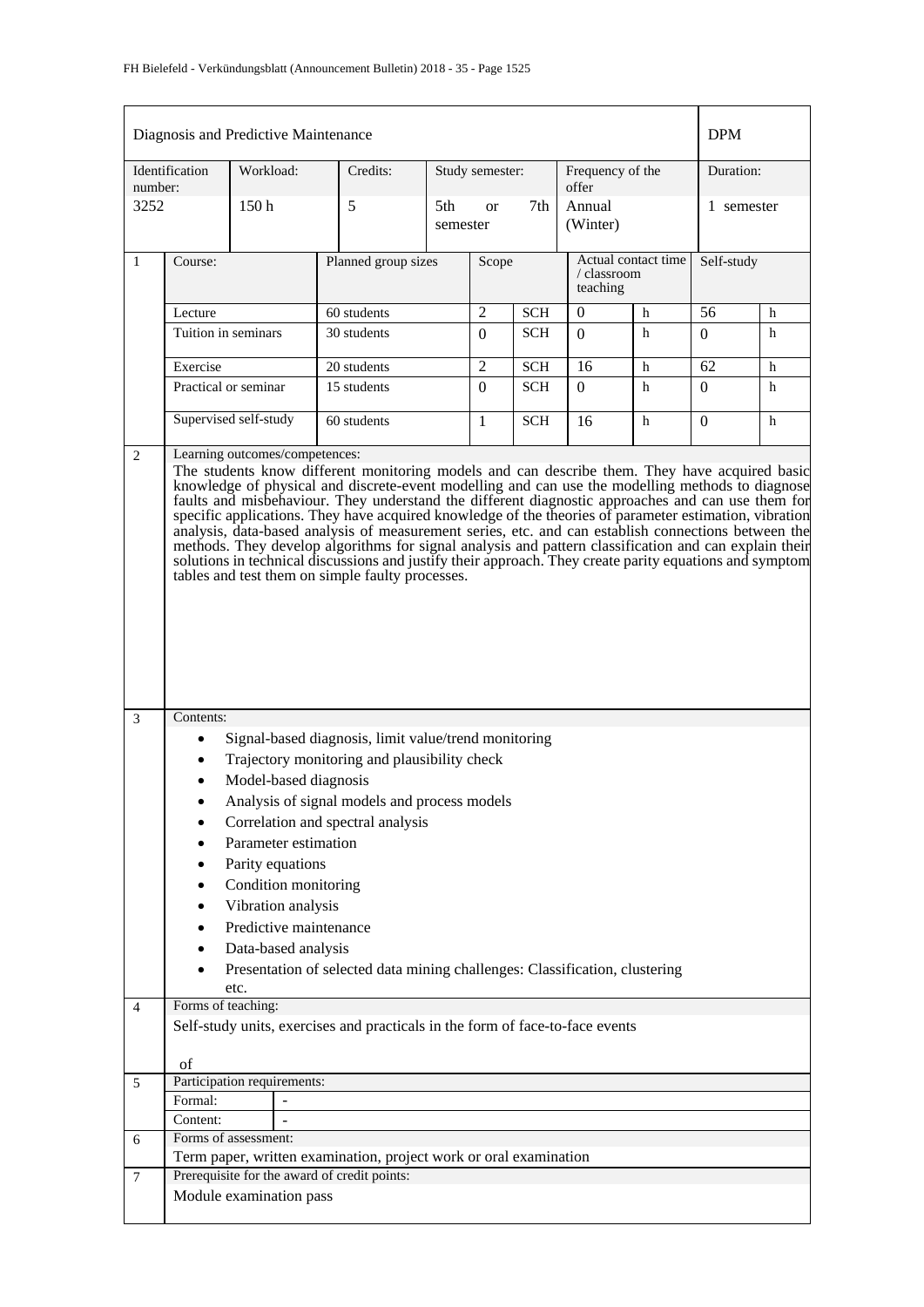| 8  | Application of the module (in the following study programmes)                                   |
|----|-------------------------------------------------------------------------------------------------|
|    | Digital Technologies (work-integrated) B.Eng. and Product-Service Engineering (work-integrated) |
|    | B.Eng.                                                                                          |
| 9  | Importance of the grade for the final grade:                                                    |
|    | according to BRPO                                                                               |
| 10 | Module coordinator:                                                                             |
|    | N. N.                                                                                           |
| 11 | Other information:                                                                              |
|    |                                                                                                 |
| 12 | Language:                                                                                       |
|    | German                                                                                          |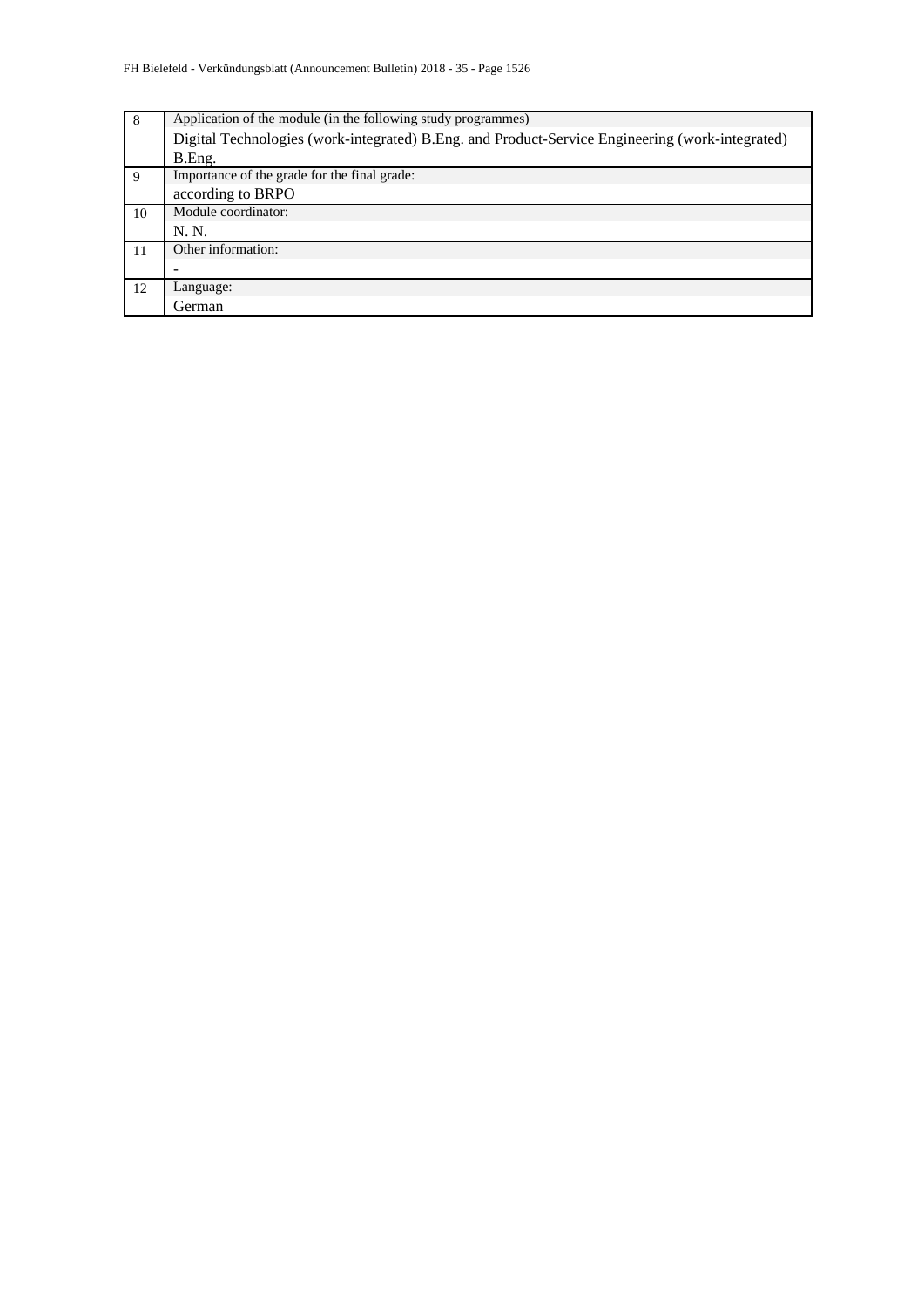| <b>Electrical Engineering I</b><br>ELO <sub>1</sub> |                                                                                                                                                                                                                                                                                                                                                                                                                                                                                                                                     |                                |  |                                                                                                                                                                                                                                                                                                                 |  |                 |            |                                                |   |            |   |
|-----------------------------------------------------|-------------------------------------------------------------------------------------------------------------------------------------------------------------------------------------------------------------------------------------------------------------------------------------------------------------------------------------------------------------------------------------------------------------------------------------------------------------------------------------------------------------------------------------|--------------------------------|--|-----------------------------------------------------------------------------------------------------------------------------------------------------------------------------------------------------------------------------------------------------------------------------------------------------------------|--|-----------------|------------|------------------------------------------------|---|------------|---|
| number:                                             | Identification                                                                                                                                                                                                                                                                                                                                                                                                                                                                                                                      | Workload:                      |  | Credits:                                                                                                                                                                                                                                                                                                        |  | Study semester: |            | Frequency of the<br>offer                      |   | Duration:  |   |
| 3102                                                |                                                                                                                                                                                                                                                                                                                                                                                                                                                                                                                                     | 150 <sub>h</sub>               |  | 5                                                                                                                                                                                                                                                                                                               |  | 1st sem.        |            | Annual<br>(Winter)                             |   | 1 semester |   |
| $\mathbf{1}$                                        | Course:                                                                                                                                                                                                                                                                                                                                                                                                                                                                                                                             |                                |  | Planned group sizes                                                                                                                                                                                                                                                                                             |  | Scope           |            | Actual contact time<br>/ classroom<br>teaching |   | Self-study |   |
|                                                     | Lecture                                                                                                                                                                                                                                                                                                                                                                                                                                                                                                                             |                                |  | 60 students                                                                                                                                                                                                                                                                                                     |  | 1               | <b>SCH</b> | $\Omega$                                       | h | 32         | h |
|                                                     | Tuition in seminars                                                                                                                                                                                                                                                                                                                                                                                                                                                                                                                 |                                |  | 30 students                                                                                                                                                                                                                                                                                                     |  | $\Omega$        | <b>SCH</b> | $\Omega$                                       | h | $\Omega$   | h |
|                                                     | Exercise                                                                                                                                                                                                                                                                                                                                                                                                                                                                                                                            |                                |  | 20 students                                                                                                                                                                                                                                                                                                     |  | 3               | <b>SCH</b> | 24                                             | h | 70         | h |
|                                                     | Practical or seminar                                                                                                                                                                                                                                                                                                                                                                                                                                                                                                                |                                |  | 15 students                                                                                                                                                                                                                                                                                                     |  | $\Omega$        | <b>SCH</b> | $\Omega$                                       | h | $\Omega$   | h |
|                                                     |                                                                                                                                                                                                                                                                                                                                                                                                                                                                                                                                     | Supervised self-study          |  | 60 students                                                                                                                                                                                                                                                                                                     |  | 1.5             | <b>SCH</b> | 24                                             | h | 0          | h |
| $\overline{2}$                                      |                                                                                                                                                                                                                                                                                                                                                                                                                                                                                                                                     | Learning outcomes/competences: |  |                                                                                                                                                                                                                                                                                                                 |  |                 |            |                                                |   |            |   |
|                                                     |                                                                                                                                                                                                                                                                                                                                                                                                                                                                                                                                     |                                |  | The students have basic knowledge of electrical engineering. The students are able to correctly<br>understand and analyse physical relationships in electricity and to calculate simple circuits and<br>networks for direct current circuits. In addition, they can solve simple field tasks in electrostatics. |  |                 |            |                                                |   |            |   |
|                                                     | They will also know the materials and designs of resistors and capacitors and how to use them in<br>circuitry.<br>They know how to use homogeneous semiconductors as non-linear components in the DC circuit for<br>required applications.                                                                                                                                                                                                                                                                                          |                                |  |                                                                                                                                                                                                                                                                                                                 |  |                 |            |                                                |   |            |   |
| 3                                                   |                                                                                                                                                                                                                                                                                                                                                                                                                                                                                                                                     |                                |  |                                                                                                                                                                                                                                                                                                                 |  |                 |            |                                                |   |            |   |
|                                                     | Contents:<br>Basic terms and quantities in electrical engineering<br>$\bullet$<br>Derivation of the basic equations, Ohm's law<br>٠<br>Simple and branched DC circuits<br>$\bullet$<br>Methods for calculating DC circuits<br>Electrical energy and electrical power<br>The electrostatic field, manifestations and forces<br>The capacitor, charging and discharging processes<br>Structure and types of resistors and capacitors<br>Homogeneous semiconductor components: LDR, PTC, NTC, VDR<br>Nonlinear direct current circuits |                                |  |                                                                                                                                                                                                                                                                                                                 |  |                 |            |                                                |   |            |   |
| $\overline{4}$                                      | Forms of teaching:                                                                                                                                                                                                                                                                                                                                                                                                                                                                                                                  |                                |  |                                                                                                                                                                                                                                                                                                                 |  |                 |            |                                                |   |            |   |
|                                                     |                                                                                                                                                                                                                                                                                                                                                                                                                                                                                                                                     |                                |  | Learning units for self-study, classroom sessions in the form of exercises                                                                                                                                                                                                                                      |  |                 |            |                                                |   |            |   |
| 5                                                   |                                                                                                                                                                                                                                                                                                                                                                                                                                                                                                                                     | Participation requirements:    |  |                                                                                                                                                                                                                                                                                                                 |  |                 |            |                                                |   |            |   |
|                                                     | Formal:                                                                                                                                                                                                                                                                                                                                                                                                                                                                                                                             |                                |  |                                                                                                                                                                                                                                                                                                                 |  |                 |            |                                                |   |            |   |
|                                                     | Content:                                                                                                                                                                                                                                                                                                                                                                                                                                                                                                                            |                                |  |                                                                                                                                                                                                                                                                                                                 |  |                 |            |                                                |   |            |   |
| 6                                                   |                                                                                                                                                                                                                                                                                                                                                                                                                                                                                                                                     | Forms of assessment:           |  | Written examination, combination examination or oral examination                                                                                                                                                                                                                                                |  |                 |            |                                                |   |            |   |
| $\overline{7}$                                      |                                                                                                                                                                                                                                                                                                                                                                                                                                                                                                                                     |                                |  | Prerequisite for the award of credit points:                                                                                                                                                                                                                                                                    |  |                 |            |                                                |   |            |   |
|                                                     |                                                                                                                                                                                                                                                                                                                                                                                                                                                                                                                                     | Module examination pass        |  |                                                                                                                                                                                                                                                                                                                 |  |                 |            |                                                |   |            |   |
| $\,8\,$                                             |                                                                                                                                                                                                                                                                                                                                                                                                                                                                                                                                     |                                |  | Application of the module (in the following study programmes)                                                                                                                                                                                                                                                   |  |                 |            |                                                |   |            |   |
|                                                     |                                                                                                                                                                                                                                                                                                                                                                                                                                                                                                                                     |                                |  | Mechatronics/Automation (work-integrated) B.Eng. and Product-Service Engineering (work-                                                                                                                                                                                                                         |  |                 |            |                                                |   |            |   |
|                                                     |                                                                                                                                                                                                                                                                                                                                                                                                                                                                                                                                     | integrated) B.Eng.             |  |                                                                                                                                                                                                                                                                                                                 |  |                 |            |                                                |   |            |   |
| 9                                                   |                                                                                                                                                                                                                                                                                                                                                                                                                                                                                                                                     | according to BRPO              |  | Importance of the grade for the final grade:                                                                                                                                                                                                                                                                    |  |                 |            |                                                |   |            |   |
| 10                                                  |                                                                                                                                                                                                                                                                                                                                                                                                                                                                                                                                     | Module coordinator:            |  |                                                                                                                                                                                                                                                                                                                 |  |                 |            |                                                |   |            |   |
|                                                     |                                                                                                                                                                                                                                                                                                                                                                                                                                                                                                                                     | Prof. Dr. Werner Schwerdtfeger |  |                                                                                                                                                                                                                                                                                                                 |  |                 |            |                                                |   |            |   |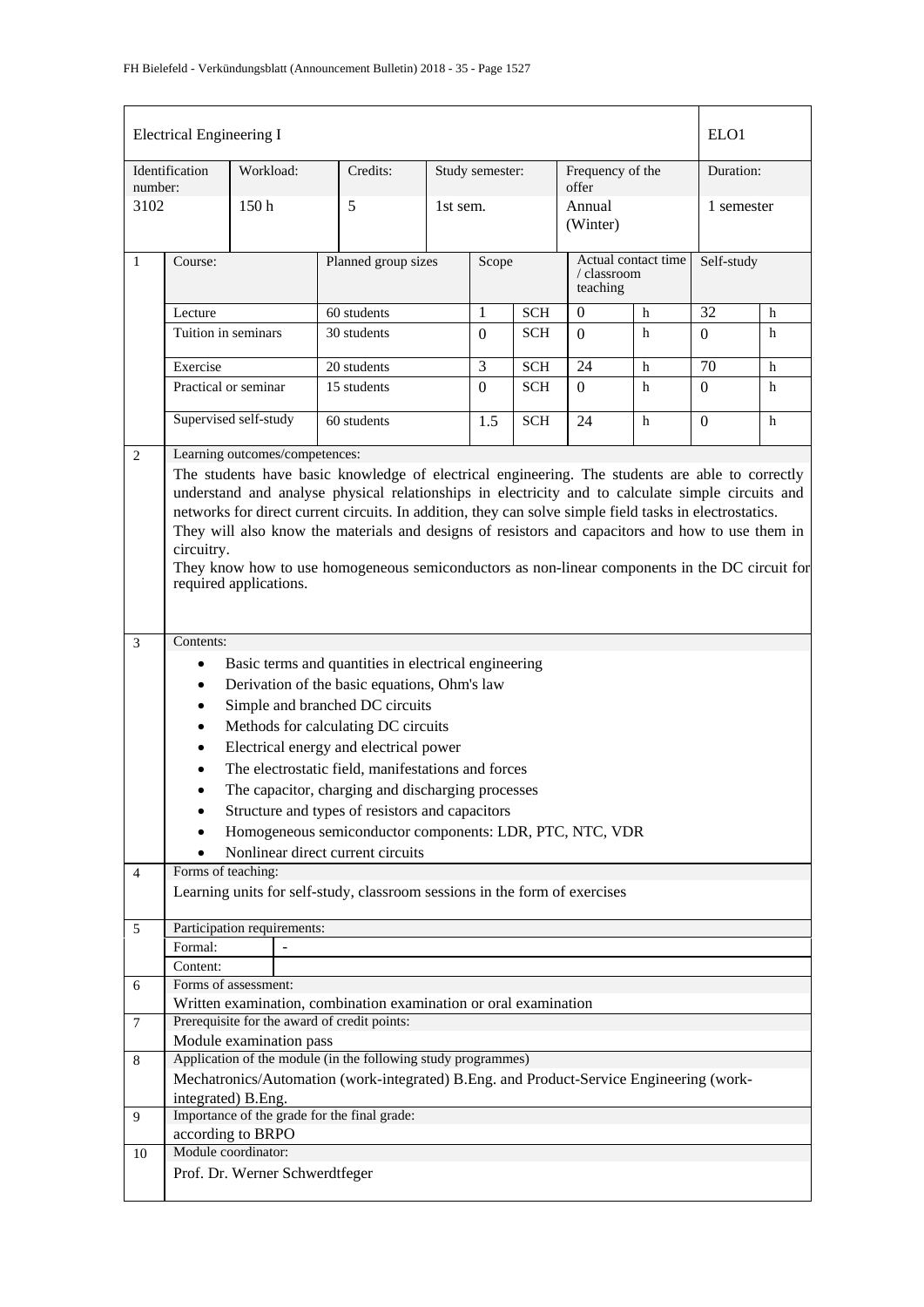| -11                  | Other information: |
|----------------------|--------------------|
|                      |                    |
| 1 <sub>0</sub><br>14 | Language:          |
|                      | German             |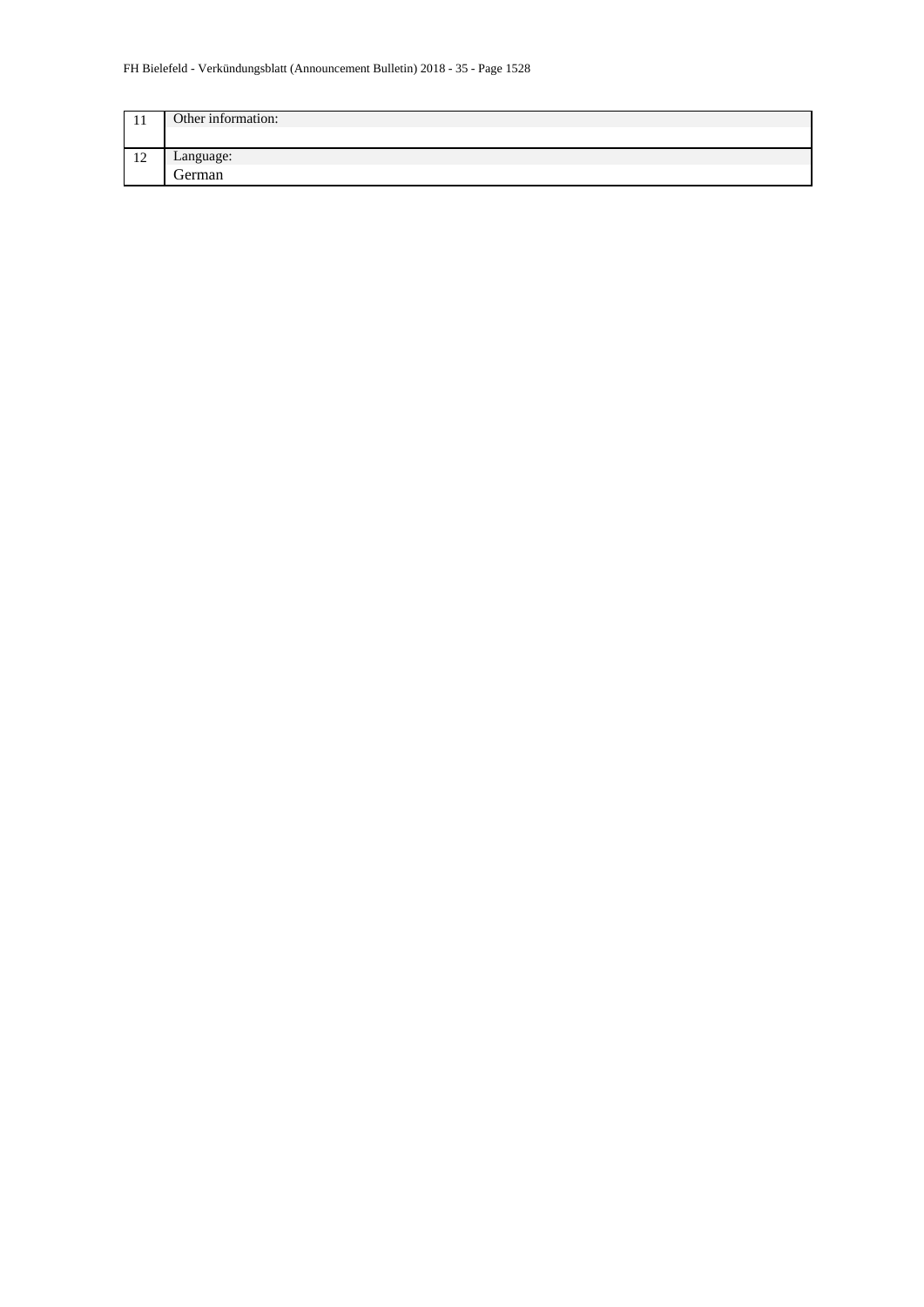| <b>Electrical Engineering II</b> |                                                                                                                                                                                                                                                                                                                                                                                                                                                                                   |                                |                                                                                                                |                     |                 |            |                                                | ELO <sub>2</sub> |                  |   |
|----------------------------------|-----------------------------------------------------------------------------------------------------------------------------------------------------------------------------------------------------------------------------------------------------------------------------------------------------------------------------------------------------------------------------------------------------------------------------------------------------------------------------------|--------------------------------|----------------------------------------------------------------------------------------------------------------|---------------------|-----------------|------------|------------------------------------------------|------------------|------------------|---|
| number:                          | Identification                                                                                                                                                                                                                                                                                                                                                                                                                                                                    | Workload:                      | Credits:                                                                                                       |                     | Study semester: |            | Frequency of the<br>offer                      |                  | Duration:        |   |
| 3105                             |                                                                                                                                                                                                                                                                                                                                                                                                                                                                                   | 150 <sub>h</sub>               | 5                                                                                                              |                     | 2nd sem.        |            | Annual<br>(Summer)                             |                  | 1 semester       |   |
| $\mathbf{1}$                     | Course:                                                                                                                                                                                                                                                                                                                                                                                                                                                                           |                                |                                                                                                                | Planned group sizes |                 | Scope      | Actual contact time<br>/ classroom<br>teaching |                  | Self-study       |   |
|                                  | Lecture                                                                                                                                                                                                                                                                                                                                                                                                                                                                           |                                | 60 students                                                                                                    |                     | $\overline{2}$  | <b>SCH</b> | $\mathbf{0}$                                   | h                | 56               | h |
|                                  | Tuition in seminars                                                                                                                                                                                                                                                                                                                                                                                                                                                               |                                | 30 students                                                                                                    |                     | $\Omega$        | <b>SCH</b> | $\Omega$                                       | h                | $\Omega$         | h |
|                                  | Exercise                                                                                                                                                                                                                                                                                                                                                                                                                                                                          |                                | 20 students                                                                                                    |                     | 1               | <b>SCH</b> | 8                                              | h                | 46               | h |
|                                  | Practical or seminar                                                                                                                                                                                                                                                                                                                                                                                                                                                              |                                | 15 students                                                                                                    |                     | 1               | <b>SCH</b> | 16                                             | h                | 0                | h |
|                                  |                                                                                                                                                                                                                                                                                                                                                                                                                                                                                   | Supervised self-study          | 60 students                                                                                                    |                     | 1.5             | <b>SCH</b> | 24                                             | h                | $\boldsymbol{0}$ | h |
| 2                                |                                                                                                                                                                                                                                                                                                                                                                                                                                                                                   | Learning outcomes/competences: |                                                                                                                |                     |                 |            |                                                |                  |                  |   |
|                                  | The students have basic knowledge of electrical engineering. They are able to understand and analyse<br>physical relationships in electricity and magnetism. With the help of complex calculation, they can<br>also interpret and calculate demanding circuits from the AC range.<br>In addition, they can solve simple tasks on the magnetic field. They will also know the materials and<br>designs of coils and transformators and know how to use them in terms of circuitry. |                                |                                                                                                                |                     |                 |            |                                                |                  |                  |   |
|                                  |                                                                                                                                                                                                                                                                                                                                                                                                                                                                                   |                                |                                                                                                                |                     |                 |            |                                                |                  |                  |   |
| $\mathfrak{Z}$                   | Contents:                                                                                                                                                                                                                                                                                                                                                                                                                                                                         |                                |                                                                                                                |                     |                 |            |                                                |                  |                  |   |
|                                  | $\bullet$                                                                                                                                                                                                                                                                                                                                                                                                                                                                         |                                | The static and time-variant magnetic field                                                                     |                     |                 |            |                                                |                  |                  |   |
|                                  | $\bullet$                                                                                                                                                                                                                                                                                                                                                                                                                                                                         |                                | Calculation of magnetic circuits                                                                               |                     |                 |            |                                                |                  |                  |   |
|                                  | $\bullet$                                                                                                                                                                                                                                                                                                                                                                                                                                                                         |                                | Induction law and inductance                                                                                   |                     |                 |            |                                                |                  |                  |   |
|                                  | $\bullet$                                                                                                                                                                                                                                                                                                                                                                                                                                                                         |                                | Basic concepts of alternating current technology                                                               |                     |                 |            |                                                |                  |                  |   |
|                                  | ٠                                                                                                                                                                                                                                                                                                                                                                                                                                                                                 |                                | Description of alternating variables with the aid of complex calculation                                       |                     |                 |            |                                                |                  |                  |   |
|                                  | ٠                                                                                                                                                                                                                                                                                                                                                                                                                                                                                 |                                | Procedure for calculating alternating current circuits                                                         |                     |                 |            |                                                |                  |                  |   |
|                                  |                                                                                                                                                                                                                                                                                                                                                                                                                                                                                   |                                | Locus curve and floor diagram                                                                                  |                     |                 |            |                                                |                  |                  |   |
|                                  |                                                                                                                                                                                                                                                                                                                                                                                                                                                                                   | Power in an AC circuit         |                                                                                                                |                     |                 |            |                                                |                  |                  |   |
|                                  |                                                                                                                                                                                                                                                                                                                                                                                                                                                                                   | Improving the power factor     |                                                                                                                |                     |                 |            |                                                |                  |                  |   |
|                                  |                                                                                                                                                                                                                                                                                                                                                                                                                                                                                   | The transformer                |                                                                                                                |                     |                 |            |                                                |                  |                  |   |
| $\overline{4}$                   | Forms of teaching:                                                                                                                                                                                                                                                                                                                                                                                                                                                                |                                | Construction and designs of coils and transformers                                                             |                     |                 |            |                                                |                  |                  |   |
|                                  |                                                                                                                                                                                                                                                                                                                                                                                                                                                                                   |                                | Learning units for self-study, classroom events in the form of exercises and practicals                        |                     |                 |            |                                                |                  |                  |   |
| 5                                |                                                                                                                                                                                                                                                                                                                                                                                                                                                                                   | Participation requirements:    |                                                                                                                |                     |                 |            |                                                |                  |                  |   |
|                                  | Formal:                                                                                                                                                                                                                                                                                                                                                                                                                                                                           |                                |                                                                                                                |                     |                 |            |                                                |                  |                  |   |
|                                  | Content:                                                                                                                                                                                                                                                                                                                                                                                                                                                                          |                                |                                                                                                                |                     |                 |            |                                                |                  |                  |   |
| 6                                |                                                                                                                                                                                                                                                                                                                                                                                                                                                                                   | Forms of assessment:           | Written examination, combination examination or oral examination                                               |                     |                 |            |                                                |                  |                  |   |
| $\tau$                           |                                                                                                                                                                                                                                                                                                                                                                                                                                                                                   |                                | Prerequisite for the award of credit points:                                                                   |                     |                 |            |                                                |                  |                  |   |
| 8                                |                                                                                                                                                                                                                                                                                                                                                                                                                                                                                   |                                | Module examination pass and course assessment<br>Application of the module (in the following study programmes) |                     |                 |            |                                                |                  |                  |   |
|                                  |                                                                                                                                                                                                                                                                                                                                                                                                                                                                                   |                                | Mechatronics/Automation (work-integrated) B.Eng. and Product-Service Engineering (work-                        |                     |                 |            |                                                |                  |                  |   |
|                                  |                                                                                                                                                                                                                                                                                                                                                                                                                                                                                   | integrated) B.Eng.             |                                                                                                                |                     |                 |            |                                                |                  |                  |   |
| 9                                |                                                                                                                                                                                                                                                                                                                                                                                                                                                                                   |                                | Importance of the grade for the final grade:                                                                   |                     |                 |            |                                                |                  |                  |   |
|                                  |                                                                                                                                                                                                                                                                                                                                                                                                                                                                                   | according to BRPO              |                                                                                                                |                     |                 |            |                                                |                  |                  |   |
| 10                               |                                                                                                                                                                                                                                                                                                                                                                                                                                                                                   | Module coordinator:            |                                                                                                                |                     |                 |            |                                                |                  |                  |   |
|                                  | Prof. Dr. Werner Schwerdtfeger                                                                                                                                                                                                                                                                                                                                                                                                                                                    |                                |                                                                                                                |                     |                 |            |                                                |                  |                  |   |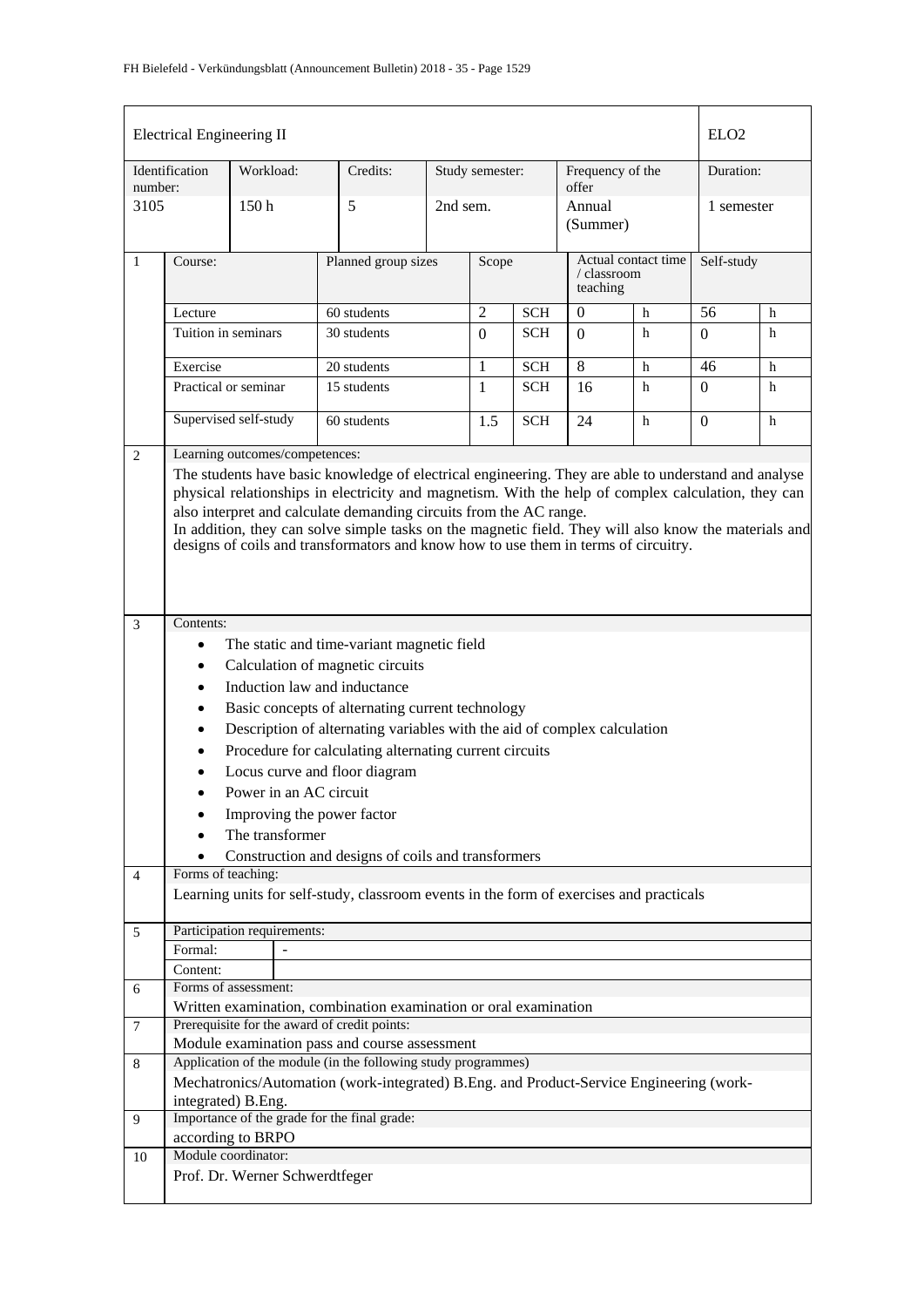#### FH Bielefeld - Verkündungsblatt (Announcement Bulletin) 2018 - 35 - Page 1530

| . .                      | Other information: |
|--------------------------|--------------------|
|                          | $\sim$             |
| $\sim$<br>$\overline{1}$ | Language:          |
|                          | German             |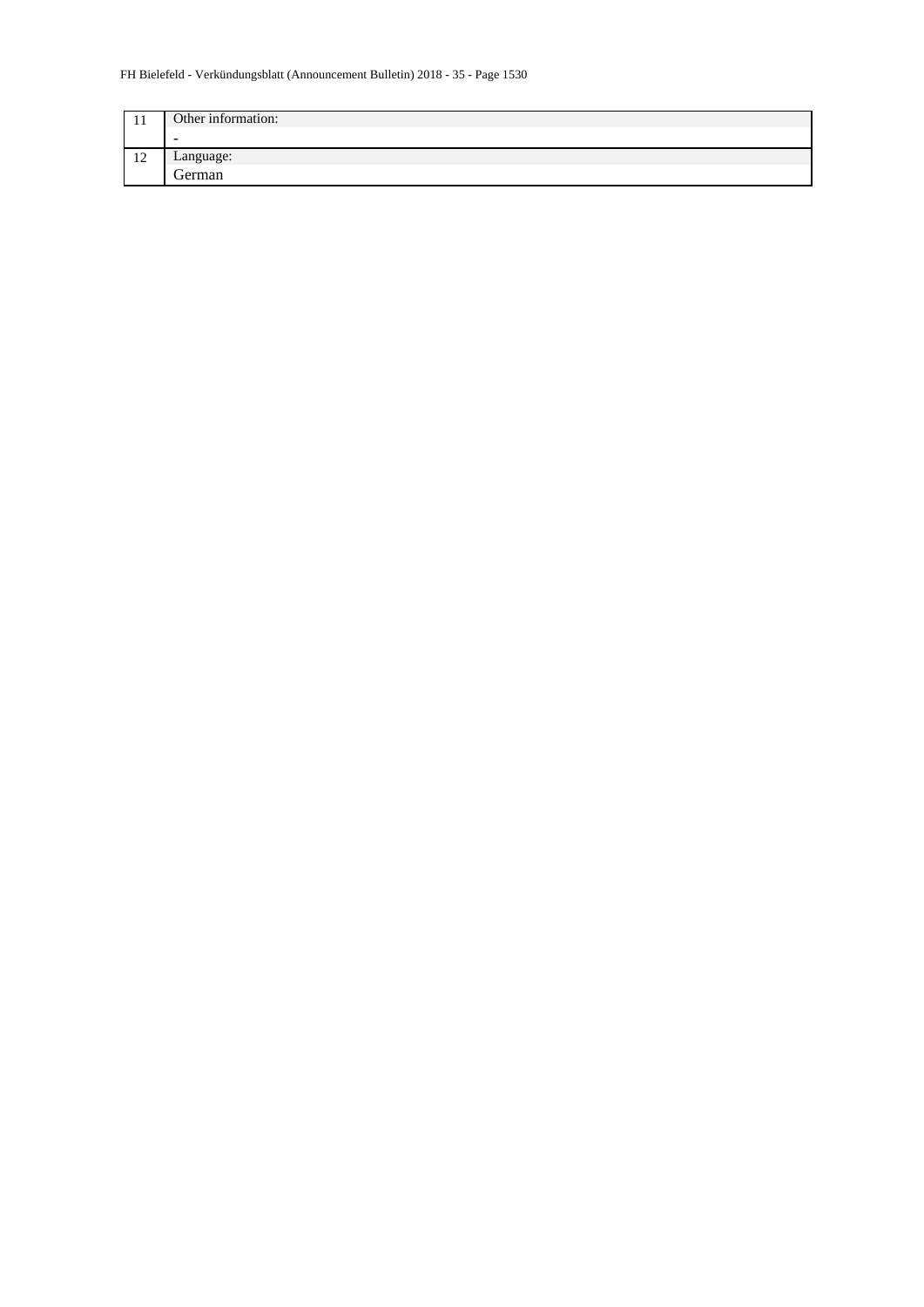|              | <b>Fundamentals of Business Administration</b>                                                                                                                                                                                                                                                                                                                                                                                                                                                                                                                                                           |           |  |                                                                                                                                                                                                                              |                 |                |                           | <b>GBW</b>                                     |   |            |            |  |
|--------------|----------------------------------------------------------------------------------------------------------------------------------------------------------------------------------------------------------------------------------------------------------------------------------------------------------------------------------------------------------------------------------------------------------------------------------------------------------------------------------------------------------------------------------------------------------------------------------------------------------|-----------|--|------------------------------------------------------------------------------------------------------------------------------------------------------------------------------------------------------------------------------|-----------------|----------------|---------------------------|------------------------------------------------|---|------------|------------|--|
| number:      | Identification                                                                                                                                                                                                                                                                                                                                                                                                                                                                                                                                                                                           | Workload: |  | Credits:                                                                                                                                                                                                                     | Study semester: |                | Frequency of the<br>offer |                                                |   | Duration:  |            |  |
| 3132         |                                                                                                                                                                                                                                                                                                                                                                                                                                                                                                                                                                                                          | 150h      |  | 5                                                                                                                                                                                                                            | 1st<br>semester | <sub>or</sub>  | 3rd                       | Annual<br>(Winter)                             |   |            | 1 semester |  |
| $\mathbf{1}$ | Course:                                                                                                                                                                                                                                                                                                                                                                                                                                                                                                                                                                                                  |           |  | Planned group sizes                                                                                                                                                                                                          |                 | Scope          |                           | Actual contact time<br>/ classroom<br>teaching |   | Self-study |            |  |
|              | Lecture                                                                                                                                                                                                                                                                                                                                                                                                                                                                                                                                                                                                  |           |  | 60 students                                                                                                                                                                                                                  |                 | $\overline{2}$ | <b>SCH</b>                | $\theta$                                       | h | 56         | h          |  |
|              | Tuition in seminars                                                                                                                                                                                                                                                                                                                                                                                                                                                                                                                                                                                      |           |  | 30 students                                                                                                                                                                                                                  |                 | $\Omega$       | <b>SCH</b>                | $\Omega$                                       | h | $\Omega$   | h          |  |
|              | Exercise                                                                                                                                                                                                                                                                                                                                                                                                                                                                                                                                                                                                 |           |  | 20 students                                                                                                                                                                                                                  |                 | $\overline{2}$ | <b>SCH</b>                | 16                                             | h | 62         | h          |  |
|              | Practical or seminar                                                                                                                                                                                                                                                                                                                                                                                                                                                                                                                                                                                     |           |  | 15 students                                                                                                                                                                                                                  |                 | $\Omega$       | <b>SCH</b>                | $\Omega$                                       | h | $\Omega$   | h          |  |
|              | Supervised self-study                                                                                                                                                                                                                                                                                                                                                                                                                                                                                                                                                                                    |           |  | 60 students                                                                                                                                                                                                                  |                 | 1              | <b>SCH</b>                | 16                                             | h | $\Omega$   | h          |  |
| 2            | Learning outcomes/competences:<br>The students know the basic organisational structures and the optimisation tasks of companies as well<br>as the basic principles and success criteria of economic action. This enables them to classify their own<br>engineering activities in the operational and business context and to assess and control the economic<br>consequences/effects of their activities. In this sense, the module provides the basic business knowledge<br>and the basic structures for interdisciplinary thinking and action.                                                         |           |  |                                                                                                                                                                                                                              |                 |                |                           |                                                |   |            |            |  |
| 3            | Contents:<br>Classification, development and basic concepts of business administration<br>$\bullet$<br>Basic principles of economic action<br>$\bullet$<br>Overview of the most important business functional areas at the level of goods<br>$\bullet$<br>management and finance as well as the cross-functional areas (materials management,<br>production, sales, investment and financing, business accounting (annual financial<br>statements, cost accounting))<br>Corporate goals and corporate key figures/key performance indicator systems<br>Forms of corporate law and corporate affiliations |           |  |                                                                                                                                                                                                                              |                 |                |                           |                                                |   |            |            |  |
| 4            | Forms of teaching:                                                                                                                                                                                                                                                                                                                                                                                                                                                                                                                                                                                       |           |  | Self-study units, exercises and practicals in the form of face-to-face events                                                                                                                                                |                 |                |                           |                                                |   |            |            |  |
| 5            | Participation requirements:                                                                                                                                                                                                                                                                                                                                                                                                                                                                                                                                                                              |           |  |                                                                                                                                                                                                                              |                 |                |                           |                                                |   |            |            |  |
|              | Formal:                                                                                                                                                                                                                                                                                                                                                                                                                                                                                                                                                                                                  |           |  |                                                                                                                                                                                                                              |                 |                |                           |                                                |   |            |            |  |
|              | Content:                                                                                                                                                                                                                                                                                                                                                                                                                                                                                                                                                                                                 |           |  |                                                                                                                                                                                                                              |                 |                |                           |                                                |   |            |            |  |
| 6            | Forms of assessment:                                                                                                                                                                                                                                                                                                                                                                                                                                                                                                                                                                                     |           |  |                                                                                                                                                                                                                              |                 |                |                           |                                                |   |            |            |  |
|              |                                                                                                                                                                                                                                                                                                                                                                                                                                                                                                                                                                                                          |           |  | Term paper, written examination, project work or oral examination                                                                                                                                                            |                 |                |                           |                                                |   |            |            |  |
| 7            |                                                                                                                                                                                                                                                                                                                                                                                                                                                                                                                                                                                                          |           |  | Prerequisite for the award of credit points:                                                                                                                                                                                 |                 |                |                           |                                                |   |            |            |  |
|              | Module examination pass                                                                                                                                                                                                                                                                                                                                                                                                                                                                                                                                                                                  |           |  |                                                                                                                                                                                                                              |                 |                |                           |                                                |   |            |            |  |
| 8            |                                                                                                                                                                                                                                                                                                                                                                                                                                                                                                                                                                                                          |           |  | Application of the module (in the following study programmes)<br>Digital Technologies (work-integrated) B.Eng., Mechatronics/Automation (work-integrated) B.Eng.<br>and Product-Service Engineering (work-integrated) B.Eng. |                 |                |                           |                                                |   |            |            |  |
| 9            |                                                                                                                                                                                                                                                                                                                                                                                                                                                                                                                                                                                                          |           |  | Importance of the grade for the final grade:                                                                                                                                                                                 |                 |                |                           |                                                |   |            |            |  |
|              | according to BRPO                                                                                                                                                                                                                                                                                                                                                                                                                                                                                                                                                                                        |           |  |                                                                                                                                                                                                                              |                 |                |                           |                                                |   |            |            |  |
| 10           | Module coordinator:                                                                                                                                                                                                                                                                                                                                                                                                                                                                                                                                                                                      |           |  |                                                                                                                                                                                                                              |                 |                |                           |                                                |   |            |            |  |
|              | <b>Economist Ulrike Franke</b>                                                                                                                                                                                                                                                                                                                                                                                                                                                                                                                                                                           |           |  |                                                                                                                                                                                                                              |                 |                |                           |                                                |   |            |            |  |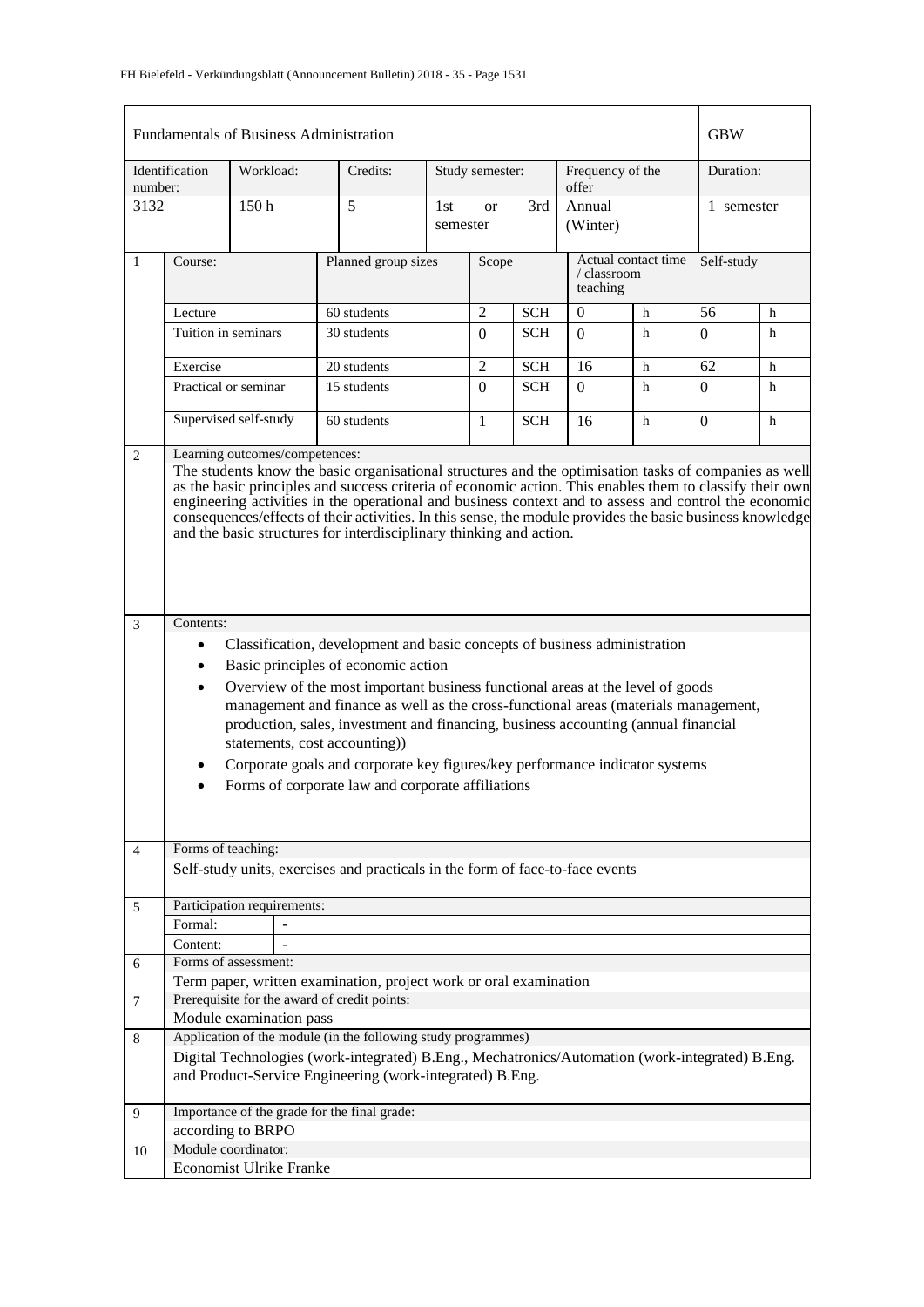#### FH Bielefeld - Verkündungsblatt (Announcement Bulletin) 2018 - 35 - Page 1532

| . .                      | Other information: |
|--------------------------|--------------------|
|                          | $\sim$             |
| $\sim$<br>$\overline{1}$ | Language:          |
|                          | German             |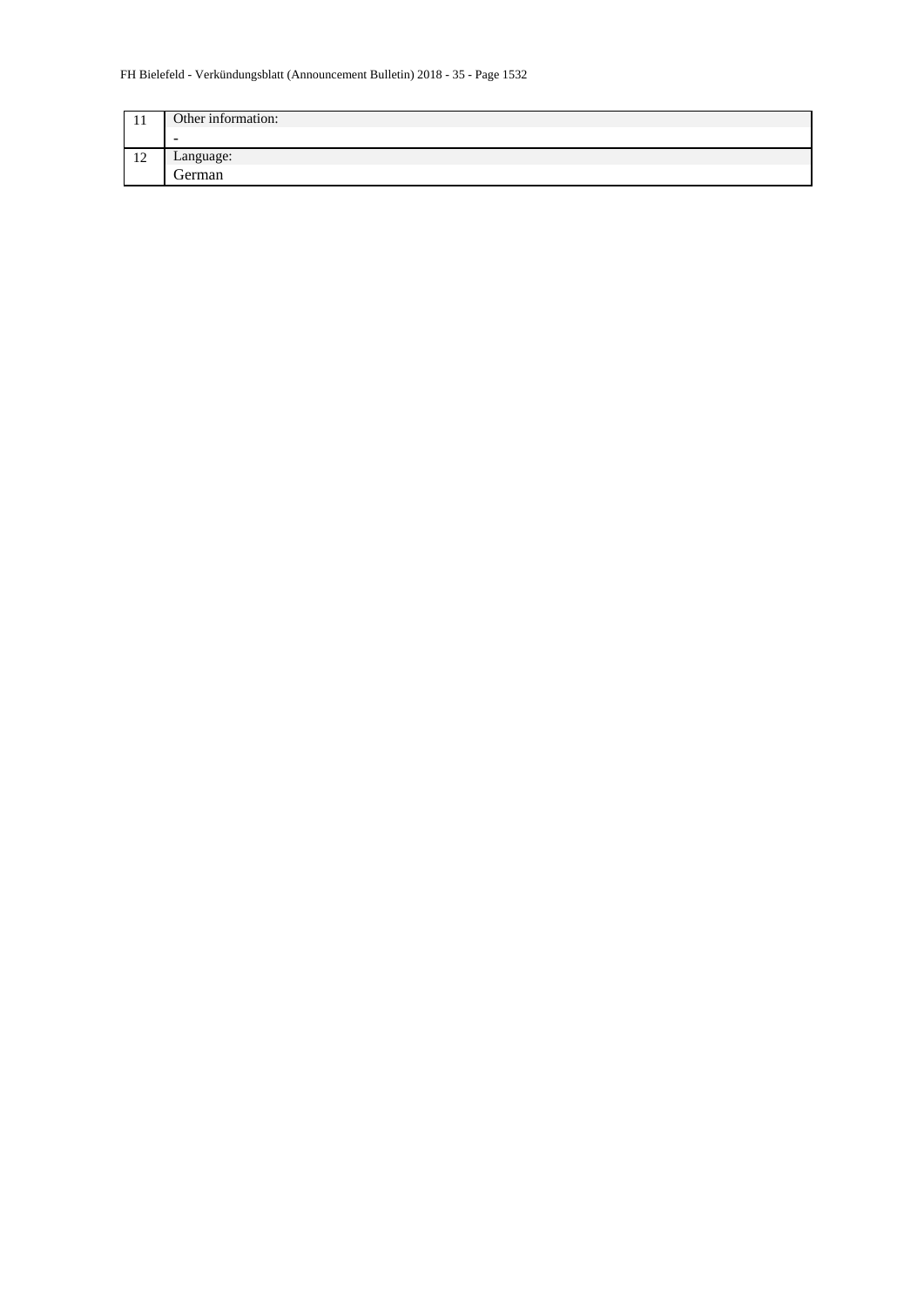|              |                                                                                                                                                                                                                                                                                                                                                     | Foundations of Computer Science                                             |                                                                                                                                                          |                     |                 |            |                                            |             | <b>GDI</b>     |           |  |
|--------------|-----------------------------------------------------------------------------------------------------------------------------------------------------------------------------------------------------------------------------------------------------------------------------------------------------------------------------------------------------|-----------------------------------------------------------------------------|----------------------------------------------------------------------------------------------------------------------------------------------------------|---------------------|-----------------|------------|--------------------------------------------|-------------|----------------|-----------|--|
| number:      | Identification                                                                                                                                                                                                                                                                                                                                      | Workload:                                                                   | Credits:                                                                                                                                                 |                     | Study semester: |            | Frequency of the<br>offer                  |             |                | Duration: |  |
| 3353         |                                                                                                                                                                                                                                                                                                                                                     | 150 <sub>h</sub>                                                            | 5                                                                                                                                                        |                     | 1st sem.        |            | Annual<br>(Winter)                         |             | 1 semester     |           |  |
| $\mathbf{1}$ | Course:                                                                                                                                                                                                                                                                                                                                             |                                                                             |                                                                                                                                                          | Planned group sizes |                 | Scope      | Actual contact time<br>/classroom teaching |             | Self-study     |           |  |
|              | Lecture                                                                                                                                                                                                                                                                                                                                             |                                                                             | 60 students                                                                                                                                              |                     | $\overline{2}$  | <b>SCH</b> | $\Omega$                                   | h           | 56             | h         |  |
|              | Tuition in seminars                                                                                                                                                                                                                                                                                                                                 |                                                                             | 30 students                                                                                                                                              |                     | $\theta$        | SCH        | $\Omega$                                   | h           | $\Omega$       | h         |  |
|              | Exercise                                                                                                                                                                                                                                                                                                                                            |                                                                             | 20 students                                                                                                                                              |                     | 1               | <b>SCH</b> | 8                                          | h           | 46             | h         |  |
|              |                                                                                                                                                                                                                                                                                                                                                     | Practical or seminar                                                        | 15 students                                                                                                                                              |                     | 1               | <b>SCH</b> | 16                                         | h           | $\overline{0}$ | h         |  |
|              |                                                                                                                                                                                                                                                                                                                                                     | Supervised self-study                                                       | 60 students                                                                                                                                              |                     | 1.5             | <b>SCH</b> | 24                                         | $\mathbf h$ | $\Omega$       | h         |  |
| 3            | know selected methods for the description and evaluation of algorithms. They can structure simple<br>information technology problems and develop suitable solutions, as well as justify and defend them.<br>Students have basic knowledge and initial experience in the implementation of algorithms in the<br>programming language C.<br>Contents: |                                                                             |                                                                                                                                                          |                     |                 |            |                                            |             |                |           |  |
|              | $\bullet$<br>$\bullet$<br>$\bullet$<br>$\bullet$                                                                                                                                                                                                                                                                                                    | Introduction to Computer Science:<br>Terms<br>Definitions<br>Number systems | Representation of numbers and characters in the computer                                                                                                 |                     |                 |            |                                            |             |                |           |  |
|              | $\bullet$                                                                                                                                                                                                                                                                                                                                           |                                                                             | Methods for describing algorithms with flow charts, Nassi-<br>Shneiderman diagram and pseudo code<br>Methods for evaluating the complexity of algorithms |                     |                 |            |                                            |             |                |           |  |
|              |                                                                                                                                                                                                                                                                                                                                                     | Basics of computer architecture:                                            |                                                                                                                                                          |                     |                 |            |                                            |             |                |           |  |
|              | $\bullet$                                                                                                                                                                                                                                                                                                                                           |                                                                             | Basic structure of processors                                                                                                                            |                     |                 |            |                                            |             |                |           |  |
|              | $\bullet$                                                                                                                                                                                                                                                                                                                                           |                                                                             | Instruction cycle in microprocessors                                                                                                                     |                     |                 |            |                                            |             |                |           |  |
|              |                                                                                                                                                                                                                                                                                                                                                     | Memory hierarchy<br>Bus systems                                             |                                                                                                                                                          |                     |                 |            |                                            |             |                |           |  |
|              | Programming in C:<br>Conditional instructions<br>Loops<br>Functions<br>Arrays<br>Pointers<br>$\bullet$<br><b>Structs</b><br>$\bullet$<br>Working with files                                                                                                                                                                                         |                                                                             |                                                                                                                                                          |                     |                 |            |                                            |             |                |           |  |
|              | Selected algorithms:<br>Sorting algorithms (e.g. bubble sort and quick sort)<br>Search algorithms (e.g. binary search)<br>٠                                                                                                                                                                                                                         |                                                                             |                                                                                                                                                          |                     |                 |            |                                            |             |                |           |  |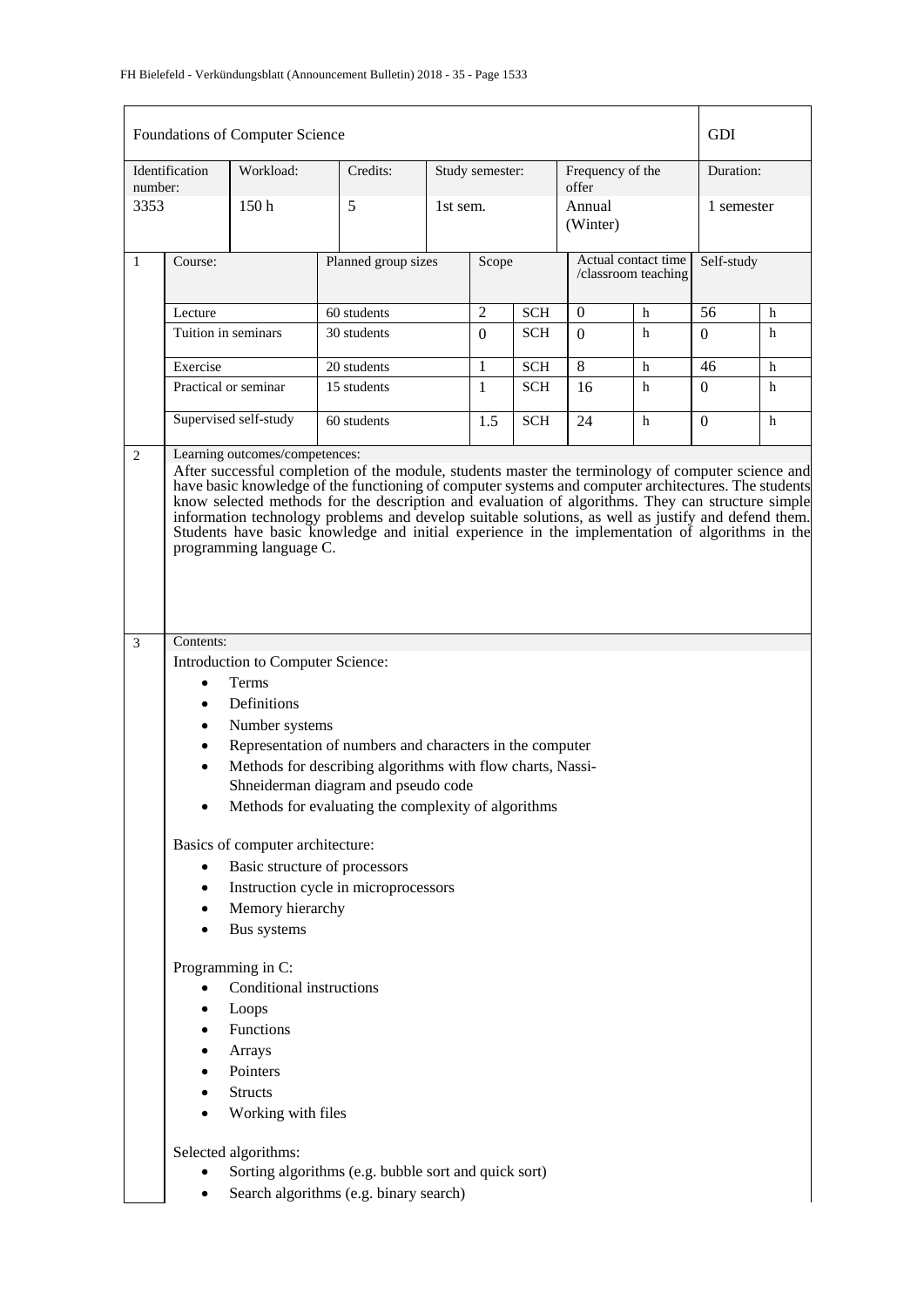| $\overline{4}$ | Forms of teaching:                                                                              |                                                                                   |  |  |  |  |  |  |  |
|----------------|-------------------------------------------------------------------------------------------------|-----------------------------------------------------------------------------------|--|--|--|--|--|--|--|
|                |                                                                                                 | Learning materials for self-study, classroom sessions of exercises and practicals |  |  |  |  |  |  |  |
|                |                                                                                                 |                                                                                   |  |  |  |  |  |  |  |
| 5              | Participation requirements:                                                                     |                                                                                   |  |  |  |  |  |  |  |
|                | Formal:                                                                                         |                                                                                   |  |  |  |  |  |  |  |
|                | Content:                                                                                        |                                                                                   |  |  |  |  |  |  |  |
| 6              | Forms of assessment:                                                                            |                                                                                   |  |  |  |  |  |  |  |
|                |                                                                                                 | Term paper, written examination, project work or oral examination                 |  |  |  |  |  |  |  |
| $\overline{7}$ |                                                                                                 | Prerequisite for the award of credit points:                                      |  |  |  |  |  |  |  |
|                | Module examination pass                                                                         |                                                                                   |  |  |  |  |  |  |  |
| 8              | Application of the module (in the following study programmes)                                   |                                                                                   |  |  |  |  |  |  |  |
|                | Digital Technologies (work-integrated) B.Eng., Mechatronics/Automation (work-integrated) B.Eng. |                                                                                   |  |  |  |  |  |  |  |
|                |                                                                                                 | and Product-Service Engineering (work-integrated) B.Eng.                          |  |  |  |  |  |  |  |
|                |                                                                                                 |                                                                                   |  |  |  |  |  |  |  |
| 9              |                                                                                                 | Importance of the grade for the final grade:                                      |  |  |  |  |  |  |  |
|                | according to BRPO                                                                               |                                                                                   |  |  |  |  |  |  |  |
| 10             | Module coordinator:                                                                             |                                                                                   |  |  |  |  |  |  |  |
|                | Prof. Dr.-Ing. Christian Stöcker                                                                |                                                                                   |  |  |  |  |  |  |  |
| 11             | Other information:                                                                              |                                                                                   |  |  |  |  |  |  |  |
|                |                                                                                                 |                                                                                   |  |  |  |  |  |  |  |
| 12             | Language:                                                                                       |                                                                                   |  |  |  |  |  |  |  |
|                | German                                                                                          |                                                                                   |  |  |  |  |  |  |  |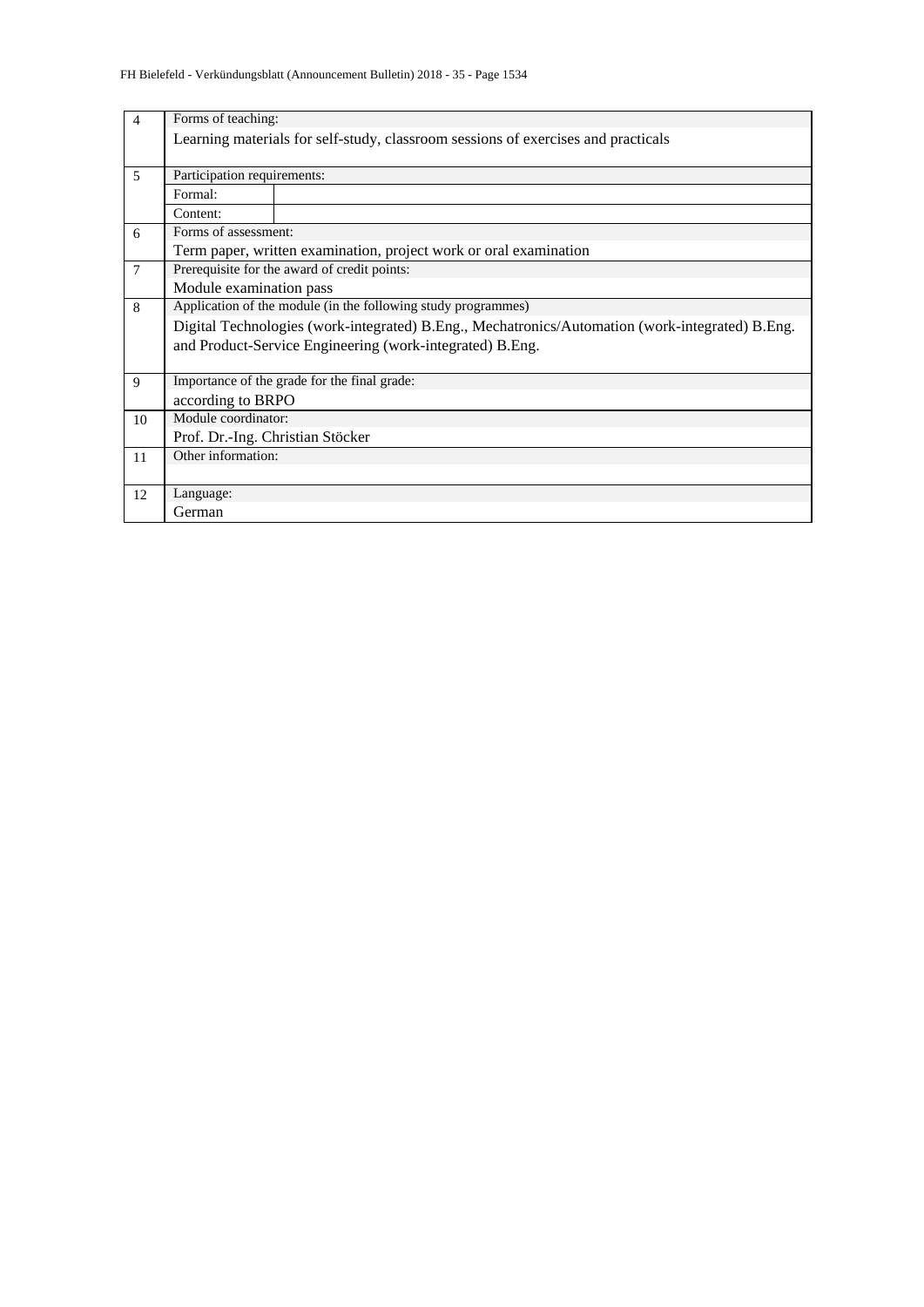| <b>GDK</b><br><b>Basics of Mechanical Design</b> |                                                                                                                                                                                                                                                                                                                                                                                                                                                                                                                                                                                                                                                                                                                                                                                                                                                                                                                                                                                                                                                                                                                                                                                                                                                                                                                                                                                                                                                                                                                                                                                                                                                                                                                            |                             |                                                                                        |  |                 |            |                                            |   |            |   |
|--------------------------------------------------|----------------------------------------------------------------------------------------------------------------------------------------------------------------------------------------------------------------------------------------------------------------------------------------------------------------------------------------------------------------------------------------------------------------------------------------------------------------------------------------------------------------------------------------------------------------------------------------------------------------------------------------------------------------------------------------------------------------------------------------------------------------------------------------------------------------------------------------------------------------------------------------------------------------------------------------------------------------------------------------------------------------------------------------------------------------------------------------------------------------------------------------------------------------------------------------------------------------------------------------------------------------------------------------------------------------------------------------------------------------------------------------------------------------------------------------------------------------------------------------------------------------------------------------------------------------------------------------------------------------------------------------------------------------------------------------------------------------------------|-----------------------------|----------------------------------------------------------------------------------------|--|-----------------|------------|--------------------------------------------|---|------------|---|
| number:                                          | Identification                                                                                                                                                                                                                                                                                                                                                                                                                                                                                                                                                                                                                                                                                                                                                                                                                                                                                                                                                                                                                                                                                                                                                                                                                                                                                                                                                                                                                                                                                                                                                                                                                                                                                                             | Workload:                   | Credits:                                                                               |  | Study semester: |            | Frequency of the<br>offer                  |   | Duration:  |   |
| 3253                                             |                                                                                                                                                                                                                                                                                                                                                                                                                                                                                                                                                                                                                                                                                                                                                                                                                                                                                                                                                                                                                                                                                                                                                                                                                                                                                                                                                                                                                                                                                                                                                                                                                                                                                                                            | 150 <sub>h</sub>            | 5                                                                                      |  | 4th sem.        |            | Annual<br>(Summer)                         |   | 1 semester |   |
| $\mathbf{1}$                                     | Course:                                                                                                                                                                                                                                                                                                                                                                                                                                                                                                                                                                                                                                                                                                                                                                                                                                                                                                                                                                                                                                                                                                                                                                                                                                                                                                                                                                                                                                                                                                                                                                                                                                                                                                                    |                             | Planned group sizes                                                                    |  | Scope           |            | Actual contact time<br>/classroom teaching |   | Self-study |   |
|                                                  | Lecture                                                                                                                                                                                                                                                                                                                                                                                                                                                                                                                                                                                                                                                                                                                                                                                                                                                                                                                                                                                                                                                                                                                                                                                                                                                                                                                                                                                                                                                                                                                                                                                                                                                                                                                    |                             | 60 students                                                                            |  | 2               | <b>SCH</b> | $\mathbf{0}$                               | h | 56         | h |
|                                                  | Tuition in seminars                                                                                                                                                                                                                                                                                                                                                                                                                                                                                                                                                                                                                                                                                                                                                                                                                                                                                                                                                                                                                                                                                                                                                                                                                                                                                                                                                                                                                                                                                                                                                                                                                                                                                                        |                             | 30 students                                                                            |  | $\Omega$        | <b>SCH</b> | $\Omega$                                   | h | $\Omega$   | h |
|                                                  | Exercise                                                                                                                                                                                                                                                                                                                                                                                                                                                                                                                                                                                                                                                                                                                                                                                                                                                                                                                                                                                                                                                                                                                                                                                                                                                                                                                                                                                                                                                                                                                                                                                                                                                                                                                   |                             | 20 students                                                                            |  | $\overline{2}$  | <b>SCH</b> | 16                                         | h | 62         | h |
|                                                  |                                                                                                                                                                                                                                                                                                                                                                                                                                                                                                                                                                                                                                                                                                                                                                                                                                                                                                                                                                                                                                                                                                                                                                                                                                                                                                                                                                                                                                                                                                                                                                                                                                                                                                                            | Practical or seminar        | 15 students                                                                            |  | $\theta$        | <b>SCH</b> | $\Omega$                                   | h | 0          | h |
|                                                  |                                                                                                                                                                                                                                                                                                                                                                                                                                                                                                                                                                                                                                                                                                                                                                                                                                                                                                                                                                                                                                                                                                                                                                                                                                                                                                                                                                                                                                                                                                                                                                                                                                                                                                                            | Supervised self-study       | 60 students                                                                            |  | 1               | <b>SCH</b> | 16                                         | h | 0          | h |
| 3                                                | Learning outcomes/competences:<br>2<br>The students know the basics of technical drawing, can understand technical drawings and execute<br>simple technical representations. They understand the basic procedure in the design process, know the<br>basics of methodical design and can thus contribute to the design of products. From the application of<br>the fundamentals of strength, the students can recognise essential connections of stress-appropriate<br>design and carry out their own selected strength verifications. They understand the general procedure<br>for the selection of design and machine elements and are able to select different design elements from<br>an understanding of the functional and stress concerns and dimension them.<br>Contents:<br>General principles of mechanical design:<br>Design methodology and systematics<br>Design of components and assemblies<br>Fundamentals of standardisation<br>Tolerances, fits, technical surfaces<br>Technical drawing (types of drawings, structure of technical drawings, representation of components,<br>tolerance specifications in drawings, drawing specifications for technical surfaces)<br>Introduction to strength of materials:<br>Tasks of strength theory; external forces and internal stresses; basic types of stress; temporal load<br>progression; strength parameters for material behaviour; influences on component strength; analytical<br>strength calculation.<br>Selected machine and connecting elements:<br>Fasteners; bearing and transmission elements; exercises for creating and reading technical drawings<br>as well as for the strength-compliant design of components and for strength verification. |                             |                                                                                        |  |                 |            |                                            |   |            |   |
| 4                                                | Forms of teaching:                                                                                                                                                                                                                                                                                                                                                                                                                                                                                                                                                                                                                                                                                                                                                                                                                                                                                                                                                                                                                                                                                                                                                                                                                                                                                                                                                                                                                                                                                                                                                                                                                                                                                                         |                             | Learning units for self-study, attendance events in the form of lectures and exercises |  |                 |            |                                            |   |            |   |
| 5                                                |                                                                                                                                                                                                                                                                                                                                                                                                                                                                                                                                                                                                                                                                                                                                                                                                                                                                                                                                                                                                                                                                                                                                                                                                                                                                                                                                                                                                                                                                                                                                                                                                                                                                                                                            | Participation requirements: |                                                                                        |  |                 |            |                                            |   |            |   |
|                                                  | Formal:                                                                                                                                                                                                                                                                                                                                                                                                                                                                                                                                                                                                                                                                                                                                                                                                                                                                                                                                                                                                                                                                                                                                                                                                                                                                                                                                                                                                                                                                                                                                                                                                                                                                                                                    |                             |                                                                                        |  |                 |            |                                            |   |            |   |
|                                                  | Content:                                                                                                                                                                                                                                                                                                                                                                                                                                                                                                                                                                                                                                                                                                                                                                                                                                                                                                                                                                                                                                                                                                                                                                                                                                                                                                                                                                                                                                                                                                                                                                                                                                                                                                                   |                             |                                                                                        |  |                 |            |                                            |   |            |   |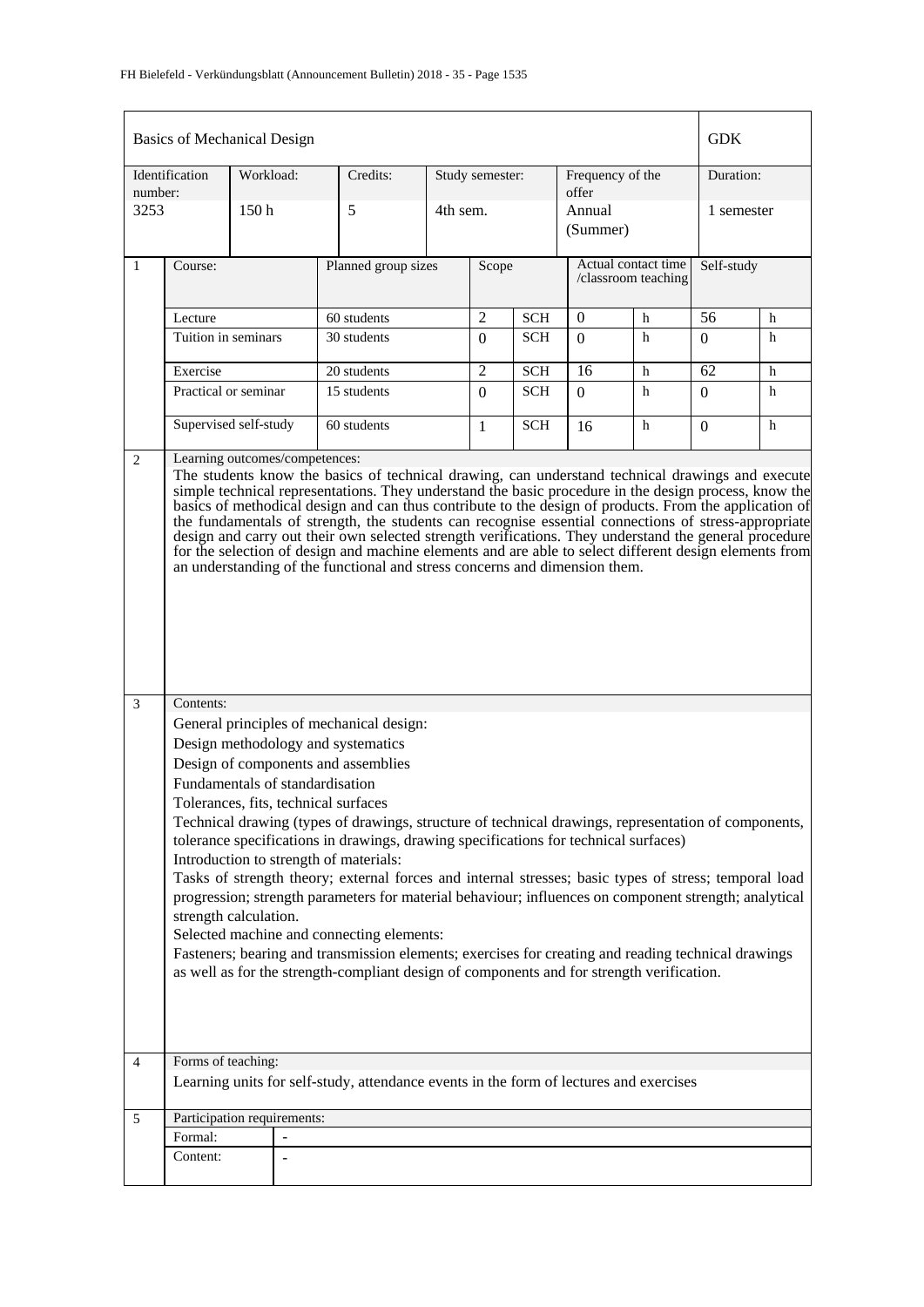| 6              | Forms of assessment:                                                                             |
|----------------|--------------------------------------------------------------------------------------------------|
|                | Term paper, written examination, combination examination, performance examination, project work, |
|                | oral examination or examination during the course                                                |
| $\overline{7}$ | Prerequisite for the award of credit points:                                                     |
|                | Module examination pass                                                                          |
| 8              | Application of the module (in the following study programmes)                                    |
|                | Mechatronics/Automation (work-integrated) B.Eng. and Product-Service Engineering (work-          |
|                | integrated) B. Eng.                                                                              |
| 9              | Importance of the grade for the final grade:                                                     |
|                | according to BRPO                                                                                |
| 10             | Module coordinator:                                                                              |
|                | Prof. Dr.-Ing. Klaus Dürkopp                                                                     |
| 11             | Other information:                                                                               |
|                |                                                                                                  |
| 12             | Language:                                                                                        |
|                | German                                                                                           |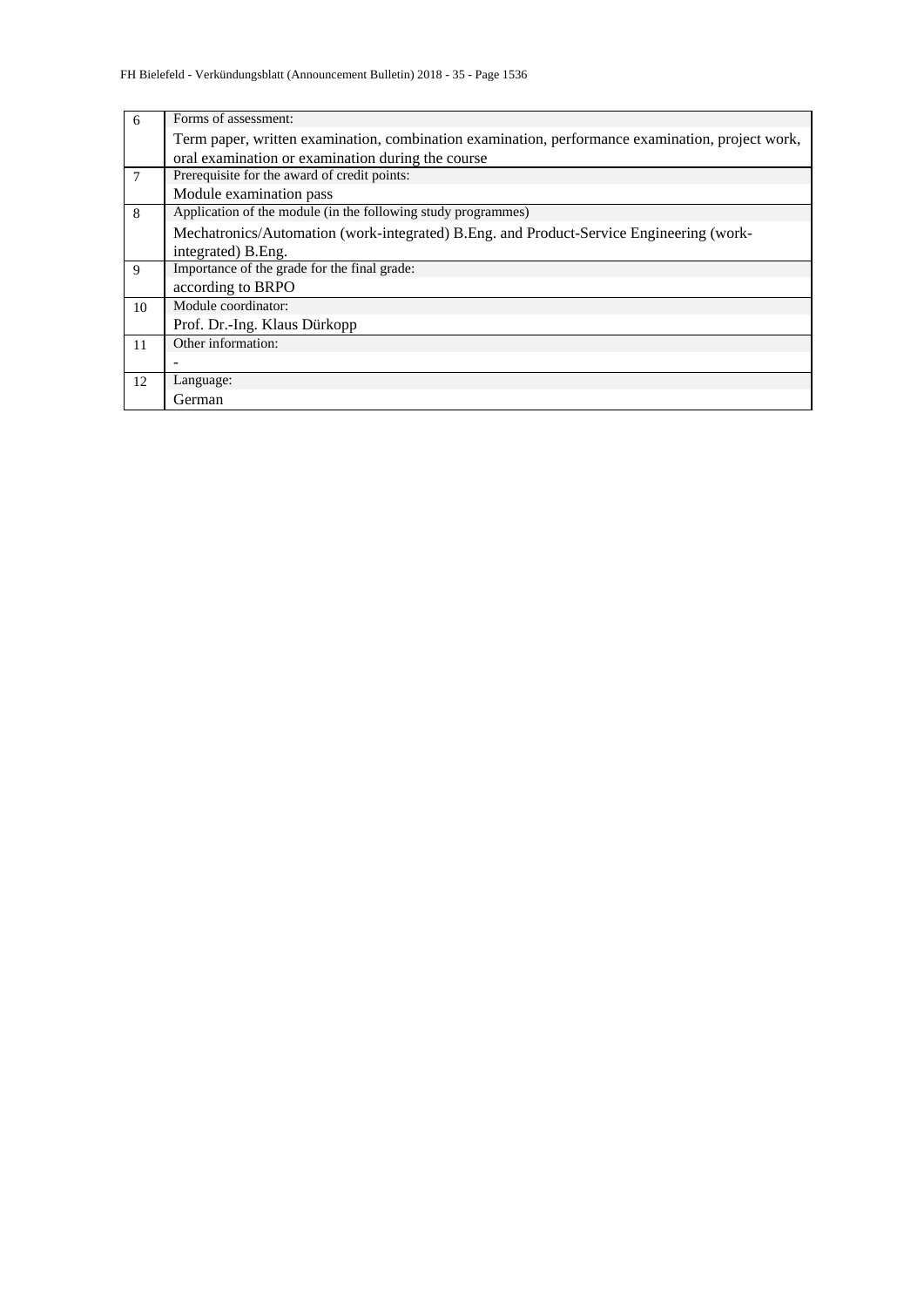| Principles of Mechanics                                                                                                                                                                          |                             |                                       |                                                                                          |          |                 |                    |                           | GME                 |            |   |
|--------------------------------------------------------------------------------------------------------------------------------------------------------------------------------------------------|-----------------------------|---------------------------------------|------------------------------------------------------------------------------------------|----------|-----------------|--------------------|---------------------------|---------------------|------------|---|
| number:                                                                                                                                                                                          | Identification              | Workload:                             | Credits:                                                                                 |          | Study semester: |                    | Frequency of the<br>offer |                     | Duration:  |   |
| 3311                                                                                                                                                                                             | 5<br>150 <sub>h</sub>       |                                       |                                                                                          | 2nd sem. |                 | Annual<br>(Summer) |                           | 1 semester          |            |   |
| $\mathbf{1}$                                                                                                                                                                                     | Course:                     |                                       | Planned group sizes                                                                      |          | Scope           |                    | Actual contact time       | /classroom teaching | Self-study |   |
|                                                                                                                                                                                                  | Lecture                     |                                       | 60 students                                                                              |          | 2               | <b>SCH</b>         | $\boldsymbol{0}$          | h                   | 56         | h |
|                                                                                                                                                                                                  | Tuition in seminars         |                                       | 30 students                                                                              |          | $\Omega$        | <b>SCH</b>         | $\Omega$                  | h                   | $\Omega$   | h |
|                                                                                                                                                                                                  | Exercise                    |                                       | 20 students                                                                              |          | 1               | <b>SCH</b>         | 8                         | h                   | 46         | h |
|                                                                                                                                                                                                  |                             | Practical or seminar                  | 15 students                                                                              |          | $\mathbf{1}$    | <b>SCH</b>         | 16                        | h                   | $\Omega$   | h |
|                                                                                                                                                                                                  |                             | Supervised self-study                 | 60 students                                                                              |          | 1.5             | <b>SCH</b>         | 24                        | h                   | $\Omega$   | h |
| 2                                                                                                                                                                                                |                             | Learning outcomes/competences:        |                                                                                          |          |                 |                    |                           |                     |            |   |
|                                                                                                                                                                                                  |                             | Students are able to                  |                                                                                          |          |                 |                    |                           |                     |            |   |
| describe the basic relationships of statics, as the study of the equilibrium of forces in and on<br>$\bullet$                                                                                    |                             |                                       |                                                                                          |          |                 |                    |                           |                     |            |   |
| mechanical structures at rest.<br>explain geometric and temporal processes of movements, as well as their interactions with<br>$\bullet$                                                         |                             |                                       |                                                                                          |          |                 |                    |                           |                     |            |   |
|                                                                                                                                                                                                  |                             |                                       | forces and moments in and on mechanical structures.                                      |          |                 |                    |                           |                     |            |   |
|                                                                                                                                                                                                  | $\bullet$                   |                                       | characterise the basic concepts of dynamics in their physical dimension as well as their |          |                 |                    |                           |                     |            |   |
|                                                                                                                                                                                                  |                             | technical application.                |                                                                                          |          |                 |                    |                           |                     |            |   |
| describe technical problems from mechanical engineering in the form of physical models.<br>$\bullet$<br>apply the principles of virtual work both in statics and in dynamics to solve mechanical |                             |                                       |                                                                                          |          |                 |                    |                           |                     |            |   |
|                                                                                                                                                                                                  | $\bullet$                   |                                       |                                                                                          |          |                 |                    |                           |                     |            |   |
|                                                                                                                                                                                                  |                             | problems.                             |                                                                                          |          |                 |                    |                           |                     |            |   |
|                                                                                                                                                                                                  |                             |                                       |                                                                                          |          |                 |                    |                           |                     |            |   |
| 3                                                                                                                                                                                                | Contents:                   |                                       |                                                                                          |          |                 |                    |                           |                     |            |   |
|                                                                                                                                                                                                  |                             | Basic concepts of mechanics:          |                                                                                          |          |                 |                    |                           |                     |            |   |
|                                                                                                                                                                                                  | $\bullet$                   | Force - Balance - Rigid Body          |                                                                                          |          |                 |                    |                           |                     |            |   |
|                                                                                                                                                                                                  |                             | Clearing                              |                                                                                          |          |                 |                    |                           |                     |            |   |
|                                                                                                                                                                                                  | Statics:                    |                                       |                                                                                          |          |                 |                    |                           |                     |            |   |
|                                                                                                                                                                                                  | $\bullet$                   | Plane central force systems           |                                                                                          |          |                 |                    |                           |                     |            |   |
|                                                                                                                                                                                                  | $\bullet$                   | Equilibrium on rigid body             |                                                                                          |          |                 |                    |                           |                     |            |   |
|                                                                                                                                                                                                  | $\bullet$                   |                                       | Stability of equilibrium positions                                                       |          |                 |                    |                           |                     |            |   |
|                                                                                                                                                                                                  | $\bullet$                   | Centre of gravity                     |                                                                                          |          |                 |                    |                           |                     |            |   |
|                                                                                                                                                                                                  | ٠                           | Principle of virtual work<br>Friction |                                                                                          |          |                 |                    |                           |                     |            |   |
|                                                                                                                                                                                                  |                             |                                       |                                                                                          |          |                 |                    |                           |                     |            |   |
|                                                                                                                                                                                                  |                             | Kinematics and kinetics:              |                                                                                          |          |                 |                    |                           |                     |            |   |
|                                                                                                                                                                                                  | $\bullet$                   | Dynamics of the mass point            |                                                                                          |          |                 |                    |                           |                     |            |   |
|                                                                                                                                                                                                  | ٠                           |                                       | Kinetics of the plane movement                                                           |          |                 |                    |                           |                     |            |   |
|                                                                                                                                                                                                  | $\bullet$                   | Dynamics                              |                                                                                          |          |                 |                    |                           |                     |            |   |
|                                                                                                                                                                                                  | $\bullet$                   |                                       | Principle of virtual work in dynamics                                                    |          |                 |                    |                           |                     |            |   |
|                                                                                                                                                                                                  | Elastostatics:              |                                       |                                                                                          |          |                 |                    |                           |                     |            |   |
|                                                                                                                                                                                                  |                             |                                       | Static indeterminate plane systems                                                       |          |                 |                    |                           |                     |            |   |
| 4                                                                                                                                                                                                | Forms of teaching:          |                                       |                                                                                          |          |                 |                    |                           |                     |            |   |
|                                                                                                                                                                                                  |                             |                                       | Self-study units, exercises and practicals in the form of face-to-face events            |          |                 |                    |                           |                     |            |   |
| 5                                                                                                                                                                                                | Participation requirements: |                                       |                                                                                          |          |                 |                    |                           |                     |            |   |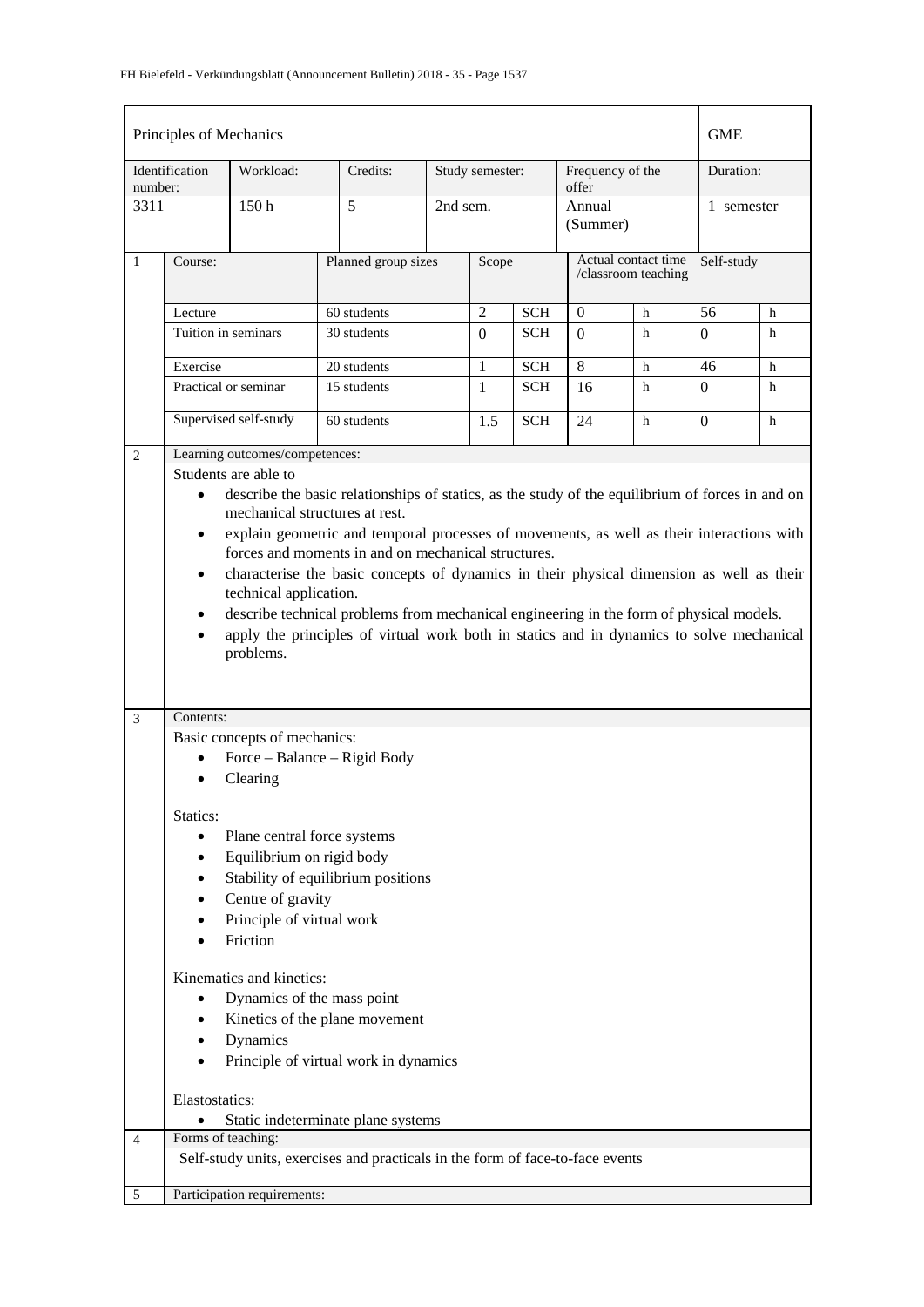|                | Formal:                                                           |                                                               |  |  |  |  |  |  |  |
|----------------|-------------------------------------------------------------------|---------------------------------------------------------------|--|--|--|--|--|--|--|
|                | Content:                                                          |                                                               |  |  |  |  |  |  |  |
| 6              |                                                                   | Forms of assessment:                                          |  |  |  |  |  |  |  |
|                | Term paper, written examination, project work or oral examination |                                                               |  |  |  |  |  |  |  |
| $\overline{7}$ | Prerequisite for the award of credit points:                      |                                                               |  |  |  |  |  |  |  |
|                | Module examination pass                                           |                                                               |  |  |  |  |  |  |  |
| 8              |                                                                   | Application of the module (in the following study programmes) |  |  |  |  |  |  |  |
|                |                                                                   | Product-Service Engineering (work-integrated) B.Eng.          |  |  |  |  |  |  |  |
| 9              |                                                                   | Importance of the grade for the final grade:                  |  |  |  |  |  |  |  |
|                | according to BRPO                                                 |                                                               |  |  |  |  |  |  |  |
| 10             | Module coordinator:                                               |                                                               |  |  |  |  |  |  |  |
|                | N. N.                                                             |                                                               |  |  |  |  |  |  |  |
| 11             | Other information:                                                |                                                               |  |  |  |  |  |  |  |
|                |                                                                   |                                                               |  |  |  |  |  |  |  |
| 12             | Language:                                                         |                                                               |  |  |  |  |  |  |  |
|                | German                                                            |                                                               |  |  |  |  |  |  |  |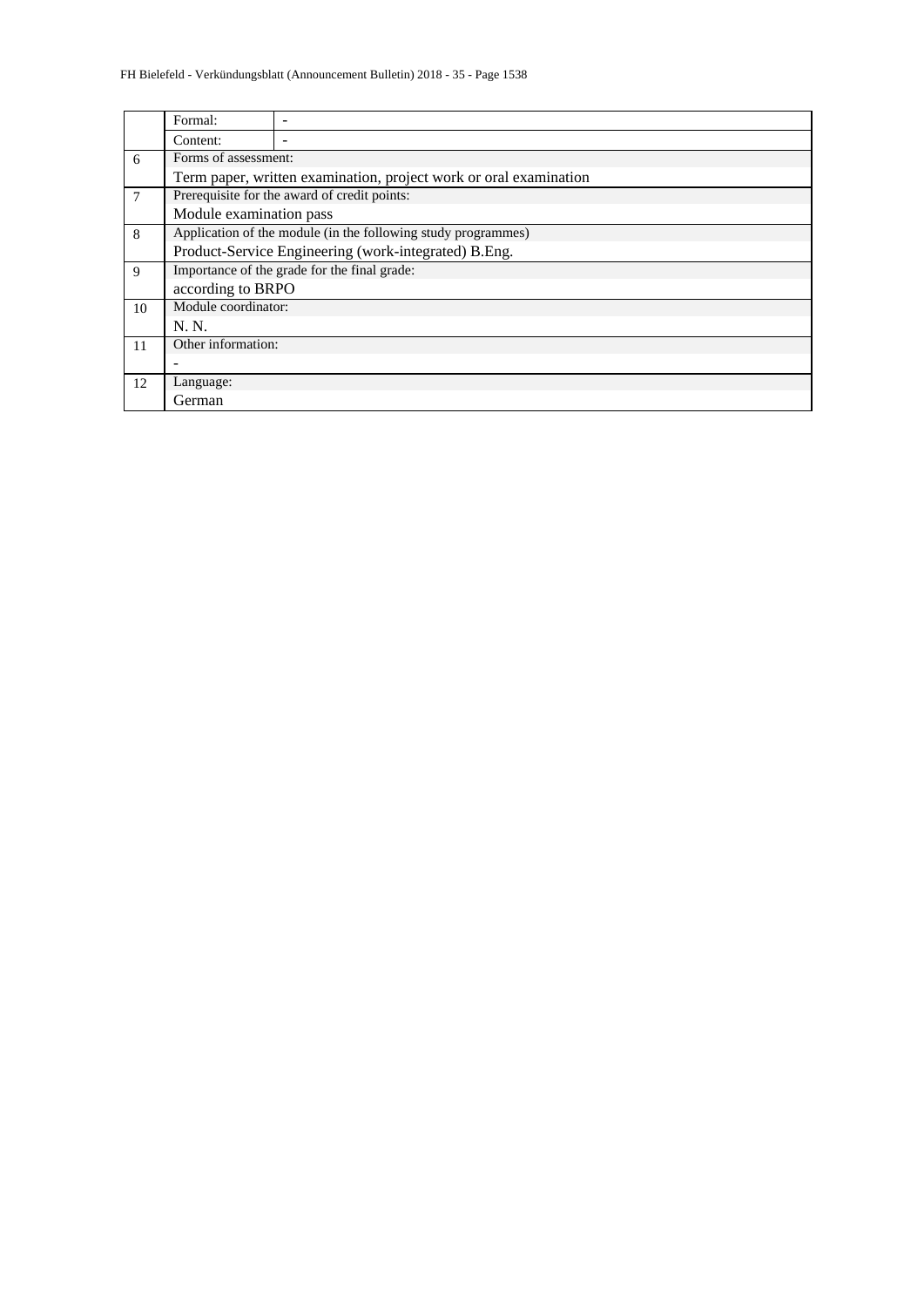| HMI and User Interfaces | <b>HMI</b>                                                                                                                                                                                                                                                                                                                                                                                                                                                                                                                                                                                                                                                                                                                                                                                                                                                                                                                                                                                                                                                                                                                                                                                                                                                                                                                                                                   |                             |                                                                             |          |                     |                     |                           |   |                  |   |
|-------------------------|------------------------------------------------------------------------------------------------------------------------------------------------------------------------------------------------------------------------------------------------------------------------------------------------------------------------------------------------------------------------------------------------------------------------------------------------------------------------------------------------------------------------------------------------------------------------------------------------------------------------------------------------------------------------------------------------------------------------------------------------------------------------------------------------------------------------------------------------------------------------------------------------------------------------------------------------------------------------------------------------------------------------------------------------------------------------------------------------------------------------------------------------------------------------------------------------------------------------------------------------------------------------------------------------------------------------------------------------------------------------------|-----------------------------|-----------------------------------------------------------------------------|----------|---------------------|---------------------|---------------------------|---|------------------|---|
| number:                 | Identification                                                                                                                                                                                                                                                                                                                                                                                                                                                                                                                                                                                                                                                                                                                                                                                                                                                                                                                                                                                                                                                                                                                                                                                                                                                                                                                                                               | Workload:                   | Credits:                                                                    |          | Study semester:     |                     | Frequency of the<br>offer |   | Duration:        |   |
| 3254                    |                                                                                                                                                                                                                                                                                                                                                                                                                                                                                                                                                                                                                                                                                                                                                                                                                                                                                                                                                                                                                                                                                                                                                                                                                                                                                                                                                                              | 150h                        | 5                                                                           | 3rd sem. |                     |                     | Annual<br>(Winter)        |   | 1 semester       |   |
| $\mathbf{1}$            | Planned group sizes<br>Course:                                                                                                                                                                                                                                                                                                                                                                                                                                                                                                                                                                                                                                                                                                                                                                                                                                                                                                                                                                                                                                                                                                                                                                                                                                                                                                                                               |                             | Scope                                                                       |          | Actual contact time | /classroom teaching | Self-study                |   |                  |   |
|                         | Lecture                                                                                                                                                                                                                                                                                                                                                                                                                                                                                                                                                                                                                                                                                                                                                                                                                                                                                                                                                                                                                                                                                                                                                                                                                                                                                                                                                                      |                             | 60 students                                                                 |          | $\overline{2}$      | <b>SCH</b>          | $\mathbf{0}$              | h | 56               | h |
|                         | Tuition in seminars                                                                                                                                                                                                                                                                                                                                                                                                                                                                                                                                                                                                                                                                                                                                                                                                                                                                                                                                                                                                                                                                                                                                                                                                                                                                                                                                                          |                             | 30 students                                                                 |          | $\Omega$            | <b>SCH</b>          | $\Omega$                  | h | $\Omega$         | h |
|                         | Exercise                                                                                                                                                                                                                                                                                                                                                                                                                                                                                                                                                                                                                                                                                                                                                                                                                                                                                                                                                                                                                                                                                                                                                                                                                                                                                                                                                                     |                             | 20 students                                                                 |          | $\overline{2}$      | <b>SCH</b>          | 16                        | h | 62               | h |
|                         |                                                                                                                                                                                                                                                                                                                                                                                                                                                                                                                                                                                                                                                                                                                                                                                                                                                                                                                                                                                                                                                                                                                                                                                                                                                                                                                                                                              | Practical or seminar        | 15 students                                                                 |          | $\Omega$            | <b>SCH</b>          | $\Omega$                  | h | $\Omega$         | h |
|                         |                                                                                                                                                                                                                                                                                                                                                                                                                                                                                                                                                                                                                                                                                                                                                                                                                                                                                                                                                                                                                                                                                                                                                                                                                                                                                                                                                                              | Supervised self-study       | 60 students                                                                 |          |                     | <b>SCH</b>          | 16                        | h | $\boldsymbol{0}$ | h |
| 3                       | Learning outcomes/competences:<br>$\overline{2}$<br>The students know the principles of human information processing. They can explain and apply<br>methods, guidelines and standards for the design of user interfaces. They are able to implement design<br>principles with the corresponding methods and thus develop user interfaces. They design and model<br>user interfaces and can test them with respect to applicability. They are familiar with the software<br>development process and use it to develop interfaces for operating and interacting with machines.<br>Contents:<br>Human information processing (models, physiological and psychological foundations, human<br>$\bullet$<br>sensing, action processes)<br>Design basics and design methods<br>$\bullet$<br>Basics of input and output for computers, embedded systems and mobile devices<br>Principles, guidelines and standards for the design of user interfaces<br>Basics for the design of user interfaces (text dialogues and forms, menu systems, graphical<br>interfaces, interfaces in the WWW, audio dialogue systems, haptic interaction, gestures)<br>Methods for modelling user interfaces (abstract description of interaction as part of<br>٠<br>requirements analysis and the software design process)<br>Development of user interfaces in an object-oriented programming language |                             |                                                                             |          |                     |                     |                           |   |                  |   |
| $\overline{4}$          | Forms of teaching:                                                                                                                                                                                                                                                                                                                                                                                                                                                                                                                                                                                                                                                                                                                                                                                                                                                                                                                                                                                                                                                                                                                                                                                                                                                                                                                                                           |                             | Learning units for self-study, classroom sessions in the form of exercises  |          |                     |                     |                           |   |                  |   |
|                         |                                                                                                                                                                                                                                                                                                                                                                                                                                                                                                                                                                                                                                                                                                                                                                                                                                                                                                                                                                                                                                                                                                                                                                                                                                                                                                                                                                              | Participation requirements: |                                                                             |          |                     |                     |                           |   |                  |   |
| 5                       | Formal:                                                                                                                                                                                                                                                                                                                                                                                                                                                                                                                                                                                                                                                                                                                                                                                                                                                                                                                                                                                                                                                                                                                                                                                                                                                                                                                                                                      |                             |                                                                             |          |                     |                     |                           |   |                  |   |
|                         | Content:                                                                                                                                                                                                                                                                                                                                                                                                                                                                                                                                                                                                                                                                                                                                                                                                                                                                                                                                                                                                                                                                                                                                                                                                                                                                                                                                                                     |                             | Modules "Foundations of Computer Science" and "Object-Oriented Programming" |          |                     |                     |                           |   |                  |   |
| 6                       |                                                                                                                                                                                                                                                                                                                                                                                                                                                                                                                                                                                                                                                                                                                                                                                                                                                                                                                                                                                                                                                                                                                                                                                                                                                                                                                                                                              | Forms of assessment:        |                                                                             |          |                     |                     |                           |   |                  |   |
|                         |                                                                                                                                                                                                                                                                                                                                                                                                                                                                                                                                                                                                                                                                                                                                                                                                                                                                                                                                                                                                                                                                                                                                                                                                                                                                                                                                                                              |                             | Term paper, written examination, project work or oral examination           |          |                     |                     |                           |   |                  |   |
| 7                       |                                                                                                                                                                                                                                                                                                                                                                                                                                                                                                                                                                                                                                                                                                                                                                                                                                                                                                                                                                                                                                                                                                                                                                                                                                                                                                                                                                              | Module examination pass     | Prerequisite for the award of credit points:                                |          |                     |                     |                           |   |                  |   |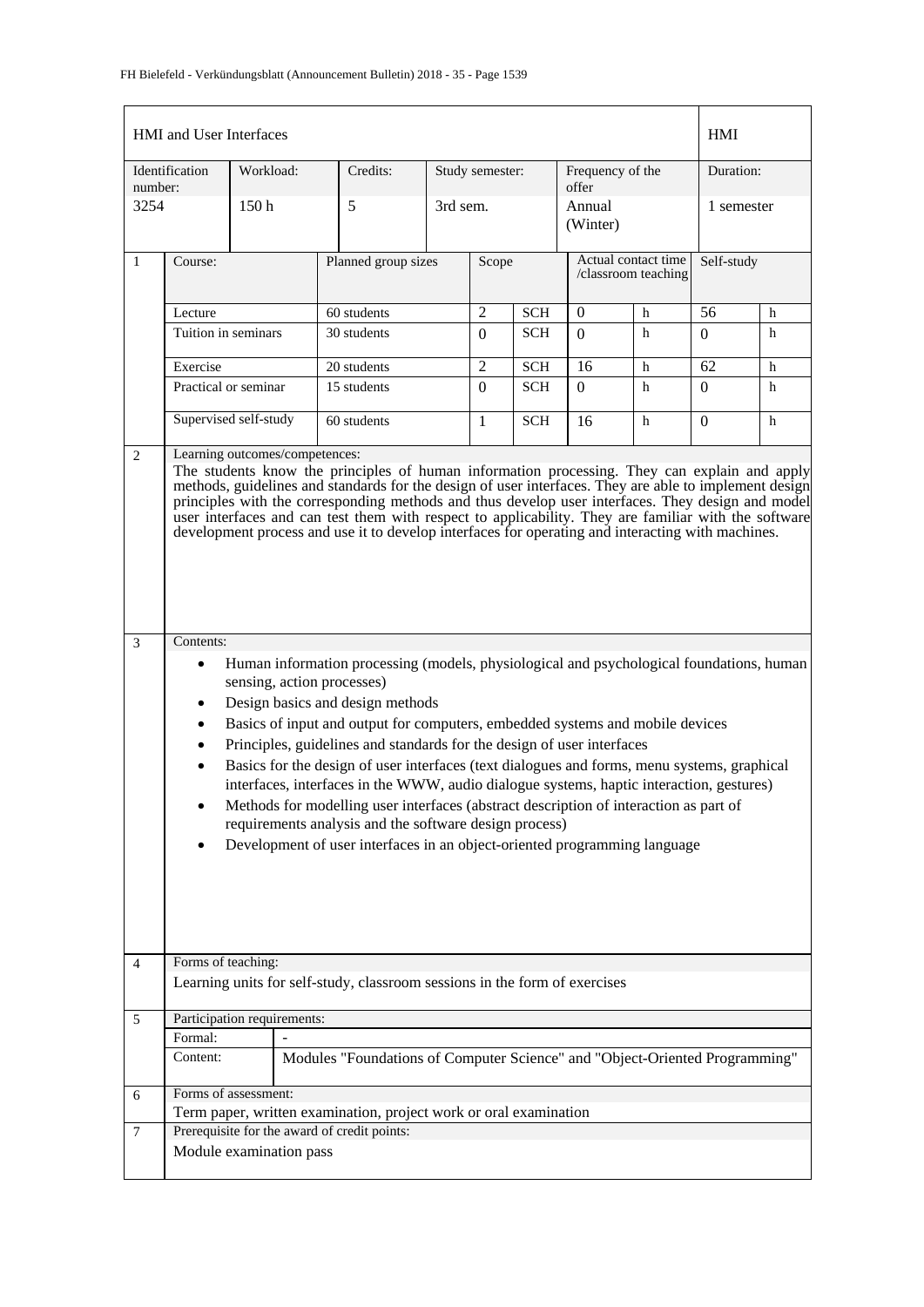| 8  | Application of the module (in the following study programmes)                                   |
|----|-------------------------------------------------------------------------------------------------|
|    | Digital Technologies (work-integrated) B.Eng. and Product-Service Engineering (work-integrated) |
|    | B.Eng.                                                                                          |
| 9  | Importance of the grade for the final grade:                                                    |
|    | according to BRPO                                                                               |
| 10 | Module coordinator:                                                                             |
|    | N. N.                                                                                           |
| 11 | Other information:                                                                              |
|    |                                                                                                 |
| 12 | Language:                                                                                       |
|    | German                                                                                          |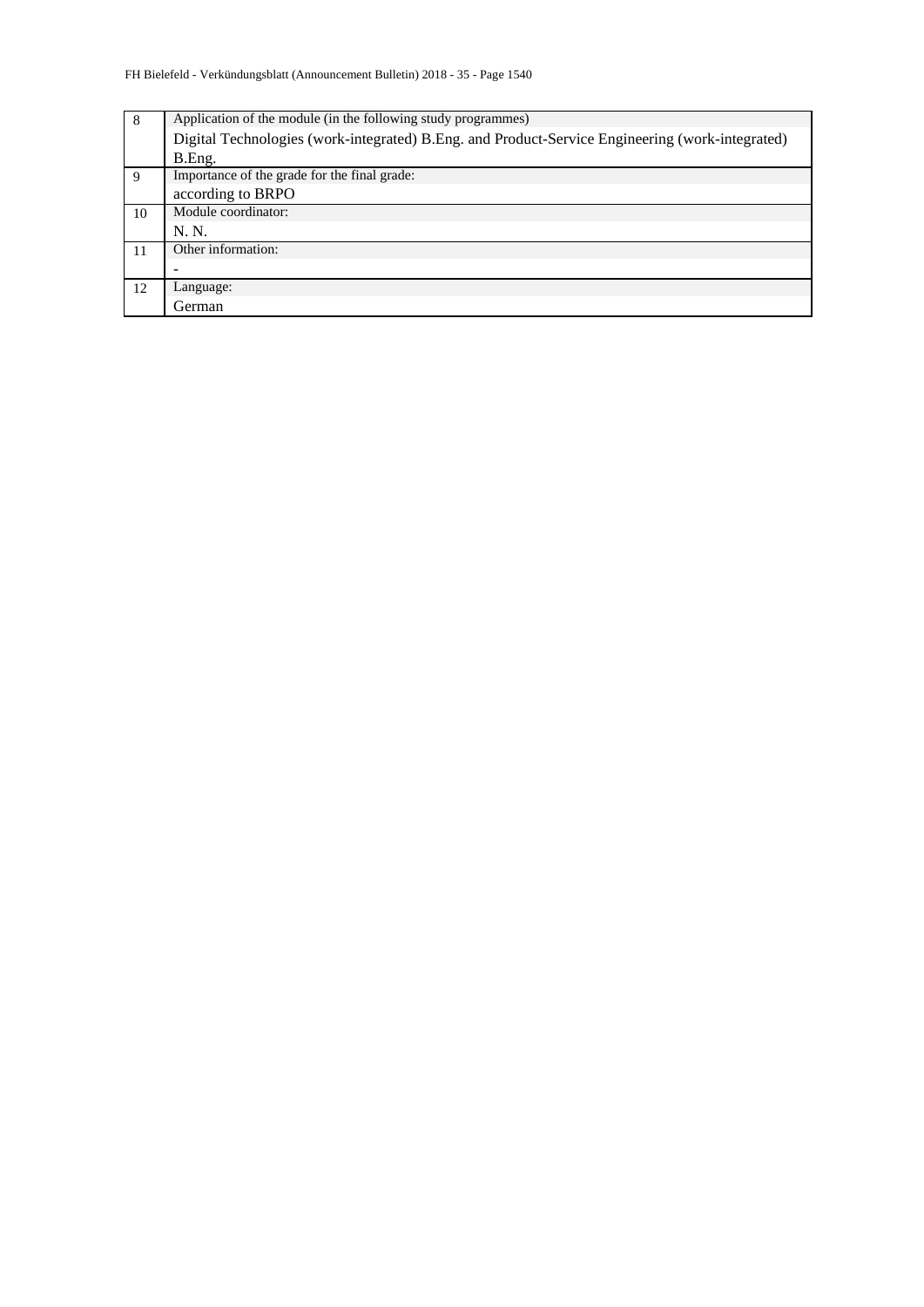#### FH Bielefeld - Verkündungsblatt (Announcement Bulletin) 2018 - 35 - Page 1541

|         |                                                                                                                                                                                                                                                                                                                                                                                                                                                                                                                                                                                                                                                                                                    | <b>Industrial Control Technology</b>                              |                                                                                        |                  |                 |            |                    |                                            | <b>IST</b> |            |  |
|---------|----------------------------------------------------------------------------------------------------------------------------------------------------------------------------------------------------------------------------------------------------------------------------------------------------------------------------------------------------------------------------------------------------------------------------------------------------------------------------------------------------------------------------------------------------------------------------------------------------------------------------------------------------------------------------------------------------|-------------------------------------------------------------------|----------------------------------------------------------------------------------------|------------------|-----------------|------------|--------------------|--------------------------------------------|------------|------------|--|
| number: | Identification                                                                                                                                                                                                                                                                                                                                                                                                                                                                                                                                                                                                                                                                                     | Workload:                                                         | Credits:                                                                               |                  | Study semester: |            | offer              | Frequency of the                           |            | Duration:  |  |
| 3117    |                                                                                                                                                                                                                                                                                                                                                                                                                                                                                                                                                                                                                                                                                                    | 150h                                                              | 5                                                                                      | 4th-<br>semester | <sub>or</sub>   | 6th        | Annual<br>(Summer) |                                            |            | 1 semester |  |
| 1       | Course:                                                                                                                                                                                                                                                                                                                                                                                                                                                                                                                                                                                                                                                                                            |                                                                   | Planned group sizes                                                                    |                  | Scope           |            |                    | Actual contact time<br>/classroom teaching |            | Self-study |  |
|         | Lecture                                                                                                                                                                                                                                                                                                                                                                                                                                                                                                                                                                                                                                                                                            |                                                                   | 60 students                                                                            |                  | $\overline{c}$  | <b>SCH</b> | 0<br>h             |                                            | 56         | h          |  |
|         | Tuition in seminars                                                                                                                                                                                                                                                                                                                                                                                                                                                                                                                                                                                                                                                                                |                                                                   | 30 students                                                                            |                  | $\Omega$        | SCH        | $\Omega$           | h                                          | $\Omega$   | h          |  |
|         | Exercise                                                                                                                                                                                                                                                                                                                                                                                                                                                                                                                                                                                                                                                                                           |                                                                   | 20 students                                                                            |                  | 1               | <b>SCH</b> | 8                  | h                                          | 46         | h          |  |
|         | Practical or seminar                                                                                                                                                                                                                                                                                                                                                                                                                                                                                                                                                                                                                                                                               |                                                                   | 15 students                                                                            |                  | 1               | <b>SCH</b> | 16                 | h                                          | $\Omega$   | h          |  |
|         |                                                                                                                                                                                                                                                                                                                                                                                                                                                                                                                                                                                                                                                                                                    | Supervised self-study                                             | 60 students                                                                            |                  | 1.5             | <b>SCH</b> | 24                 | h                                          | $\Omega$   | h          |  |
|         | After successful completion of the course, the students have a basic knowledge of the essential<br>components of an automation system and can select and use them in a solution-oriented manner. They<br>know how conventional and PC-based controls work and can program these controls with different<br>programming languages. They know the basics of bus systems and can name different bus systems and<br>their areas of application. They can formally describe controls as discrete systems by means of<br>automata, Petri nets and UML state diagrams and use these models for the methodical design of logic<br>controllers, sequence controllers, control systems and diagnostic units. |                                                                   |                                                                                        |                  |                 |            |                    |                                            |            |            |  |
| 3       | Contents:                                                                                                                                                                                                                                                                                                                                                                                                                                                                                                                                                                                                                                                                                          |                                                                   |                                                                                        |                  |                 |            |                    |                                            |            |            |  |
|         |                                                                                                                                                                                                                                                                                                                                                                                                                                                                                                                                                                                                                                                                                                    | Introduction to control technology<br><b>Terms</b><br>Definitions |                                                                                        |                  |                 |            |                    |                                            |            |            |  |
|         |                                                                                                                                                                                                                                                                                                                                                                                                                                                                                                                                                                                                                                                                                                    | Sensors and actuators                                             |                                                                                        |                  |                 |            |                    |                                            |            |            |  |
|         |                                                                                                                                                                                                                                                                                                                                                                                                                                                                                                                                                                                                                                                                                                    |                                                                   | Standard sensors and their application (inductive, optical)                            |                  |                 |            |                    |                                            |            |            |  |
|         |                                                                                                                                                                                                                                                                                                                                                                                                                                                                                                                                                                                                                                                                                                    |                                                                   | Basics of FI and servo technology, pneumatics<br>Safety functions (ST0; SS1; SS2; SOS) |                  |                 |            |                    |                                            |            |            |  |
|         | Bus technology                                                                                                                                                                                                                                                                                                                                                                                                                                                                                                                                                                                                                                                                                     |                                                                   |                                                                                        |                  |                 |            |                    |                                            |            |            |  |
|         |                                                                                                                                                                                                                                                                                                                                                                                                                                                                                                                                                                                                                                                                                                    |                                                                   | Basics of industrial communication                                                     |                  |                 |            |                    |                                            |            |            |  |
|         |                                                                                                                                                                                                                                                                                                                                                                                                                                                                                                                                                                                                                                                                                                    |                                                                   | Comparison of different bus systems and their areas of application                     |                  |                 |            |                    |                                            |            |            |  |
|         |                                                                                                                                                                                                                                                                                                                                                                                                                                                                                                                                                                                                                                                                                                    |                                                                   | Design and structures of industrial controls                                           |                  |                 |            |                    |                                            |            |            |  |
|         |                                                                                                                                                                                                                                                                                                                                                                                                                                                                                                                                                                                                                                                                                                    | PLC and PC-based control<br>Information processing                |                                                                                        |                  |                 |            |                    |                                            |            |            |  |
|         |                                                                                                                                                                                                                                                                                                                                                                                                                                                                                                                                                                                                                                                                                                    |                                                                   | Structured programming according to IEC 61131                                          |                  |                 |            |                    |                                            |            |            |  |
|         | Graphics- and text-based programming languages                                                                                                                                                                                                                                                                                                                                                                                                                                                                                                                                                                                                                                                     |                                                                   |                                                                                        |                  |                 |            |                    |                                            |            |            |  |
|         | $\bullet$                                                                                                                                                                                                                                                                                                                                                                                                                                                                                                                                                                                                                                                                                          |                                                                   | Basics of object-oriented PLC programming                                              |                  |                 |            |                    |                                            |            |            |  |
|         | Linkage controls                                                                                                                                                                                                                                                                                                                                                                                                                                                                                                                                                                                                                                                                                   |                                                                   |                                                                                        |                  |                 |            |                    |                                            |            |            |  |
|         |                                                                                                                                                                                                                                                                                                                                                                                                                                                                                                                                                                                                                                                                                                    |                                                                   | Description of discrete systems by deterministic automata                              |                  |                 |            |                    |                                            |            |            |  |
|         |                                                                                                                                                                                                                                                                                                                                                                                                                                                                                                                                                                                                                                                                                                    | Model-based control design                                        |                                                                                        |                  |                 |            |                    |                                            |            |            |  |
|         | ٠                                                                                                                                                                                                                                                                                                                                                                                                                                                                                                                                                                                                                                                                                                  |                                                                   | Practical implementation in ST and UML state diagram                                   |                  |                 |            |                    |                                            |            |            |  |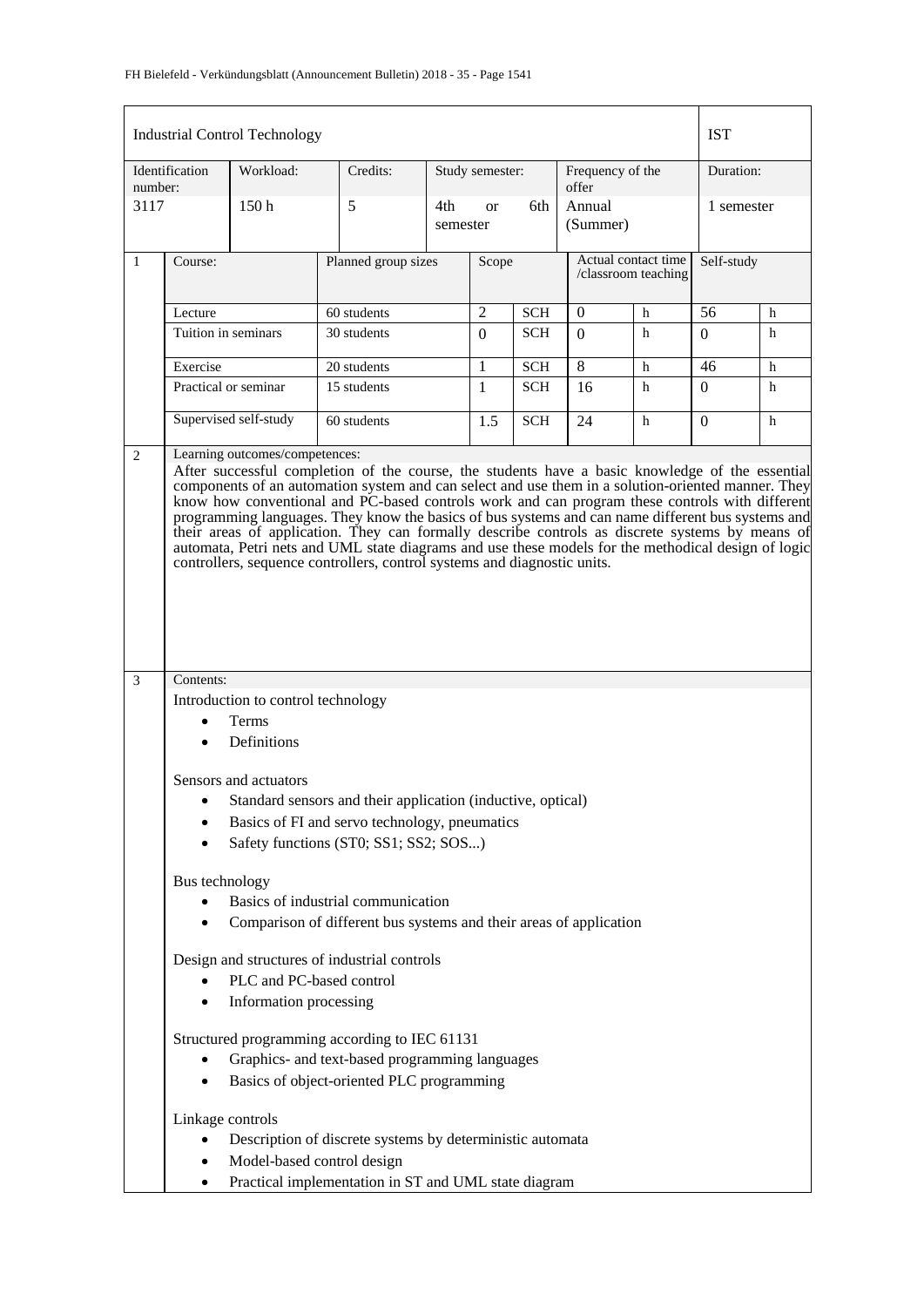|                | Sequence controls and schedule controls<br>Description of discrete systems<br>Model-based design and practical implementation of the control system<br>Error management<br>Fault diagnosis and detection                          |
|----------------|-----------------------------------------------------------------------------------------------------------------------------------------------------------------------------------------------------------------------------------|
|                | Preventive diagnosis                                                                                                                                                                                                              |
| $\overline{4}$ | Forms of teaching:                                                                                                                                                                                                                |
|                | Learning units for self-study, classroom events in the form of exercises and practicals                                                                                                                                           |
| $\overline{5}$ | Participation requirements:                                                                                                                                                                                                       |
|                | Formal:                                                                                                                                                                                                                           |
|                | Content:                                                                                                                                                                                                                          |
| 6              | Forms of assessment:                                                                                                                                                                                                              |
|                | Written exam, project work or oral exam                                                                                                                                                                                           |
| $\overline{7}$ | Prerequisite for the award of credit points:                                                                                                                                                                                      |
|                | Module examination pass and course assessment                                                                                                                                                                                     |
| 8              | Application of the module (in the following study programmes)                                                                                                                                                                     |
|                | Digital Technologies (work-integrated) B.Eng., Mechatronics/Automation<br>(work-integrated)<br>B.Eng., Product-Service Engineering (work-integrated) B.Eng. and Industrial Engineering and<br>Management (work-integrated) B.Eng. |
| $\mathbf Q$    | Importance of the grade for the final grade:                                                                                                                                                                                      |
|                | according to BRPO                                                                                                                                                                                                                 |
| 10             | Module coordinator:                                                                                                                                                                                                               |
|                | Prof. Dr.-Ing. Thomas Freund                                                                                                                                                                                                      |
| 11             | Other information:                                                                                                                                                                                                                |
| 12             | Language:                                                                                                                                                                                                                         |
|                | German                                                                                                                                                                                                                            |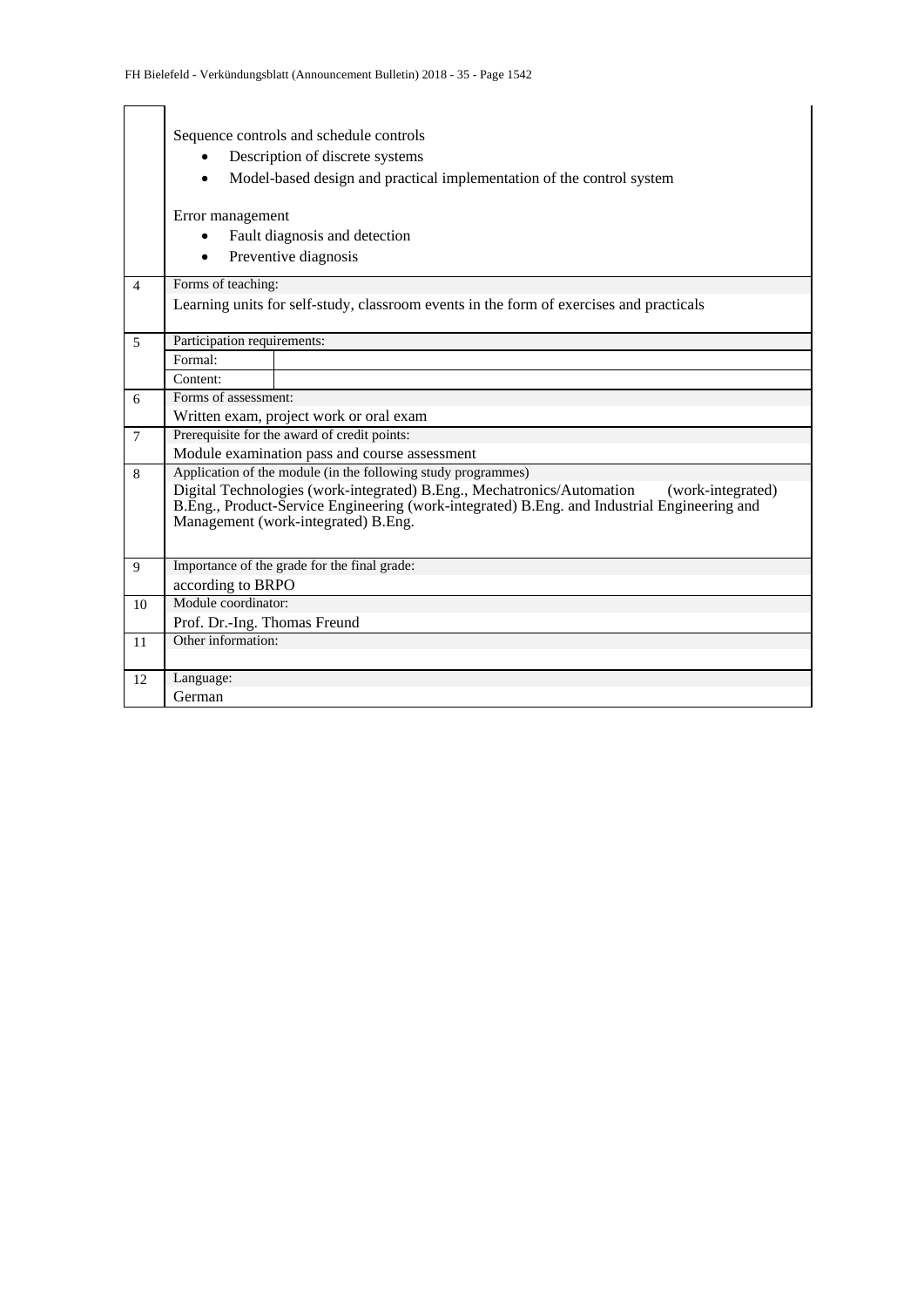|              |                                                                                                                                                                                                                                                                                                                                                                                                                                                                                                                                                                                                                                                                                                                                                                                                                                                                                                                       | <b>Innovation and Project Management</b>                |             |                     |                 |            |                                                |             | <b>IPM</b>      |            |  |
|--------------|-----------------------------------------------------------------------------------------------------------------------------------------------------------------------------------------------------------------------------------------------------------------------------------------------------------------------------------------------------------------------------------------------------------------------------------------------------------------------------------------------------------------------------------------------------------------------------------------------------------------------------------------------------------------------------------------------------------------------------------------------------------------------------------------------------------------------------------------------------------------------------------------------------------------------|---------------------------------------------------------|-------------|---------------------|-----------------|------------|------------------------------------------------|-------------|-----------------|------------|--|
|              | Workload:<br>Identification<br>number:                                                                                                                                                                                                                                                                                                                                                                                                                                                                                                                                                                                                                                                                                                                                                                                                                                                                                |                                                         | Credits:    |                     | Study semester: |            | Frequency of the<br>offer                      |             |                 | Duration:  |  |
| 3211         |                                                                                                                                                                                                                                                                                                                                                                                                                                                                                                                                                                                                                                                                                                                                                                                                                                                                                                                       | 150 <sub>h</sub>                                        | 5           | sem.                | 3rd/4th/5th/7th |            | each semester                                  |             |                 | 1 semester |  |
| $\mathbf{1}$ | Course:                                                                                                                                                                                                                                                                                                                                                                                                                                                                                                                                                                                                                                                                                                                                                                                                                                                                                                               |                                                         |             | Planned group sizes |                 | Scope      | Actual contact<br>time / classroom<br>teaching |             |                 | Self-study |  |
|              | Lecture                                                                                                                                                                                                                                                                                                                                                                                                                                                                                                                                                                                                                                                                                                                                                                                                                                                                                                               |                                                         | 60 students |                     | $\overline{2}$  | <b>SCH</b> | $\theta$                                       | h           | $\overline{56}$ | h          |  |
|              |                                                                                                                                                                                                                                                                                                                                                                                                                                                                                                                                                                                                                                                                                                                                                                                                                                                                                                                       | Tuition in seminars                                     | 30 students |                     | $\Omega$        | SCH        | $\Omega$                                       | h           | $\overline{0}$  | h          |  |
|              | Exercise                                                                                                                                                                                                                                                                                                                                                                                                                                                                                                                                                                                                                                                                                                                                                                                                                                                                                                              |                                                         | 20 students |                     | $\overline{c}$  | <b>SCH</b> | 16                                             | h           | 62              | h          |  |
|              |                                                                                                                                                                                                                                                                                                                                                                                                                                                                                                                                                                                                                                                                                                                                                                                                                                                                                                                       | Practical or seminar                                    | 15 students |                     | $\Omega$        | <b>SCH</b> | $\Omega$                                       | h           | $\Omega$        | h          |  |
|              |                                                                                                                                                                                                                                                                                                                                                                                                                                                                                                                                                                                                                                                                                                                                                                                                                                                                                                                       | Supervised self-study<br>Learning outcomes/competences: | 60 students |                     | $\mathbf{1}$    | <b>SCH</b> | 16                                             | $\mathbf h$ | $\mathbf{0}$    | h          |  |
| 3            | terms of holistic and strategically oriented project management (also including agile methods).<br>understand the basics of project management and can use the elementary technical vocabulary.<br>٠<br>can explain the most important instruments of project management.<br>are able to lead/manage a project in a given process-organisational project organisation.<br>are able to develop and specifically use control options for different project phases (controlling<br>of the degree of completion, cost controlling).<br>can explain the specifics of team building and project management.<br>can carry out the moderation of team meetings projects.<br>know instruments of IT-supported project management.<br>can explain the importance of corporate objectives and are able to distinguish between<br>different management cultures.<br>can name essential aspects of industrial property protection. |                                                         |             |                     |                 |            |                                                |             |                 |            |  |
|              | Contents:<br>Basics of project management (terms/methods/instruments)<br>$\bullet$<br>Project phase models and planning systems (project preparation, project planning, project<br>implementation, project completion)<br>Agile project management<br>Forms of project organisation<br>Innovation and change management, self-management<br>Project planning (project structure plan/cost plan/resource plan/schedule)<br>Project documentation/project controlling<br>Risk management<br>Special features of use of methods in innovation projects                                                                                                                                                                                                                                                                                                                                                                   |                                                         |             |                     |                 |            |                                                |             |                 |            |  |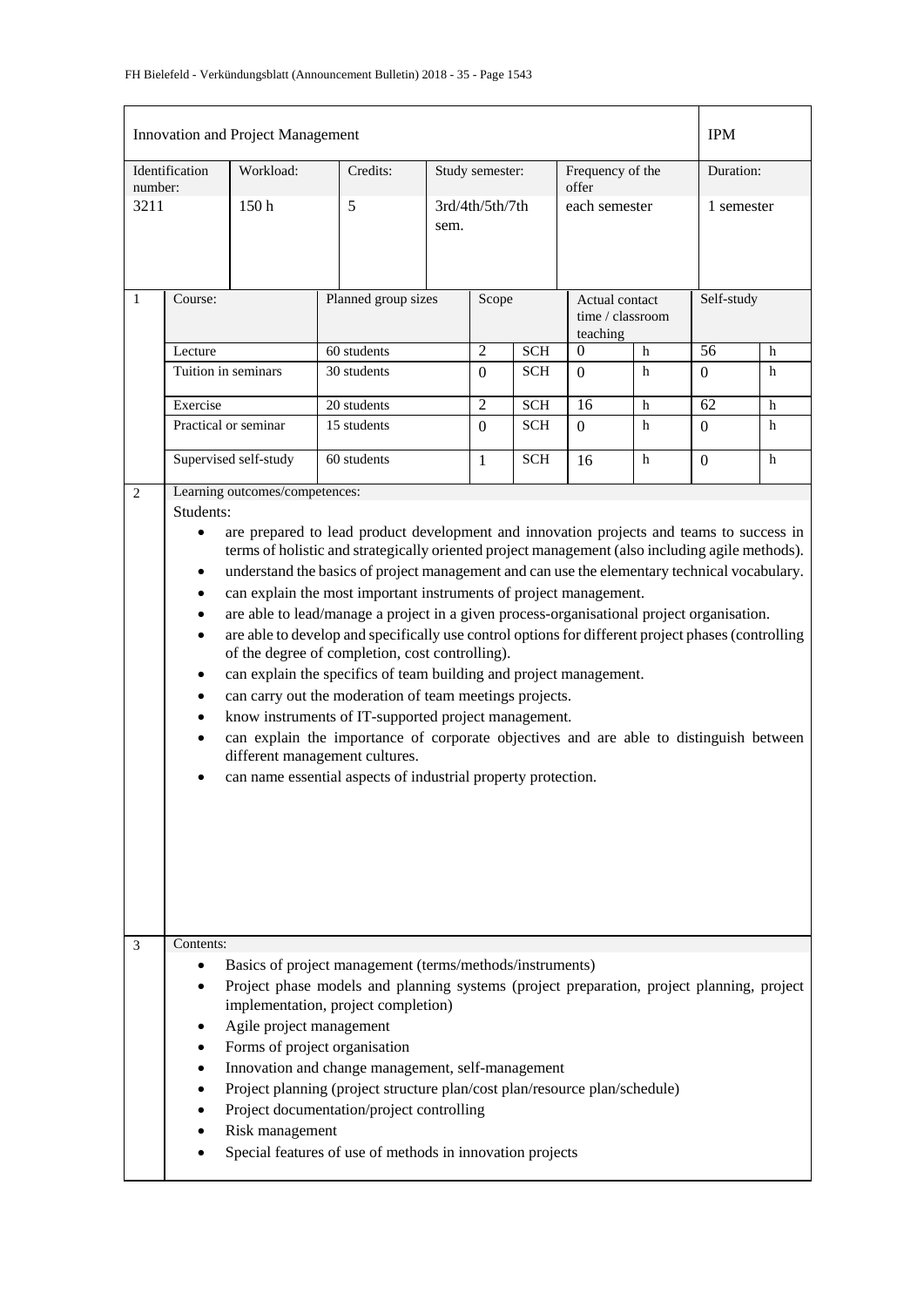|                 | (Strategic preparation / initiation, planning, monitoring and control of innovation projects)<br>Leading project and innovation teams (social structures, special communication situations in<br>$\bullet$<br>projects, real and virtual project work, problem analysis and concepts for action)<br>Stakeholder management (factors influencing the successful management of projects)<br>Methods of idea generation (creativity techniques etc.)<br>Trainings and workshops on selected technical examples<br>Basic aspects of industrial property protection<br>Forms of teaching: |                                                                   |  |  |  |  |  |  |  |  |  |
|-----------------|--------------------------------------------------------------------------------------------------------------------------------------------------------------------------------------------------------------------------------------------------------------------------------------------------------------------------------------------------------------------------------------------------------------------------------------------------------------------------------------------------------------------------------------------------------------------------------------|-------------------------------------------------------------------|--|--|--|--|--|--|--|--|--|
| $\overline{4}$  |                                                                                                                                                                                                                                                                                                                                                                                                                                                                                                                                                                                      |                                                                   |  |  |  |  |  |  |  |  |  |
|                 | Learning units for self-study, classroom sessions in the form of exercises                                                                                                                                                                                                                                                                                                                                                                                                                                                                                                           |                                                                   |  |  |  |  |  |  |  |  |  |
| 5               | Participation requirements:                                                                                                                                                                                                                                                                                                                                                                                                                                                                                                                                                          |                                                                   |  |  |  |  |  |  |  |  |  |
|                 | Formal:                                                                                                                                                                                                                                                                                                                                                                                                                                                                                                                                                                              |                                                                   |  |  |  |  |  |  |  |  |  |
|                 | Content:                                                                                                                                                                                                                                                                                                                                                                                                                                                                                                                                                                             |                                                                   |  |  |  |  |  |  |  |  |  |
| 6               | Forms of assessment:                                                                                                                                                                                                                                                                                                                                                                                                                                                                                                                                                                 |                                                                   |  |  |  |  |  |  |  |  |  |
|                 |                                                                                                                                                                                                                                                                                                                                                                                                                                                                                                                                                                                      | Term paper, written examination, project work or oral examination |  |  |  |  |  |  |  |  |  |
| $7\phantom{.0}$ |                                                                                                                                                                                                                                                                                                                                                                                                                                                                                                                                                                                      | Prerequisite for the award of credit points:                      |  |  |  |  |  |  |  |  |  |
|                 | Module examination pass                                                                                                                                                                                                                                                                                                                                                                                                                                                                                                                                                              |                                                                   |  |  |  |  |  |  |  |  |  |
| 8               | Application of the module (in the following study programmes)<br>Digital Logistics (work-integrated) B.Eng., Digital Technologies (work-integrated) B.Eng.,<br>Mechatronics/Automation (work-integrated) B.Eng., Product-Service Engineering (work-integrated)<br>B.Eng. and Industrial Engineering and Management (work-integrated) B.Eng.                                                                                                                                                                                                                                          |                                                                   |  |  |  |  |  |  |  |  |  |
| 9               |                                                                                                                                                                                                                                                                                                                                                                                                                                                                                                                                                                                      | Importance of the grade for the final grade:                      |  |  |  |  |  |  |  |  |  |
|                 | according to BRPO                                                                                                                                                                                                                                                                                                                                                                                                                                                                                                                                                                    |                                                                   |  |  |  |  |  |  |  |  |  |
| 10              | Module coordinator:                                                                                                                                                                                                                                                                                                                                                                                                                                                                                                                                                                  |                                                                   |  |  |  |  |  |  |  |  |  |
|                 | Prof. Dr.-Ing. Michael Fahrig                                                                                                                                                                                                                                                                                                                                                                                                                                                                                                                                                        |                                                                   |  |  |  |  |  |  |  |  |  |
| 11              | Other information:                                                                                                                                                                                                                                                                                                                                                                                                                                                                                                                                                                   |                                                                   |  |  |  |  |  |  |  |  |  |
|                 |                                                                                                                                                                                                                                                                                                                                                                                                                                                                                                                                                                                      |                                                                   |  |  |  |  |  |  |  |  |  |
| 12              | Language:                                                                                                                                                                                                                                                                                                                                                                                                                                                                                                                                                                            |                                                                   |  |  |  |  |  |  |  |  |  |
|                 | German                                                                                                                                                                                                                                                                                                                                                                                                                                                                                                                                                                               |                                                                   |  |  |  |  |  |  |  |  |  |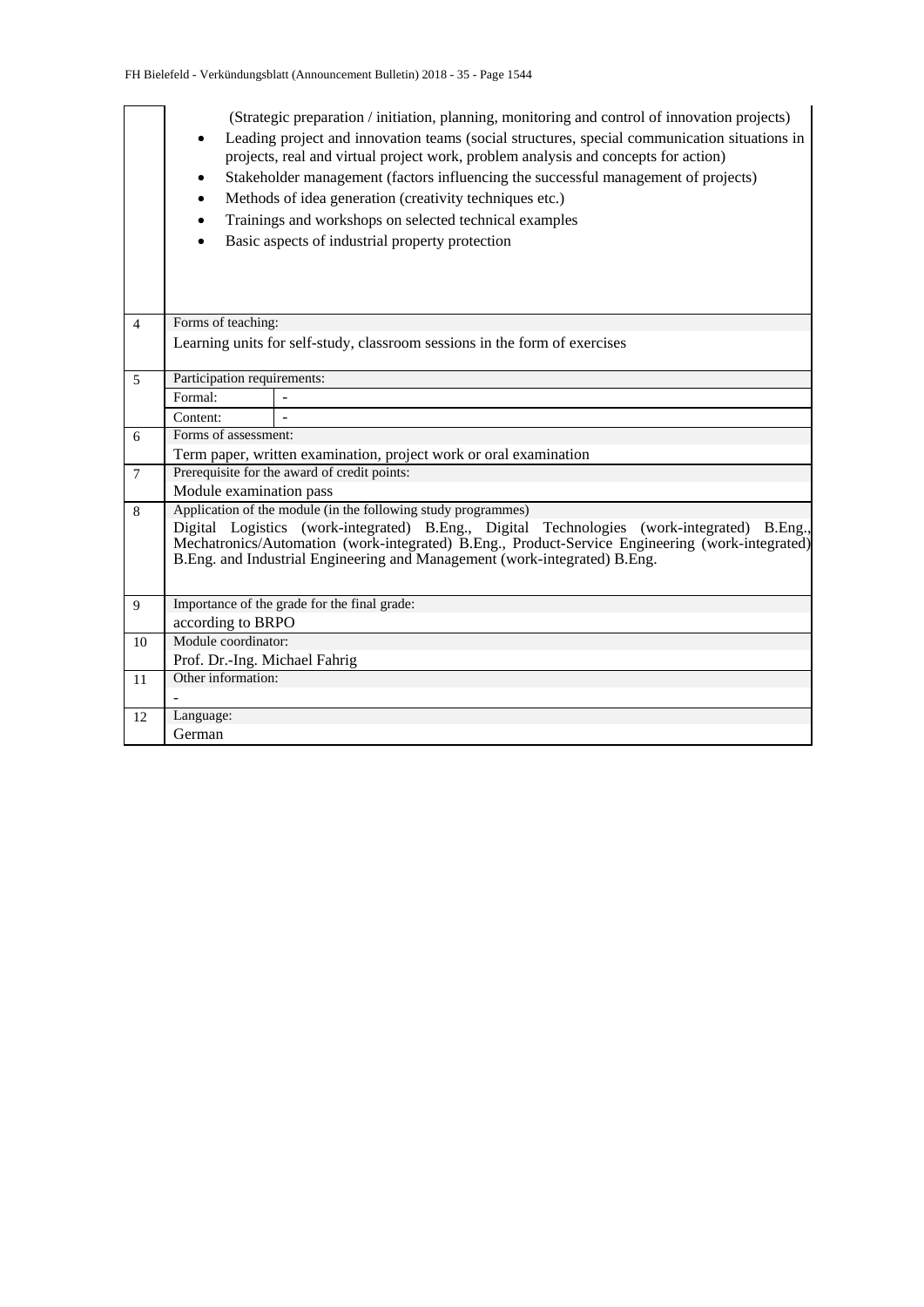|                                                                                                                                                                                                                                                                                                                                                                                                                                                                                                                                                                                                                                                                                                                                                                                                                                                                                                                                    |                                                                                                                                                                                               | Maintenance and Spare Parts Management            |                                                                                                                                                                                                            |                     |                                         |            |                           |                     | <b>IEM</b>     |   |
|------------------------------------------------------------------------------------------------------------------------------------------------------------------------------------------------------------------------------------------------------------------------------------------------------------------------------------------------------------------------------------------------------------------------------------------------------------------------------------------------------------------------------------------------------------------------------------------------------------------------------------------------------------------------------------------------------------------------------------------------------------------------------------------------------------------------------------------------------------------------------------------------------------------------------------|-----------------------------------------------------------------------------------------------------------------------------------------------------------------------------------------------|---------------------------------------------------|------------------------------------------------------------------------------------------------------------------------------------------------------------------------------------------------------------|---------------------|-----------------------------------------|------------|---------------------------|---------------------|----------------|---|
| number:                                                                                                                                                                                                                                                                                                                                                                                                                                                                                                                                                                                                                                                                                                                                                                                                                                                                                                                            | Identification                                                                                                                                                                                | Workload:                                         | Credits:                                                                                                                                                                                                   |                     | Study semester:                         |            | Frequency of the<br>offer |                     | Duration:      |   |
| 3255                                                                                                                                                                                                                                                                                                                                                                                                                                                                                                                                                                                                                                                                                                                                                                                                                                                                                                                               |                                                                                                                                                                                               | 150 <sub>h</sub>                                  | 5                                                                                                                                                                                                          |                     | 5th<br>6th<br><sub>or</sub><br>semester |            | Annual<br>(Winter)        |                     | 1 semester     |   |
| 1                                                                                                                                                                                                                                                                                                                                                                                                                                                                                                                                                                                                                                                                                                                                                                                                                                                                                                                                  | Course:                                                                                                                                                                                       |                                                   |                                                                                                                                                                                                            | Planned group sizes |                                         |            | / classroom<br>teaching   | Actual contact time | Self-study     |   |
|                                                                                                                                                                                                                                                                                                                                                                                                                                                                                                                                                                                                                                                                                                                                                                                                                                                                                                                                    | Lecture                                                                                                                                                                                       |                                                   | 60 students                                                                                                                                                                                                |                     | $\mathfrak 2$                           | <b>SCH</b> | $\theta$                  | h                   | 56             | h |
|                                                                                                                                                                                                                                                                                                                                                                                                                                                                                                                                                                                                                                                                                                                                                                                                                                                                                                                                    | Tuition in seminars                                                                                                                                                                           |                                                   | 30 students                                                                                                                                                                                                |                     | $\Omega$                                | <b>SCH</b> | $\Omega$                  | h                   | $\Omega$       | h |
|                                                                                                                                                                                                                                                                                                                                                                                                                                                                                                                                                                                                                                                                                                                                                                                                                                                                                                                                    | Exercise                                                                                                                                                                                      |                                                   | 20 students                                                                                                                                                                                                |                     | $\overline{2}$                          | <b>SCH</b> | 16                        | h                   | 62             | h |
|                                                                                                                                                                                                                                                                                                                                                                                                                                                                                                                                                                                                                                                                                                                                                                                                                                                                                                                                    |                                                                                                                                                                                               | Practical or seminar                              | 15 students                                                                                                                                                                                                |                     | $\Omega$                                | <b>SCH</b> | $\theta$                  | h                   | $\Omega$       | h |
|                                                                                                                                                                                                                                                                                                                                                                                                                                                                                                                                                                                                                                                                                                                                                                                                                                                                                                                                    | Supervised self-study                                                                                                                                                                         |                                                   | 60 students                                                                                                                                                                                                |                     | $\mathbf{1}$                            | <b>SCH</b> | 16                        | h                   | $\overline{0}$ | h |
| 2                                                                                                                                                                                                                                                                                                                                                                                                                                                                                                                                                                                                                                                                                                                                                                                                                                                                                                                                  |                                                                                                                                                                                               | Learning outcomes/competences:                    |                                                                                                                                                                                                            |                     |                                         |            |                           |                     |                |   |
| methods (such as Total Productive Maintenance, Lean Maintenance, Reliability centred Maintenance<br>etc.). Students will be able to develop maintenance strategies. They have a basic knowledge of<br>performance measurement and KPI systems and can transfer this to the processes in the company.<br>Students have detailed knowledge of the planning and organisation of maintenance.<br>The students have an overview of the different spare parts strategies and can define them. They can<br>create inventory plans and design order processing and its processes. They can explain the basics of<br>materials management and are able to communicate orally and in writing in a technically competent<br>and interdisciplinary manner in the field of maintenance and spare parts management. Furthermore,<br>they assess key figures and can relate them to the maintenance and materials management in their<br>company. |                                                                                                                                                                                               |                                                   |                                                                                                                                                                                                            |                     |                                         |            |                           |                     |                |   |
| $\mathfrak{Z}$                                                                                                                                                                                                                                                                                                                                                                                                                                                                                                                                                                                                                                                                                                                                                                                                                                                                                                                     | Contents:                                                                                                                                                                                     |                                                   |                                                                                                                                                                                                            |                     |                                         |            |                           |                     |                |   |
|                                                                                                                                                                                                                                                                                                                                                                                                                                                                                                                                                                                                                                                                                                                                                                                                                                                                                                                                    |                                                                                                                                                                                               |                                                   | Development of maintenance strategies                                                                                                                                                                      |                     |                                         |            |                           |                     |                |   |
|                                                                                                                                                                                                                                                                                                                                                                                                                                                                                                                                                                                                                                                                                                                                                                                                                                                                                                                                    | Performance measurement and KPI systems<br>Introduction to modern methods such as:<br><b>Total Productive Maintenance</b><br>$\bullet$<br>Lean Maintenance<br>Reliability-centred maintenance |                                                   |                                                                                                                                                                                                            |                     |                                         |            |                           |                     |                |   |
|                                                                                                                                                                                                                                                                                                                                                                                                                                                                                                                                                                                                                                                                                                                                                                                                                                                                                                                                    | $\bullet$                                                                                                                                                                                     | Planning in maintenance<br>Spare parts management | Overview of the different tasks of maintenance management<br>Maintenance as a function of a company                                                                                                        |                     |                                         |            |                           |                     |                |   |
|                                                                                                                                                                                                                                                                                                                                                                                                                                                                                                                                                                                                                                                                                                                                                                                                                                                                                                                                    | $\bullet$<br>$\bullet$                                                                                                                                                                        |                                                   | Fundamentals of Materials Management:<br>Definition of spare parts strategies<br>Stock planning, order handling and processes<br>Storage and inventory management<br>Warehouse organisation and structures |                     |                                         |            |                           |                     |                |   |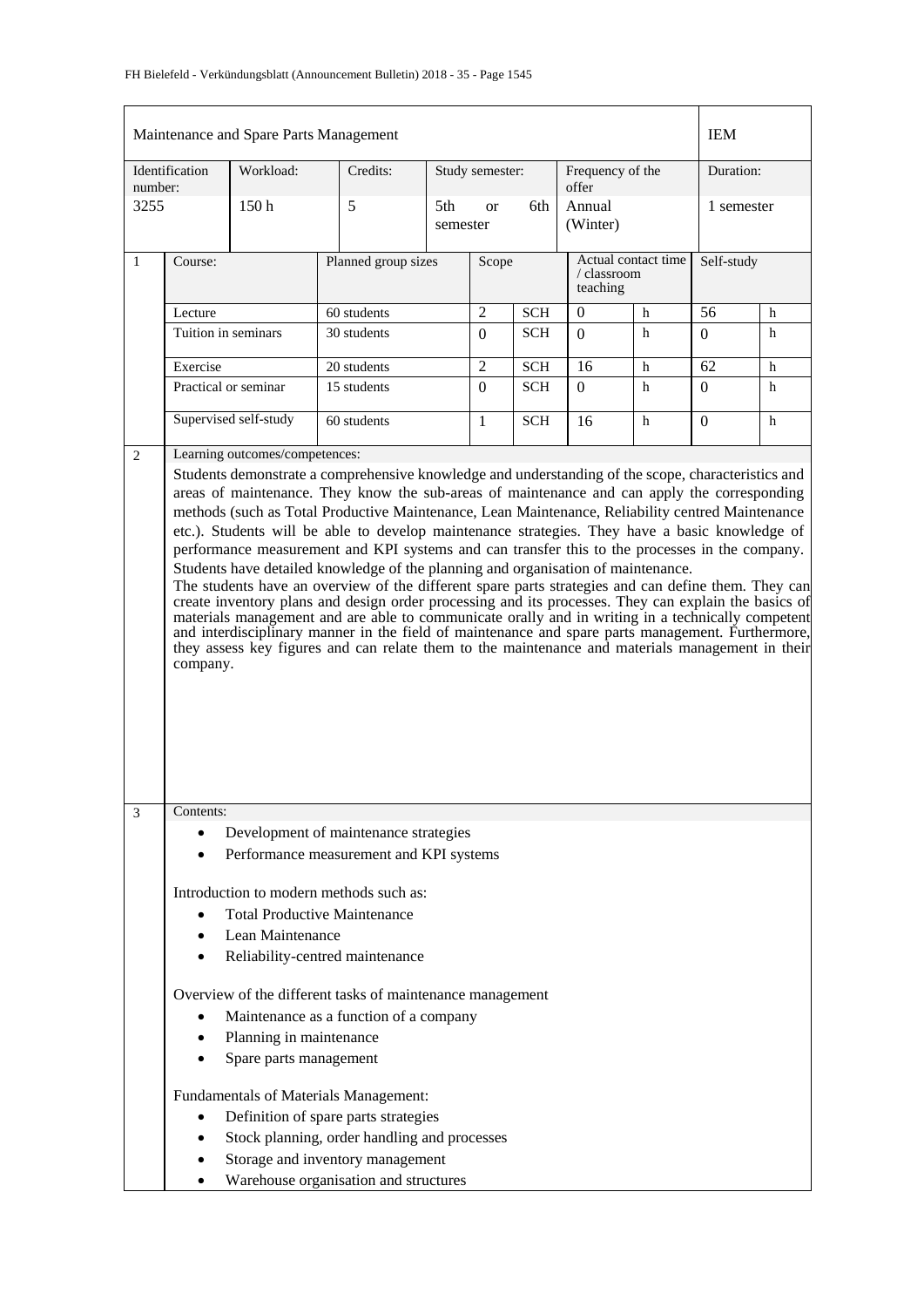|                |                                                                               | Key figures and analyses                                          |  |  |  |  |  |  |  |  |
|----------------|-------------------------------------------------------------------------------|-------------------------------------------------------------------|--|--|--|--|--|--|--|--|
|                | $\bullet$                                                                     | Materials management systems                                      |  |  |  |  |  |  |  |  |
|                | $\bullet$                                                                     | Optimisation of spare parts management                            |  |  |  |  |  |  |  |  |
|                |                                                                               | Alternative supply strategies                                     |  |  |  |  |  |  |  |  |
| $\overline{4}$ | Forms of teaching:                                                            |                                                                   |  |  |  |  |  |  |  |  |
|                | Self-study units, exercises and practicals in the form of face-to-face events |                                                                   |  |  |  |  |  |  |  |  |
| $\overline{5}$ | Participation requirements:                                                   |                                                                   |  |  |  |  |  |  |  |  |
|                | Formal:                                                                       |                                                                   |  |  |  |  |  |  |  |  |
|                | Content:                                                                      |                                                                   |  |  |  |  |  |  |  |  |
| 6              | Forms of assessment:                                                          |                                                                   |  |  |  |  |  |  |  |  |
|                |                                                                               | Term paper, written examination, project work or oral examination |  |  |  |  |  |  |  |  |
| $\overline{7}$ |                                                                               | Prerequisite for the award of credit points:                      |  |  |  |  |  |  |  |  |
|                | Module examination pass                                                       |                                                                   |  |  |  |  |  |  |  |  |
| 8              |                                                                               | Application of the module (in the following study programmes)     |  |  |  |  |  |  |  |  |
|                |                                                                               | Product-Service Engineering (work-integrated) B.Eng.              |  |  |  |  |  |  |  |  |
| 9              |                                                                               | Importance of the grade for the final grade:                      |  |  |  |  |  |  |  |  |
|                | according to BRPO                                                             |                                                                   |  |  |  |  |  |  |  |  |
| 10             | Module coordinator:                                                           |                                                                   |  |  |  |  |  |  |  |  |
|                | N. N.                                                                         |                                                                   |  |  |  |  |  |  |  |  |
| 11             | Other information:                                                            |                                                                   |  |  |  |  |  |  |  |  |
|                |                                                                               |                                                                   |  |  |  |  |  |  |  |  |
| 12             | Language:                                                                     |                                                                   |  |  |  |  |  |  |  |  |
|                | German                                                                        |                                                                   |  |  |  |  |  |  |  |  |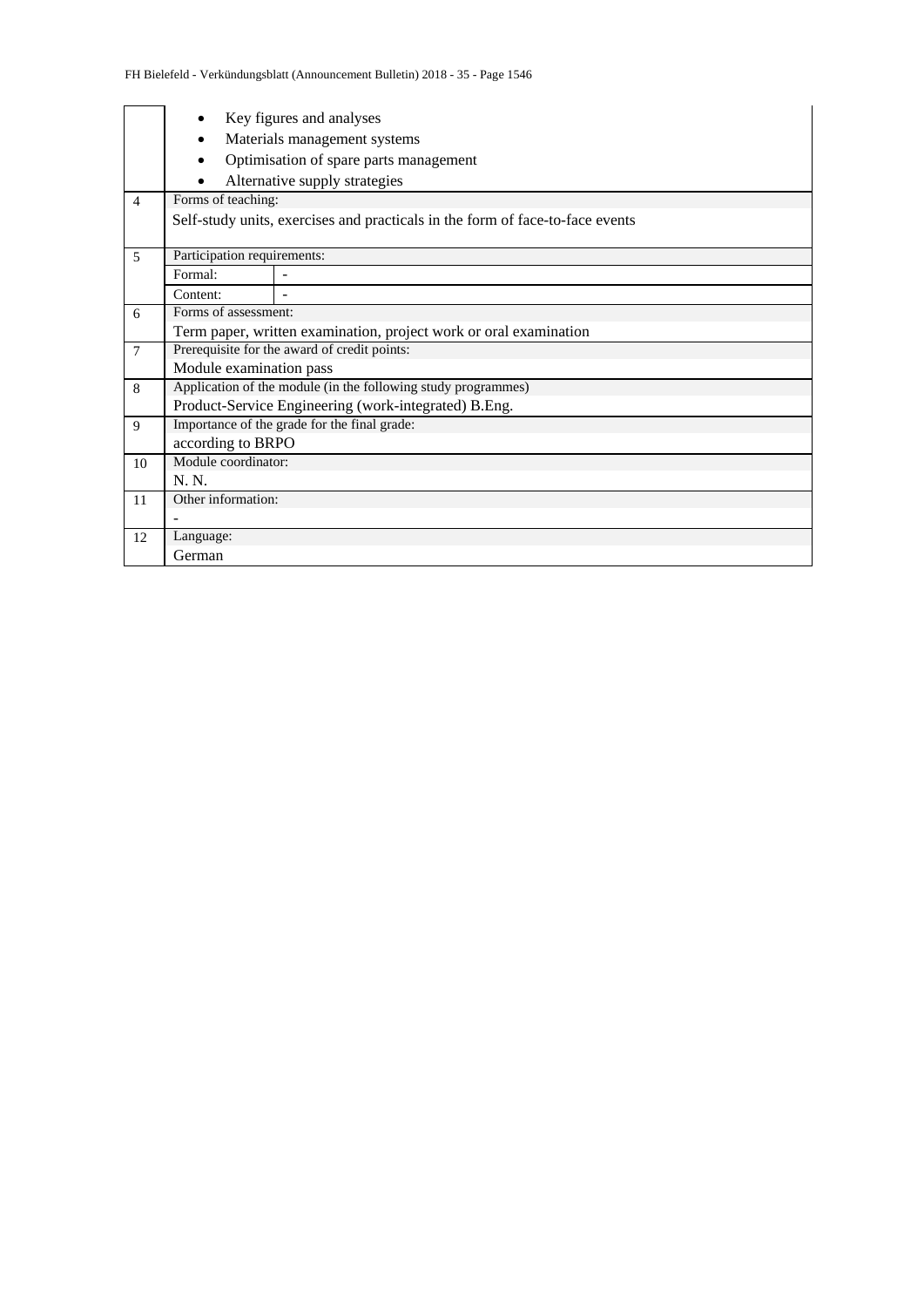|                | Colloquium                                                                                                                                                                                                                                                                                                                                                                                                             |                             |                                                                                                                                                                                               |                              |                 |            |                                                |   | <b>KOL</b> |   |  |
|----------------|------------------------------------------------------------------------------------------------------------------------------------------------------------------------------------------------------------------------------------------------------------------------------------------------------------------------------------------------------------------------------------------------------------------------|-----------------------------|-----------------------------------------------------------------------------------------------------------------------------------------------------------------------------------------------|------------------------------|-----------------|------------|------------------------------------------------|---|------------|---|--|
| number:        | Identification                                                                                                                                                                                                                                                                                                                                                                                                         | Workload:                   | Credits:                                                                                                                                                                                      |                              | Study semester: |            | Frequency of the<br>offer                      |   | Duration:  |   |  |
| 3134           |                                                                                                                                                                                                                                                                                                                                                                                                                        | 90 h                        | 3                                                                                                                                                                                             | 7th sem.                     |                 |            | Annual<br>(Summer)                             |   | 1 semester |   |  |
| $\mathbf{1}$   | Course:                                                                                                                                                                                                                                                                                                                                                                                                                |                             |                                                                                                                                                                                               | Planned group sizes<br>Scope |                 |            | Actual contact time<br>/ classroom<br>teaching |   | Self-study |   |  |
|                | Lecture                                                                                                                                                                                                                                                                                                                                                                                                                |                             | 60 students                                                                                                                                                                                   |                              | $\overline{0}$  | <b>SCH</b> | $\Omega$                                       | h | 90         | h |  |
|                | Tuition in seminars                                                                                                                                                                                                                                                                                                                                                                                                    |                             | 30 students                                                                                                                                                                                   |                              | $\Omega$        | <b>SCH</b> | $\Omega$                                       | h | $\Omega$   | h |  |
|                | Exercise                                                                                                                                                                                                                                                                                                                                                                                                               |                             | 20 students                                                                                                                                                                                   |                              | $\Omega$        | <b>SCH</b> | $\Omega$                                       | h | $\Omega$   | h |  |
|                |                                                                                                                                                                                                                                                                                                                                                                                                                        | Practical or seminar        | 15 students                                                                                                                                                                                   |                              | $\Omega$        | <b>SCH</b> | $\Omega$                                       | h | $\Omega$   | h |  |
|                |                                                                                                                                                                                                                                                                                                                                                                                                                        | Supervised self-study       | 60 students                                                                                                                                                                                   |                              | $\Omega$        | <b>SCH</b> | $\Omega$                                       | h | $\Omega$   | h |  |
| 2              | Learning outcomes/competences:<br>In the colloquium, students demonstrate that they are able to present the results of the bachelor thesis,<br>its subject-specific foundations, its interdisciplinary connections and its extra-curricular references<br>orally and justify them independently. Students can critically question the results of their work and are<br>able to assess their significance for practice. |                             |                                                                                                                                                                                               |                              |                 |            |                                                |   |            |   |  |
| 3              | Contents:                                                                                                                                                                                                                                                                                                                                                                                                              |                             |                                                                                                                                                                                               |                              |                 |            |                                                |   |            |   |  |
|                |                                                                                                                                                                                                                                                                                                                                                                                                                        |                             | The colloquium complements the bachelor thesis and is to be assessed independently.                                                                                                           |                              |                 |            |                                                |   |            |   |  |
|                |                                                                                                                                                                                                                                                                                                                                                                                                                        | Content of the thesis       |                                                                                                                                                                                               |                              |                 |            |                                                |   |            |   |  |
|                | the thesis.                                                                                                                                                                                                                                                                                                                                                                                                            |                             | Disputation on topics such as: the preparation of the thesis and the issues that arose in the context of                                                                                      |                              |                 |            |                                                |   |            |   |  |
| $\overline{4}$ | Forms of teaching:                                                                                                                                                                                                                                                                                                                                                                                                     |                             |                                                                                                                                                                                               |                              |                 |            |                                                |   |            |   |  |
|                | Oral examination                                                                                                                                                                                                                                                                                                                                                                                                       |                             |                                                                                                                                                                                               |                              |                 |            |                                                |   |            |   |  |
| 5              |                                                                                                                                                                                                                                                                                                                                                                                                                        | Participation requirements: |                                                                                                                                                                                               |                              |                 |            |                                                |   |            |   |  |
|                | Formal:                                                                                                                                                                                                                                                                                                                                                                                                                |                             | All modules of the study programme must be successfully completed. The bachelor<br>thesis must be successfully completed.                                                                     |                              |                 |            |                                                |   |            |   |  |
|                | Content:                                                                                                                                                                                                                                                                                                                                                                                                               |                             | Treatment of the bachelor thesis                                                                                                                                                              |                              |                 |            |                                                |   |            |   |  |
| 6              |                                                                                                                                                                                                                                                                                                                                                                                                                        | Forms of assessment:        |                                                                                                                                                                                               |                              |                 |            |                                                |   |            |   |  |
|                | Oral examination                                                                                                                                                                                                                                                                                                                                                                                                       |                             |                                                                                                                                                                                               |                              |                 |            |                                                |   |            |   |  |
| 7              |                                                                                                                                                                                                                                                                                                                                                                                                                        |                             | Prerequisite for the award of credit points:                                                                                                                                                  |                              |                 |            |                                                |   |            |   |  |
| 8              |                                                                                                                                                                                                                                                                                                                                                                                                                        |                             | Application of the module (in the following study programmes)                                                                                                                                 |                              |                 |            |                                                |   |            |   |  |
|                |                                                                                                                                                                                                                                                                                                                                                                                                                        |                             | Digital Logistics (work-integrated) B.Eng., Digital Technologies (work-integrated) B.Eng.,<br>Mechatronics/Automation (work-integrated) B.Eng., Product-Service Engineering (work-integrated) |                              |                 |            |                                                |   |            |   |  |
|                |                                                                                                                                                                                                                                                                                                                                                                                                                        |                             | B.Eng. and Industrial Engineering and Management (work-integrated) B.Eng.                                                                                                                     |                              |                 |            |                                                |   |            |   |  |
| 9              |                                                                                                                                                                                                                                                                                                                                                                                                                        |                             | Importance of the grade for the final grade:                                                                                                                                                  |                              |                 |            |                                                |   |            |   |  |
|                |                                                                                                                                                                                                                                                                                                                                                                                                                        | according to BRPO           |                                                                                                                                                                                               |                              |                 |            |                                                |   |            |   |  |
| 10             |                                                                                                                                                                                                                                                                                                                                                                                                                        | Module coordinator:         |                                                                                                                                                                                               |                              |                 |            |                                                |   |            |   |  |
|                | N. N.                                                                                                                                                                                                                                                                                                                                                                                                                  |                             |                                                                                                                                                                                               |                              |                 |            |                                                |   |            |   |  |
| 11             | Other information:                                                                                                                                                                                                                                                                                                                                                                                                     |                             |                                                                                                                                                                                               |                              |                 |            |                                                |   |            |   |  |
| 12             | Language:                                                                                                                                                                                                                                                                                                                                                                                                              |                             |                                                                                                                                                                                               |                              |                 |            |                                                |   |            |   |  |
|                | German                                                                                                                                                                                                                                                                                                                                                                                                                 |                             |                                                                                                                                                                                               |                              |                 |            |                                                |   |            |   |  |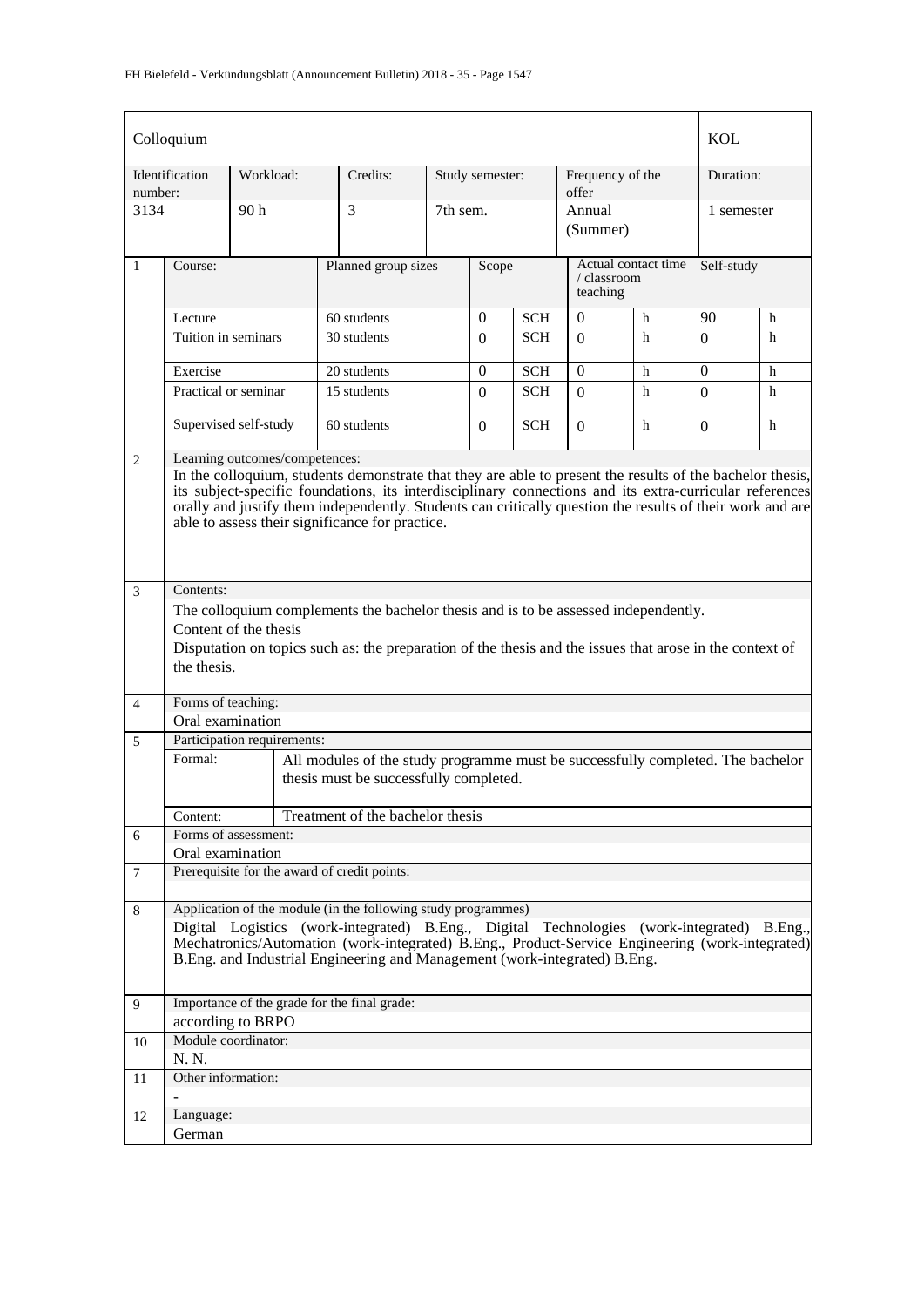|                                                                                                                                                                                                                                                                                                                                                                                                                                                                                                                                                                                                                                                                                                                                                                                                                                                                                                                                                                                                                                                                                                                                                                                                                                                                                                                                                                                                                                                                                                                                                                                                                          |                                                                                                                                                                                                                                                                                                                                         | <b>Cost Accounting/Product Costing</b> |             |                     |                 |            |                           |                                            | <b>KRPK</b>      |            |
|--------------------------------------------------------------------------------------------------------------------------------------------------------------------------------------------------------------------------------------------------------------------------------------------------------------------------------------------------------------------------------------------------------------------------------------------------------------------------------------------------------------------------------------------------------------------------------------------------------------------------------------------------------------------------------------------------------------------------------------------------------------------------------------------------------------------------------------------------------------------------------------------------------------------------------------------------------------------------------------------------------------------------------------------------------------------------------------------------------------------------------------------------------------------------------------------------------------------------------------------------------------------------------------------------------------------------------------------------------------------------------------------------------------------------------------------------------------------------------------------------------------------------------------------------------------------------------------------------------------------------|-----------------------------------------------------------------------------------------------------------------------------------------------------------------------------------------------------------------------------------------------------------------------------------------------------------------------------------------|----------------------------------------|-------------|---------------------|-----------------|------------|---------------------------|--------------------------------------------|------------------|------------|
| number:                                                                                                                                                                                                                                                                                                                                                                                                                                                                                                                                                                                                                                                                                                                                                                                                                                                                                                                                                                                                                                                                                                                                                                                                                                                                                                                                                                                                                                                                                                                                                                                                                  | Identification                                                                                                                                                                                                                                                                                                                          | Workload:                              | Credits:    |                     | Study semester: |            | Frequency of the<br>offer |                                            | Duration:        |            |
| 3256                                                                                                                                                                                                                                                                                                                                                                                                                                                                                                                                                                                                                                                                                                                                                                                                                                                                                                                                                                                                                                                                                                                                                                                                                                                                                                                                                                                                                                                                                                                                                                                                                     |                                                                                                                                                                                                                                                                                                                                         | 150h                                   | 5           | 3rd sem.            |                 |            | Annual<br>(Winter)        |                                            |                  | 1 semester |
| $\mathbf{1}$                                                                                                                                                                                                                                                                                                                                                                                                                                                                                                                                                                                                                                                                                                                                                                                                                                                                                                                                                                                                                                                                                                                                                                                                                                                                                                                                                                                                                                                                                                                                                                                                             | Course:                                                                                                                                                                                                                                                                                                                                 |                                        |             | Planned group sizes |                 |            |                           | Actual contact time<br>/classroom teaching | Self-study       |            |
|                                                                                                                                                                                                                                                                                                                                                                                                                                                                                                                                                                                                                                                                                                                                                                                                                                                                                                                                                                                                                                                                                                                                                                                                                                                                                                                                                                                                                                                                                                                                                                                                                          | Lecture                                                                                                                                                                                                                                                                                                                                 |                                        | 60 students |                     | $\mathfrak{2}$  | <b>SCH</b> | $\boldsymbol{0}$          | h                                          | 56               | h          |
|                                                                                                                                                                                                                                                                                                                                                                                                                                                                                                                                                                                                                                                                                                                                                                                                                                                                                                                                                                                                                                                                                                                                                                                                                                                                                                                                                                                                                                                                                                                                                                                                                          | Tuition in seminars                                                                                                                                                                                                                                                                                                                     |                                        | 30 students |                     | $\overline{0}$  | <b>SCH</b> | $\Omega$                  | h                                          | $\overline{0}$   | h          |
|                                                                                                                                                                                                                                                                                                                                                                                                                                                                                                                                                                                                                                                                                                                                                                                                                                                                                                                                                                                                                                                                                                                                                                                                                                                                                                                                                                                                                                                                                                                                                                                                                          | Exercise                                                                                                                                                                                                                                                                                                                                |                                        | 20 students |                     | $\overline{2}$  | <b>SCH</b> | 16                        | h                                          | 54               | h          |
|                                                                                                                                                                                                                                                                                                                                                                                                                                                                                                                                                                                                                                                                                                                                                                                                                                                                                                                                                                                                                                                                                                                                                                                                                                                                                                                                                                                                                                                                                                                                                                                                                          |                                                                                                                                                                                                                                                                                                                                         | Practical or seminar                   | 15 students |                     | $\mathbf{0}$    | <b>SCH</b> | $\Omega$                  | h                                          | $\boldsymbol{0}$ | h          |
|                                                                                                                                                                                                                                                                                                                                                                                                                                                                                                                                                                                                                                                                                                                                                                                                                                                                                                                                                                                                                                                                                                                                                                                                                                                                                                                                                                                                                                                                                                                                                                                                                          |                                                                                                                                                                                                                                                                                                                                         | Supervised self-study                  | 60 students |                     | 1.5             | <b>SCH</b> | 24                        | h                                          | $\Omega$         | h          |
| Learning outcomes/competences:<br>2<br>The students know different cost type calculations and can describe them. They know the basics of<br>modern cost and activity accounting and can establish the connection to external accounting. They<br>have an overview of the methods and systems of classical cost and activity accounting and can point<br>out the interfaces to current controlling instruments. They can explain the basic principles of cost type<br>accounting for personnel, material costs and machine wear and are able to carry them out. They will<br>gain an insight into cost centre accounting to optimise administration and sales overheads and to<br>determine hourly rates for personnel and machinery. They understand the essential principles of cost<br>unit accounting for the calculation of prices by means of overhead calculation including post-<br>calculation and have the knowledge to interpret and carry out these calculations.<br>They will gain knowledge in the area of direct costing for profit optimisation and breakeven analysis.<br>The students can select appropriate procedures based on fixed and variable cost shares. They are<br>capable of flexible budgeting for future-oriented budgeting and for the analysis of consumption,<br>performance and employment variances.<br>They have knowledge of how to prepare product launch accounting. They can use ERP systems in the<br>area of cost and activity accounting.<br>They will gain a basic understanding of the background of production theory and typical operational<br>decision-making problems. |                                                                                                                                                                                                                                                                                                                                         |                                        |             |                     |                 |            |                           |                                            |                  |            |
|                                                                                                                                                                                                                                                                                                                                                                                                                                                                                                                                                                                                                                                                                                                                                                                                                                                                                                                                                                                                                                                                                                                                                                                                                                                                                                                                                                                                                                                                                                                                                                                                                          | Contents:<br>3<br>Basic concepts of cost/activity accounting<br>Cost-type accounting<br>Cost centre accounting<br>Cost unit accounting<br>Operational accounting sheet (BAB)<br>Contribution margin accounting<br>Planned cost accounting<br>Short-term profit and loss statement<br>Product launch statement<br>Planned cost statement |                                        |             |                     |                 |            |                           |                                            |                  |            |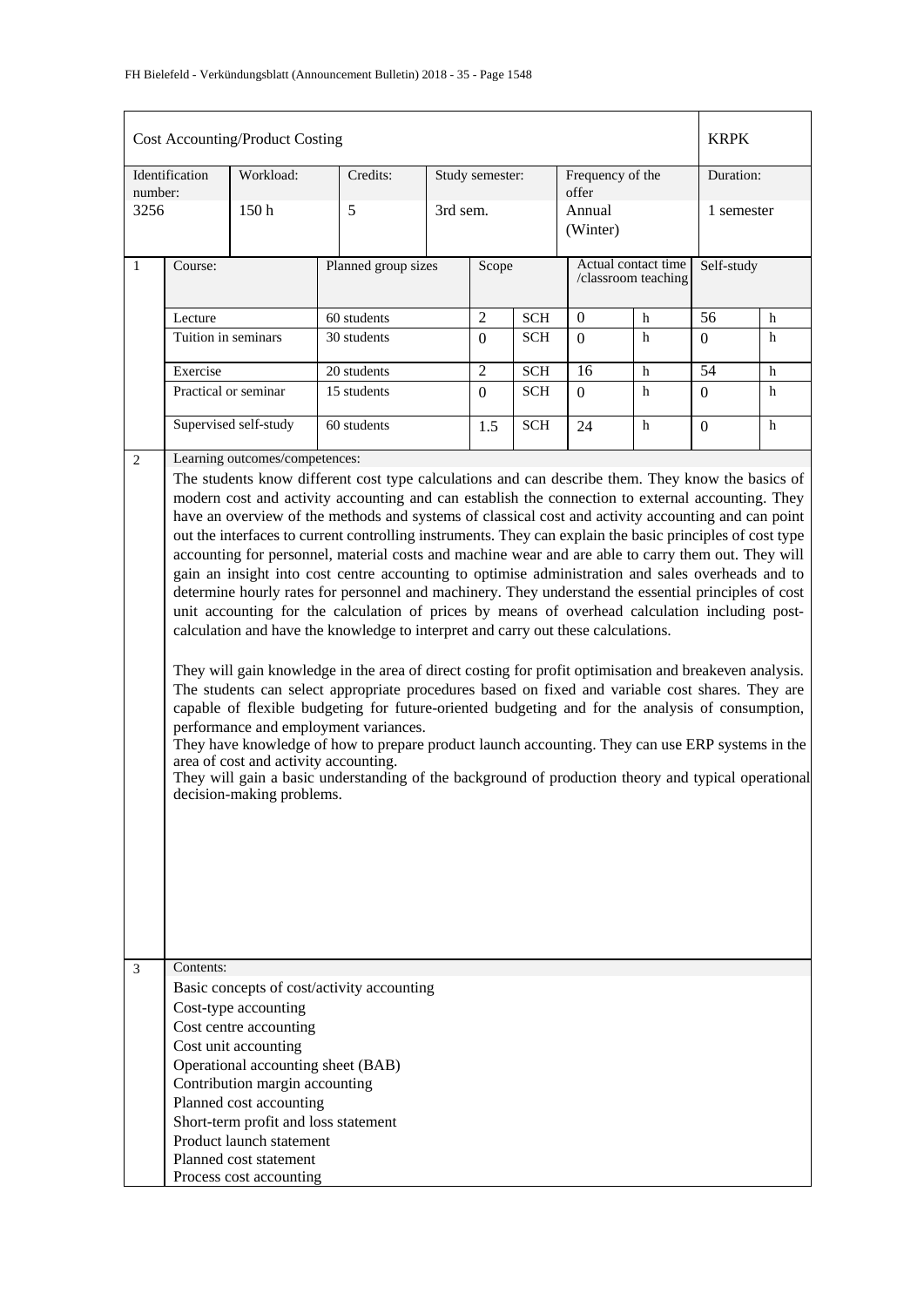|                 | Target costing                                                                |                                                                   |  |  |  |  |  |  |
|-----------------|-------------------------------------------------------------------------------|-------------------------------------------------------------------|--|--|--|--|--|--|
|                 |                                                                               | Service management (e.g. taxes, transfer pricing)                 |  |  |  |  |  |  |
|                 |                                                                               | Use of ERP system in the area of cost and activity accounting     |  |  |  |  |  |  |
|                 |                                                                               |                                                                   |  |  |  |  |  |  |
| $\overline{4}$  | Forms of teaching:                                                            |                                                                   |  |  |  |  |  |  |
|                 | Self-study units, exercises and practicals in the form of face-to-face events |                                                                   |  |  |  |  |  |  |
| 5               | Participation requirements:                                                   |                                                                   |  |  |  |  |  |  |
|                 | Formal:                                                                       |                                                                   |  |  |  |  |  |  |
|                 | Content:                                                                      |                                                                   |  |  |  |  |  |  |
| 6               | Forms of assessment:                                                          |                                                                   |  |  |  |  |  |  |
|                 |                                                                               | Term paper, written examination, project work or oral examination |  |  |  |  |  |  |
| $7\phantom{.0}$ |                                                                               | Prerequisite for the award of credit points:                      |  |  |  |  |  |  |
|                 |                                                                               | Module examination pass and course assessment                     |  |  |  |  |  |  |
| 8               |                                                                               | Application of the module (in the following study programmes)     |  |  |  |  |  |  |
|                 |                                                                               | Product-Service Engineering (work-integrated) B.Eng.              |  |  |  |  |  |  |
| $\mathbf{Q}$    |                                                                               | Importance of the grade for the final grade:                      |  |  |  |  |  |  |
|                 | according to BRPO                                                             |                                                                   |  |  |  |  |  |  |
| 10              | Module coordinator:                                                           |                                                                   |  |  |  |  |  |  |
|                 | N. N.                                                                         |                                                                   |  |  |  |  |  |  |
| 11              | Other information:                                                            |                                                                   |  |  |  |  |  |  |
|                 |                                                                               |                                                                   |  |  |  |  |  |  |
| 12              | Language:                                                                     |                                                                   |  |  |  |  |  |  |
|                 | German                                                                        |                                                                   |  |  |  |  |  |  |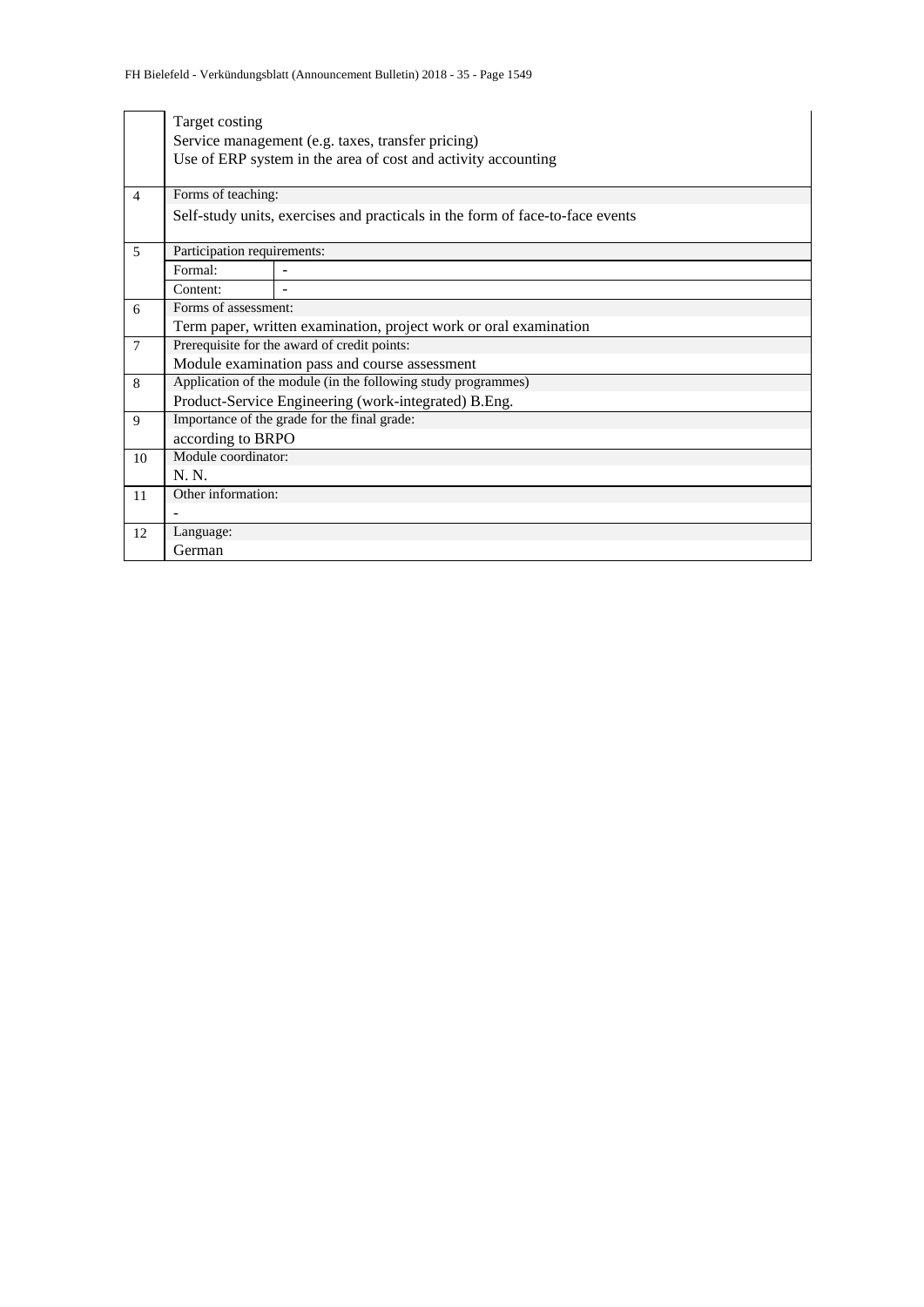| Identification<br>Workload:<br>Credits:<br>Study semester:<br>Frequency of the<br>Duration:<br>number:<br>offer<br>5<br>3340<br>150 <sub>h</sub><br>Annual<br>4th<br>6th<br>1 semester<br><sub>or</sub><br>(Summer)<br>semester<br>Actual contact time<br>Self-study<br>$\mathbf{1}$<br>Planned group sizes<br>Scope<br>Course:<br>/ classroom<br>teaching<br>$\overline{2}$<br>56<br>60 students<br>$\mathbf{0}$<br><b>SCH</b><br>h<br>Lecture<br>h<br>30 students<br>Tuition in seminars<br>SCH<br>h<br>$\Omega$<br>h<br>$\Omega$<br>$\Omega$<br>8<br>54<br>20 students<br>Exercise<br>1<br><b>SCH</b><br>h<br>h<br>15 students<br>Practical or seminar<br>SCH<br>h<br>$\mathbf{1}$<br>h<br>$\Omega$<br>16<br>Supervised self-study<br>60 students<br>h<br><b>SCH</b><br>16<br>h<br>1<br>$\Omega$<br>Learning outcomes/competences:<br>$\overline{2}$<br>The students explain the history and basics of machine learning and establish the relationship<br>$\bullet$<br>to its practical applications.<br>They master the use of common dimension reduction and feature selection methods in<br>$\bullet$<br>practical application.<br>They classify data using classification methods from statistical learning theory (such as<br>$\bullet$<br>support vector machines) and from the field of artificial neural networks. They also use<br>decision trees or discriminant analysis for this purpose.<br>They use artificial neural networks to learn mappings between arbitrary input and output data<br>$\bullet$<br>(also for time series).<br>They know different methods for parameter determination in artificial neural networks and<br>$\bullet$<br>use them in a targeted manner.<br>They explain evolutionary and genetic algorithms and apply them.<br>$\bullet$<br>They have a comprehensive overview of machine learning methods and can assess which<br>methods should be used in which application scenarios.<br>They develop workflows for machine learning.<br>Contents:<br>3<br>Basics of machine learning<br>$\bullet$<br>Pre-processing of data<br>٠<br>Dimension reduction and feature selection<br>Statistical learning theory and kernel methods<br>Classification (support vector machines, decision trees, discriminant analysis, etc.)<br>Artificial neural networks (self-organising maps, multi-layer perceptrons, recurrent<br>topologies, extreme learning machines, reservoir computing, etc.)<br>Method for parameter determination in artificial neural networks<br>Evolutionary and genetic algorithms<br>Workflows in machine learning<br>Practical application examples from industry and the corporate world<br>Forms of teaching:<br>$\overline{4}$<br>Self-study units, exercises and practicals in the form of face-to-face events | Machine Learning |  |  |  |  |  |  |  | ML |  |
|-------------------------------------------------------------------------------------------------------------------------------------------------------------------------------------------------------------------------------------------------------------------------------------------------------------------------------------------------------------------------------------------------------------------------------------------------------------------------------------------------------------------------------------------------------------------------------------------------------------------------------------------------------------------------------------------------------------------------------------------------------------------------------------------------------------------------------------------------------------------------------------------------------------------------------------------------------------------------------------------------------------------------------------------------------------------------------------------------------------------------------------------------------------------------------------------------------------------------------------------------------------------------------------------------------------------------------------------------------------------------------------------------------------------------------------------------------------------------------------------------------------------------------------------------------------------------------------------------------------------------------------------------------------------------------------------------------------------------------------------------------------------------------------------------------------------------------------------------------------------------------------------------------------------------------------------------------------------------------------------------------------------------------------------------------------------------------------------------------------------------------------------------------------------------------------------------------------------------------------------------------------------------------------------------------------------------------------------------------------------------------------------------------------------------------------------------------------------------------------------------------------------------------------------------------------------------------------------------------------------------------------------------------------------------------------------------------------------------------------------------------------------------------|------------------|--|--|--|--|--|--|--|----|--|
|                                                                                                                                                                                                                                                                                                                                                                                                                                                                                                                                                                                                                                                                                                                                                                                                                                                                                                                                                                                                                                                                                                                                                                                                                                                                                                                                                                                                                                                                                                                                                                                                                                                                                                                                                                                                                                                                                                                                                                                                                                                                                                                                                                                                                                                                                                                                                                                                                                                                                                                                                                                                                                                                                                                                                                               |                  |  |  |  |  |  |  |  |    |  |
|                                                                                                                                                                                                                                                                                                                                                                                                                                                                                                                                                                                                                                                                                                                                                                                                                                                                                                                                                                                                                                                                                                                                                                                                                                                                                                                                                                                                                                                                                                                                                                                                                                                                                                                                                                                                                                                                                                                                                                                                                                                                                                                                                                                                                                                                                                                                                                                                                                                                                                                                                                                                                                                                                                                                                                               |                  |  |  |  |  |  |  |  |    |  |
|                                                                                                                                                                                                                                                                                                                                                                                                                                                                                                                                                                                                                                                                                                                                                                                                                                                                                                                                                                                                                                                                                                                                                                                                                                                                                                                                                                                                                                                                                                                                                                                                                                                                                                                                                                                                                                                                                                                                                                                                                                                                                                                                                                                                                                                                                                                                                                                                                                                                                                                                                                                                                                                                                                                                                                               |                  |  |  |  |  |  |  |  |    |  |
|                                                                                                                                                                                                                                                                                                                                                                                                                                                                                                                                                                                                                                                                                                                                                                                                                                                                                                                                                                                                                                                                                                                                                                                                                                                                                                                                                                                                                                                                                                                                                                                                                                                                                                                                                                                                                                                                                                                                                                                                                                                                                                                                                                                                                                                                                                                                                                                                                                                                                                                                                                                                                                                                                                                                                                               |                  |  |  |  |  |  |  |  |    |  |
|                                                                                                                                                                                                                                                                                                                                                                                                                                                                                                                                                                                                                                                                                                                                                                                                                                                                                                                                                                                                                                                                                                                                                                                                                                                                                                                                                                                                                                                                                                                                                                                                                                                                                                                                                                                                                                                                                                                                                                                                                                                                                                                                                                                                                                                                                                                                                                                                                                                                                                                                                                                                                                                                                                                                                                               |                  |  |  |  |  |  |  |  |    |  |
|                                                                                                                                                                                                                                                                                                                                                                                                                                                                                                                                                                                                                                                                                                                                                                                                                                                                                                                                                                                                                                                                                                                                                                                                                                                                                                                                                                                                                                                                                                                                                                                                                                                                                                                                                                                                                                                                                                                                                                                                                                                                                                                                                                                                                                                                                                                                                                                                                                                                                                                                                                                                                                                                                                                                                                               |                  |  |  |  |  |  |  |  |    |  |
|                                                                                                                                                                                                                                                                                                                                                                                                                                                                                                                                                                                                                                                                                                                                                                                                                                                                                                                                                                                                                                                                                                                                                                                                                                                                                                                                                                                                                                                                                                                                                                                                                                                                                                                                                                                                                                                                                                                                                                                                                                                                                                                                                                                                                                                                                                                                                                                                                                                                                                                                                                                                                                                                                                                                                                               |                  |  |  |  |  |  |  |  |    |  |
|                                                                                                                                                                                                                                                                                                                                                                                                                                                                                                                                                                                                                                                                                                                                                                                                                                                                                                                                                                                                                                                                                                                                                                                                                                                                                                                                                                                                                                                                                                                                                                                                                                                                                                                                                                                                                                                                                                                                                                                                                                                                                                                                                                                                                                                                                                                                                                                                                                                                                                                                                                                                                                                                                                                                                                               |                  |  |  |  |  |  |  |  |    |  |
|                                                                                                                                                                                                                                                                                                                                                                                                                                                                                                                                                                                                                                                                                                                                                                                                                                                                                                                                                                                                                                                                                                                                                                                                                                                                                                                                                                                                                                                                                                                                                                                                                                                                                                                                                                                                                                                                                                                                                                                                                                                                                                                                                                                                                                                                                                                                                                                                                                                                                                                                                                                                                                                                                                                                                                               |                  |  |  |  |  |  |  |  |    |  |
|                                                                                                                                                                                                                                                                                                                                                                                                                                                                                                                                                                                                                                                                                                                                                                                                                                                                                                                                                                                                                                                                                                                                                                                                                                                                                                                                                                                                                                                                                                                                                                                                                                                                                                                                                                                                                                                                                                                                                                                                                                                                                                                                                                                                                                                                                                                                                                                                                                                                                                                                                                                                                                                                                                                                                                               |                  |  |  |  |  |  |  |  |    |  |
|                                                                                                                                                                                                                                                                                                                                                                                                                                                                                                                                                                                                                                                                                                                                                                                                                                                                                                                                                                                                                                                                                                                                                                                                                                                                                                                                                                                                                                                                                                                                                                                                                                                                                                                                                                                                                                                                                                                                                                                                                                                                                                                                                                                                                                                                                                                                                                                                                                                                                                                                                                                                                                                                                                                                                                               |                  |  |  |  |  |  |  |  |    |  |
|                                                                                                                                                                                                                                                                                                                                                                                                                                                                                                                                                                                                                                                                                                                                                                                                                                                                                                                                                                                                                                                                                                                                                                                                                                                                                                                                                                                                                                                                                                                                                                                                                                                                                                                                                                                                                                                                                                                                                                                                                                                                                                                                                                                                                                                                                                                                                                                                                                                                                                                                                                                                                                                                                                                                                                               |                  |  |  |  |  |  |  |  |    |  |
|                                                                                                                                                                                                                                                                                                                                                                                                                                                                                                                                                                                                                                                                                                                                                                                                                                                                                                                                                                                                                                                                                                                                                                                                                                                                                                                                                                                                                                                                                                                                                                                                                                                                                                                                                                                                                                                                                                                                                                                                                                                                                                                                                                                                                                                                                                                                                                                                                                                                                                                                                                                                                                                                                                                                                                               |                  |  |  |  |  |  |  |  |    |  |
|                                                                                                                                                                                                                                                                                                                                                                                                                                                                                                                                                                                                                                                                                                                                                                                                                                                                                                                                                                                                                                                                                                                                                                                                                                                                                                                                                                                                                                                                                                                                                                                                                                                                                                                                                                                                                                                                                                                                                                                                                                                                                                                                                                                                                                                                                                                                                                                                                                                                                                                                                                                                                                                                                                                                                                               |                  |  |  |  |  |  |  |  |    |  |
|                                                                                                                                                                                                                                                                                                                                                                                                                                                                                                                                                                                                                                                                                                                                                                                                                                                                                                                                                                                                                                                                                                                                                                                                                                                                                                                                                                                                                                                                                                                                                                                                                                                                                                                                                                                                                                                                                                                                                                                                                                                                                                                                                                                                                                                                                                                                                                                                                                                                                                                                                                                                                                                                                                                                                                               |                  |  |  |  |  |  |  |  |    |  |
|                                                                                                                                                                                                                                                                                                                                                                                                                                                                                                                                                                                                                                                                                                                                                                                                                                                                                                                                                                                                                                                                                                                                                                                                                                                                                                                                                                                                                                                                                                                                                                                                                                                                                                                                                                                                                                                                                                                                                                                                                                                                                                                                                                                                                                                                                                                                                                                                                                                                                                                                                                                                                                                                                                                                                                               |                  |  |  |  |  |  |  |  |    |  |
|                                                                                                                                                                                                                                                                                                                                                                                                                                                                                                                                                                                                                                                                                                                                                                                                                                                                                                                                                                                                                                                                                                                                                                                                                                                                                                                                                                                                                                                                                                                                                                                                                                                                                                                                                                                                                                                                                                                                                                                                                                                                                                                                                                                                                                                                                                                                                                                                                                                                                                                                                                                                                                                                                                                                                                               |                  |  |  |  |  |  |  |  |    |  |
|                                                                                                                                                                                                                                                                                                                                                                                                                                                                                                                                                                                                                                                                                                                                                                                                                                                                                                                                                                                                                                                                                                                                                                                                                                                                                                                                                                                                                                                                                                                                                                                                                                                                                                                                                                                                                                                                                                                                                                                                                                                                                                                                                                                                                                                                                                                                                                                                                                                                                                                                                                                                                                                                                                                                                                               |                  |  |  |  |  |  |  |  |    |  |
|                                                                                                                                                                                                                                                                                                                                                                                                                                                                                                                                                                                                                                                                                                                                                                                                                                                                                                                                                                                                                                                                                                                                                                                                                                                                                                                                                                                                                                                                                                                                                                                                                                                                                                                                                                                                                                                                                                                                                                                                                                                                                                                                                                                                                                                                                                                                                                                                                                                                                                                                                                                                                                                                                                                                                                               |                  |  |  |  |  |  |  |  |    |  |
|                                                                                                                                                                                                                                                                                                                                                                                                                                                                                                                                                                                                                                                                                                                                                                                                                                                                                                                                                                                                                                                                                                                                                                                                                                                                                                                                                                                                                                                                                                                                                                                                                                                                                                                                                                                                                                                                                                                                                                                                                                                                                                                                                                                                                                                                                                                                                                                                                                                                                                                                                                                                                                                                                                                                                                               |                  |  |  |  |  |  |  |  |    |  |
|                                                                                                                                                                                                                                                                                                                                                                                                                                                                                                                                                                                                                                                                                                                                                                                                                                                                                                                                                                                                                                                                                                                                                                                                                                                                                                                                                                                                                                                                                                                                                                                                                                                                                                                                                                                                                                                                                                                                                                                                                                                                                                                                                                                                                                                                                                                                                                                                                                                                                                                                                                                                                                                                                                                                                                               |                  |  |  |  |  |  |  |  |    |  |
|                                                                                                                                                                                                                                                                                                                                                                                                                                                                                                                                                                                                                                                                                                                                                                                                                                                                                                                                                                                                                                                                                                                                                                                                                                                                                                                                                                                                                                                                                                                                                                                                                                                                                                                                                                                                                                                                                                                                                                                                                                                                                                                                                                                                                                                                                                                                                                                                                                                                                                                                                                                                                                                                                                                                                                               |                  |  |  |  |  |  |  |  |    |  |
|                                                                                                                                                                                                                                                                                                                                                                                                                                                                                                                                                                                                                                                                                                                                                                                                                                                                                                                                                                                                                                                                                                                                                                                                                                                                                                                                                                                                                                                                                                                                                                                                                                                                                                                                                                                                                                                                                                                                                                                                                                                                                                                                                                                                                                                                                                                                                                                                                                                                                                                                                                                                                                                                                                                                                                               |                  |  |  |  |  |  |  |  |    |  |
|                                                                                                                                                                                                                                                                                                                                                                                                                                                                                                                                                                                                                                                                                                                                                                                                                                                                                                                                                                                                                                                                                                                                                                                                                                                                                                                                                                                                                                                                                                                                                                                                                                                                                                                                                                                                                                                                                                                                                                                                                                                                                                                                                                                                                                                                                                                                                                                                                                                                                                                                                                                                                                                                                                                                                                               |                  |  |  |  |  |  |  |  |    |  |
|                                                                                                                                                                                                                                                                                                                                                                                                                                                                                                                                                                                                                                                                                                                                                                                                                                                                                                                                                                                                                                                                                                                                                                                                                                                                                                                                                                                                                                                                                                                                                                                                                                                                                                                                                                                                                                                                                                                                                                                                                                                                                                                                                                                                                                                                                                                                                                                                                                                                                                                                                                                                                                                                                                                                                                               |                  |  |  |  |  |  |  |  |    |  |
|                                                                                                                                                                                                                                                                                                                                                                                                                                                                                                                                                                                                                                                                                                                                                                                                                                                                                                                                                                                                                                                                                                                                                                                                                                                                                                                                                                                                                                                                                                                                                                                                                                                                                                                                                                                                                                                                                                                                                                                                                                                                                                                                                                                                                                                                                                                                                                                                                                                                                                                                                                                                                                                                                                                                                                               |                  |  |  |  |  |  |  |  |    |  |
|                                                                                                                                                                                                                                                                                                                                                                                                                                                                                                                                                                                                                                                                                                                                                                                                                                                                                                                                                                                                                                                                                                                                                                                                                                                                                                                                                                                                                                                                                                                                                                                                                                                                                                                                                                                                                                                                                                                                                                                                                                                                                                                                                                                                                                                                                                                                                                                                                                                                                                                                                                                                                                                                                                                                                                               |                  |  |  |  |  |  |  |  |    |  |
|                                                                                                                                                                                                                                                                                                                                                                                                                                                                                                                                                                                                                                                                                                                                                                                                                                                                                                                                                                                                                                                                                                                                                                                                                                                                                                                                                                                                                                                                                                                                                                                                                                                                                                                                                                                                                                                                                                                                                                                                                                                                                                                                                                                                                                                                                                                                                                                                                                                                                                                                                                                                                                                                                                                                                                               |                  |  |  |  |  |  |  |  |    |  |
|                                                                                                                                                                                                                                                                                                                                                                                                                                                                                                                                                                                                                                                                                                                                                                                                                                                                                                                                                                                                                                                                                                                                                                                                                                                                                                                                                                                                                                                                                                                                                                                                                                                                                                                                                                                                                                                                                                                                                                                                                                                                                                                                                                                                                                                                                                                                                                                                                                                                                                                                                                                                                                                                                                                                                                               |                  |  |  |  |  |  |  |  |    |  |
|                                                                                                                                                                                                                                                                                                                                                                                                                                                                                                                                                                                                                                                                                                                                                                                                                                                                                                                                                                                                                                                                                                                                                                                                                                                                                                                                                                                                                                                                                                                                                                                                                                                                                                                                                                                                                                                                                                                                                                                                                                                                                                                                                                                                                                                                                                                                                                                                                                                                                                                                                                                                                                                                                                                                                                               |                  |  |  |  |  |  |  |  |    |  |
|                                                                                                                                                                                                                                                                                                                                                                                                                                                                                                                                                                                                                                                                                                                                                                                                                                                                                                                                                                                                                                                                                                                                                                                                                                                                                                                                                                                                                                                                                                                                                                                                                                                                                                                                                                                                                                                                                                                                                                                                                                                                                                                                                                                                                                                                                                                                                                                                                                                                                                                                                                                                                                                                                                                                                                               |                  |  |  |  |  |  |  |  |    |  |
|                                                                                                                                                                                                                                                                                                                                                                                                                                                                                                                                                                                                                                                                                                                                                                                                                                                                                                                                                                                                                                                                                                                                                                                                                                                                                                                                                                                                                                                                                                                                                                                                                                                                                                                                                                                                                                                                                                                                                                                                                                                                                                                                                                                                                                                                                                                                                                                                                                                                                                                                                                                                                                                                                                                                                                               |                  |  |  |  |  |  |  |  |    |  |
|                                                                                                                                                                                                                                                                                                                                                                                                                                                                                                                                                                                                                                                                                                                                                                                                                                                                                                                                                                                                                                                                                                                                                                                                                                                                                                                                                                                                                                                                                                                                                                                                                                                                                                                                                                                                                                                                                                                                                                                                                                                                                                                                                                                                                                                                                                                                                                                                                                                                                                                                                                                                                                                                                                                                                                               |                  |  |  |  |  |  |  |  |    |  |
|                                                                                                                                                                                                                                                                                                                                                                                                                                                                                                                                                                                                                                                                                                                                                                                                                                                                                                                                                                                                                                                                                                                                                                                                                                                                                                                                                                                                                                                                                                                                                                                                                                                                                                                                                                                                                                                                                                                                                                                                                                                                                                                                                                                                                                                                                                                                                                                                                                                                                                                                                                                                                                                                                                                                                                               |                  |  |  |  |  |  |  |  |    |  |
|                                                                                                                                                                                                                                                                                                                                                                                                                                                                                                                                                                                                                                                                                                                                                                                                                                                                                                                                                                                                                                                                                                                                                                                                                                                                                                                                                                                                                                                                                                                                                                                                                                                                                                                                                                                                                                                                                                                                                                                                                                                                                                                                                                                                                                                                                                                                                                                                                                                                                                                                                                                                                                                                                                                                                                               |                  |  |  |  |  |  |  |  |    |  |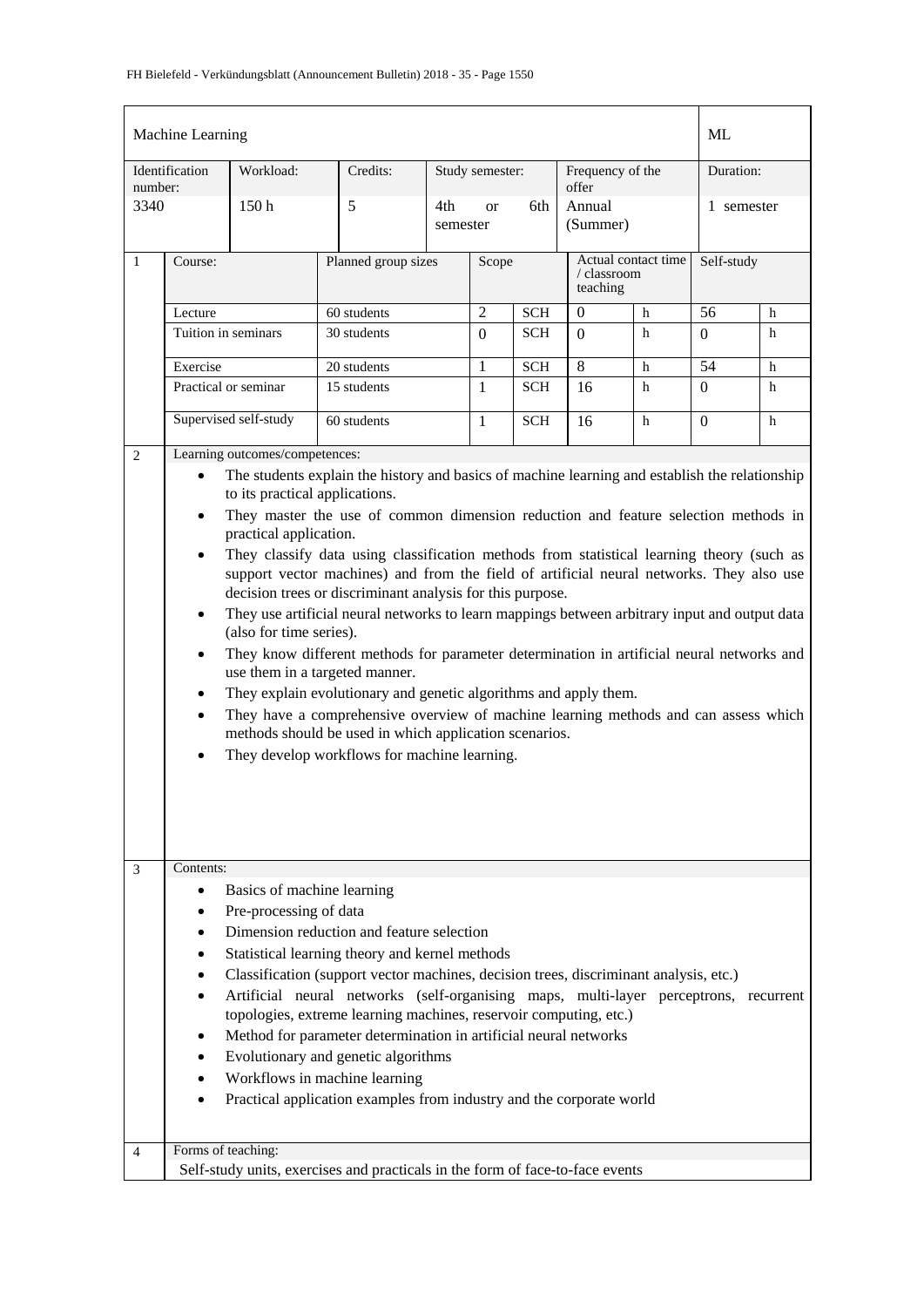| $\overline{5}$ | Participation requirements:                                   |                                                                                                 |  |
|----------------|---------------------------------------------------------------|-------------------------------------------------------------------------------------------------|--|
|                | Formal:                                                       |                                                                                                 |  |
|                | Content:                                                      | Content of the mathematics modules and statistics                                               |  |
|                |                                                               | Advanced programming skills in Python                                                           |  |
| 6              |                                                               | Forms of assessment:<br>Written examination or oral examination                                 |  |
|                |                                                               |                                                                                                 |  |
| 7              |                                                               | Prerequisite for the award of credit points:                                                    |  |
|                |                                                               | Module examination pass and course assessment                                                   |  |
| 8              | Application of the module (in the following study programmes) |                                                                                                 |  |
|                |                                                               | Digital Technologies (work-integrated) B.Eng. and Product-Service Engineering (work-integrated) |  |
|                | B.Eng.                                                        |                                                                                                 |  |
| 9              |                                                               | Importance of the grade for the final grade:                                                    |  |
|                |                                                               | according to BRPO                                                                               |  |
| 10             | Module coordinator:                                           |                                                                                                 |  |
|                | N. N.                                                         |                                                                                                 |  |
| 11             | Other information:                                            |                                                                                                 |  |
|                |                                                               |                                                                                                 |  |
| 12             | Language:                                                     |                                                                                                 |  |
|                | German                                                        |                                                                                                 |  |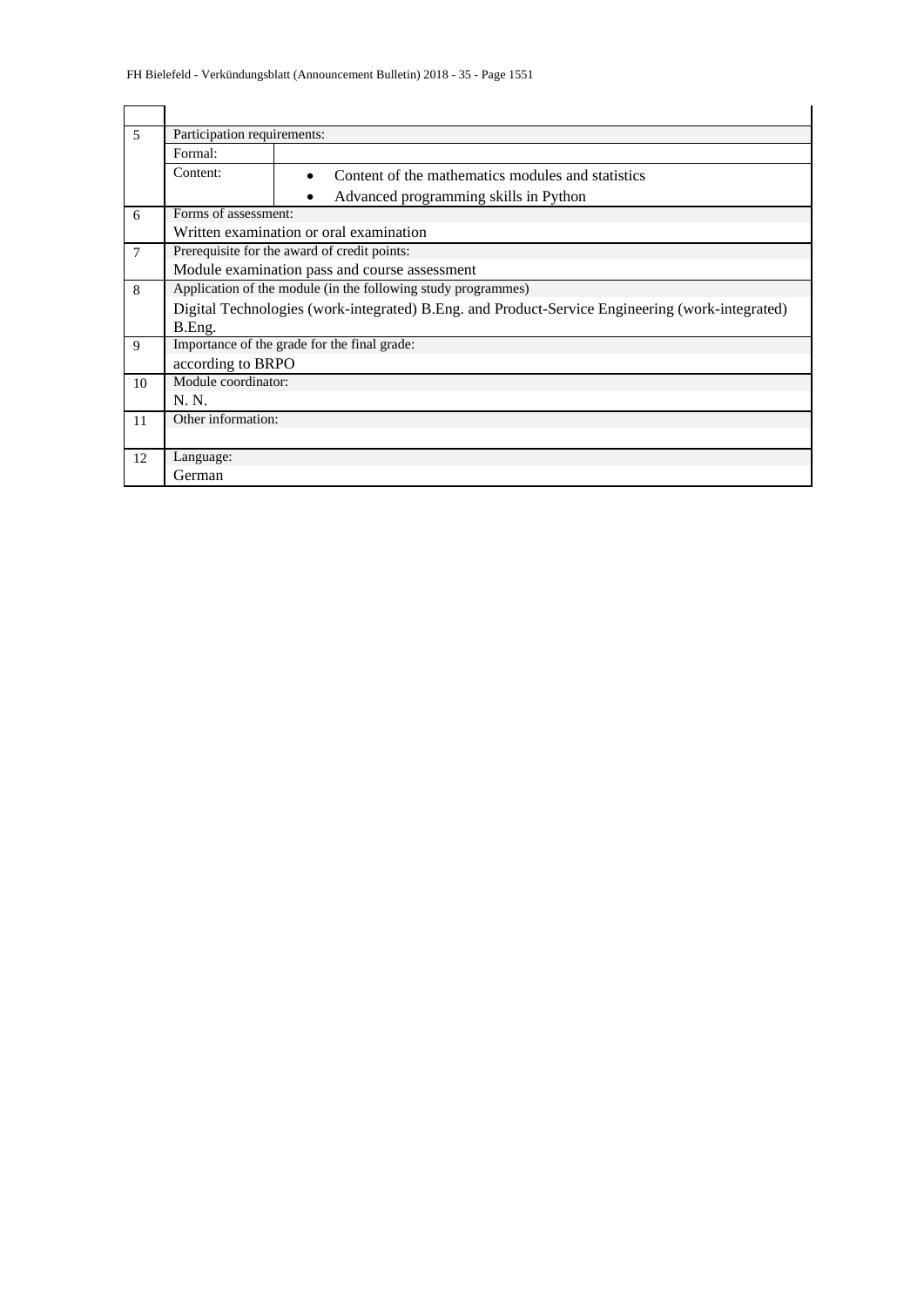|                | Mathematics I                                                                                                                                                                                                                                                                                                                                                                                                                                                                                                                                                                                                                                                                                                                                                                                                         |                             |                                                                                                                                                                                                                                                                                                                                              |                              |                 |            |                           |                                            |            | MATH1 |  |
|----------------|-----------------------------------------------------------------------------------------------------------------------------------------------------------------------------------------------------------------------------------------------------------------------------------------------------------------------------------------------------------------------------------------------------------------------------------------------------------------------------------------------------------------------------------------------------------------------------------------------------------------------------------------------------------------------------------------------------------------------------------------------------------------------------------------------------------------------|-----------------------------|----------------------------------------------------------------------------------------------------------------------------------------------------------------------------------------------------------------------------------------------------------------------------------------------------------------------------------------------|------------------------------|-----------------|------------|---------------------------|--------------------------------------------|------------|-------|--|
| number:        | Identification                                                                                                                                                                                                                                                                                                                                                                                                                                                                                                                                                                                                                                                                                                                                                                                                        | Workload:                   | Credits:                                                                                                                                                                                                                                                                                                                                     |                              | Study semester: |            | Frequency of the<br>offer |                                            | Duration:  |       |  |
| 3218           |                                                                                                                                                                                                                                                                                                                                                                                                                                                                                                                                                                                                                                                                                                                                                                                                                       | 150 <sub>h</sub>            | 5                                                                                                                                                                                                                                                                                                                                            | 1st sem.                     |                 |            | Annual<br>(Winter)        |                                            | 1 semester |       |  |
| $\mathbf{1}$   | Course:                                                                                                                                                                                                                                                                                                                                                                                                                                                                                                                                                                                                                                                                                                                                                                                                               |                             |                                                                                                                                                                                                                                                                                                                                              | Planned group sizes<br>Scope |                 |            |                           | Actual contact time<br>/classroom teaching | Self-study |       |  |
|                | Lecture                                                                                                                                                                                                                                                                                                                                                                                                                                                                                                                                                                                                                                                                                                                                                                                                               |                             | 60 students                                                                                                                                                                                                                                                                                                                                  | 2                            | <b>SCH</b>      | $\Omega$   | h                         | 56                                         | h          |       |  |
|                | Tuition in seminars                                                                                                                                                                                                                                                                                                                                                                                                                                                                                                                                                                                                                                                                                                                                                                                                   |                             | 30 students                                                                                                                                                                                                                                                                                                                                  |                              | $\Omega$        | <b>SCH</b> | $\Omega$                  | h                                          | 0          | h     |  |
|                | Exercise                                                                                                                                                                                                                                                                                                                                                                                                                                                                                                                                                                                                                                                                                                                                                                                                              |                             | 20 students                                                                                                                                                                                                                                                                                                                                  |                              | 2               | <b>SCH</b> | 16                        | h                                          | 62         | h     |  |
|                | Practical or seminar                                                                                                                                                                                                                                                                                                                                                                                                                                                                                                                                                                                                                                                                                                                                                                                                  |                             | 15 students                                                                                                                                                                                                                                                                                                                                  |                              | $\Omega$        | <b>SCH</b> | $\Omega$                  | h                                          | $\Omega$   | h     |  |
|                |                                                                                                                                                                                                                                                                                                                                                                                                                                                                                                                                                                                                                                                                                                                                                                                                                       | Supervised self-study       | 60 students                                                                                                                                                                                                                                                                                                                                  |                              | 1               | <b>SCH</b> | 16                        | h                                          | 0          | h     |  |
| 3              | The students are familiar with the mathematical working method and have mastered the basic terms and<br>methods from the areas of analysis and linear algebra, which they can also apply to practice-oriented<br>problems from technology, natural science and economics.<br>Contents:<br>General basics (set theory, inequalities, propositional logic, methods of proof)<br>$\bullet$<br>Functions of one variable (limit and continuity, polynomial functions, rational functions,<br>$\bullet$<br>trigonometric functions, exponential function, logarithm function)<br>Differential calculus for functions of one variable (differentiability, derivation rules,<br>$\bullet$<br>applications)<br>Linear algebra (vectors, matrices, determinants, systems of linear equations, eigenvalues and<br>eigenvectors) |                             |                                                                                                                                                                                                                                                                                                                                              |                              |                 |            |                           |                                            |            |       |  |
| 4              | Forms of teaching:                                                                                                                                                                                                                                                                                                                                                                                                                                                                                                                                                                                                                                                                                                                                                                                                    |                             |                                                                                                                                                                                                                                                                                                                                              |                              |                 |            |                           |                                            |            |       |  |
|                |                                                                                                                                                                                                                                                                                                                                                                                                                                                                                                                                                                                                                                                                                                                                                                                                                       |                             | Learning units for self-study, classroom sessions in the form of exercises                                                                                                                                                                                                                                                                   |                              |                 |            |                           |                                            |            |       |  |
| 5              |                                                                                                                                                                                                                                                                                                                                                                                                                                                                                                                                                                                                                                                                                                                                                                                                                       | Participation requirements: |                                                                                                                                                                                                                                                                                                                                              |                              |                 |            |                           |                                            |            |       |  |
|                | Formal:                                                                                                                                                                                                                                                                                                                                                                                                                                                                                                                                                                                                                                                                                                                                                                                                               |                             |                                                                                                                                                                                                                                                                                                                                              |                              |                 |            |                           |                                            |            |       |  |
|                | Content:                                                                                                                                                                                                                                                                                                                                                                                                                                                                                                                                                                                                                                                                                                                                                                                                              |                             |                                                                                                                                                                                                                                                                                                                                              |                              |                 |            |                           |                                            |            |       |  |
| 6              |                                                                                                                                                                                                                                                                                                                                                                                                                                                                                                                                                                                                                                                                                                                                                                                                                       | Forms of assessment:        |                                                                                                                                                                                                                                                                                                                                              |                              |                 |            |                           |                                            |            |       |  |
|                |                                                                                                                                                                                                                                                                                                                                                                                                                                                                                                                                                                                                                                                                                                                                                                                                                       |                             | Written examination, combined examination, oral examination or examination during the course                                                                                                                                                                                                                                                 |                              |                 |            |                           |                                            |            |       |  |
| $\overline{7}$ |                                                                                                                                                                                                                                                                                                                                                                                                                                                                                                                                                                                                                                                                                                                                                                                                                       |                             | Prerequisite for the award of credit points:                                                                                                                                                                                                                                                                                                 |                              |                 |            |                           |                                            |            |       |  |
|                |                                                                                                                                                                                                                                                                                                                                                                                                                                                                                                                                                                                                                                                                                                                                                                                                                       | Module examination pass     |                                                                                                                                                                                                                                                                                                                                              |                              |                 |            |                           |                                            |            |       |  |
| 8              |                                                                                                                                                                                                                                                                                                                                                                                                                                                                                                                                                                                                                                                                                                                                                                                                                       |                             | Application of the module (in the following study programmes)<br>Digital Logistics (work-integrated) B.Eng., Digital Technologies (work-integrated) B.Eng.,<br>Mechatronics /Automation (work-integrated) B.Eng., Product-Service Engineering (work-integrated)<br>B.Eng. and Industrial Engineering and Management (work-integrated) B.Eng. |                              |                 |            |                           |                                            |            |       |  |
| 9              |                                                                                                                                                                                                                                                                                                                                                                                                                                                                                                                                                                                                                                                                                                                                                                                                                       |                             | Importance of the grade for the final grade:                                                                                                                                                                                                                                                                                                 |                              |                 |            |                           |                                            |            |       |  |
|                |                                                                                                                                                                                                                                                                                                                                                                                                                                                                                                                                                                                                                                                                                                                                                                                                                       | according to BRPO           |                                                                                                                                                                                                                                                                                                                                              |                              |                 |            |                           |                                            |            |       |  |
| 10             |                                                                                                                                                                                                                                                                                                                                                                                                                                                                                                                                                                                                                                                                                                                                                                                                                       | Module coordinator:         |                                                                                                                                                                                                                                                                                                                                              |                              |                 |            |                           |                                            |            |       |  |
|                |                                                                                                                                                                                                                                                                                                                                                                                                                                                                                                                                                                                                                                                                                                                                                                                                                       | Dr. rer. nat. Sabrina Proß  |                                                                                                                                                                                                                                                                                                                                              |                              |                 |            |                           |                                            |            |       |  |
| 11             | Other information:                                                                                                                                                                                                                                                                                                                                                                                                                                                                                                                                                                                                                                                                                                                                                                                                    |                             |                                                                                                                                                                                                                                                                                                                                              |                              |                 |            |                           |                                            |            |       |  |
|                |                                                                                                                                                                                                                                                                                                                                                                                                                                                                                                                                                                                                                                                                                                                                                                                                                       |                             |                                                                                                                                                                                                                                                                                                                                              |                              |                 |            |                           |                                            |            |       |  |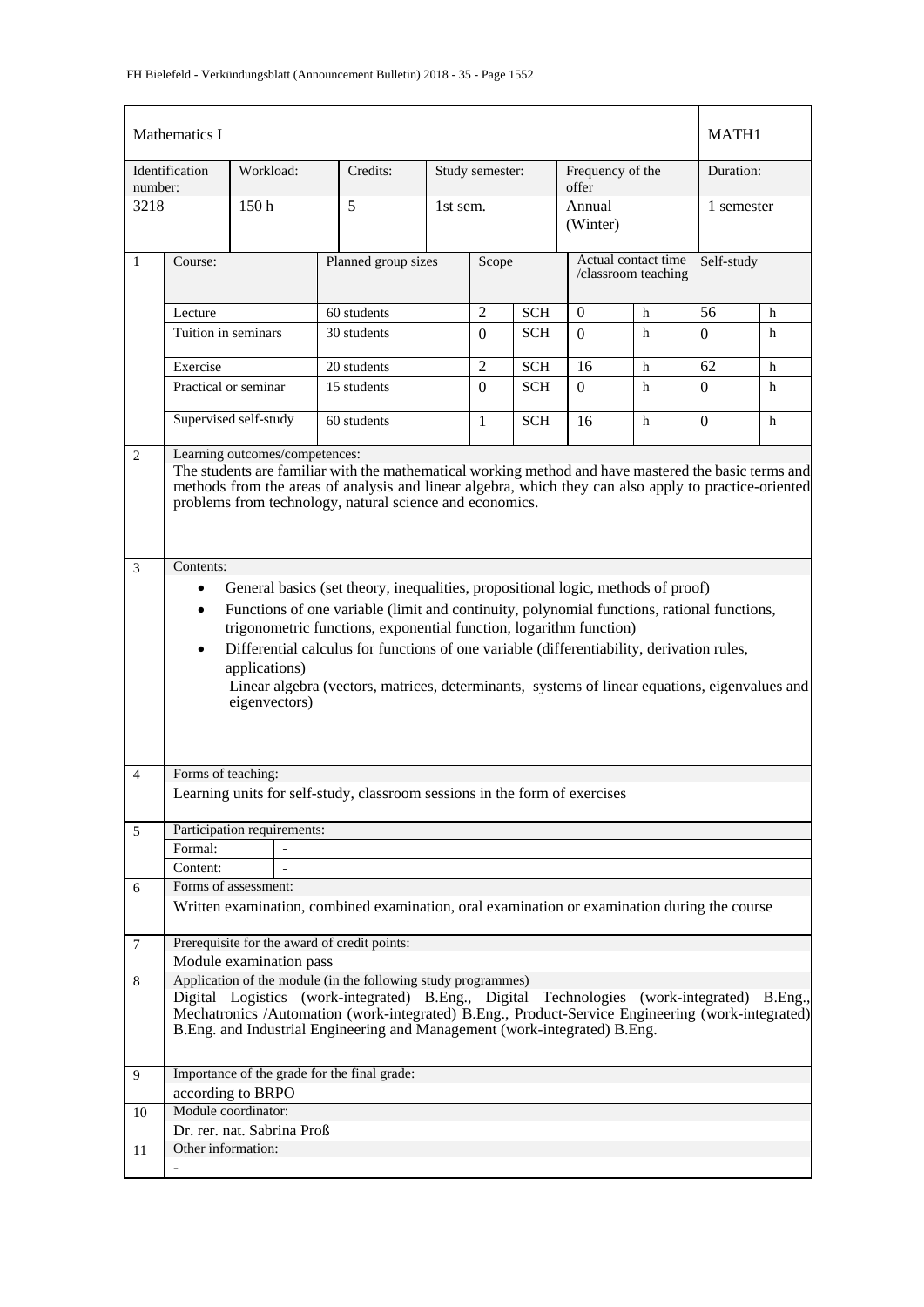| $\sim$ $\sim$<br>-- | --     |
|---------------------|--------|
|                     | $\sim$ |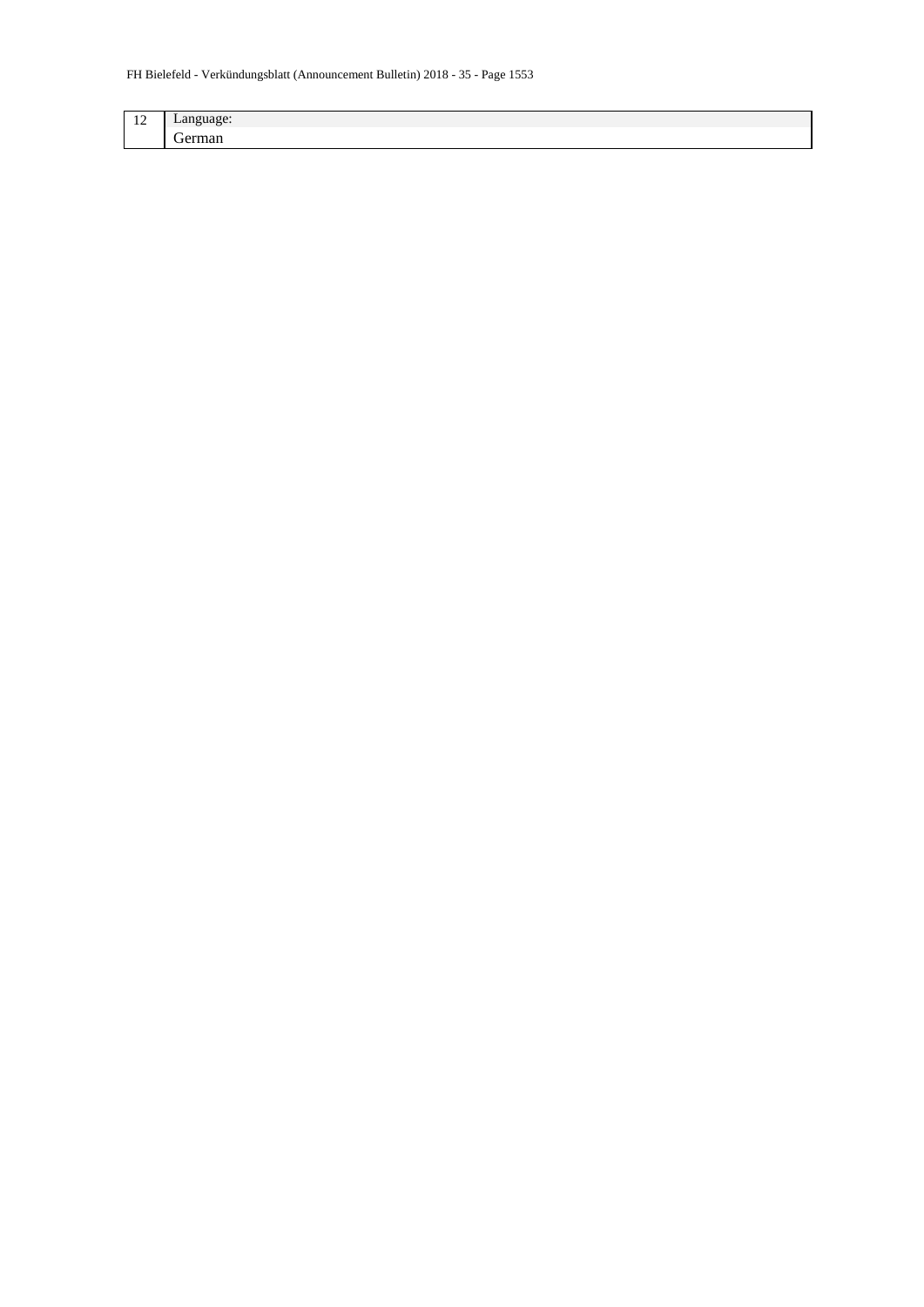|                | Mathematics II         |                                |                                                                                                                                                        |                              |                 |            |                           |                     |                | MATH <sub>2</sub> |  |
|----------------|------------------------|--------------------------------|--------------------------------------------------------------------------------------------------------------------------------------------------------|------------------------------|-----------------|------------|---------------------------|---------------------|----------------|-------------------|--|
| number:        | Identification         | Workload:                      | Credits:                                                                                                                                               |                              | Study semester: |            | Frequency of the<br>offer |                     | Duration:      |                   |  |
| 3257           |                        | 150 <sub>h</sub>               | 5                                                                                                                                                      | 2nd sem.                     |                 |            | Annual<br>(Summer)        |                     | 1 semester     |                   |  |
| $\mathbf{1}$   | Course:                |                                |                                                                                                                                                        | Planned group sizes<br>Scope |                 |            | / classroom<br>teaching   | Actual contact time | Self-study     |                   |  |
|                | Lecture                |                                | 60 students                                                                                                                                            |                              | $\overline{2}$  | <b>SCH</b> | $\boldsymbol{0}$          | h                   | 56             | h                 |  |
|                | Tuition in seminars    |                                | 30 students                                                                                                                                            |                              | $\Omega$        | SCH        | $\Omega$                  | h                   | $\Omega$       | h                 |  |
|                | Exercise               |                                | 20 students                                                                                                                                            |                              | 2               | <b>SCH</b> | 16                        | h                   | 62             | h                 |  |
|                | Practical or seminar   |                                | 15 students                                                                                                                                            |                              | $\Omega$        | <b>SCH</b> | $\Omega$                  | h                   | $\Omega$       | h                 |  |
|                |                        | Supervised self-study          | 60 students                                                                                                                                            |                              | 1               | <b>SCH</b> | 16                        | h                   | $\overline{0}$ | h                 |  |
| $\overline{2}$ |                        | Learning outcomes/competences: |                                                                                                                                                        |                              |                 |            |                           |                     |                |                   |  |
|                | Students:              |                                |                                                                                                                                                        |                              |                 |            |                           |                     |                |                   |  |
|                | $\bullet$<br>$\bullet$ |                                | can deepen their knowledge in the area of calculus.<br>master the essential principles of integral calculus and differential calculus for functions of |                              |                 |            |                           |                     |                |                   |  |
|                |                        | several variables.             |                                                                                                                                                        |                              |                 |            |                           |                     |                |                   |  |
|                | $\bullet$              |                                | have an overview of the methods for the analytical solution of ordinary differential equations                                                         |                              |                 |            |                           |                     |                |                   |  |
|                |                        |                                | and systems of differential equations and can apply these to practice-oriented problems.                                                               |                              |                 |            |                           |                     |                |                   |  |
|                |                        |                                |                                                                                                                                                        |                              |                 |            |                           |                     |                |                   |  |
| 3              | Contents:              |                                |                                                                                                                                                        |                              |                 |            |                           |                     |                |                   |  |
|                | ٠                      |                                | Complex numbers (definition and representation, complex calculus)                                                                                      |                              |                 |            |                           |                     |                |                   |  |
|                | $\bullet$              |                                | Integral calculus for functions of one variable (fundamental theorem of differential and                                                               |                              |                 |            |                           |                     |                |                   |  |
|                |                        |                                | integral calculus, integration rules, integration methods, improper integrals, applications)                                                           |                              |                 |            |                           |                     |                |                   |  |
|                | $\bullet$              | differentiation)               | Differential calculus for functions of several variables (functions of several variables, partial                                                      |                              |                 |            |                           |                     |                |                   |  |
|                | $\bullet$              |                                | Ordinary differential equations (differential equations of the 1st order, linear differential                                                          |                              |                 |            |                           |                     |                |                   |  |
|                |                        |                                | equations of the 2nd or nth order with constant coefficients, systems of linear differential                                                           |                              |                 |            |                           |                     |                |                   |  |
|                |                        | equations)                     |                                                                                                                                                        |                              |                 |            |                           |                     |                |                   |  |
|                |                        |                                |                                                                                                                                                        |                              |                 |            |                           |                     |                |                   |  |
| $\overline{4}$ | Forms of teaching:     |                                |                                                                                                                                                        |                              |                 |            |                           |                     |                |                   |  |
|                |                        |                                | Learning units for self-study, classroom sessions in the form of exercises                                                                             |                              |                 |            |                           |                     |                |                   |  |
| 5              |                        | Participation requirements:    |                                                                                                                                                        |                              |                 |            |                           |                     |                |                   |  |
|                | Formal:                |                                |                                                                                                                                                        |                              |                 |            |                           |                     |                |                   |  |
|                | Content:               |                                |                                                                                                                                                        |                              |                 |            |                           |                     |                |                   |  |
|                |                        | Modules:                       |                                                                                                                                                        |                              |                 |            |                           |                     |                |                   |  |
|                |                        | Forms of assessment:           | 3218 Mathematics I                                                                                                                                     |                              |                 |            |                           |                     |                |                   |  |
| 6              |                        |                                | Written examination, combined examination, oral examination or examination during the course                                                           |                              |                 |            |                           |                     |                |                   |  |
|                |                        |                                |                                                                                                                                                        |                              |                 |            |                           |                     |                |                   |  |
| $\tau$         |                        |                                | Prerequisite for the award of credit points:                                                                                                           |                              |                 |            |                           |                     |                |                   |  |
|                |                        | Module examination pass        |                                                                                                                                                        |                              |                 |            |                           |                     |                |                   |  |
| 8              |                        |                                | Application of the module (in the following study programmes)                                                                                          |                              |                 |            |                           |                     |                |                   |  |
|                |                        |                                | Digital Technologies (work-integrated) B.Eng., Mechatronics/Automation (work-integrated) B.Eng.,                                                       |                              |                 |            |                           |                     |                |                   |  |
|                |                        | (work-integrated) B.Eng.       | Product-Service Engineering (work-integrated) B.Eng. and Industrial Engineering and Management                                                         |                              |                 |            |                           |                     |                |                   |  |
|                |                        |                                |                                                                                                                                                        |                              |                 |            |                           |                     |                |                   |  |
| 9              |                        |                                | Importance of the grade for the final grade:                                                                                                           |                              |                 |            |                           |                     |                |                   |  |
|                |                        | according to BRPO              |                                                                                                                                                        |                              |                 |            |                           |                     |                |                   |  |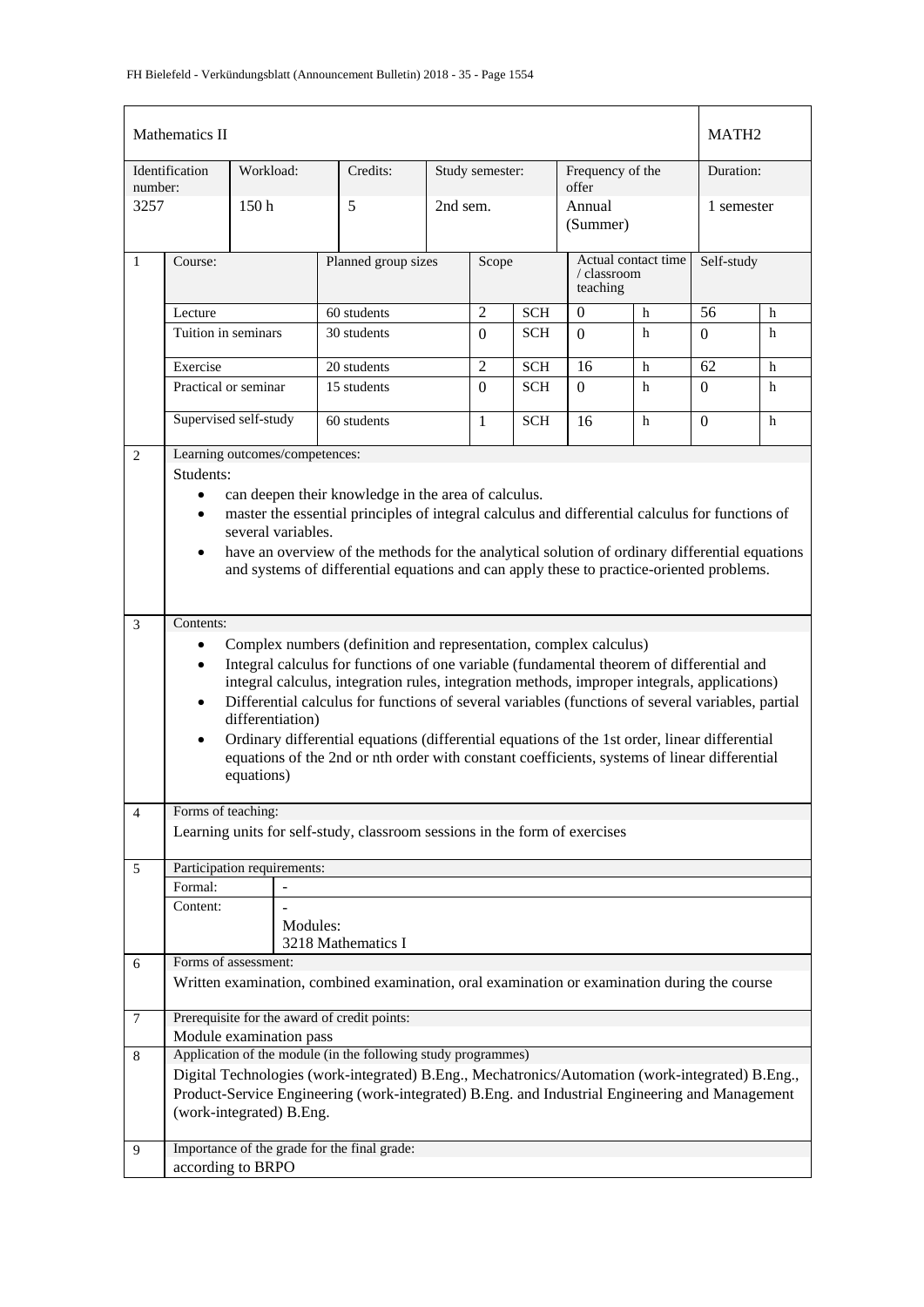| 10 | Module coordinator:        |
|----|----------------------------|
|    | Dr. rer. nat. Sabrina Proß |
|    | Other information:         |
|    |                            |
| 12 | Language:                  |
|    | German                     |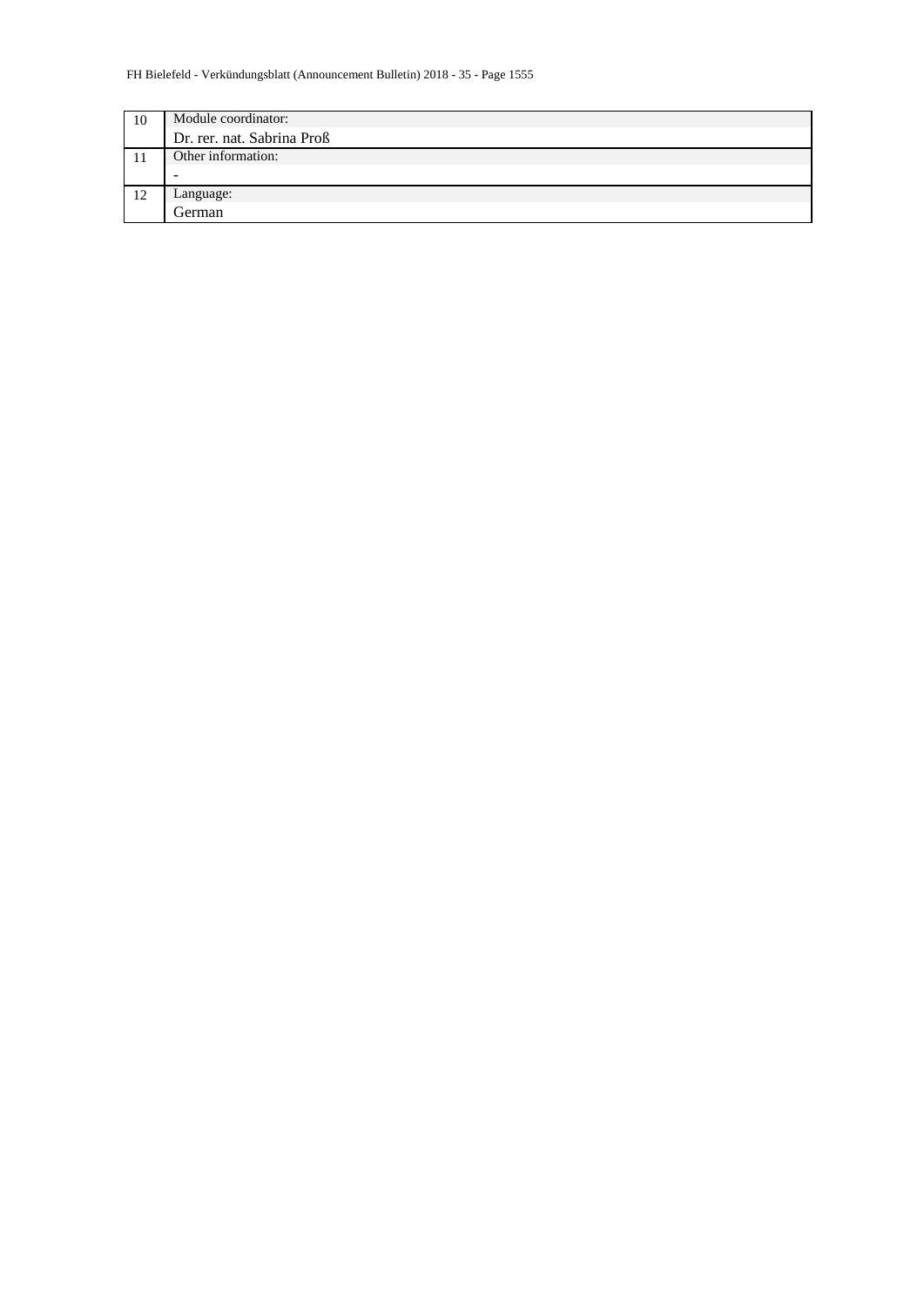|                 | Mathematics III                                                                                                                                                                                                                                                                                                                                                                                                                               |           |          |                                                                                                    |          |                  |            |                           |                     |                  | MATH3 |  |
|-----------------|-----------------------------------------------------------------------------------------------------------------------------------------------------------------------------------------------------------------------------------------------------------------------------------------------------------------------------------------------------------------------------------------------------------------------------------------------|-----------|----------|----------------------------------------------------------------------------------------------------|----------|------------------|------------|---------------------------|---------------------|------------------|-------|--|
|                 | Identification                                                                                                                                                                                                                                                                                                                                                                                                                                | Workload: |          | Credits:                                                                                           |          | Study semester:  |            | Frequency of the<br>offer |                     | Duration:        |       |  |
| number:<br>3258 |                                                                                                                                                                                                                                                                                                                                                                                                                                               | 150h      |          | 5                                                                                                  | 3rd sem. |                  |            | Annual<br>(Winter)        |                     | 1 semester       |       |  |
| $\mathbf{1}$    | Course:                                                                                                                                                                                                                                                                                                                                                                                                                                       |           |          | Planned group sizes                                                                                |          | Scope            |            | / classroom<br>teaching   | Actual contact time | Self-study       |       |  |
|                 | 60 students<br>Lecture                                                                                                                                                                                                                                                                                                                                                                                                                        |           |          |                                                                                                    |          | $\overline{2}$   | <b>SCH</b> | $\mathbf{0}$              | h                   | 56               | h     |  |
|                 | Tuition in seminars                                                                                                                                                                                                                                                                                                                                                                                                                           |           |          | 30 students                                                                                        |          | $\overline{0}$   | <b>SCH</b> | $\overline{0}$            | $\mathbf h$         | $\Omega$         | h     |  |
|                 | Exercise                                                                                                                                                                                                                                                                                                                                                                                                                                      |           |          | 20 students                                                                                        |          | $\overline{2}$   | <b>SCH</b> | 16                        | h                   | 62               | h     |  |
|                 | Practical or seminar                                                                                                                                                                                                                                                                                                                                                                                                                          |           |          | 15 students                                                                                        |          | $\boldsymbol{0}$ | <b>SCH</b> | $\Omega$                  | h                   | $\boldsymbol{0}$ | h     |  |
|                 | Supervised self-study                                                                                                                                                                                                                                                                                                                                                                                                                         |           |          | 60 students                                                                                        |          | 1                | <b>SCH</b> | 16                        | $\mathbf h$         | $\mathbf{0}$     | h     |  |
| $\overline{2}$  | Learning outcomes/competences:                                                                                                                                                                                                                                                                                                                                                                                                                |           |          |                                                                                                    |          |                  |            |                           |                     |                  |       |  |
|                 | Students:                                                                                                                                                                                                                                                                                                                                                                                                                                     |           |          |                                                                                                    |          |                  |            |                           |                     |                  |       |  |
|                 | know the most important numerical algorithms and their possible applications and are able to<br>$\bullet$<br>handle numerical problems and estimate errors of numerical calculations.<br>can implement simple algorithms in a higher programming language on a computer.<br>$\bullet$<br>can develop functions in power and Fourier series.<br>$\bullet$<br>are familiar with the basics and properties of the Fourier and Laplace transform. |           |          |                                                                                                    |          |                  |            |                           |                     |                  |       |  |
| 3               |                                                                                                                                                                                                                                                                                                                                                                                                                                               |           |          |                                                                                                    |          |                  |            |                           |                     |                  |       |  |
|                 | Contents:<br>Numerics (numerical determination of zeros, numerical differentiation, numerical integration,<br>$\bullet$<br>numerical solution of differential equations)<br>Power series development (infinite series, power series, Taylor series)<br>$\bullet$<br>Fourier series<br>$\bullet$<br>Fourier transform<br>Laplace transform<br>Use of Matlab/C++/Python                                                                         |           |          |                                                                                                    |          |                  |            |                           |                     |                  |       |  |
| $\overline{4}$  | Forms of teaching:                                                                                                                                                                                                                                                                                                                                                                                                                            |           |          |                                                                                                    |          |                  |            |                           |                     |                  |       |  |
|                 |                                                                                                                                                                                                                                                                                                                                                                                                                                               |           |          | Learning units for self-study, classroom sessions in the form of exercises                         |          |                  |            |                           |                     |                  |       |  |
| 5               | Participation requirements:                                                                                                                                                                                                                                                                                                                                                                                                                   |           |          |                                                                                                    |          |                  |            |                           |                     |                  |       |  |
|                 | Formal:                                                                                                                                                                                                                                                                                                                                                                                                                                       |           |          |                                                                                                    |          |                  |            |                           |                     |                  |       |  |
|                 | Content:                                                                                                                                                                                                                                                                                                                                                                                                                                      |           | Modules: | 3218 Mathematics I:<br>3257 Mathematics II                                                         |          |                  |            |                           |                     |                  |       |  |
| 6               | Forms of assessment:                                                                                                                                                                                                                                                                                                                                                                                                                          |           |          |                                                                                                    |          |                  |            |                           |                     |                  |       |  |
|                 |                                                                                                                                                                                                                                                                                                                                                                                                                                               |           |          | Written examination, combination examination, project work, oral examination or examination during |          |                  |            |                           |                     |                  |       |  |
| 7               | the course                                                                                                                                                                                                                                                                                                                                                                                                                                    |           |          | Prerequisite for the award of credit points:                                                       |          |                  |            |                           |                     |                  |       |  |
|                 | Module examination pass                                                                                                                                                                                                                                                                                                                                                                                                                       |           |          |                                                                                                    |          |                  |            |                           |                     |                  |       |  |
| 8               |                                                                                                                                                                                                                                                                                                                                                                                                                                               |           |          | Application of the module (in the following study programmes)                                      |          |                  |            |                           |                     |                  |       |  |
|                 |                                                                                                                                                                                                                                                                                                                                                                                                                                               |           |          | Mechatronics/Automation (work-integrated) B.Eng. and Product-Service Engineering (work-            |          |                  |            |                           |                     |                  |       |  |
|                 | integrated) B.Eng.                                                                                                                                                                                                                                                                                                                                                                                                                            |           |          |                                                                                                    |          |                  |            |                           |                     |                  |       |  |
| 9               |                                                                                                                                                                                                                                                                                                                                                                                                                                               |           |          | Importance of the grade for the final grade:                                                       |          |                  |            |                           |                     |                  |       |  |
|                 | according to BRPO                                                                                                                                                                                                                                                                                                                                                                                                                             |           |          |                                                                                                    |          |                  |            |                           |                     |                  |       |  |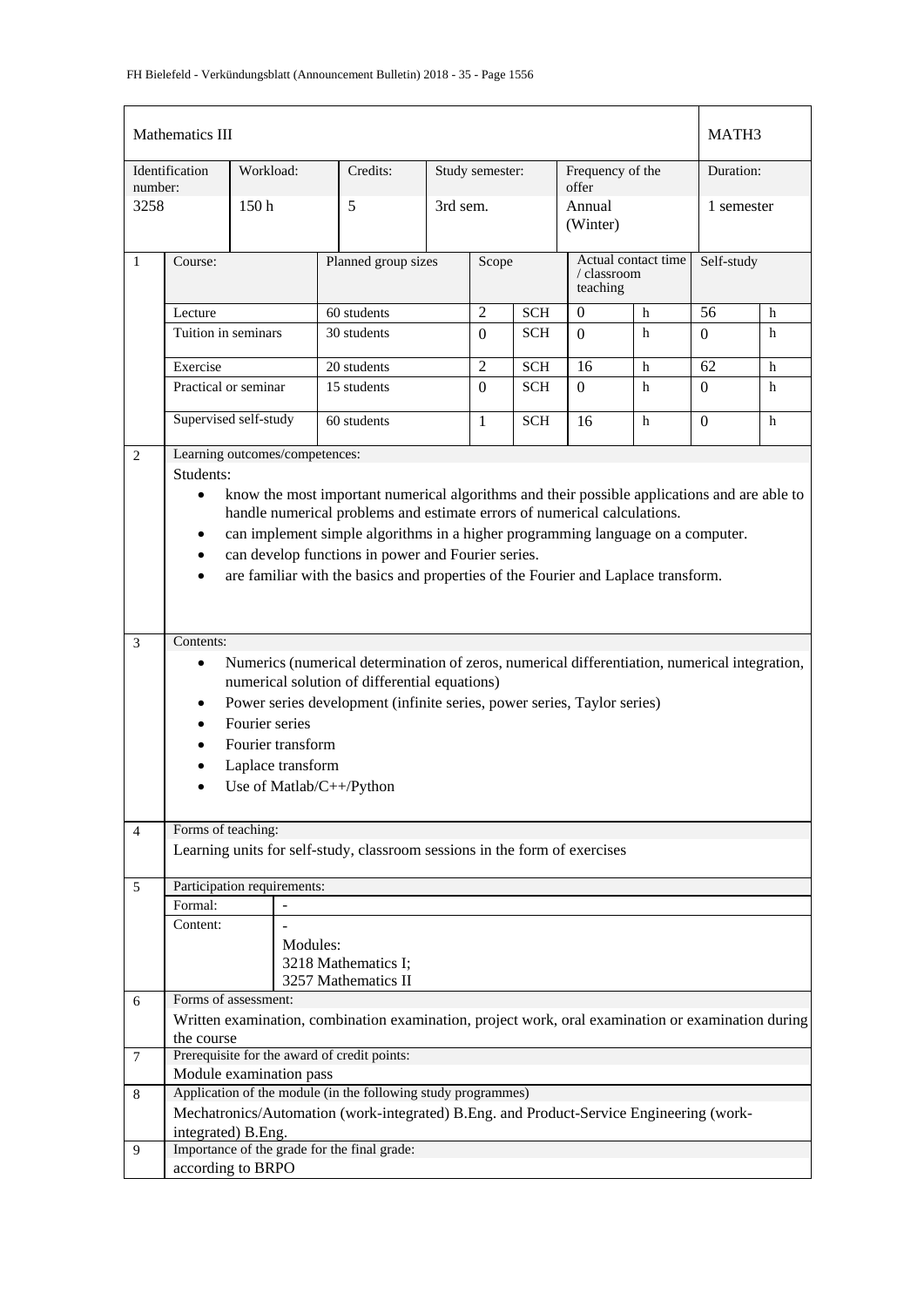| 10 | Module coordinator:        |
|----|----------------------------|
|    | Dr. rer. nat. Sabrina Proß |
|    | Other information:         |
|    | $\overline{\phantom{a}}$   |
| 12 | Language:                  |
|    | German                     |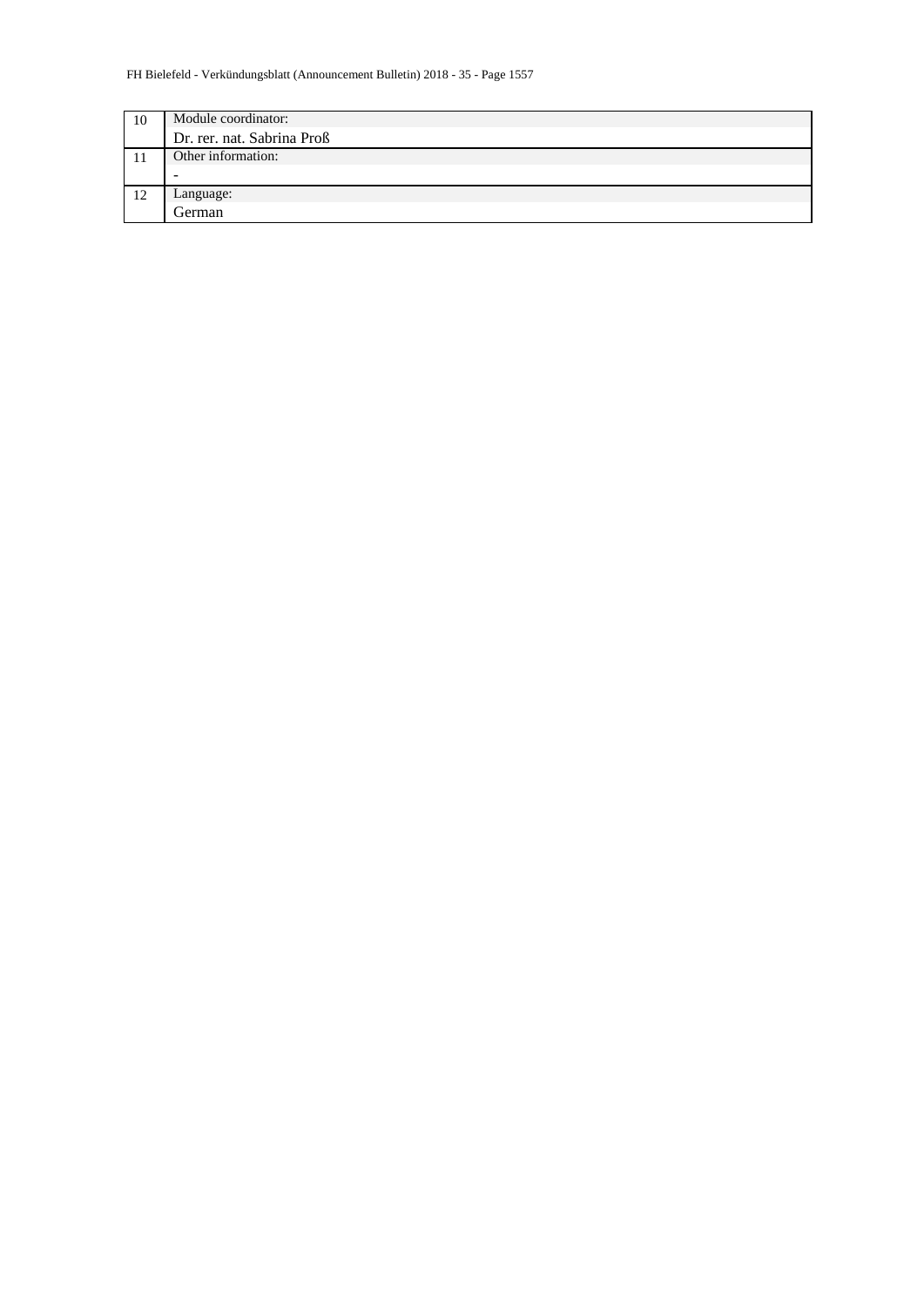|                | Metrology/Sensors                                             |                  |                          |                                                                                                       |                              |                 |            |                           |                     | <b>MTSO</b>    |   |
|----------------|---------------------------------------------------------------|------------------|--------------------------|-------------------------------------------------------------------------------------------------------|------------------------------|-----------------|------------|---------------------------|---------------------|----------------|---|
| number:        | Identification                                                | Workload:        |                          | Credits:                                                                                              |                              | Study semester: |            | Frequency of the<br>offer |                     | Duration:      |   |
| 3266           |                                                               | 150 <sub>h</sub> |                          | 5                                                                                                     |                              | 3rd sem.        |            | Annual<br>(Winter)        |                     | 1 semester     |   |
| $\mathbf{1}$   | Course:                                                       |                  |                          |                                                                                                       | Planned group sizes<br>Scope |                 |            | / classroom<br>teaching   | Actual contact time | Self-study     |   |
|                | Lecture                                                       |                  |                          | 60 students                                                                                           |                              | $\overline{2}$  | <b>SCH</b> | $\boldsymbol{0}$          | h                   | 56             | h |
|                | Tuition in seminars                                           |                  |                          | 30 students                                                                                           |                              | $\Omega$        | <b>SCH</b> | $\Omega$                  | h                   | $\Omega$       | h |
|                | Exercise                                                      |                  |                          | 20 students                                                                                           |                              | $\mathbf{1}$    | <b>SCH</b> | $\overline{8}$            | $\mathbf h$         | 46             | h |
|                | Practical or seminar                                          |                  |                          | 15 students                                                                                           |                              | 1               | <b>SCH</b> | 16                        | h                   | $\Omega$       | h |
|                | Supervised self-study                                         |                  |                          | 60 students                                                                                           |                              | 1.5             | <b>SCH</b> | 24                        | h                   | $\overline{0}$ | h |
| 2              | Learning outcomes/competences:                                |                  |                          |                                                                                                       |                              |                 |            |                           |                     |                |   |
|                |                                                               |                  |                          | The students are familiar with the construction and mode of operation of electrical measuring devices |                              |                 |            |                           |                     |                |   |
|                |                                                               |                  |                          | and know how to use them in conjunction with the corresponding sensors.                               |                              |                 |            |                           |                     |                |   |
|                |                                                               |                  |                          | They can analyse metrological problems and find solutions to them. The students have the knowledge    |                              |                 |            |                           |                     |                |   |
|                | results.                                                      |                  |                          | to assess the quality (i.e. measurement uncertainties) of the measurement procedures and measurement  |                              |                 |            |                           |                     |                |   |
|                |                                                               |                  |                          |                                                                                                       |                              |                 |            |                           |                     |                |   |
| 3              | Contents:                                                     |                  |                          |                                                                                                       |                              |                 |            |                           |                     |                |   |
|                | Contents:                                                     |                  |                          |                                                                                                       |                              |                 |            |                           |                     |                |   |
|                |                                                               |                  |                          | Basic concepts of measurement technology                                                              |                              |                 |            |                           |                     |                |   |
|                | Measurement uncertainties                                     |                  |                          |                                                                                                       |                              |                 |            |                           |                     |                |   |
|                |                                                               |                  |                          | Systematic and random error, error propagation<br>Measuring instruments and sensors                   |                              |                 |            |                           |                     |                |   |
|                |                                                               |                  |                          | Electromechanical measuring instruments                                                               |                              |                 |            |                           |                     |                |   |
|                | Digital measuring instruments                                 |                  |                          |                                                                                                       |                              |                 |            |                           |                     |                |   |
|                |                                                               |                  |                          | Recording measuring instruments                                                                       |                              |                 |            |                           |                     |                |   |
|                |                                                               |                  |                          | Sensor technology, conversion of physical quantities into electrical signals                          |                              |                 |            |                           |                     |                |   |
|                |                                                               |                  |                          | Measurement of electrical quantities                                                                  |                              |                 |            |                           |                     |                |   |
|                |                                                               |                  |                          | Current and voltage measurement methods                                                               |                              |                 |            |                           |                     |                |   |
|                |                                                               |                  |                          | Measurement of R, L, C. Measuring bridges<br>Measurement of electric and magnetic field quantities    |                              |                 |            |                           |                     |                |   |
|                |                                                               |                  |                          | Measurement of mechanical quantities                                                                  |                              |                 |            |                           |                     |                |   |
|                | Length and angle measurement                                  |                  |                          |                                                                                                       |                              |                 |            |                           |                     |                |   |
|                | Strain and force measurement                                  |                  |                          |                                                                                                       |                              |                 |            |                           |                     |                |   |
|                | Speed and velocity measurement                                |                  |                          |                                                                                                       |                              |                 |            |                           |                     |                |   |
|                | Torque and power measurement                                  |                  |                          |                                                                                                       |                              |                 |            |                           |                     |                |   |
|                | Pressure measurement                                          |                  |                          |                                                                                                       |                              |                 |            |                           |                     |                |   |
|                |                                                               |                  |                          | Measurement of process variables                                                                      |                              |                 |            |                           |                     |                |   |
|                |                                                               |                  |                          | Measurement of thermal variables                                                                      |                              |                 |            |                           |                     |                |   |
|                | Flow measurement                                              |                  |                          |                                                                                                       |                              |                 |            |                           |                     |                |   |
|                | Humidity measurement<br>Measurement of radioactive quantities |                  |                          |                                                                                                       |                              |                 |            |                           |                     |                |   |
|                |                                                               |                  |                          | Measurement of optical quantities                                                                     |                              |                 |            |                           |                     |                |   |
| $\overline{4}$ | Forms of teaching:                                            |                  |                          |                                                                                                       |                              |                 |            |                           |                     |                |   |
|                |                                                               |                  |                          | Self-study units, exercises and practicals in the form of face-to-face events                         |                              |                 |            |                           |                     |                |   |
| 5              | Participation requirements:                                   |                  |                          |                                                                                                       |                              |                 |            |                           |                     |                |   |
|                | Formal:                                                       |                  |                          |                                                                                                       |                              |                 |            |                           |                     |                |   |
|                | Content:                                                      |                  | $\overline{\phantom{a}}$ |                                                                                                       |                              |                 |            |                           |                     |                |   |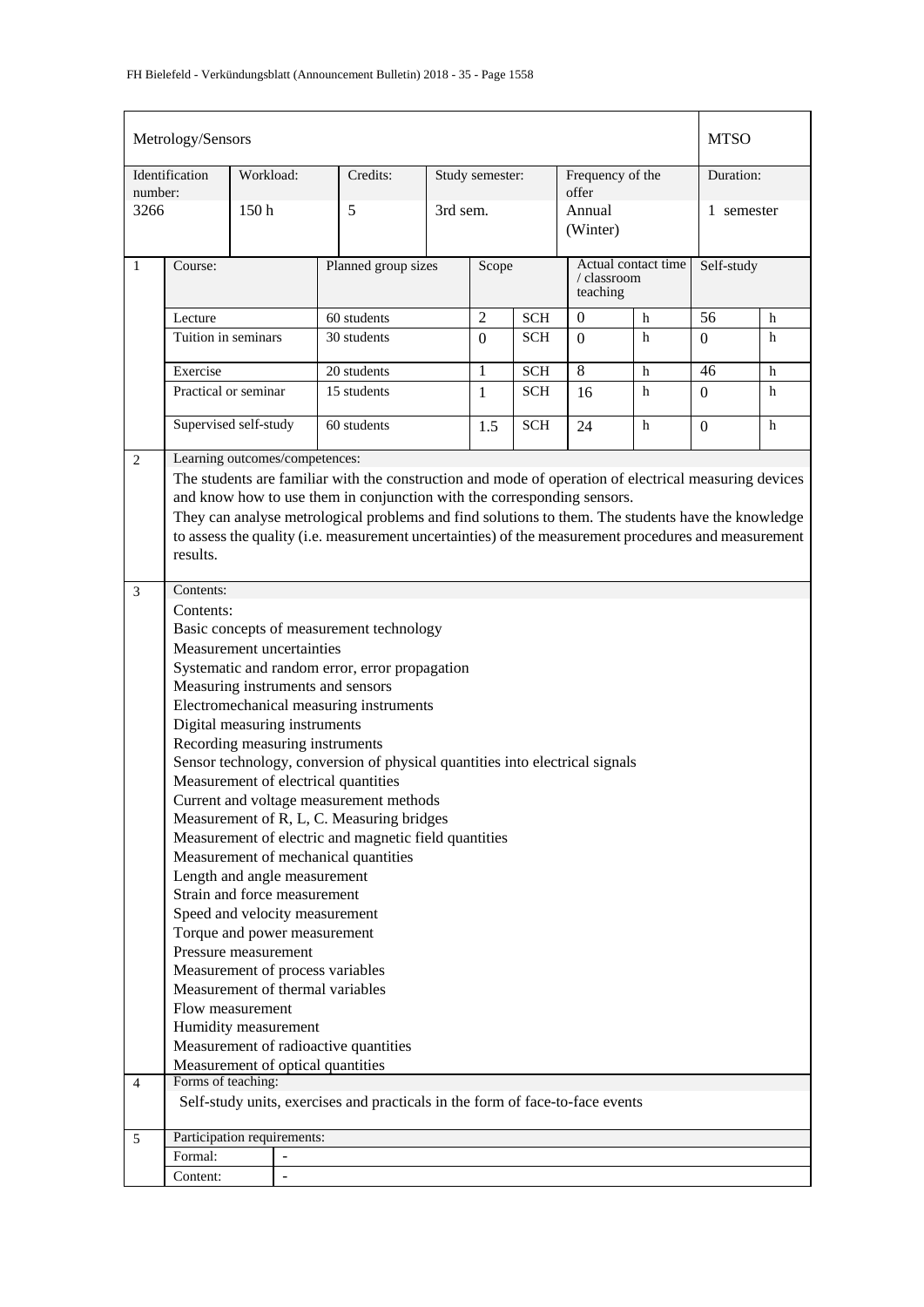| 6  | Forms of assessment:                                              |
|----|-------------------------------------------------------------------|
|    | Term paper, written examination, project work or oral examination |
|    | Prerequisite for the award of credit points:                      |
|    | Module examination pass and course assessment                     |
| 8  | Application of the module (in the following study programmes)     |
|    | Product-Service Engineering (work-integrated) B.Eng.              |
| 9  | Importance of the grade for the final grade:                      |
|    | according to BRPO                                                 |
| 10 | Module coordinator:                                               |
|    | Prof. Dr. Werner Schwerdtfeger                                    |
| 11 | Other information:                                                |
|    |                                                                   |
| 12 | Language:                                                         |
|    | German                                                            |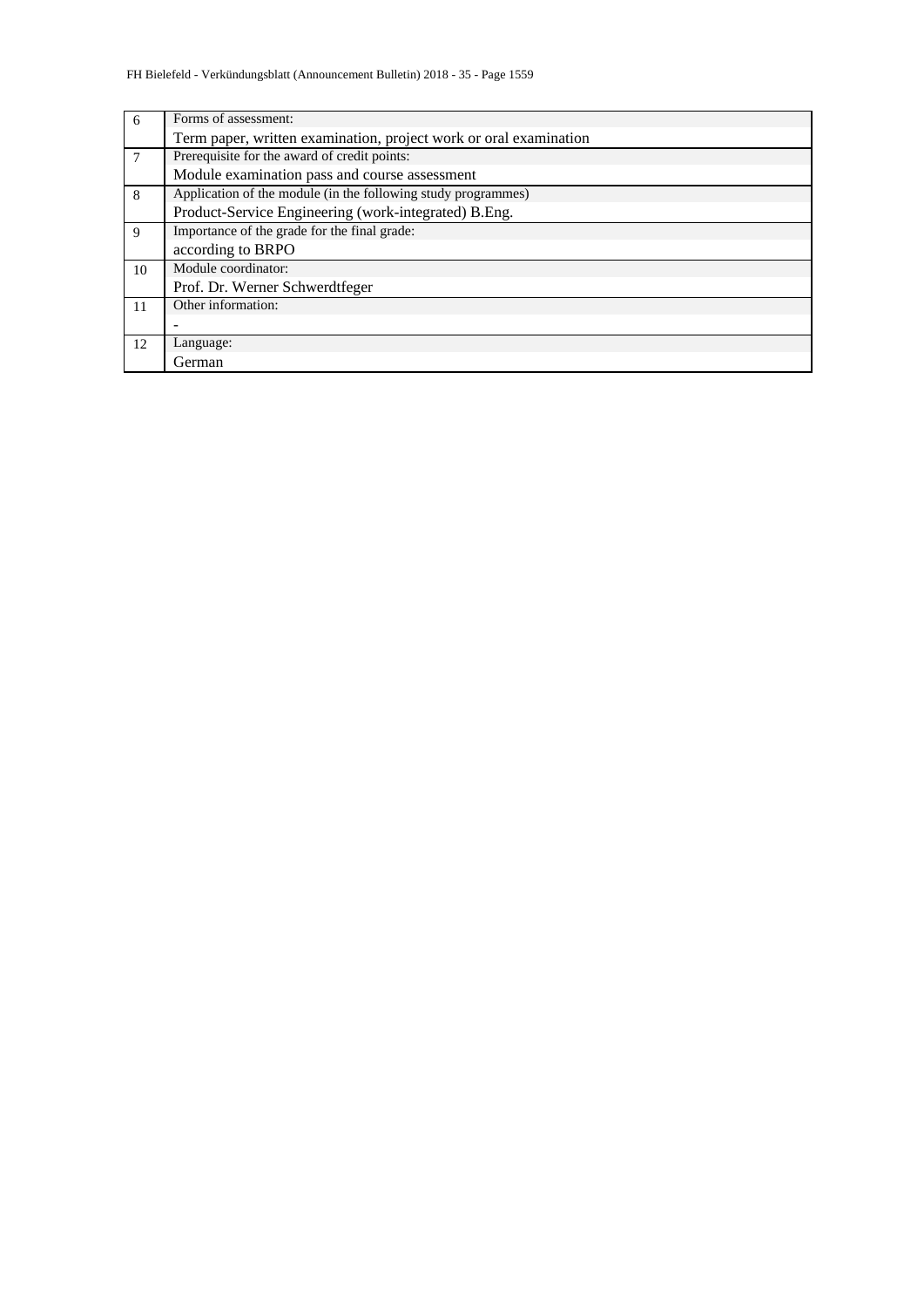| Object-Oriented Programming |                                                                                                                                                                                                                                                                                                                                                                                                                                                                                                                                       |                                                                                                               |                                                                                            |          |                 |            |                                                |   | <b>OOP</b> |   |  |
|-----------------------------|---------------------------------------------------------------------------------------------------------------------------------------------------------------------------------------------------------------------------------------------------------------------------------------------------------------------------------------------------------------------------------------------------------------------------------------------------------------------------------------------------------------------------------------|---------------------------------------------------------------------------------------------------------------|--------------------------------------------------------------------------------------------|----------|-----------------|------------|------------------------------------------------|---|------------|---|--|
| number:                     | Identification                                                                                                                                                                                                                                                                                                                                                                                                                                                                                                                        | Workload:                                                                                                     | Credits:                                                                                   |          | Study semester: |            | Frequency of the<br>offer                      |   | Duration:  |   |  |
| 3267                        |                                                                                                                                                                                                                                                                                                                                                                                                                                                                                                                                       | 150 <sub>h</sub>                                                                                              | 5                                                                                          | 2nd sem. |                 |            | Annual<br>(Summer)                             |   | 1 semester |   |  |
| $\mathbf{1}$                | Course:                                                                                                                                                                                                                                                                                                                                                                                                                                                                                                                               |                                                                                                               | Planned group sizes                                                                        | Scope    |                 |            | Actual contact time<br>/ classroom<br>teaching |   | Self-study |   |  |
|                             | Lecture                                                                                                                                                                                                                                                                                                                                                                                                                                                                                                                               |                                                                                                               | 60 students                                                                                |          | $\overline{2}$  | <b>SCH</b> | $\theta$                                       | h | 56         | h |  |
|                             | Tuition in seminars                                                                                                                                                                                                                                                                                                                                                                                                                                                                                                                   |                                                                                                               | 30 students                                                                                |          | $\overline{0}$  | <b>SCH</b> | $\Omega$                                       | h | $\Omega$   | h |  |
|                             | Exercise                                                                                                                                                                                                                                                                                                                                                                                                                                                                                                                              |                                                                                                               | 20 students                                                                                |          | 1               | <b>SCH</b> | 8                                              | h | 46         | h |  |
|                             | Practical or seminar                                                                                                                                                                                                                                                                                                                                                                                                                                                                                                                  |                                                                                                               | 15 students                                                                                |          | $\mathbf{1}$    | <b>SCH</b> | 16                                             | h | $\Omega$   | h |  |
|                             |                                                                                                                                                                                                                                                                                                                                                                                                                                                                                                                                       | Supervised self-study                                                                                         | 60 students                                                                                |          | 1.5             | <b>SCH</b> | 24                                             | h | 0          | h |  |
| $\overline{3}$              | After successful completion of the module, the students have an understanding of object-oriented<br>programming and its distinction from structured programming. They can analyse concrete problems<br>from IT and design and implement suitable solutions in the programming language $C++$ . The students<br>have an overview of selected design patterns and can evaluate and implement their application in given<br>problems. The students have gained knowledge about selected models of the UML and can apply it.<br>Contents: |                                                                                                               |                                                                                            |          |                 |            |                                                |   |            |   |  |
|                             |                                                                                                                                                                                                                                                                                                                                                                                                                                                                                                                                       |                                                                                                               | Introduction to object-oriented programming:                                               |          |                 |            |                                                |   |            |   |  |
|                             |                                                                                                                                                                                                                                                                                                                                                                                                                                                                                                                                       | Fundamental concepts                                                                                          |                                                                                            |          |                 |            |                                                |   |            |   |  |
|                             | $\bullet$                                                                                                                                                                                                                                                                                                                                                                                                                                                                                                                             |                                                                                                               | Differences between procedural and object-oriented programming                             |          |                 |            |                                                |   |            |   |  |
|                             |                                                                                                                                                                                                                                                                                                                                                                                                                                                                                                                                       | Programming in $C++$ :<br><b>Classes</b><br>Objects and methods<br>Inheritance<br>Templates<br>Error handling | Operators and operator overloading                                                         |          |                 |            |                                                |   |            |   |  |
|                             |                                                                                                                                                                                                                                                                                                                                                                                                                                                                                                                                       | Software development:                                                                                         |                                                                                            |          |                 |            |                                                |   |            |   |  |
|                             |                                                                                                                                                                                                                                                                                                                                                                                                                                                                                                                                       | Design patterns                                                                                               |                                                                                            |          |                 |            |                                                |   |            |   |  |
|                             |                                                                                                                                                                                                                                                                                                                                                                                                                                                                                                                                       | Waterfall model, V-model                                                                                      |                                                                                            |          |                 |            |                                                |   |            |   |  |
|                             |                                                                                                                                                                                                                                                                                                                                                                                                                                                                                                                                       |                                                                                                               | UML (e.g. class diagram and sequence diagram)                                              |          |                 |            |                                                |   |            |   |  |
|                             |                                                                                                                                                                                                                                                                                                                                                                                                                                                                                                                                       | Unit tests                                                                                                    |                                                                                            |          |                 |            |                                                |   |            |   |  |
| $\overline{4}$              | Forms of teaching:                                                                                                                                                                                                                                                                                                                                                                                                                                                                                                                    |                                                                                                               |                                                                                            |          |                 |            |                                                |   |            |   |  |
|                             |                                                                                                                                                                                                                                                                                                                                                                                                                                                                                                                                       |                                                                                                               | Learning letters for self-study, classroom events in the form of exercises and practicals. |          |                 |            |                                                |   |            |   |  |
| 5                           |                                                                                                                                                                                                                                                                                                                                                                                                                                                                                                                                       | Participation requirements:                                                                                   |                                                                                            |          |                 |            |                                                |   |            |   |  |
|                             | Formal:                                                                                                                                                                                                                                                                                                                                                                                                                                                                                                                               |                                                                                                               |                                                                                            |          |                 |            |                                                |   |            |   |  |
|                             | Content:                                                                                                                                                                                                                                                                                                                                                                                                                                                                                                                              |                                                                                                               | Structured programming (ideally with C), general informatics basics                        |          |                 |            |                                                |   |            |   |  |
| 6                           |                                                                                                                                                                                                                                                                                                                                                                                                                                                                                                                                       | Forms of assessment:                                                                                          |                                                                                            |          |                 |            |                                                |   |            |   |  |
|                             |                                                                                                                                                                                                                                                                                                                                                                                                                                                                                                                                       |                                                                                                               | Term paper, written examination, project work or oral examination                          |          |                 |            |                                                |   |            |   |  |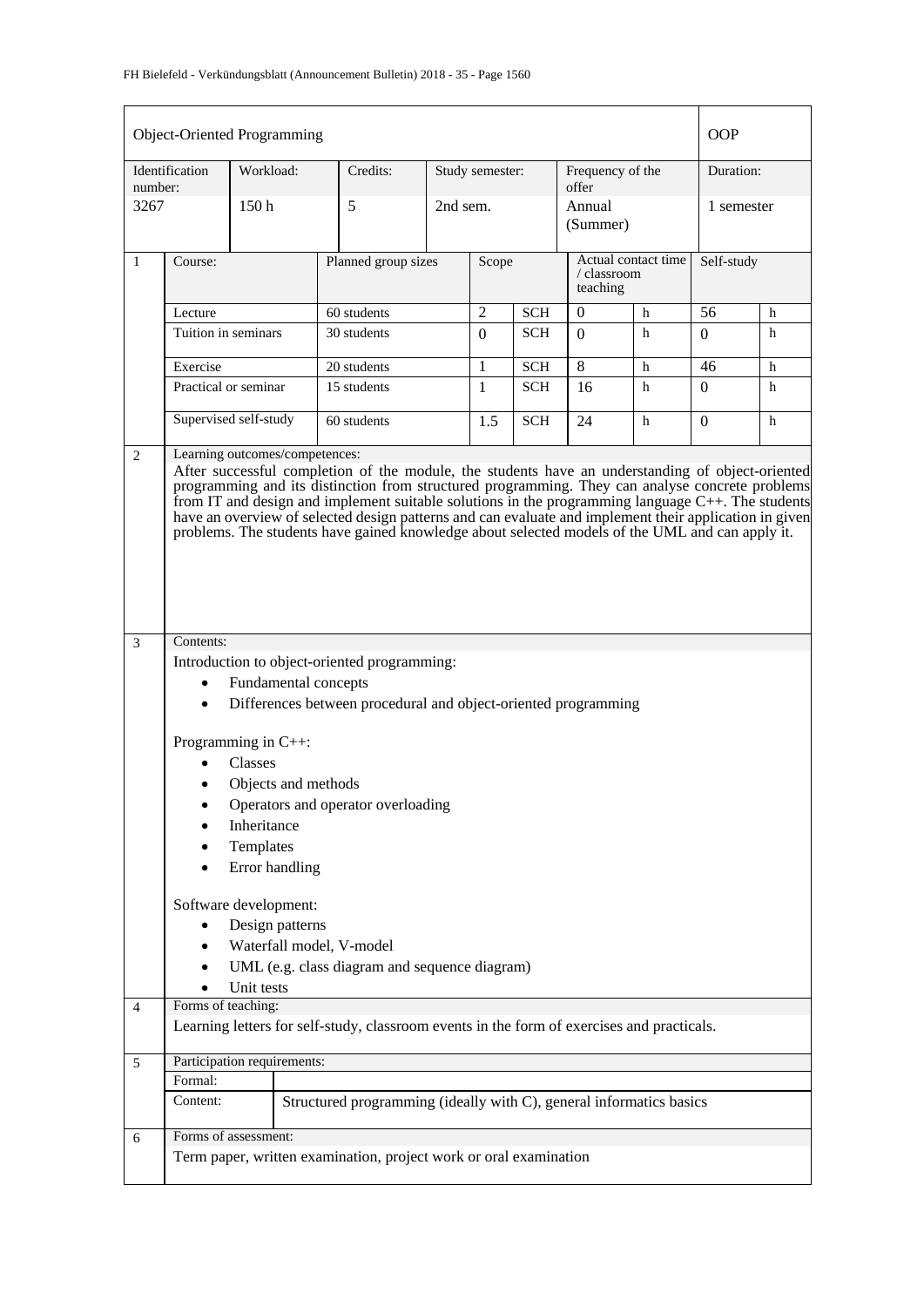| 7  | Prerequisite for the award of credit points:                                                    |
|----|-------------------------------------------------------------------------------------------------|
|    | Module examination pass                                                                         |
| 8  | Application of the module (in the following study programmes)                                   |
|    | Digital Technologies (work-integrated) B.Eng. and Product-Service Engineering (work-integrated) |
|    | B.Eng.                                                                                          |
| 9  | Importance of the grade for the final grade:                                                    |
|    | according to BRPO                                                                               |
| 10 | Module coordinator:                                                                             |
|    | Prof. Dr.-Ing. Christian Stöcker                                                                |
| 11 | Other information:                                                                              |
|    |                                                                                                 |
| 12 | Language:                                                                                       |
|    | German                                                                                          |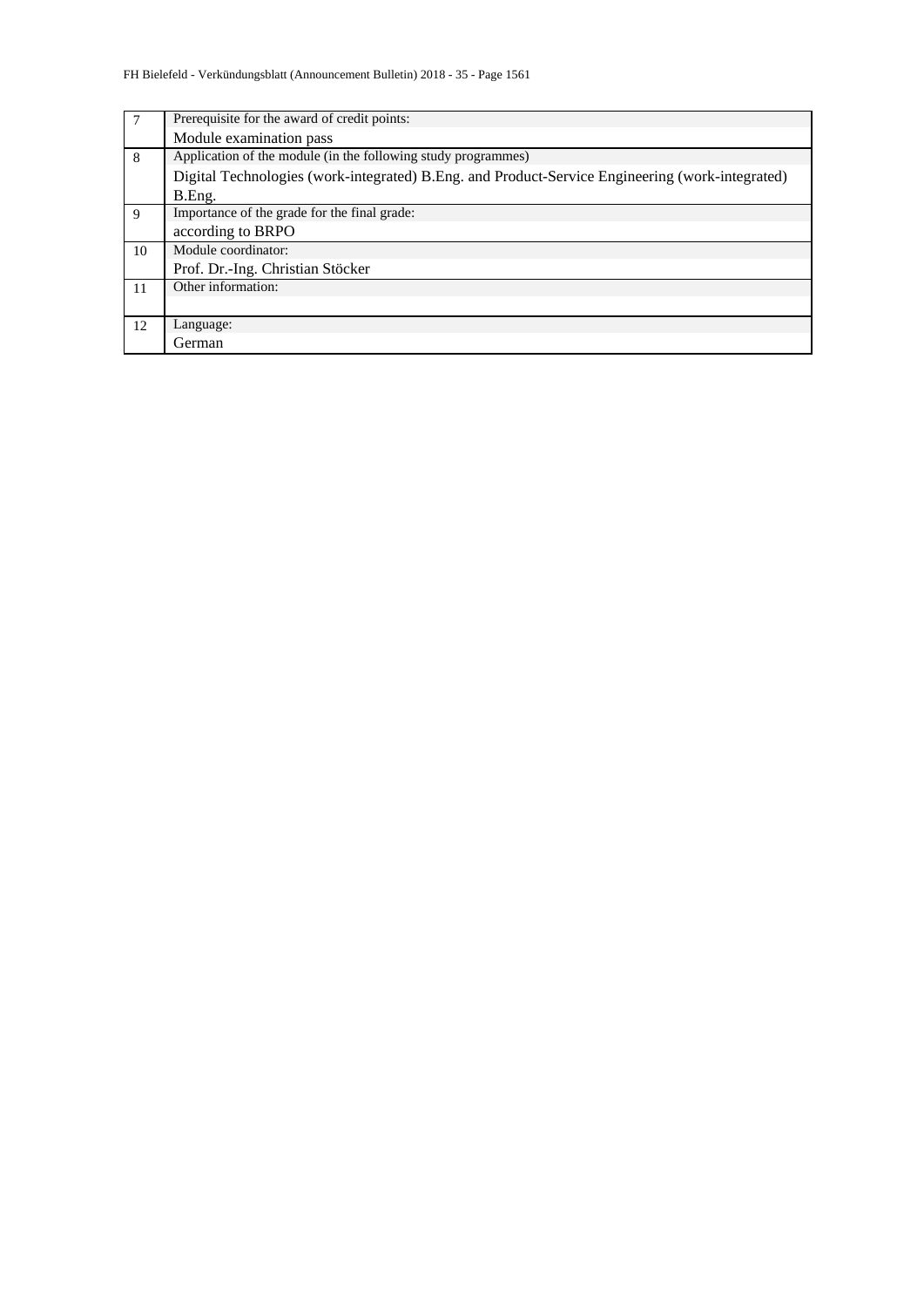|                | Practical Module I                                                                                                                                                                                                                                                                                                                                                                                                                                                |                               |                                                                                                                                                                                                                                                                                                                                             |          |                 |                    |                                                |            | PX1        |   |
|----------------|-------------------------------------------------------------------------------------------------------------------------------------------------------------------------------------------------------------------------------------------------------------------------------------------------------------------------------------------------------------------------------------------------------------------------------------------------------------------|-------------------------------|---------------------------------------------------------------------------------------------------------------------------------------------------------------------------------------------------------------------------------------------------------------------------------------------------------------------------------------------|----------|-----------------|--------------------|------------------------------------------------|------------|------------|---|
| number:        | Identification                                                                                                                                                                                                                                                                                                                                                                                                                                                    | Workload:                     | Credits:                                                                                                                                                                                                                                                                                                                                    |          | Study semester: |                    | Frequency of the<br>offer                      |            | Duration:  |   |
| 3112           |                                                                                                                                                                                                                                                                                                                                                                                                                                                                   | 150 <sub>h</sub>              | 5                                                                                                                                                                                                                                                                                                                                           | 3rd sem. |                 | Annual<br>(Winter) |                                                | 1 semester |            |   |
| $\mathbf{1}$   | Course:                                                                                                                                                                                                                                                                                                                                                                                                                                                           |                               | Planned group sizes                                                                                                                                                                                                                                                                                                                         |          | Scope           |                    | Actual contact time<br>/ classroom<br>teaching |            | Self-study |   |
|                | Lecture                                                                                                                                                                                                                                                                                                                                                                                                                                                           |                               | 60 students                                                                                                                                                                                                                                                                                                                                 |          | $\Omega$        | <b>SCH</b>         | $\Omega$<br>$\mathbf{h}$                       |            | 150        | h |
|                | Tuition in seminars                                                                                                                                                                                                                                                                                                                                                                                                                                               |                               | 30 students                                                                                                                                                                                                                                                                                                                                 |          | $\Omega$        | <b>SCH</b>         | $\Omega$                                       | h          | 0          | h |
|                | Exercise                                                                                                                                                                                                                                                                                                                                                                                                                                                          |                               | 20 students                                                                                                                                                                                                                                                                                                                                 |          | $\Omega$        | <b>SCH</b>         | $\Omega$                                       | h          | $\Omega$   | h |
|                | Practical or seminar                                                                                                                                                                                                                                                                                                                                                                                                                                              |                               | 15 students                                                                                                                                                                                                                                                                                                                                 |          | $\Omega$        | <b>SCH</b>         | $\Omega$                                       | h          | $\Omega$   | h |
|                |                                                                                                                                                                                                                                                                                                                                                                                                                                                                   | Supervised self-study         | 60 students                                                                                                                                                                                                                                                                                                                                 |          | $\left($        | <b>SCH</b>         | $\Omega$                                       | h          | $\Omega$   | h |
| $\overline{2}$ | Learning outcomes/competences:<br>Students acquire and deepen knowledge and skills specific to the study programme. For this purpose,<br>individual problems are worked on holistically and under practical conditions during the work term at<br>the company and solution options are developed independently. In addition to the professional<br>competence, the students acquire the ability of working scientifically and successively develop it<br>further. |                               |                                                                                                                                                                                                                                                                                                                                             |          |                 |                    |                                                |            |            |   |
| $\mathfrak{Z}$ | Contents:                                                                                                                                                                                                                                                                                                                                                                                                                                                         |                               |                                                                                                                                                                                                                                                                                                                                             |          |                 |                    |                                                |            |            |   |
|                |                                                                                                                                                                                                                                                                                                                                                                                                                                                                   |                               | The topics to be worked on must be related to engineering science and be oriented towards the module                                                                                                                                                                                                                                        |          |                 |                    |                                                |            |            |   |
|                |                                                                                                                                                                                                                                                                                                                                                                                                                                                                   |                               | contents of the curriculum. The topic is agreed between the student, the supervisor in the company and<br>the examiner at the university of applied sciences.                                                                                                                                                                               |          |                 |                    |                                                |            |            |   |
| $\overline{4}$ | Forms of teaching:                                                                                                                                                                                                                                                                                                                                                                                                                                                |                               |                                                                                                                                                                                                                                                                                                                                             |          |                 |                    |                                                |            |            |   |
|                |                                                                                                                                                                                                                                                                                                                                                                                                                                                                   | Work-related module           |                                                                                                                                                                                                                                                                                                                                             |          |                 |                    |                                                |            |            |   |
| 5              |                                                                                                                                                                                                                                                                                                                                                                                                                                                                   | Participation requirements:   |                                                                                                                                                                                                                                                                                                                                             |          |                 |                    |                                                |            |            |   |
|                | Formal:                                                                                                                                                                                                                                                                                                                                                                                                                                                           |                               |                                                                                                                                                                                                                                                                                                                                             |          |                 |                    |                                                |            |            |   |
|                | Content:                                                                                                                                                                                                                                                                                                                                                                                                                                                          |                               |                                                                                                                                                                                                                                                                                                                                             |          |                 |                    |                                                |            |            |   |
| 6              | Term paper                                                                                                                                                                                                                                                                                                                                                                                                                                                        | Forms of assessment:          |                                                                                                                                                                                                                                                                                                                                             |          |                 |                    |                                                |            |            |   |
| $\tau$         |                                                                                                                                                                                                                                                                                                                                                                                                                                                                   |                               | Prerequisite for the award of credit points:                                                                                                                                                                                                                                                                                                |          |                 |                    |                                                |            |            |   |
|                |                                                                                                                                                                                                                                                                                                                                                                                                                                                                   | Module examination pass       |                                                                                                                                                                                                                                                                                                                                             |          |                 |                    |                                                |            |            |   |
| 8              |                                                                                                                                                                                                                                                                                                                                                                                                                                                                   |                               | Application of the module (in the following study programmes)<br>Digital Logistics (work-integrated) B.Eng., Digital Technologies (work-integrated) B.Eng.,<br>Mechatronics/Automation (work-integrated) B.Eng., Product-Service Engineering (work-integrated)<br>B.Eng. and Industrial Engineering and Management (work-integrated) B.Eng. |          |                 |                    |                                                |            |            |   |
| 9              |                                                                                                                                                                                                                                                                                                                                                                                                                                                                   |                               | Importance of the grade for the final grade:                                                                                                                                                                                                                                                                                                |          |                 |                    |                                                |            |            |   |
|                |                                                                                                                                                                                                                                                                                                                                                                                                                                                                   | according to BRPO             |                                                                                                                                                                                                                                                                                                                                             |          |                 |                    |                                                |            |            |   |
| 10             |                                                                                                                                                                                                                                                                                                                                                                                                                                                                   | Module coordinator:           |                                                                                                                                                                                                                                                                                                                                             |          |                 |                    |                                                |            |            |   |
| 11             | Other information:                                                                                                                                                                                                                                                                                                                                                                                                                                                | Prof. Dr.-Ing. Andrea Kaimann |                                                                                                                                                                                                                                                                                                                                             |          |                 |                    |                                                |            |            |   |
|                |                                                                                                                                                                                                                                                                                                                                                                                                                                                                   |                               |                                                                                                                                                                                                                                                                                                                                             |          |                 |                    |                                                |            |            |   |
| 12             | Language:                                                                                                                                                                                                                                                                                                                                                                                                                                                         |                               |                                                                                                                                                                                                                                                                                                                                             |          |                 |                    |                                                |            |            |   |
|                | German                                                                                                                                                                                                                                                                                                                                                                                                                                                            |                               |                                                                                                                                                                                                                                                                                                                                             |          |                 |                    |                                                |            |            |   |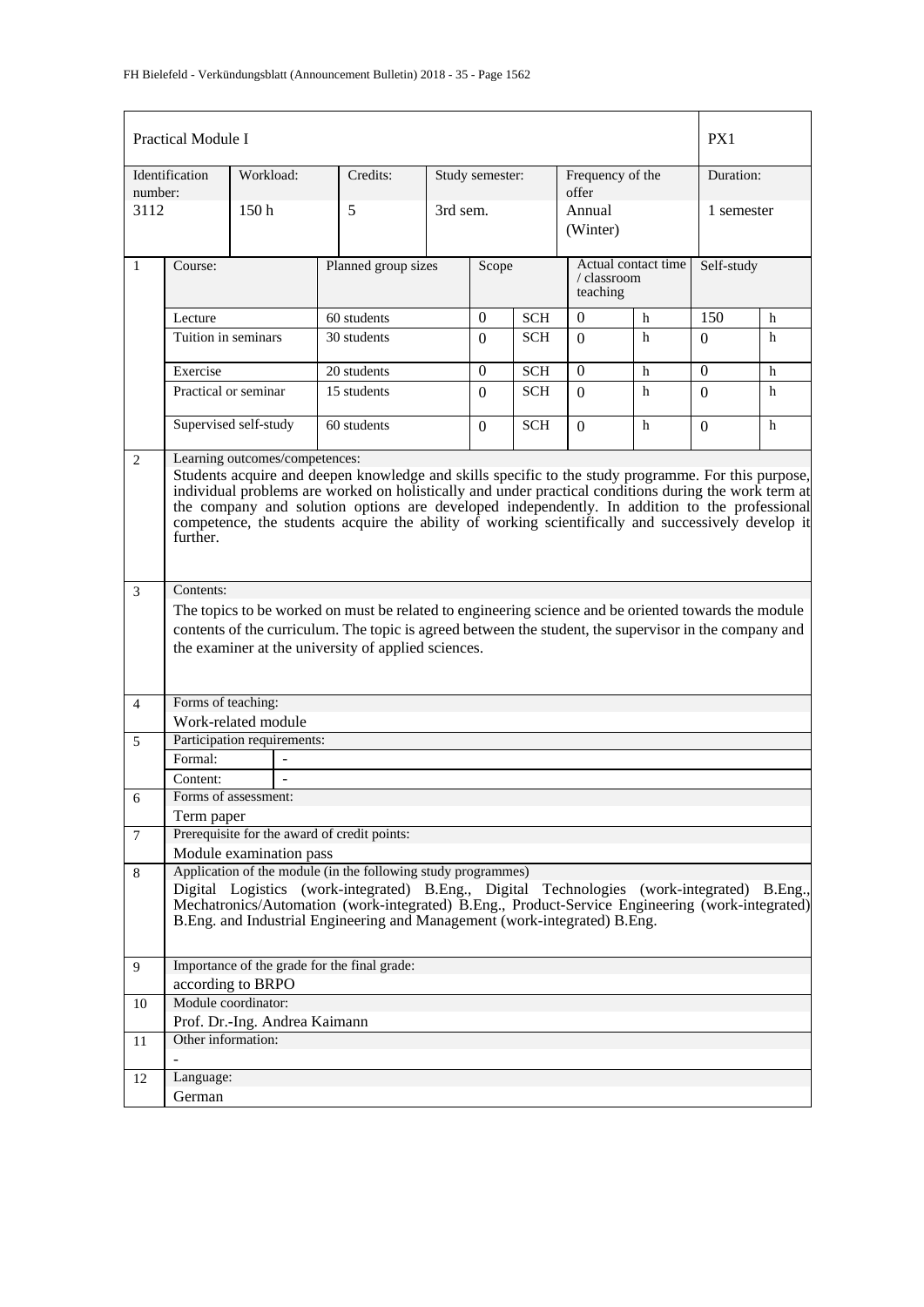|                | <b>Practical Module II</b>                                                                                                                                                                                                                                                                                                                                                                                                                                        |                               |                                                                                                                                                                                                                                                                                                                                             |          |                 |            |                           |                     | PX <sub>2</sub> |   |  |
|----------------|-------------------------------------------------------------------------------------------------------------------------------------------------------------------------------------------------------------------------------------------------------------------------------------------------------------------------------------------------------------------------------------------------------------------------------------------------------------------|-------------------------------|---------------------------------------------------------------------------------------------------------------------------------------------------------------------------------------------------------------------------------------------------------------------------------------------------------------------------------------------|----------|-----------------|------------|---------------------------|---------------------|-----------------|---|--|
| number:        | Identification                                                                                                                                                                                                                                                                                                                                                                                                                                                    | Workload:                     | Credits:                                                                                                                                                                                                                                                                                                                                    |          | Study semester: |            | Frequency of the<br>offer |                     | Duration:       |   |  |
| 3122           |                                                                                                                                                                                                                                                                                                                                                                                                                                                                   | 150 <sub>h</sub>              | 5                                                                                                                                                                                                                                                                                                                                           | 5th sem. |                 |            | Annual<br>(Winter)        |                     | 1 semester      |   |  |
| $\mathbf{1}$   | Course:                                                                                                                                                                                                                                                                                                                                                                                                                                                           |                               | Planned group sizes                                                                                                                                                                                                                                                                                                                         |          | Scope           |            | / classroom<br>teaching   | Actual contact time | Self-study      |   |  |
|                | Lecture                                                                                                                                                                                                                                                                                                                                                                                                                                                           |                               | 60 students                                                                                                                                                                                                                                                                                                                                 |          | $\Omega$        | <b>SCH</b> | $\Omega$<br>$h$           |                     | 150             | h |  |
|                | Tuition in seminars                                                                                                                                                                                                                                                                                                                                                                                                                                               |                               | 30 students                                                                                                                                                                                                                                                                                                                                 |          | $\Omega$        | <b>SCH</b> | $\Omega$                  | h                   | 0               | h |  |
|                | Exercise                                                                                                                                                                                                                                                                                                                                                                                                                                                          |                               | 20 students                                                                                                                                                                                                                                                                                                                                 |          | $\Omega$        | <b>SCH</b> | $\Omega$                  | h                   | $\Omega$        | h |  |
|                | Practical or seminar                                                                                                                                                                                                                                                                                                                                                                                                                                              |                               | 15 students                                                                                                                                                                                                                                                                                                                                 |          | $\Omega$        | <b>SCH</b> | $\Omega$                  | h                   | $\Omega$        | h |  |
|                |                                                                                                                                                                                                                                                                                                                                                                                                                                                                   | Supervised self-study         | 60 students                                                                                                                                                                                                                                                                                                                                 |          | $\left($        | <b>SCH</b> | $\Omega$                  | h                   | $\Omega$        | h |  |
| $\overline{2}$ | Learning outcomes/competences:<br>Students acquire and deepen knowledge and skills specific to the study programme. For this purpose,<br>individual problems are worked on holistically and under practical conditions during the work term at<br>the company and solution options are developed independently. In addition to the professional<br>competence, the students acquire the ability of working scientifically and successively develop it<br>further. |                               |                                                                                                                                                                                                                                                                                                                                             |          |                 |            |                           |                     |                 |   |  |
| $\mathfrak{Z}$ | Contents:                                                                                                                                                                                                                                                                                                                                                                                                                                                         |                               |                                                                                                                                                                                                                                                                                                                                             |          |                 |            |                           |                     |                 |   |  |
|                |                                                                                                                                                                                                                                                                                                                                                                                                                                                                   |                               | The topics to be worked on must be related to engineering science and be oriented towards the module                                                                                                                                                                                                                                        |          |                 |            |                           |                     |                 |   |  |
|                |                                                                                                                                                                                                                                                                                                                                                                                                                                                                   |                               | contents of the curriculum. The topic is agreed between the student, the supervisor in the company and<br>the examiner at the university of applied sciences.                                                                                                                                                                               |          |                 |            |                           |                     |                 |   |  |
| $\overline{4}$ | Forms of teaching:                                                                                                                                                                                                                                                                                                                                                                                                                                                |                               |                                                                                                                                                                                                                                                                                                                                             |          |                 |            |                           |                     |                 |   |  |
|                |                                                                                                                                                                                                                                                                                                                                                                                                                                                                   | Work-related module           |                                                                                                                                                                                                                                                                                                                                             |          |                 |            |                           |                     |                 |   |  |
| 5              |                                                                                                                                                                                                                                                                                                                                                                                                                                                                   | Participation requirements:   |                                                                                                                                                                                                                                                                                                                                             |          |                 |            |                           |                     |                 |   |  |
|                | Formal:                                                                                                                                                                                                                                                                                                                                                                                                                                                           |                               | Module examination pass in Practical Module I                                                                                                                                                                                                                                                                                               |          |                 |            |                           |                     |                 |   |  |
|                | Content:                                                                                                                                                                                                                                                                                                                                                                                                                                                          | Forms of assessment:          |                                                                                                                                                                                                                                                                                                                                             |          |                 |            |                           |                     |                 |   |  |
| 6              | Term paper                                                                                                                                                                                                                                                                                                                                                                                                                                                        |                               |                                                                                                                                                                                                                                                                                                                                             |          |                 |            |                           |                     |                 |   |  |
| $\tau$         |                                                                                                                                                                                                                                                                                                                                                                                                                                                                   |                               | Prerequisite for the award of credit points:                                                                                                                                                                                                                                                                                                |          |                 |            |                           |                     |                 |   |  |
|                |                                                                                                                                                                                                                                                                                                                                                                                                                                                                   | Module examination pass       |                                                                                                                                                                                                                                                                                                                                             |          |                 |            |                           |                     |                 |   |  |
| 8              |                                                                                                                                                                                                                                                                                                                                                                                                                                                                   |                               | Application of the module (in the following study programmes)<br>Digital Logistics (work-integrated) B.Eng., Digital Technologies (work-integrated) B.Eng.,<br>Mechatronics/Automation (work-integrated) B.Eng., Product-Service Engineering (work-integrated)<br>B.Eng. and Industrial Engineering and Management (work-integrated) B.Eng. |          |                 |            |                           |                     |                 |   |  |
| 9              |                                                                                                                                                                                                                                                                                                                                                                                                                                                                   |                               | Importance of the grade for the final grade:                                                                                                                                                                                                                                                                                                |          |                 |            |                           |                     |                 |   |  |
|                |                                                                                                                                                                                                                                                                                                                                                                                                                                                                   | according to BRPO             |                                                                                                                                                                                                                                                                                                                                             |          |                 |            |                           |                     |                 |   |  |
| 10             |                                                                                                                                                                                                                                                                                                                                                                                                                                                                   | Module coordinator:           |                                                                                                                                                                                                                                                                                                                                             |          |                 |            |                           |                     |                 |   |  |
| 11             | Other information:                                                                                                                                                                                                                                                                                                                                                                                                                                                | Prof. Dr.-Ing. Andrea Kaimann |                                                                                                                                                                                                                                                                                                                                             |          |                 |            |                           |                     |                 |   |  |
|                |                                                                                                                                                                                                                                                                                                                                                                                                                                                                   |                               |                                                                                                                                                                                                                                                                                                                                             |          |                 |            |                           |                     |                 |   |  |
| 12             | Language:                                                                                                                                                                                                                                                                                                                                                                                                                                                         |                               |                                                                                                                                                                                                                                                                                                                                             |          |                 |            |                           |                     |                 |   |  |
|                | German                                                                                                                                                                                                                                                                                                                                                                                                                                                            |                               |                                                                                                                                                                                                                                                                                                                                             |          |                 |            |                           |                     |                 |   |  |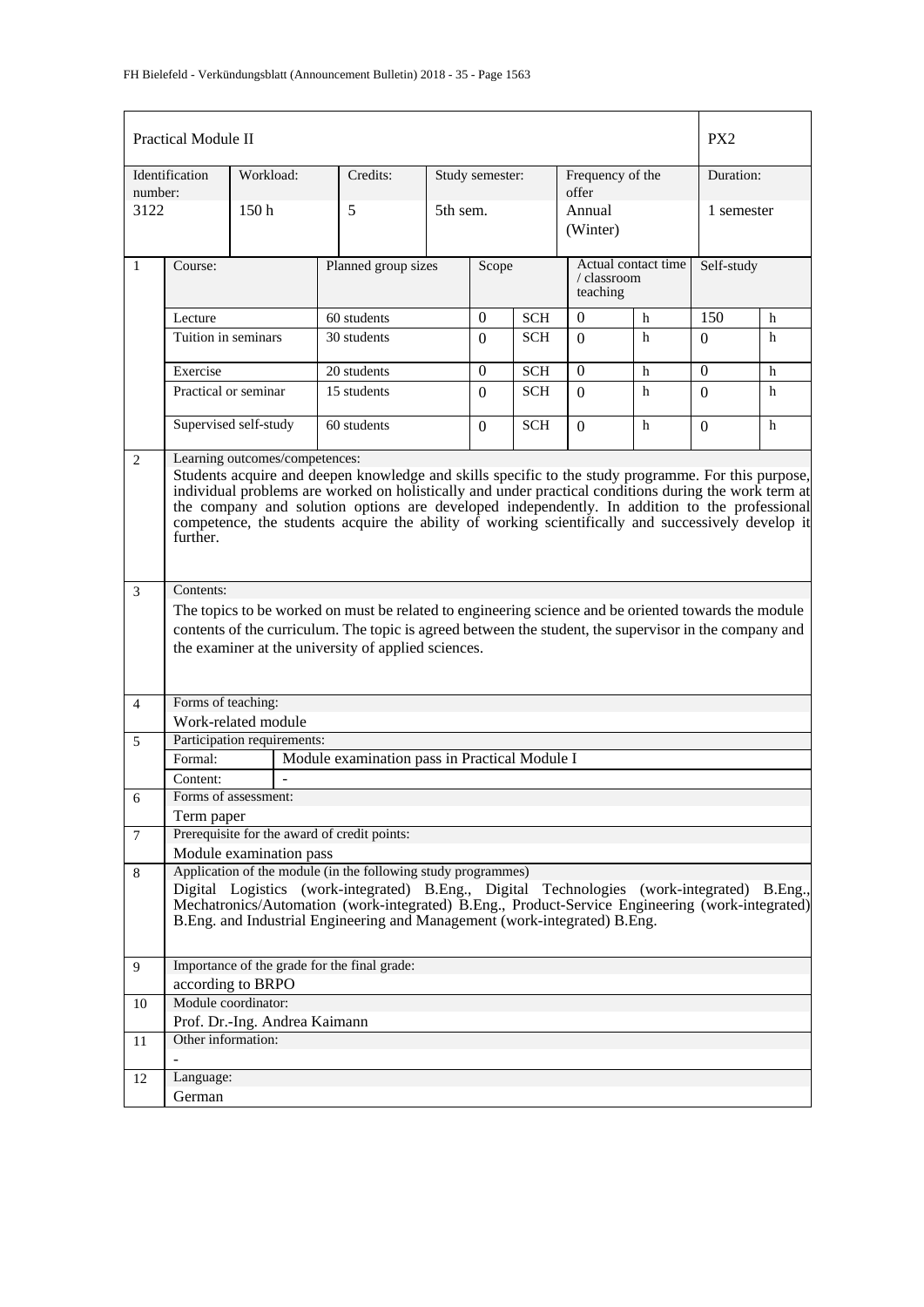|                | <b>Practical Module III</b>                                                                                                                                                                                                                                                                                                                                                                                                                                       |                               |                                                                                                                                                                                                                                                                                                                                             |          |                 |            |                           |                     |            |   |  |  |
|----------------|-------------------------------------------------------------------------------------------------------------------------------------------------------------------------------------------------------------------------------------------------------------------------------------------------------------------------------------------------------------------------------------------------------------------------------------------------------------------|-------------------------------|---------------------------------------------------------------------------------------------------------------------------------------------------------------------------------------------------------------------------------------------------------------------------------------------------------------------------------------------|----------|-----------------|------------|---------------------------|---------------------|------------|---|--|--|
| number:        | Identification                                                                                                                                                                                                                                                                                                                                                                                                                                                    | Workload:                     | Credits:                                                                                                                                                                                                                                                                                                                                    |          | Study semester: |            | Frequency of the<br>offer |                     | Duration:  |   |  |  |
| 3129           |                                                                                                                                                                                                                                                                                                                                                                                                                                                                   | 150 <sub>h</sub>              | 5                                                                                                                                                                                                                                                                                                                                           | 6th sem. |                 |            | Annual<br>(Summer)        |                     | 1 semester |   |  |  |
| $\mathbf{1}$   | Planned group sizes<br>Course:                                                                                                                                                                                                                                                                                                                                                                                                                                    |                               |                                                                                                                                                                                                                                                                                                                                             |          | Scope           |            | / classroom<br>teaching   | Actual contact time | Self-study |   |  |  |
|                | Lecture                                                                                                                                                                                                                                                                                                                                                                                                                                                           |                               | 60 students                                                                                                                                                                                                                                                                                                                                 |          | $\Omega$        | <b>SCH</b> | $\Omega$<br>$h$           |                     | 150        | h |  |  |
|                | Tuition in seminars                                                                                                                                                                                                                                                                                                                                                                                                                                               |                               | 30 students                                                                                                                                                                                                                                                                                                                                 |          | $\Omega$        | SCH        | $\Omega$                  | h                   | 0          | h |  |  |
|                | Exercise                                                                                                                                                                                                                                                                                                                                                                                                                                                          |                               | 20 students                                                                                                                                                                                                                                                                                                                                 |          | $\Omega$        | <b>SCH</b> | $\Omega$                  | h                   | $\Omega$   | h |  |  |
|                | Practical or seminar                                                                                                                                                                                                                                                                                                                                                                                                                                              |                               | 15 students                                                                                                                                                                                                                                                                                                                                 |          | $\Omega$        | <b>SCH</b> | $\Omega$                  | h                   | $\Omega$   | h |  |  |
|                |                                                                                                                                                                                                                                                                                                                                                                                                                                                                   | Supervised self-study         | 60 students                                                                                                                                                                                                                                                                                                                                 |          | $\left($        | <b>SCH</b> | $\Omega$                  | h                   | $\Omega$   | h |  |  |
| $\overline{2}$ | Learning outcomes/competences:<br>Students acquire and deepen knowledge and skills specific to the study programme. For this purpose,<br>individual problems are worked on holistically and under practical conditions during the work term at<br>the company and solution options are developed independently. In addition to the professional<br>competence, the students acquire the ability of working scientifically and successively develop it<br>further. |                               |                                                                                                                                                                                                                                                                                                                                             |          |                 |            |                           |                     |            |   |  |  |
| $\mathfrak{Z}$ | Contents:                                                                                                                                                                                                                                                                                                                                                                                                                                                         |                               |                                                                                                                                                                                                                                                                                                                                             |          |                 |            |                           |                     |            |   |  |  |
|                |                                                                                                                                                                                                                                                                                                                                                                                                                                                                   |                               | The topics to be worked on must be related to engineering science and be oriented towards the module                                                                                                                                                                                                                                        |          |                 |            |                           |                     |            |   |  |  |
|                |                                                                                                                                                                                                                                                                                                                                                                                                                                                                   |                               | contents of the curriculum. The topic is agreed between the student, the supervisor in the company and<br>the examiner at the university of applied sciences.                                                                                                                                                                               |          |                 |            |                           |                     |            |   |  |  |
| $\overline{4}$ | Forms of teaching:                                                                                                                                                                                                                                                                                                                                                                                                                                                |                               |                                                                                                                                                                                                                                                                                                                                             |          |                 |            |                           |                     |            |   |  |  |
|                |                                                                                                                                                                                                                                                                                                                                                                                                                                                                   | Work-related module           |                                                                                                                                                                                                                                                                                                                                             |          |                 |            |                           |                     |            |   |  |  |
| 5              |                                                                                                                                                                                                                                                                                                                                                                                                                                                                   | Participation requirements:   |                                                                                                                                                                                                                                                                                                                                             |          |                 |            |                           |                     |            |   |  |  |
|                | Formal:                                                                                                                                                                                                                                                                                                                                                                                                                                                           |                               | Module examination pass in Practical Module II                                                                                                                                                                                                                                                                                              |          |                 |            |                           |                     |            |   |  |  |
|                | Content:                                                                                                                                                                                                                                                                                                                                                                                                                                                          | Forms of assessment:          |                                                                                                                                                                                                                                                                                                                                             |          |                 |            |                           |                     |            |   |  |  |
| 6              | Term paper                                                                                                                                                                                                                                                                                                                                                                                                                                                        |                               |                                                                                                                                                                                                                                                                                                                                             |          |                 |            |                           |                     |            |   |  |  |
| $\tau$         |                                                                                                                                                                                                                                                                                                                                                                                                                                                                   |                               | Prerequisite for the award of credit points:                                                                                                                                                                                                                                                                                                |          |                 |            |                           |                     |            |   |  |  |
|                |                                                                                                                                                                                                                                                                                                                                                                                                                                                                   | Module examination pass       |                                                                                                                                                                                                                                                                                                                                             |          |                 |            |                           |                     |            |   |  |  |
| 8              |                                                                                                                                                                                                                                                                                                                                                                                                                                                                   |                               | Application of the module (in the following study programmes)<br>Digital Logistics (work-integrated) B.Eng., Digital Technologies (work-integrated) B.Eng.,<br>Mechatronics/Automation (work-integrated) B.Eng., Product-Service Engineering (work-integrated)<br>B.Eng. and Industrial Engineering and Management (work-integrated) B.Eng. |          |                 |            |                           |                     |            |   |  |  |
| 9              |                                                                                                                                                                                                                                                                                                                                                                                                                                                                   |                               | Importance of the grade for the final grade:                                                                                                                                                                                                                                                                                                |          |                 |            |                           |                     |            |   |  |  |
|                |                                                                                                                                                                                                                                                                                                                                                                                                                                                                   | according to BRPO             |                                                                                                                                                                                                                                                                                                                                             |          |                 |            |                           |                     |            |   |  |  |
| 10             |                                                                                                                                                                                                                                                                                                                                                                                                                                                                   | Module coordinator:           |                                                                                                                                                                                                                                                                                                                                             |          |                 |            |                           |                     |            |   |  |  |
| 11             | Other information:                                                                                                                                                                                                                                                                                                                                                                                                                                                | Prof. Dr.-Ing. Andrea Kaimann |                                                                                                                                                                                                                                                                                                                                             |          |                 |            |                           |                     |            |   |  |  |
|                |                                                                                                                                                                                                                                                                                                                                                                                                                                                                   |                               |                                                                                                                                                                                                                                                                                                                                             |          |                 |            |                           |                     |            |   |  |  |
| 12             | Language:                                                                                                                                                                                                                                                                                                                                                                                                                                                         |                               |                                                                                                                                                                                                                                                                                                                                             |          |                 |            |                           |                     |            |   |  |  |
|                | German                                                                                                                                                                                                                                                                                                                                                                                                                                                            |                               |                                                                                                                                                                                                                                                                                                                                             |          |                 |            |                           |                     |            |   |  |  |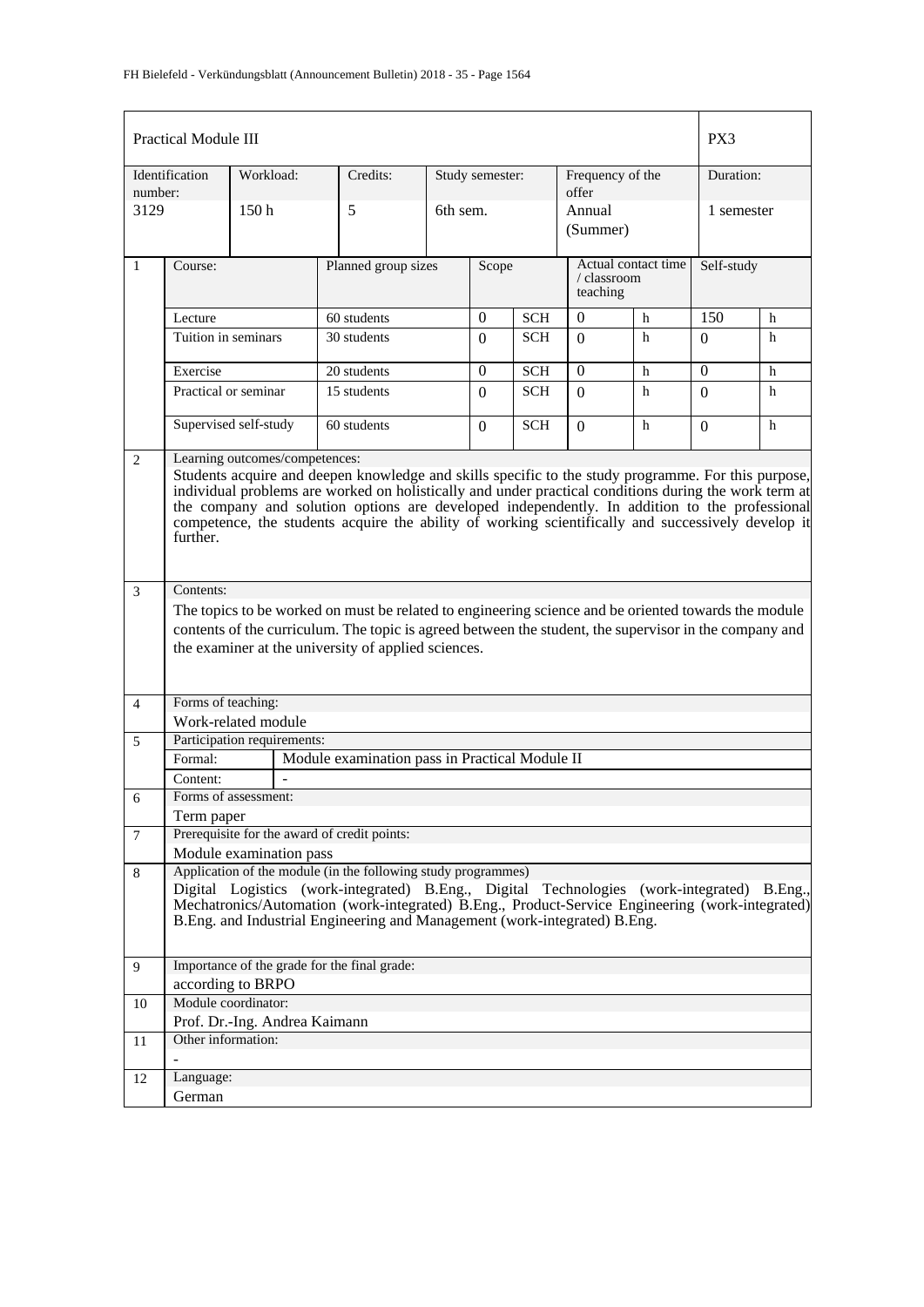|                                                                                                                                                                                                                                                                                                                                                                                                                                                                                                                                                                                                                                                                                                                                                                                                                                                                                                            |                                                                           |                                                 | Product-Service Engineering - Introduction and Overview                                                                                                                                                                                                                                                                                                                                                                                                                                                                                                                                                                                                                    |                 |            |            |                           |                     | <b>PSE</b>     |   |
|------------------------------------------------------------------------------------------------------------------------------------------------------------------------------------------------------------------------------------------------------------------------------------------------------------------------------------------------------------------------------------------------------------------------------------------------------------------------------------------------------------------------------------------------------------------------------------------------------------------------------------------------------------------------------------------------------------------------------------------------------------------------------------------------------------------------------------------------------------------------------------------------------------|---------------------------------------------------------------------------|-------------------------------------------------|----------------------------------------------------------------------------------------------------------------------------------------------------------------------------------------------------------------------------------------------------------------------------------------------------------------------------------------------------------------------------------------------------------------------------------------------------------------------------------------------------------------------------------------------------------------------------------------------------------------------------------------------------------------------------|-----------------|------------|------------|---------------------------|---------------------|----------------|---|
| number:                                                                                                                                                                                                                                                                                                                                                                                                                                                                                                                                                                                                                                                                                                                                                                                                                                                                                                    | Identification                                                            | Workload:                                       | Credits:                                                                                                                                                                                                                                                                                                                                                                                                                                                                                                                                                                                                                                                                   | Study semester: |            |            | Frequency of the<br>offer |                     | Duration:      |   |
| 3310                                                                                                                                                                                                                                                                                                                                                                                                                                                                                                                                                                                                                                                                                                                                                                                                                                                                                                       |                                                                           | 150h                                            | 5                                                                                                                                                                                                                                                                                                                                                                                                                                                                                                                                                                                                                                                                          | 1st sem.        |            |            | Annual<br>(Winter)        |                     | 1 semester     |   |
| $\mathbf{1}$                                                                                                                                                                                                                                                                                                                                                                                                                                                                                                                                                                                                                                                                                                                                                                                                                                                                                               | Course:                                                                   |                                                 | Planned group sizes                                                                                                                                                                                                                                                                                                                                                                                                                                                                                                                                                                                                                                                        |                 | Scope      |            | / classroom<br>teaching   | Actual contact time | Self-study     |   |
|                                                                                                                                                                                                                                                                                                                                                                                                                                                                                                                                                                                                                                                                                                                                                                                                                                                                                                            | Lecture                                                                   |                                                 | 60 students                                                                                                                                                                                                                                                                                                                                                                                                                                                                                                                                                                                                                                                                |                 | $\sqrt{2}$ | <b>SCH</b> | $\overline{0}$            | h                   | 56             | h |
|                                                                                                                                                                                                                                                                                                                                                                                                                                                                                                                                                                                                                                                                                                                                                                                                                                                                                                            | Tuition in seminars                                                       |                                                 | 30 students                                                                                                                                                                                                                                                                                                                                                                                                                                                                                                                                                                                                                                                                |                 | $\Omega$   | <b>SCH</b> | $\Omega$                  | h                   | $\Omega$       | h |
|                                                                                                                                                                                                                                                                                                                                                                                                                                                                                                                                                                                                                                                                                                                                                                                                                                                                                                            | Exercise                                                                  |                                                 | 20 students                                                                                                                                                                                                                                                                                                                                                                                                                                                                                                                                                                                                                                                                |                 | 1          | <b>SCH</b> | 8                         | h                   | 46             | h |
|                                                                                                                                                                                                                                                                                                                                                                                                                                                                                                                                                                                                                                                                                                                                                                                                                                                                                                            |                                                                           | Practical or seminar                            | 15 students                                                                                                                                                                                                                                                                                                                                                                                                                                                                                                                                                                                                                                                                |                 | 1          | <b>SCH</b> | 16                        | h                   | $\Omega$       | h |
|                                                                                                                                                                                                                                                                                                                                                                                                                                                                                                                                                                                                                                                                                                                                                                                                                                                                                                            |                                                                           | Supervised self-study                           | 60 students                                                                                                                                                                                                                                                                                                                                                                                                                                                                                                                                                                                                                                                                |                 | 1.5        | <b>SCH</b> | 24                        | h                   | $\overline{0}$ | h |
| Learning outcomes/competences:<br>2<br>The students are able to overview the subject area of product service engineering and to name the<br>essential principles of service and service performance management.<br>They can<br>allocate relevant examples of services to the area of hybrid service bundling. Service<br>$\bullet$<br>platforms and various cloud solutions that are used in the area of web services can be<br>distinguished from each other.<br>apply simple web-based cloud services.<br>describe the process for developing services.<br>explain the connections between a product and a service.<br>$\bullet$<br>describe the basic idea of the Internet of Things and use it to develop services.<br>The students have first experiences with different presentation techniques, the preparation of scientific<br>papers and the time management, structuring and managing projects. |                                                                           |                                                 |                                                                                                                                                                                                                                                                                                                                                                                                                                                                                                                                                                                                                                                                            |                 |            |            |                           |                     |                |   |
| 3                                                                                                                                                                                                                                                                                                                                                                                                                                                                                                                                                                                                                                                                                                                                                                                                                                                                                                          | Contents:<br>٠<br>٠<br>٠<br>٠<br>$\bullet$<br>٠<br>$\bullet$<br>$\bullet$ | Examples of services<br>Presentation techniques | Introduction to the subject area of product-service engineering<br>Definition of services and smart services<br>Service and service management at a glance<br>Definition of hybrid service bundling<br>Overview of service platforms<br>Introduction to cloud solutions<br>Introduction to service development<br>Networking, digitalisation and the Internet of Things as the basis for services<br>Application of web-based cloud services.<br>Introduction to scientific work in the Product-Service Engineering study programme:<br>Structure and outline of (engineering) scientific papers<br>Writing (engineering) scientific papers<br>Project and time management |                 |            |            |                           |                     |                |   |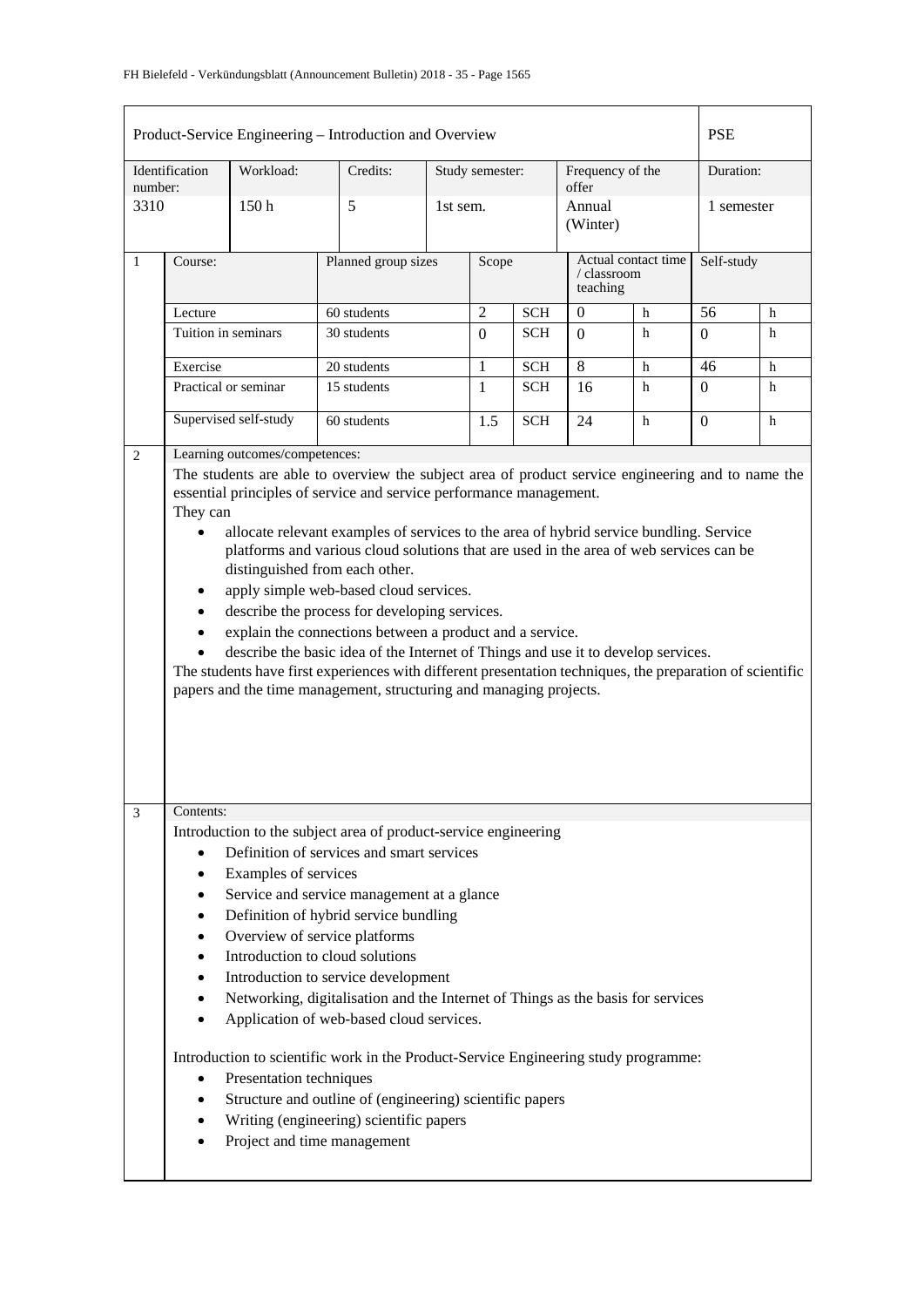| $\overline{4}$ | Forms of teaching:                                            |                                                                                         |  |  |  |  |  |  |  |  |
|----------------|---------------------------------------------------------------|-----------------------------------------------------------------------------------------|--|--|--|--|--|--|--|--|
|                |                                                               | Learning units for self-study, classroom events in the form of exercises and practicals |  |  |  |  |  |  |  |  |
|                |                                                               |                                                                                         |  |  |  |  |  |  |  |  |
| 5              | Participation requirements:                                   |                                                                                         |  |  |  |  |  |  |  |  |
|                | Formal:                                                       |                                                                                         |  |  |  |  |  |  |  |  |
|                | Content:                                                      |                                                                                         |  |  |  |  |  |  |  |  |
| 6              | Forms of assessment:                                          |                                                                                         |  |  |  |  |  |  |  |  |
|                |                                                               | Term paper, written examination, project work or oral examination                       |  |  |  |  |  |  |  |  |
| 7              |                                                               | Prerequisite for the award of credit points:                                            |  |  |  |  |  |  |  |  |
|                |                                                               | Module examination pass and course assessment                                           |  |  |  |  |  |  |  |  |
| 8              | Application of the module (in the following study programmes) |                                                                                         |  |  |  |  |  |  |  |  |
|                |                                                               | Product-Service Engineering (work-integrated) B.Eng.                                    |  |  |  |  |  |  |  |  |
| 9              |                                                               | Importance of the grade for the final grade:                                            |  |  |  |  |  |  |  |  |
|                | according to BRPO                                             |                                                                                         |  |  |  |  |  |  |  |  |
| 10             | Module coordinator:                                           |                                                                                         |  |  |  |  |  |  |  |  |
|                | N. N.                                                         |                                                                                         |  |  |  |  |  |  |  |  |
| 11             | Other information:                                            |                                                                                         |  |  |  |  |  |  |  |  |
|                |                                                               |                                                                                         |  |  |  |  |  |  |  |  |
| 12             | Language:                                                     |                                                                                         |  |  |  |  |  |  |  |  |
|                | German                                                        |                                                                                         |  |  |  |  |  |  |  |  |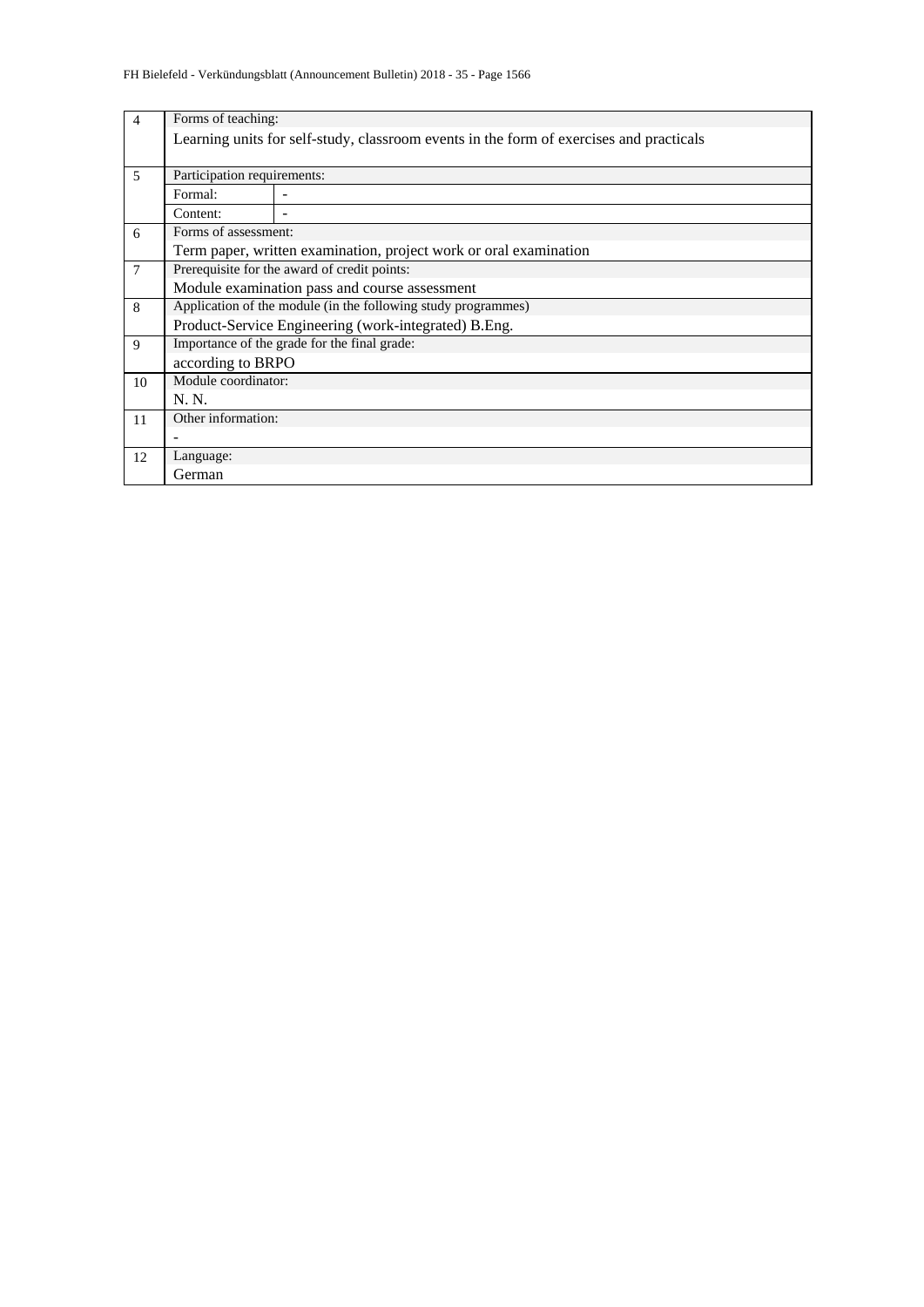| Product Development and Requirements Engineering<br><b>PQRE</b><br>Identification<br>Study semester:                                                                                                                                                                                                                                                                                                                                                                                                                                                                                                                                                                                  |                                                                                                                                                                                                                                                                                                                                                                                                                                                                                                                                                                                                                                                                                                                                                                                                                                                                                                                                                                                                                     |                      |                     |          |                |                         |                           |            |                  |   |
|---------------------------------------------------------------------------------------------------------------------------------------------------------------------------------------------------------------------------------------------------------------------------------------------------------------------------------------------------------------------------------------------------------------------------------------------------------------------------------------------------------------------------------------------------------------------------------------------------------------------------------------------------------------------------------------|---------------------------------------------------------------------------------------------------------------------------------------------------------------------------------------------------------------------------------------------------------------------------------------------------------------------------------------------------------------------------------------------------------------------------------------------------------------------------------------------------------------------------------------------------------------------------------------------------------------------------------------------------------------------------------------------------------------------------------------------------------------------------------------------------------------------------------------------------------------------------------------------------------------------------------------------------------------------------------------------------------------------|----------------------|---------------------|----------|----------------|-------------------------|---------------------------|------------|------------------|---|
| number:                                                                                                                                                                                                                                                                                                                                                                                                                                                                                                                                                                                                                                                                               |                                                                                                                                                                                                                                                                                                                                                                                                                                                                                                                                                                                                                                                                                                                                                                                                                                                                                                                                                                                                                     | Workload:            | Credits:            |          |                |                         | Frequency of the<br>offer |            | Duration:        |   |
| 3309                                                                                                                                                                                                                                                                                                                                                                                                                                                                                                                                                                                                                                                                                  |                                                                                                                                                                                                                                                                                                                                                                                                                                                                                                                                                                                                                                                                                                                                                                                                                                                                                                                                                                                                                     | 150 <sub>h</sub>     | 5                   | 6th sem. |                |                         | Annual<br>(Summer)        |            | 1 semester       |   |
| $\mathbf{1}$                                                                                                                                                                                                                                                                                                                                                                                                                                                                                                                                                                                                                                                                          | Course:                                                                                                                                                                                                                                                                                                                                                                                                                                                                                                                                                                                                                                                                                                                                                                                                                                                                                                                                                                                                             |                      | Planned group sizes | Scope    |                | / classroom<br>teaching | Actual contact time       | Self-study |                  |   |
|                                                                                                                                                                                                                                                                                                                                                                                                                                                                                                                                                                                                                                                                                       | Lecture                                                                                                                                                                                                                                                                                                                                                                                                                                                                                                                                                                                                                                                                                                                                                                                                                                                                                                                                                                                                             |                      | 60 students         |          | $\overline{2}$ | <b>SCH</b>              | $\mathbf{0}$              | h          | 56               | h |
|                                                                                                                                                                                                                                                                                                                                                                                                                                                                                                                                                                                                                                                                                       |                                                                                                                                                                                                                                                                                                                                                                                                                                                                                                                                                                                                                                                                                                                                                                                                                                                                                                                                                                                                                     | Tuition in seminars  | 30 students         |          | $\Omega$       | <b>SCH</b>              | $\Omega$                  | h          | $\Omega$         | h |
|                                                                                                                                                                                                                                                                                                                                                                                                                                                                                                                                                                                                                                                                                       | Exercise                                                                                                                                                                                                                                                                                                                                                                                                                                                                                                                                                                                                                                                                                                                                                                                                                                                                                                                                                                                                            |                      | 20 students         |          | $\overline{2}$ | <b>SCH</b>              | 16                        | h          | 54               | h |
|                                                                                                                                                                                                                                                                                                                                                                                                                                                                                                                                                                                                                                                                                       |                                                                                                                                                                                                                                                                                                                                                                                                                                                                                                                                                                                                                                                                                                                                                                                                                                                                                                                                                                                                                     | Practical or seminar | 15 students         |          | $\Omega$       | <b>SCH</b>              | $\Omega$                  | h          | $\boldsymbol{0}$ | h |
|                                                                                                                                                                                                                                                                                                                                                                                                                                                                                                                                                                                                                                                                                       | Supervised self-study                                                                                                                                                                                                                                                                                                                                                                                                                                                                                                                                                                                                                                                                                                                                                                                                                                                                                                                                                                                               |                      | 60 students         |          | 1.5            | <b>SCH</b>              | 24                        | h          | $\Omega$         | h |
| 2                                                                                                                                                                                                                                                                                                                                                                                                                                                                                                                                                                                                                                                                                     | Learning outcomes/competences:<br>Students:<br>can explain and apply the basic principles of product development.<br>$\bullet$<br>can describe and evaluate factors influencing the development of successful products.<br>٠<br>know the product development process and can derive corresponding tasks and processes in<br>$\bullet$<br>the various development phases.<br>are able to apply creativity techniques and solution finding methods to create a concept for a<br>$\bullet$<br>product.<br>can distinguish between the different design methods and identify the respective advantages<br>$\bullet$<br>and disadvantages.<br>describe the categories of requirements and are able to systematically record (specify),<br>$\bullet$<br>formulate and document requirements in a structured language.<br>carry out reviews, create questionnaires and evaluate the requirements according to market<br>$\bullet$<br>needs.<br>create and evaluate quality metrics, version requirements, and pursue them. |                      |                     |          |                |                         |                           |            |                  |   |
| Contents:<br>3<br>Product development:<br>Product planning, product identification, product innovation process, product development<br>$\bullet$<br>process<br>Factors influencing the development of successful products<br>٠<br>Task and concept development<br>٠<br>Selected creativity techniques and solution-finding methods<br>٠<br>Design method and methodical construction<br>٠<br>Perception, interpretation and aesthetics<br>٠<br>Product and process optimisation<br>٠<br>Design Management<br>Requirements Engineering:<br><b>Categories of Requirements</b><br>٠<br>Requirements Lifecycle<br>٠<br>Agile processes and requirements engineer<br>Creativity techniques |                                                                                                                                                                                                                                                                                                                                                                                                                                                                                                                                                                                                                                                                                                                                                                                                                                                                                                                                                                                                                     |                      |                     |          |                |                         |                           |            |                  |   |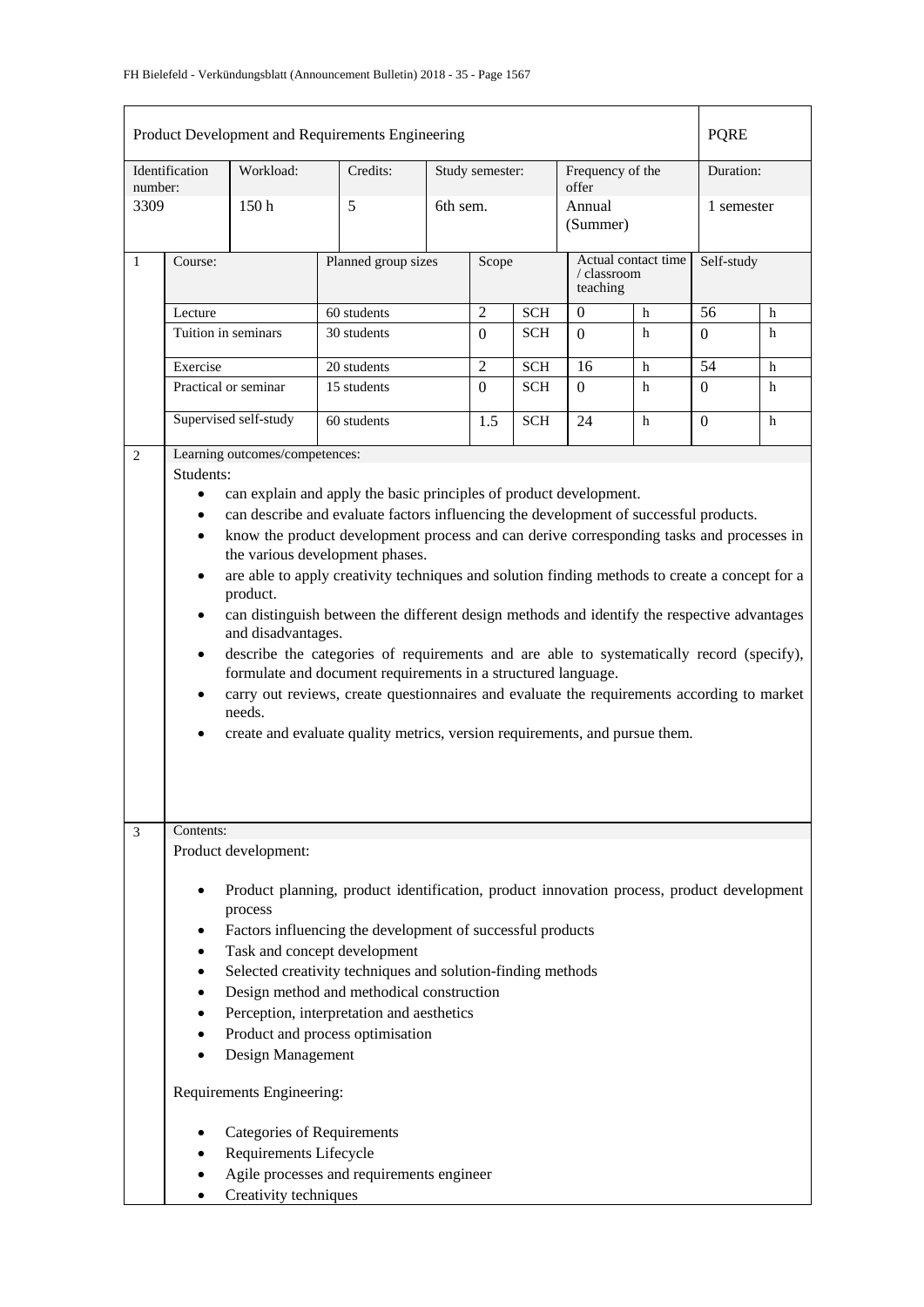|                |                             | Requirements evaluation                                                       |  |  |  |  |  |  |  |  |  |
|----------------|-----------------------------|-------------------------------------------------------------------------------|--|--|--|--|--|--|--|--|--|
|                |                             | Inconsistency management                                                      |  |  |  |  |  |  |  |  |  |
|                |                             | Requirements specification and documentation                                  |  |  |  |  |  |  |  |  |  |
|                |                             | Description in structured language                                            |  |  |  |  |  |  |  |  |  |
|                |                             | Inspections, reviews and questionnaires                                       |  |  |  |  |  |  |  |  |  |
|                | Quality metrics             |                                                                               |  |  |  |  |  |  |  |  |  |
|                |                             | Versioning and variants                                                       |  |  |  |  |  |  |  |  |  |
|                |                             | Change management and traceability                                            |  |  |  |  |  |  |  |  |  |
|                |                             | Change management                                                             |  |  |  |  |  |  |  |  |  |
| $\overline{4}$ | Forms of teaching:          |                                                                               |  |  |  |  |  |  |  |  |  |
|                |                             | Self-study units, exercises and practicals in the form of face-to-face events |  |  |  |  |  |  |  |  |  |
|                |                             |                                                                               |  |  |  |  |  |  |  |  |  |
| 5              | Participation requirements: |                                                                               |  |  |  |  |  |  |  |  |  |
|                | Formal:                     |                                                                               |  |  |  |  |  |  |  |  |  |
|                | Content:                    |                                                                               |  |  |  |  |  |  |  |  |  |
| 6              | Forms of assessment:        |                                                                               |  |  |  |  |  |  |  |  |  |
|                |                             | Term paper, written examination, project work or oral examination             |  |  |  |  |  |  |  |  |  |
| $\overline{7}$ |                             | Prerequisite for the award of credit points:                                  |  |  |  |  |  |  |  |  |  |
|                |                             | Module examination pass and course assessment                                 |  |  |  |  |  |  |  |  |  |
| 8              |                             | Application of the module (in the following study programmes)                 |  |  |  |  |  |  |  |  |  |
|                |                             | Product-Service Engineering (work-integrated) B.Eng.                          |  |  |  |  |  |  |  |  |  |
| 9              | according to BRPO           | Importance of the grade for the final grade:                                  |  |  |  |  |  |  |  |  |  |
| 10             | Module coordinator:         |                                                                               |  |  |  |  |  |  |  |  |  |
|                | N. N.                       |                                                                               |  |  |  |  |  |  |  |  |  |
| 11             | Other information:          |                                                                               |  |  |  |  |  |  |  |  |  |
|                |                             |                                                                               |  |  |  |  |  |  |  |  |  |
| 12             | Language:                   |                                                                               |  |  |  |  |  |  |  |  |  |
|                | German                      |                                                                               |  |  |  |  |  |  |  |  |  |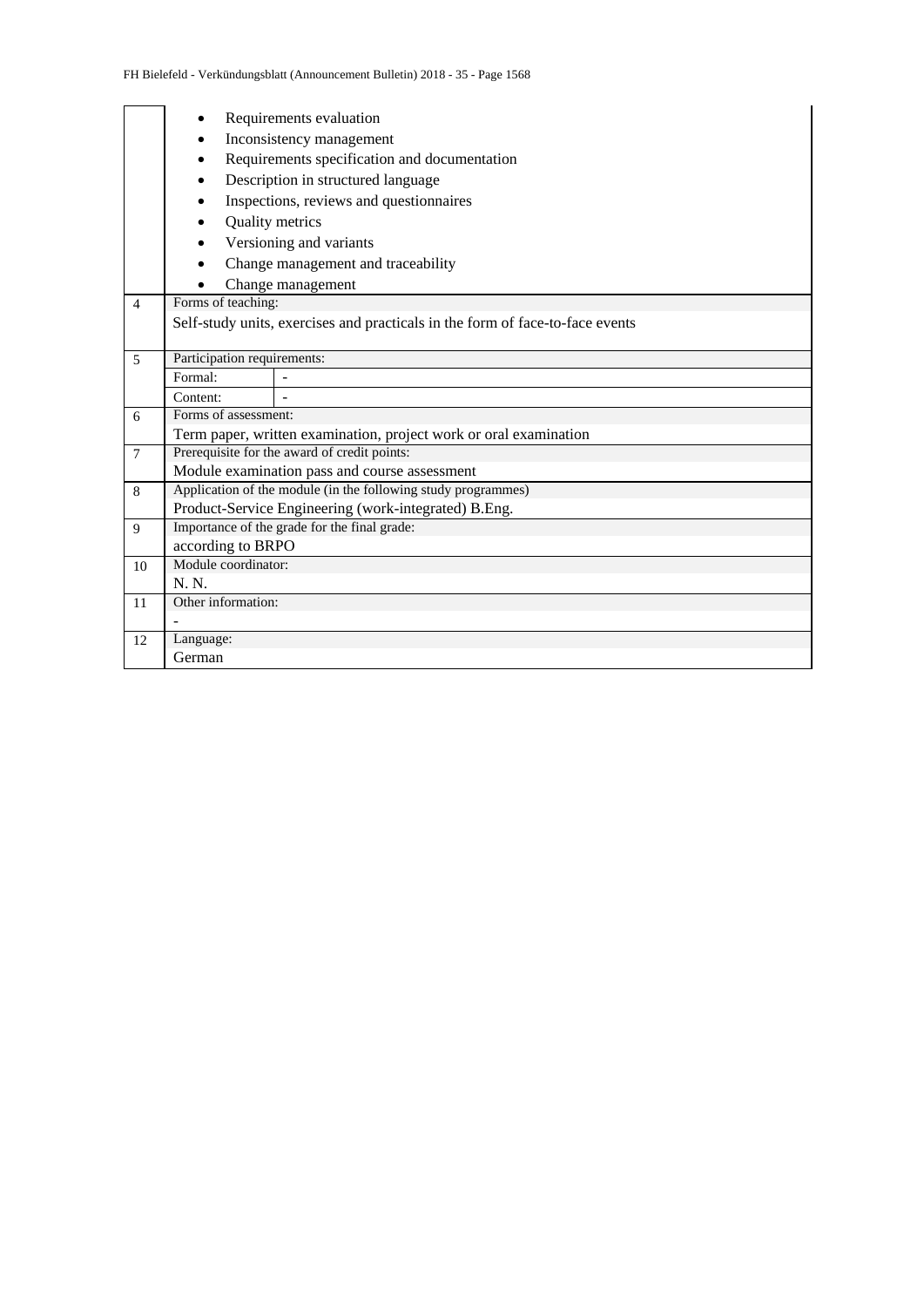| <b>Quality Management</b> | QMG                                                               |                                |                                                                                                  |                     |                 |            |                                                |   |                |   |
|---------------------------|-------------------------------------------------------------------|--------------------------------|--------------------------------------------------------------------------------------------------|---------------------|-----------------|------------|------------------------------------------------|---|----------------|---|
|                           | Identification                                                    | Workload:                      | Credits:                                                                                         |                     | Study semester: |            | Frequency of the<br>offer                      |   | Duration:      |   |
| number:<br>3201           |                                                                   | 150h                           | 5                                                                                                | 4th<br>semester     | <sub>or</sub>   | 6th        | Annual<br>(Summer)                             |   | 1 semester     |   |
| $\mathbf{1}$              | Course:                                                           |                                |                                                                                                  | Planned group sizes |                 |            | Actual contact time<br>/ classroom<br>teaching |   | Self-study     |   |
|                           | Lecture                                                           |                                | 60 students                                                                                      |                     |                 |            | $\Omega$                                       | h | 56             | h |
|                           | Tuition in seminars                                               |                                | 30 students                                                                                      |                     | $\Omega$        | <b>SCH</b> | $\Omega$                                       | h | $\Omega$       | h |
|                           | Exercise                                                          |                                | 20 students                                                                                      |                     | $\overline{c}$  | <b>SCH</b> | 16                                             | h | 62             | h |
|                           |                                                                   | Practical or seminar           | 15 students                                                                                      |                     | $\Omega$        | <b>SCH</b> | $\Omega$                                       | h | $\overline{0}$ | h |
|                           |                                                                   | Supervised self-study          | 60 students                                                                                      |                     | $\mathbf{1}$    | <b>SCH</b> | 16                                             | h | $\Omega$       | h |
| 2                         |                                                                   | Learning outcomes/competences: |                                                                                                  |                     |                 |            |                                                |   |                |   |
|                           | Students:                                                         |                                |                                                                                                  |                     |                 |            |                                                |   |                |   |
|                           | $\bullet$                                                         |                                | can determine/assess the "value" (cost/benefit) of quality for a company and can understand      |                     |                 |            |                                                |   |                |   |
|                           |                                                                   |                                | the development of quality management.                                                           |                     |                 |            |                                                |   |                |   |
|                           | $\bullet$                                                         |                                | understand and distinguish between the existing quality management models and can apply          |                     |                 |            |                                                |   |                |   |
|                           | quality management systems in a purposeful manner.                |                                |                                                                                                  |                     |                 |            |                                                |   |                |   |
|                           | $\bullet$                                                         |                                | can integrate quality management into existing management structures of a company.               |                     |                 |            |                                                |   |                |   |
|                           |                                                                   |                                |                                                                                                  |                     |                 |            |                                                |   |                |   |
|                           |                                                                   |                                |                                                                                                  |                     |                 |            |                                                |   |                |   |
| 3                         | Contents:                                                         |                                |                                                                                                  |                     |                 |            |                                                |   |                |   |
|                           | $\bullet$                                                         | The term 'quality'             |                                                                                                  |                     |                 |            |                                                |   |                |   |
|                           | $\bullet$                                                         |                                | Basics of quality management systems (QMS), tasks and objectives of QMS in the company           |                     |                 |            |                                                |   |                |   |
|                           | $\bullet$                                                         |                                | Terms and definitions in quality management                                                      |                     |                 |            |                                                |   |                |   |
|                           | $\bullet$                                                         |                                | Analysis of the costs/benefits of a QM system                                                    |                     |                 |            |                                                |   |                |   |
|                           |                                                                   |                                | Strategies for increasing and ensuring 'quality' in the company (PDCA cycle)                     |                     |                 |            |                                                |   |                |   |
|                           |                                                                   |                                | Tools, procedures, means, processes of quality planning, control, inspection and improvement     |                     |                 |            |                                                |   |                |   |
|                           |                                                                   |                                | Prerequisites for the successful use of management systems for quality management in the company |                     |                 |            |                                                |   |                |   |
|                           |                                                                   |                                | Overarching aspects of quality management: Standardisation, certification etc.                   |                     |                 |            |                                                |   |                |   |
|                           |                                                                   |                                |                                                                                                  |                     |                 |            |                                                |   |                |   |
|                           |                                                                   |                                |                                                                                                  |                     |                 |            |                                                |   |                |   |
|                           |                                                                   |                                |                                                                                                  |                     |                 |            |                                                |   |                |   |
|                           |                                                                   |                                |                                                                                                  |                     |                 |            |                                                |   |                |   |
| $\overline{4}$            | Forms of teaching:                                                |                                |                                                                                                  |                     |                 |            |                                                |   |                |   |
|                           |                                                                   |                                | Self-study units, exercises and practicals in the form of face-to-face events                    |                     |                 |            |                                                |   |                |   |
| 5                         |                                                                   | Participation requirements:    |                                                                                                  |                     |                 |            |                                                |   |                |   |
|                           | Formal:                                                           |                                |                                                                                                  |                     |                 |            |                                                |   |                |   |
|                           | Content:                                                          |                                |                                                                                                  |                     |                 |            |                                                |   |                |   |
| 6                         |                                                                   | Forms of assessment:           |                                                                                                  |                     |                 |            |                                                |   |                |   |
|                           | Term paper, written examination, project work or oral examination |                                |                                                                                                  |                     |                 |            |                                                |   |                |   |
| 7                         |                                                                   |                                | Prerequisite for the award of credit points:                                                     |                     |                 |            |                                                |   |                |   |
|                           |                                                                   | Module examination pass        |                                                                                                  |                     |                 |            |                                                |   |                |   |
| 8                         |                                                                   |                                | Application of the module (in the following study programmes)                                    |                     |                 |            |                                                |   |                |   |
|                           |                                                                   |                                | Digital Logistics (work-integrated) B.Eng., Product-Service Engineering (work-integrated) B.Eng. |                     |                 |            |                                                |   |                |   |
|                           |                                                                   |                                | and Industrial Engineering and Management (work-integrated) B.Eng.                               |                     |                 |            |                                                |   |                |   |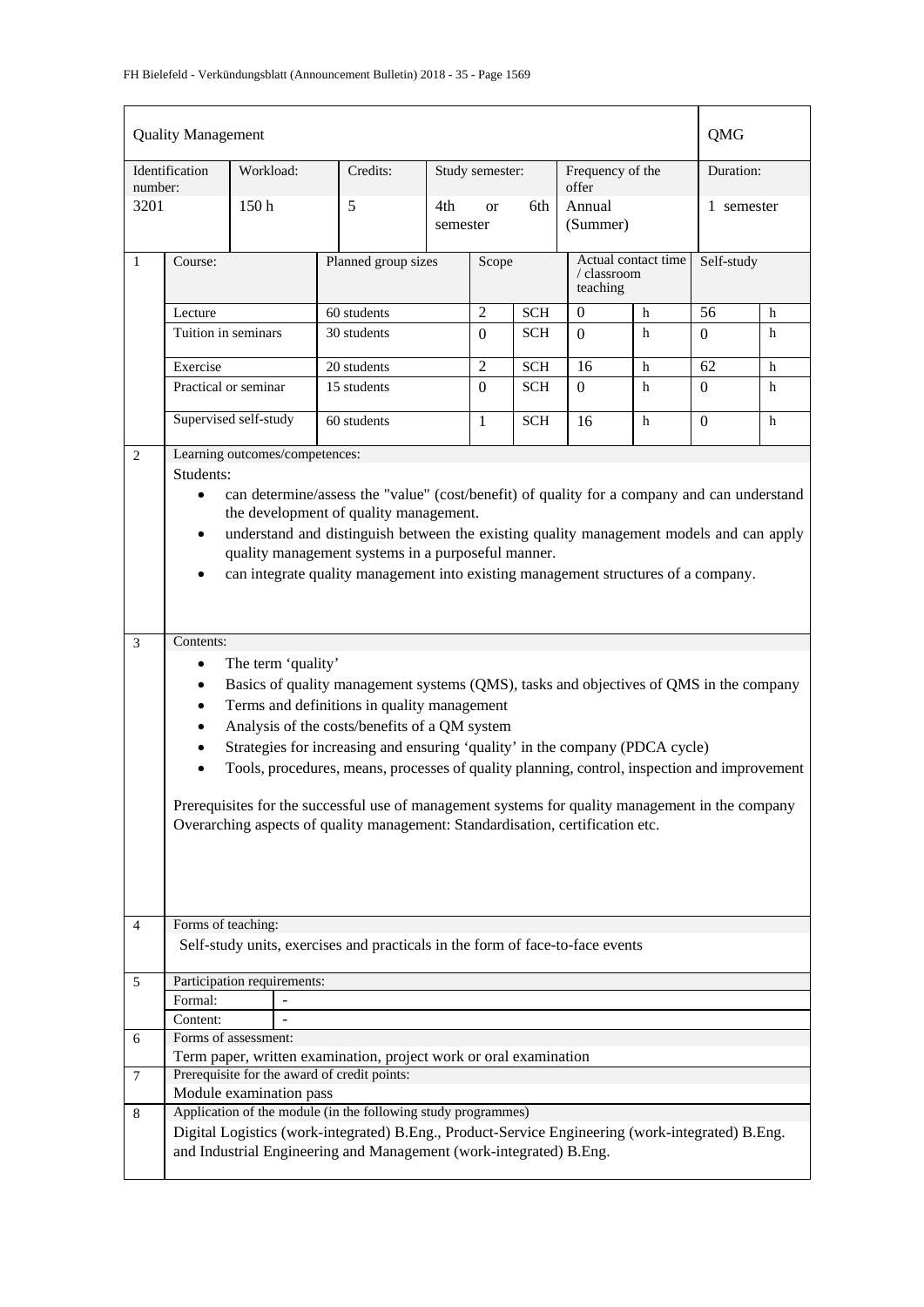| 9  | Importance of the grade for the final grade: |
|----|----------------------------------------------|
|    | according to BRPO                            |
| 10 | Module coordinator:                          |
|    | Prof. Dr. rer. oec. Pascal Reusch            |
| 11 | Other information:                           |
|    |                                              |
| 12 | Language:                                    |
|    | German                                       |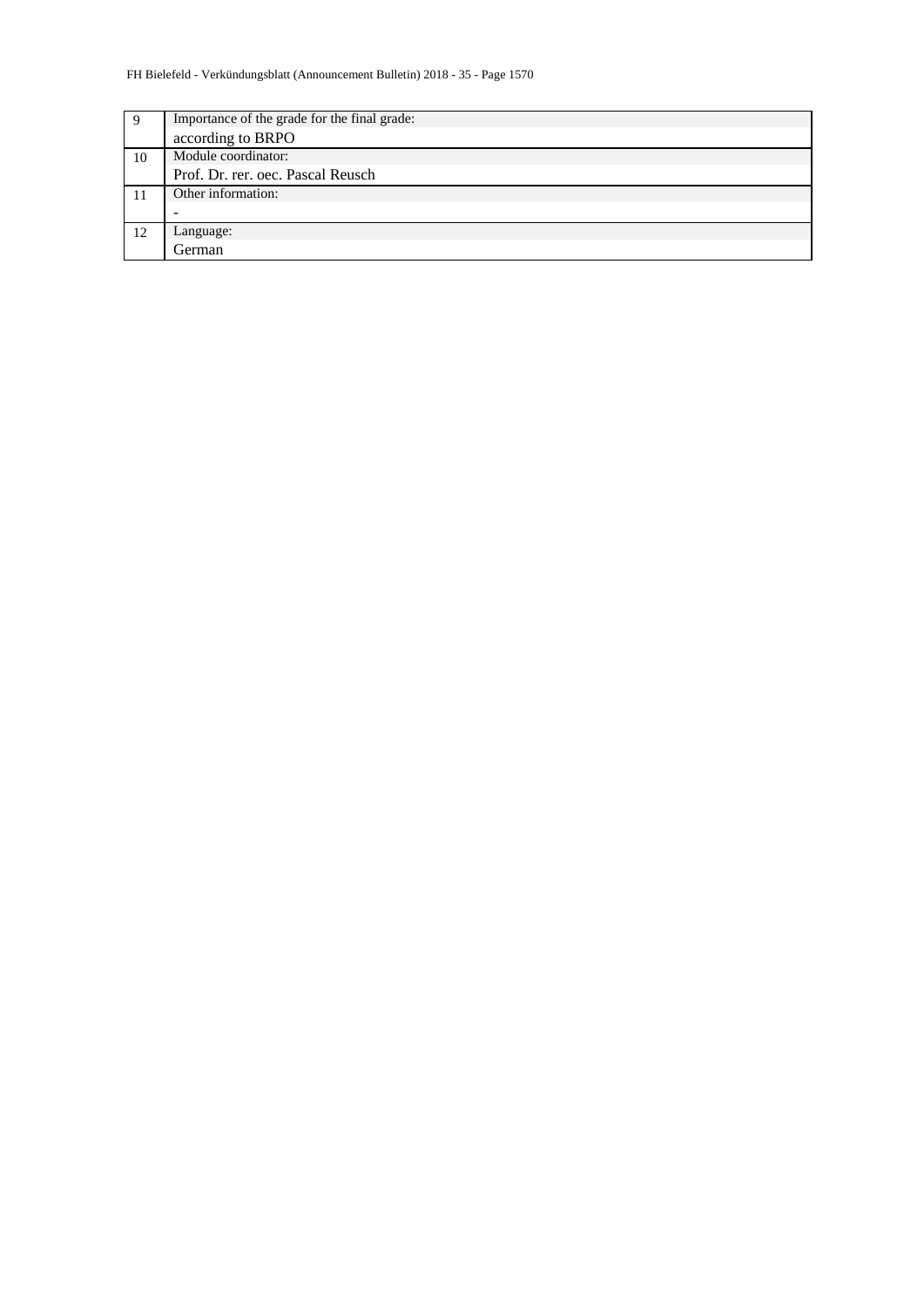|                | Feedback Control Engineering                                                                                                                                                                                                                                                                                                                                                                                                                                                                                                                                                                                                                                                                                                                                                                                                                                                                                              |                                     |  |                                                                               |          |                  |            |                            |                  |            |   |  |  |
|----------------|---------------------------------------------------------------------------------------------------------------------------------------------------------------------------------------------------------------------------------------------------------------------------------------------------------------------------------------------------------------------------------------------------------------------------------------------------------------------------------------------------------------------------------------------------------------------------------------------------------------------------------------------------------------------------------------------------------------------------------------------------------------------------------------------------------------------------------------------------------------------------------------------------------------------------|-------------------------------------|--|-------------------------------------------------------------------------------|----------|------------------|------------|----------------------------|------------------|------------|---|--|--|
| number:        | Identification                                                                                                                                                                                                                                                                                                                                                                                                                                                                                                                                                                                                                                                                                                                                                                                                                                                                                                            | Workload:                           |  | Credits:                                                                      |          | Study semester:  |            | Frequency of the<br>offer  |                  | Duration:  |   |  |  |
| 3125           |                                                                                                                                                                                                                                                                                                                                                                                                                                                                                                                                                                                                                                                                                                                                                                                                                                                                                                                           | 150 <sub>h</sub>                    |  | 5                                                                             |          | 4th/5th/6th sem. |            | each semester              |                  | 1 semester |   |  |  |
| $\mathbf{1}$   | Course:                                                                                                                                                                                                                                                                                                                                                                                                                                                                                                                                                                                                                                                                                                                                                                                                                                                                                                                   |                                     |  | Planned group sizes                                                           |          | Scope            |            | Actual contact<br>teaching | time / classroom | Self-study |   |  |  |
|                | Lecture                                                                                                                                                                                                                                                                                                                                                                                                                                                                                                                                                                                                                                                                                                                                                                                                                                                                                                                   |                                     |  | 60 students                                                                   |          | 2                | <b>SCH</b> | $\Omega$                   | h                | 56         | h |  |  |
|                |                                                                                                                                                                                                                                                                                                                                                                                                                                                                                                                                                                                                                                                                                                                                                                                                                                                                                                                           | Tuition in seminars<br>30 students  |  |                                                                               | $\Omega$ | <b>SCH</b>       | $\Omega$   | h                          | 0                | h          |   |  |  |
|                | Exercise                                                                                                                                                                                                                                                                                                                                                                                                                                                                                                                                                                                                                                                                                                                                                                                                                                                                                                                  |                                     |  | 20 students                                                                   |          | 1                | <b>SCH</b> | 8                          | h                | 46         | h |  |  |
|                | Practical or seminar                                                                                                                                                                                                                                                                                                                                                                                                                                                                                                                                                                                                                                                                                                                                                                                                                                                                                                      |                                     |  | 15 students                                                                   |          | 1                | <b>SCH</b> | 16                         | h                | 0          | h |  |  |
|                | Supervised self-study                                                                                                                                                                                                                                                                                                                                                                                                                                                                                                                                                                                                                                                                                                                                                                                                                                                                                                     |                                     |  | 60 students                                                                   |          | 1.5              | <b>SCH</b> | 24                         | h                | $\Omega$   | h |  |  |
|                | After successful completion of the course, the students will be able to assign the basics from the field<br>of control technology. The students are able to recognise the benefits of control systems in a problem-<br>oriented manner and develop solution strategies. In addition, the students can solve simple control<br>engineering tasks, i.e. find the corresponding controllers and their parameterisation for simple technical<br>processes. Students can resolve and simplify more complicated control engineering structures. In<br>addition, the students can predict the behaviour of the closed control loop on the basis of a mathematical<br>circuit model. In small groups, the students have gained initial experience with the design and<br>implementation of simple controls for simple processes and have implemented and tested them using<br>common simulation software such as MATLAB Simulink. |                                     |  |                                                                               |          |                  |            |                            |                  |            |   |  |  |
| $\mathfrak{Z}$ | Contents:                                                                                                                                                                                                                                                                                                                                                                                                                                                                                                                                                                                                                                                                                                                                                                                                                                                                                                                 |                                     |  |                                                                               |          |                  |            |                            |                  |            |   |  |  |
|                |                                                                                                                                                                                                                                                                                                                                                                                                                                                                                                                                                                                                                                                                                                                                                                                                                                                                                                                           |                                     |  | Introduction to Control Engineering                                           |          |                  |            |                            |                  |            |   |  |  |
|                |                                                                                                                                                                                                                                                                                                                                                                                                                                                                                                                                                                                                                                                                                                                                                                                                                                                                                                                           | Terms                               |  |                                                                               |          |                  |            |                            |                  |            |   |  |  |
|                |                                                                                                                                                                                                                                                                                                                                                                                                                                                                                                                                                                                                                                                                                                                                                                                                                                                                                                                           | Definitions                         |  |                                                                               |          |                  |            |                            |                  |            |   |  |  |
|                | Transmission link analysis                                                                                                                                                                                                                                                                                                                                                                                                                                                                                                                                                                                                                                                                                                                                                                                                                                                                                                | <b>Block</b> diagrams               |  |                                                                               |          |                  |            |                            |                  |            |   |  |  |
|                | $\bullet$                                                                                                                                                                                                                                                                                                                                                                                                                                                                                                                                                                                                                                                                                                                                                                                                                                                                                                                 |                                     |  | Steady-state and dynamic behaviour                                            |          |                  |            |                            |                  |            |   |  |  |
|                | $\bullet$                                                                                                                                                                                                                                                                                                                                                                                                                                                                                                                                                                                                                                                                                                                                                                                                                                                                                                                 |                                     |  | Frequency response and floor diagram                                          |          |                  |            |                            |                  |            |   |  |  |
|                | $\bullet$                                                                                                                                                                                                                                                                                                                                                                                                                                                                                                                                                                                                                                                                                                                                                                                                                                                                                                                 |                                     |  | Determining mathematical models for technical systems                         |          |                  |            |                            |                  |            |   |  |  |
|                |                                                                                                                                                                                                                                                                                                                                                                                                                                                                                                                                                                                                                                                                                                                                                                                                                                                                                                                           | The control loop                    |  |                                                                               |          |                  |            |                            |                  |            |   |  |  |
|                |                                                                                                                                                                                                                                                                                                                                                                                                                                                                                                                                                                                                                                                                                                                                                                                                                                                                                                                           |                                     |  | Basic structure of the control loop                                           |          |                  |            |                            |                  |            |   |  |  |
|                |                                                                                                                                                                                                                                                                                                                                                                                                                                                                                                                                                                                                                                                                                                                                                                                                                                                                                                                           | Control loop structures             |  | Stability behaviour of control loops                                          |          |                  |            |                            |                  |            |   |  |  |
|                |                                                                                                                                                                                                                                                                                                                                                                                                                                                                                                                                                                                                                                                                                                                                                                                                                                                                                                                           | <b>Classical linear controllers</b> |  |                                                                               |          |                  |            |                            |                  |            |   |  |  |
|                |                                                                                                                                                                                                                                                                                                                                                                                                                                                                                                                                                                                                                                                                                                                                                                                                                                                                                                                           | Simple design procedures            |  |                                                                               |          |                  |            |                            |                  |            |   |  |  |
|                |                                                                                                                                                                                                                                                                                                                                                                                                                                                                                                                                                                                                                                                                                                                                                                                                                                                                                                                           |                                     |  | Parameter-optimal controls                                                    |          |                  |            |                            |                  |            |   |  |  |
| 4              | Forms of teaching:                                                                                                                                                                                                                                                                                                                                                                                                                                                                                                                                                                                                                                                                                                                                                                                                                                                                                                        |                                     |  |                                                                               |          |                  |            |                            |                  |            |   |  |  |
|                |                                                                                                                                                                                                                                                                                                                                                                                                                                                                                                                                                                                                                                                                                                                                                                                                                                                                                                                           |                                     |  | Self-study units, exercises and practicals in the form of face-to-face events |          |                  |            |                            |                  |            |   |  |  |
| 5              | Participation requirements:                                                                                                                                                                                                                                                                                                                                                                                                                                                                                                                                                                                                                                                                                                                                                                                                                                                                                               |                                     |  |                                                                               |          |                  |            |                            |                  |            |   |  |  |
|                | Formal:<br>Content:                                                                                                                                                                                                                                                                                                                                                                                                                                                                                                                                                                                                                                                                                                                                                                                                                                                                                                       |                                     |  |                                                                               |          |                  |            |                            |                  |            |   |  |  |
|                |                                                                                                                                                                                                                                                                                                                                                                                                                                                                                                                                                                                                                                                                                                                                                                                                                                                                                                                           |                                     |  |                                                                               |          |                  |            |                            |                  |            |   |  |  |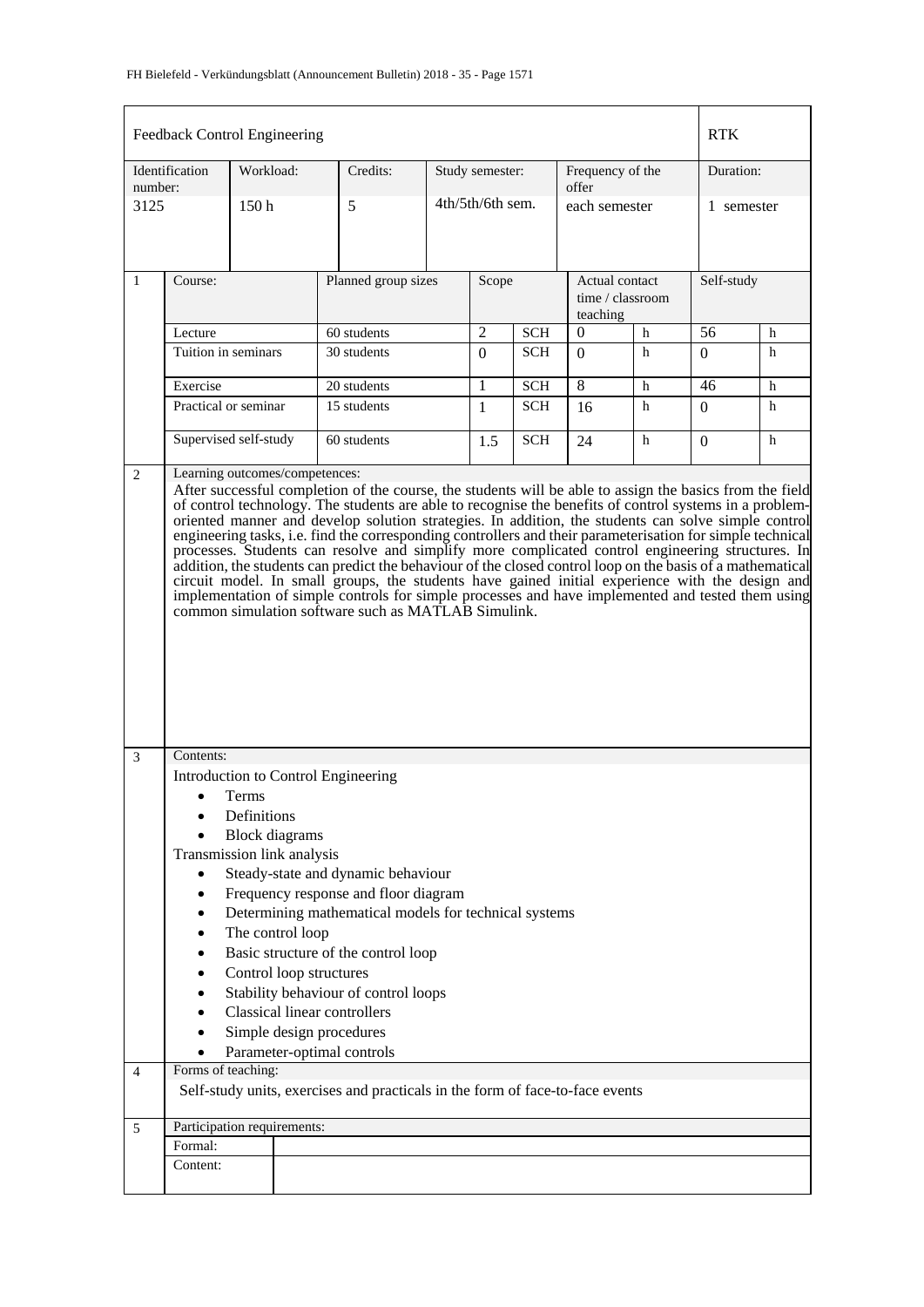| 6              | Forms of assessment:                                                                             |
|----------------|--------------------------------------------------------------------------------------------------|
|                | Term paper, written examination, project work or oral examination                                |
| $\overline{7}$ | Prerequisite for the award of credit points:                                                     |
|                | Module examination pass and course assessment                                                    |
| 8              | Application of the module (in the following study programmes)                                    |
|                | Digital Technologies (work-integrated) B.Eng., Mechatronics/Automation (work-integrated) B.Eng., |
|                | Product-Service Engineering (work-integrated) B.Eng. and Industrial Engineering and Management   |
|                | (work-integrated) B.Eng.                                                                         |
|                |                                                                                                  |
| 9              | Importance of the grade for the final grade:                                                     |
|                | according to BRPO                                                                                |
| 10             | Module coordinator:                                                                              |
|                | Prof. Dr.-Ing. Michael Leuer                                                                     |
| 11             | Other information:                                                                               |
|                |                                                                                                  |
| 12             | Language:                                                                                        |
|                | German                                                                                           |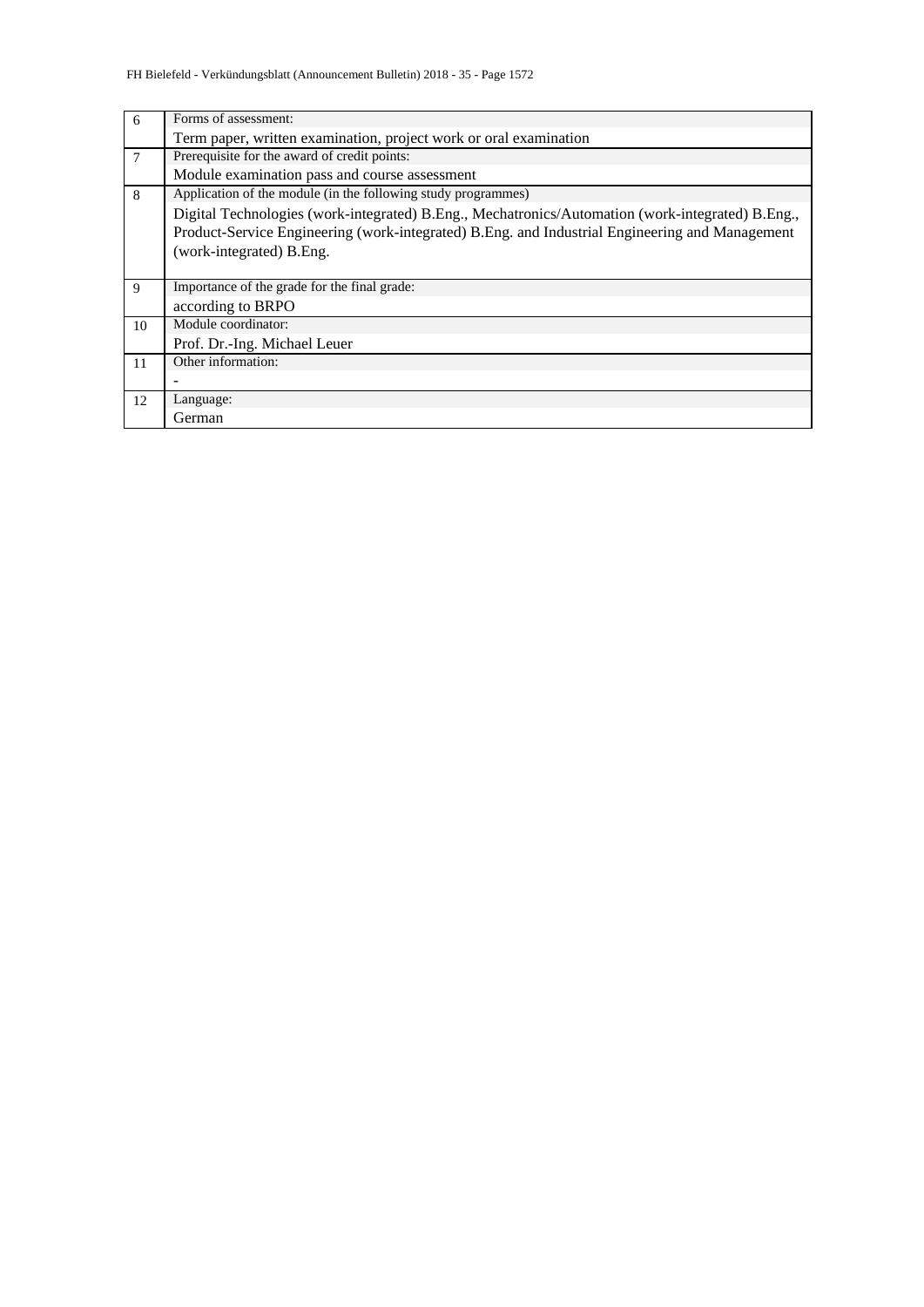|                                                                                                                                                                                                                                                                                                                                                                                                                                                                                                                                                                                                                                                                                                                                                                                                                                                                                                                                                 | Safety and Security |                                |                     |          |                 |            |                                                |   | <b>SAS</b>     |   |
|-------------------------------------------------------------------------------------------------------------------------------------------------------------------------------------------------------------------------------------------------------------------------------------------------------------------------------------------------------------------------------------------------------------------------------------------------------------------------------------------------------------------------------------------------------------------------------------------------------------------------------------------------------------------------------------------------------------------------------------------------------------------------------------------------------------------------------------------------------------------------------------------------------------------------------------------------|---------------------|--------------------------------|---------------------|----------|-----------------|------------|------------------------------------------------|---|----------------|---|
| number:                                                                                                                                                                                                                                                                                                                                                                                                                                                                                                                                                                                                                                                                                                                                                                                                                                                                                                                                         | Identification      | Workload:                      | Credits:            |          | Study semester: |            | Frequency of the<br>offer                      |   | Duration:      |   |
| 3259                                                                                                                                                                                                                                                                                                                                                                                                                                                                                                                                                                                                                                                                                                                                                                                                                                                                                                                                            |                     | 150h                           | 5                   | 6th sem. |                 |            | Annual<br>(Summer)                             |   | 1 semester     |   |
| $\mathbf{1}$                                                                                                                                                                                                                                                                                                                                                                                                                                                                                                                                                                                                                                                                                                                                                                                                                                                                                                                                    | Course:             |                                | Planned group sizes |          | Scope           |            | Actual contact time<br>/ classroom<br>teaching |   | Self-study     |   |
|                                                                                                                                                                                                                                                                                                                                                                                                                                                                                                                                                                                                                                                                                                                                                                                                                                                                                                                                                 | Lecture             |                                | 60 students         |          | $\overline{c}$  | <b>SCH</b> | $\theta$<br>h                                  |   | 56             | h |
|                                                                                                                                                                                                                                                                                                                                                                                                                                                                                                                                                                                                                                                                                                                                                                                                                                                                                                                                                 | Tuition in seminars |                                | 30 students         |          | $\Omega$        | <b>SCH</b> | $\Omega$                                       | h | $\Omega$       | h |
|                                                                                                                                                                                                                                                                                                                                                                                                                                                                                                                                                                                                                                                                                                                                                                                                                                                                                                                                                 | Exercise            |                                | 20 students         |          | 1               | <b>SCH</b> | $\overline{8}$                                 | h | 46             | h |
|                                                                                                                                                                                                                                                                                                                                                                                                                                                                                                                                                                                                                                                                                                                                                                                                                                                                                                                                                 |                     | Practical or seminar           | 15 students         |          | $\mathbf{1}$    | <b>SCH</b> | 16                                             | h | $\overline{0}$ | h |
|                                                                                                                                                                                                                                                                                                                                                                                                                                                                                                                                                                                                                                                                                                                                                                                                                                                                                                                                                 |                     | Supervised self-study          | 60 students         |          | 1.5             | <b>SCH</b> | 24                                             | h | $\overline{0}$ | h |
| 2                                                                                                                                                                                                                                                                                                                                                                                                                                                                                                                                                                                                                                                                                                                                                                                                                                                                                                                                               |                     | Learning outcomes/competences: |                     |          |                 |            |                                                |   |                |   |
| different validation concepts and can apply them. The students have an overview of the Machinery<br>Directive as well as the standards IEC 61508 and EN ISO 13849 and have the understanding to apply<br>these to real processes and technical systems.<br>They are familiar with the most important aspects of IT security and can create vulnerability, threat<br>and risk analyses as well as security plans. They analyse operating system architectures with regard to<br>the protection mechanisms integrated in them. They derive measures and mechanisms to increase<br>reliability. They have a critical understanding of quantitative and provable security. The students can<br>present and advocate their security solutions in an expert panel.<br>They have comprehensive basic knowledge of legal and data protection and the necessary technical<br>and organisational measures to ensure the legally required data protection. |                     |                                |                     |          |                 |            |                                                |   |                |   |
| Contents:<br>3<br>Functional safety:<br>IEC 61508, ISO 13849<br>$\bullet$<br>Machinery Directive and Declaration of Conformity<br>Risk assessment, risk analysis, performance level<br>٠<br>Technical safety concept<br>$\bullet$<br>Validation concept and traceability<br>IT security/communication security:<br>Basics of computer operating systems (especially internal protection mechanisms and related<br>$\bullet$<br>architectural features)<br>Reliability and security objectives (confidentiality, integrity, availability, maintainability)<br>٠<br>Vulnerability, threat and risk analyses and security plan<br>٠<br>Measures and mechanisms to increase reliability and<br>Security of software and systems (cryptography, authentication, access control, protocols,<br>firewalls, etc.)                                                                                                                                       |                     |                                |                     |          |                 |            |                                                |   |                |   |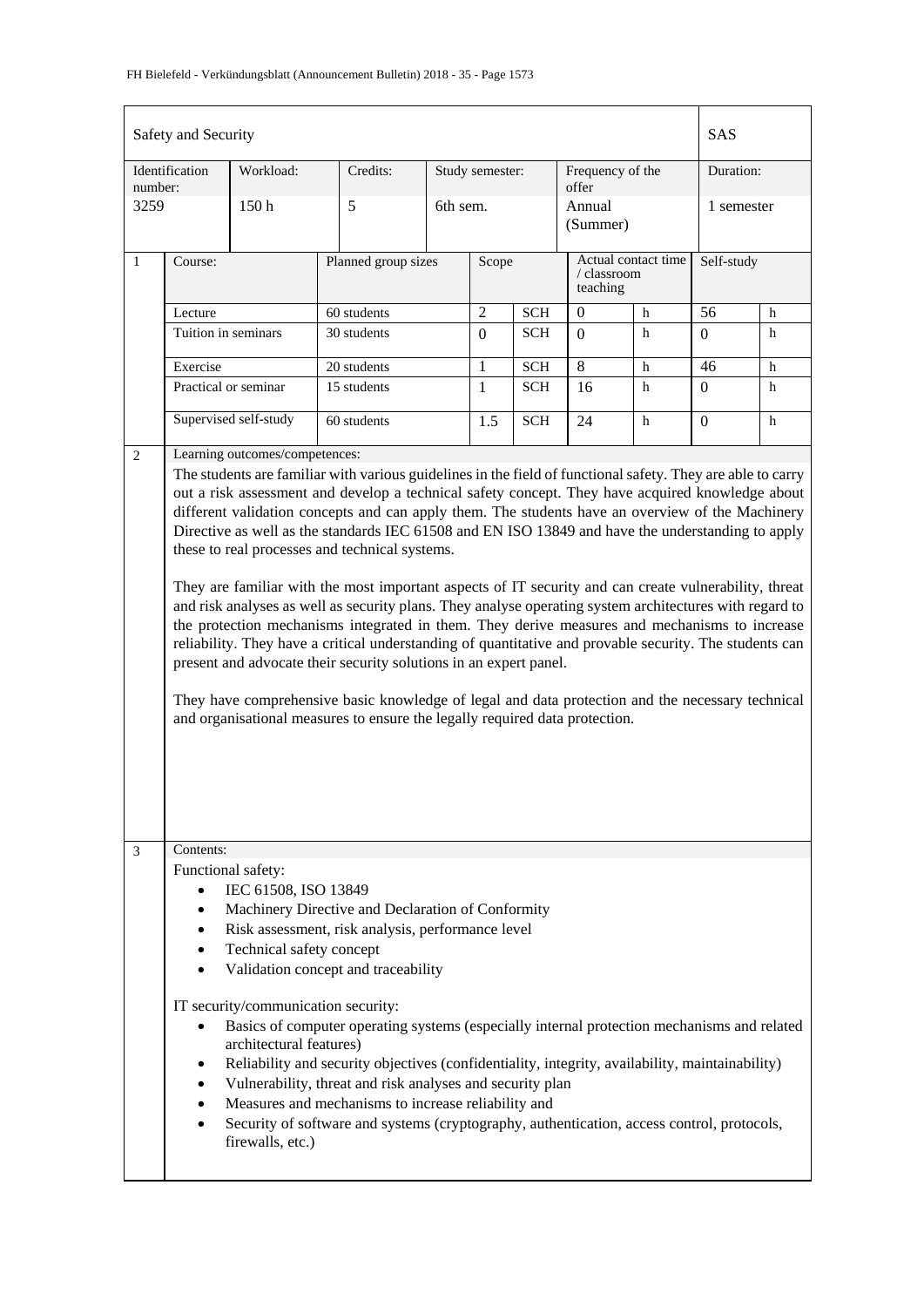|                | Quantitative and provable security<br>Physical layer security                                   |  |  |  |  |  |  |  |  |  |  |
|----------------|-------------------------------------------------------------------------------------------------|--|--|--|--|--|--|--|--|--|--|
|                | Methods against jamming                                                                         |  |  |  |  |  |  |  |  |  |  |
|                | Legal and data protection:                                                                      |  |  |  |  |  |  |  |  |  |  |
|                | Legal basis                                                                                     |  |  |  |  |  |  |  |  |  |  |
|                | Technical and organisational measures to ensure legally required data protection                |  |  |  |  |  |  |  |  |  |  |
| $\overline{4}$ | Forms of teaching:                                                                              |  |  |  |  |  |  |  |  |  |  |
|                | Self-study units, exercises and practicals in the form of face-to-face events                   |  |  |  |  |  |  |  |  |  |  |
| 5              | Participation requirements:                                                                     |  |  |  |  |  |  |  |  |  |  |
|                | Formal:                                                                                         |  |  |  |  |  |  |  |  |  |  |
|                | Content:                                                                                        |  |  |  |  |  |  |  |  |  |  |
| 6              | Forms of assessment:                                                                            |  |  |  |  |  |  |  |  |  |  |
|                | Term paper, written examination, project work or oral examination                               |  |  |  |  |  |  |  |  |  |  |
| $\overline{7}$ | Prerequisite for the award of credit points:                                                    |  |  |  |  |  |  |  |  |  |  |
|                | Module examination pass and course assessment                                                   |  |  |  |  |  |  |  |  |  |  |
| 8              | Application of the module (in the following study programmes)                                   |  |  |  |  |  |  |  |  |  |  |
|                | Digital Technologies (work-integrated) B.Eng. and Product Service-Engineering (work-integrated) |  |  |  |  |  |  |  |  |  |  |
|                | B.Eng.                                                                                          |  |  |  |  |  |  |  |  |  |  |
| 9              | Importance of the grade for the final grade:                                                    |  |  |  |  |  |  |  |  |  |  |
|                | according to BRPO                                                                               |  |  |  |  |  |  |  |  |  |  |
| 10             | Module coordinator:                                                                             |  |  |  |  |  |  |  |  |  |  |
|                | N. N.                                                                                           |  |  |  |  |  |  |  |  |  |  |
| 11             | Other information:                                                                              |  |  |  |  |  |  |  |  |  |  |
|                |                                                                                                 |  |  |  |  |  |  |  |  |  |  |
| 12             | Language:                                                                                       |  |  |  |  |  |  |  |  |  |  |
|                | German                                                                                          |  |  |  |  |  |  |  |  |  |  |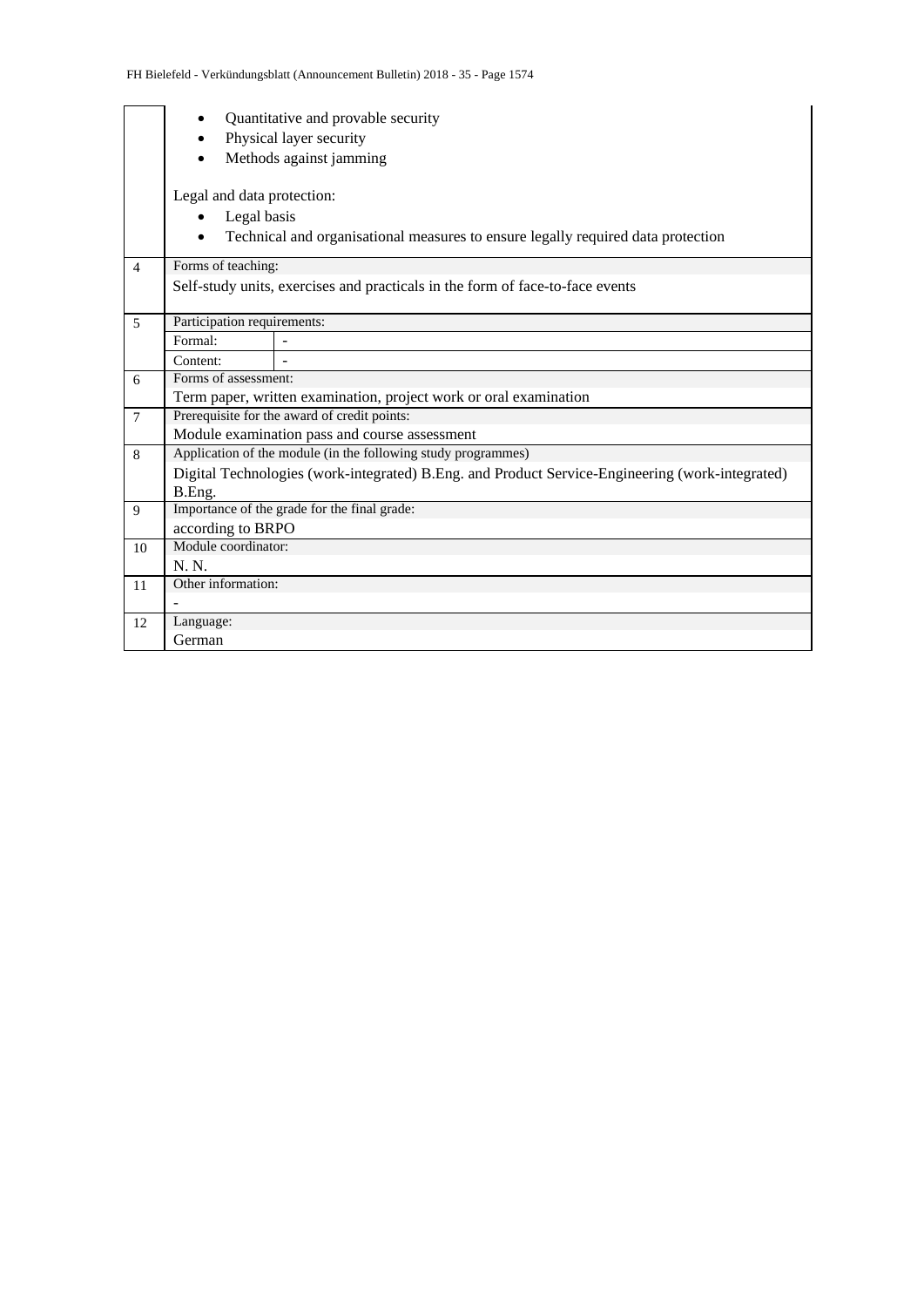## FH Bielefeld - Verkündungsblatt (Announcement Bulletin) 2018 - 35 - Page 1575

| Service Engineering | <b>SVE</b>                                                                                                                                                                                                                                                                                                                                                                                                                                                                                                                                                                                                                                                                                                                                                                                                                                                                                                                                                                                                                                                                                                                                                                                                                                                                                                                                                                                                                                                                                                                                     |                      |  |                                                                               |          |                 |            |                           |                     |              |   |
|---------------------|------------------------------------------------------------------------------------------------------------------------------------------------------------------------------------------------------------------------------------------------------------------------------------------------------------------------------------------------------------------------------------------------------------------------------------------------------------------------------------------------------------------------------------------------------------------------------------------------------------------------------------------------------------------------------------------------------------------------------------------------------------------------------------------------------------------------------------------------------------------------------------------------------------------------------------------------------------------------------------------------------------------------------------------------------------------------------------------------------------------------------------------------------------------------------------------------------------------------------------------------------------------------------------------------------------------------------------------------------------------------------------------------------------------------------------------------------------------------------------------------------------------------------------------------|----------------------|--|-------------------------------------------------------------------------------|----------|-----------------|------------|---------------------------|---------------------|--------------|---|
| number:             | Identification                                                                                                                                                                                                                                                                                                                                                                                                                                                                                                                                                                                                                                                                                                                                                                                                                                                                                                                                                                                                                                                                                                                                                                                                                                                                                                                                                                                                                                                                                                                                 | Workload:            |  | Credits:                                                                      |          | Study semester: |            | Frequency of the<br>offer |                     | Duration:    |   |
| 3260                |                                                                                                                                                                                                                                                                                                                                                                                                                                                                                                                                                                                                                                                                                                                                                                                                                                                                                                                                                                                                                                                                                                                                                                                                                                                                                                                                                                                                                                                                                                                                                | 150 <sub>h</sub>     |  | 5                                                                             | 4th sem. |                 |            | Annual<br>(Summer)        |                     | 1 semester   |   |
| $\mathbf{1}$        | Course:                                                                                                                                                                                                                                                                                                                                                                                                                                                                                                                                                                                                                                                                                                                                                                                                                                                                                                                                                                                                                                                                                                                                                                                                                                                                                                                                                                                                                                                                                                                                        |                      |  | Planned group sizes                                                           |          | Scope           |            | / classroom<br>teaching   | Actual contact time | Self-study   |   |
|                     | Lecture                                                                                                                                                                                                                                                                                                                                                                                                                                                                                                                                                                                                                                                                                                                                                                                                                                                                                                                                                                                                                                                                                                                                                                                                                                                                                                                                                                                                                                                                                                                                        |                      |  | 60 students                                                                   |          | 1               | <b>SCH</b> | $\overline{0}$            | h                   | 27           | h |
|                     | Tuition in seminars                                                                                                                                                                                                                                                                                                                                                                                                                                                                                                                                                                                                                                                                                                                                                                                                                                                                                                                                                                                                                                                                                                                                                                                                                                                                                                                                                                                                                                                                                                                            |                      |  | 30 students                                                                   |          | $\Omega$        | <b>SCH</b> | $\Omega$                  | h                   | $\Omega$     | h |
|                     | Exercise                                                                                                                                                                                                                                                                                                                                                                                                                                                                                                                                                                                                                                                                                                                                                                                                                                                                                                                                                                                                                                                                                                                                                                                                                                                                                                                                                                                                                                                                                                                                       |                      |  | 20 students                                                                   |          | 3               | <b>SCH</b> | 24                        | h                   | 75           | h |
|                     |                                                                                                                                                                                                                                                                                                                                                                                                                                                                                                                                                                                                                                                                                                                                                                                                                                                                                                                                                                                                                                                                                                                                                                                                                                                                                                                                                                                                                                                                                                                                                | Practical or seminar |  | 15 students                                                                   |          | $\Omega$        | <b>SCH</b> | 0                         | h                   | $\Omega$     | h |
|                     | Supervised self-study                                                                                                                                                                                                                                                                                                                                                                                                                                                                                                                                                                                                                                                                                                                                                                                                                                                                                                                                                                                                                                                                                                                                                                                                                                                                                                                                                                                                                                                                                                                          |                      |  | 60 students                                                                   |          | 1.5             | <b>SCH</b> | 24                        | h                   | $\mathbf{0}$ | h |
| 3<br>4              | Learning outcomes/competences:<br>The students have a comprehensive overview in the field of service engineering and can reproduce it.<br>They know the basic terms on the subject of service engineering and can apply them in a technical<br>discussion. They understand the essential principles of service modelling and service development and<br>are thus able to design customised services for the customer or for their company. They develop services<br>using simple examples from practice and apply the methods and processes they have learned. Students<br>are able to describe and explain process models in service engineering. They know the necessary<br>creativity techniques and use them to develop value-added services. With the help of the "service"<br>blueprinting" approach, they describe services and shape them at the same time.<br>Contents:<br>Introduction to the topic<br>٠<br>Motivation for dealing with service engineering issues<br>Clarification of basic terms<br>Process models in service engineering<br>Relationship between service engineering and quality<br>$\bullet$<br>Customer orientation in service engineering<br>٠<br>Identification of innovative value-added services (VAS) with creativity techniques<br>٠<br>Acquisition of development partners with the help of the "lead user" approach<br>٠<br>Description of value-added services with the help of the "service blueprinting" approach<br>٠<br>Development of a service with the methods learned with industrial examples |                      |  |                                                                               |          |                 |            |                           |                     |              |   |
|                     |                                                                                                                                                                                                                                                                                                                                                                                                                                                                                                                                                                                                                                                                                                                                                                                                                                                                                                                                                                                                                                                                                                                                                                                                                                                                                                                                                                                                                                                                                                                                                |                      |  | Self-study units, exercises and practicals in the form of face-to-face events |          |                 |            |                           |                     |              |   |
|                     |                                                                                                                                                                                                                                                                                                                                                                                                                                                                                                                                                                                                                                                                                                                                                                                                                                                                                                                                                                                                                                                                                                                                                                                                                                                                                                                                                                                                                                                                                                                                                |                      |  |                                                                               |          |                 |            |                           |                     |              |   |
| 5                   | Participation requirements:<br>Formal:                                                                                                                                                                                                                                                                                                                                                                                                                                                                                                                                                                                                                                                                                                                                                                                                                                                                                                                                                                                                                                                                                                                                                                                                                                                                                                                                                                                                                                                                                                         |                      |  |                                                                               |          |                 |            |                           |                     |              |   |
|                     | Content:                                                                                                                                                                                                                                                                                                                                                                                                                                                                                                                                                                                                                                                                                                                                                                                                                                                                                                                                                                                                                                                                                                                                                                                                                                                                                                                                                                                                                                                                                                                                       |                      |  |                                                                               |          |                 |            |                           |                     |              |   |
| 6                   |                                                                                                                                                                                                                                                                                                                                                                                                                                                                                                                                                                                                                                                                                                                                                                                                                                                                                                                                                                                                                                                                                                                                                                                                                                                                                                                                                                                                                                                                                                                                                | Forms of assessment: |  |                                                                               |          |                 |            |                           |                     |              |   |
|                     |                                                                                                                                                                                                                                                                                                                                                                                                                                                                                                                                                                                                                                                                                                                                                                                                                                                                                                                                                                                                                                                                                                                                                                                                                                                                                                                                                                                                                                                                                                                                                |                      |  | Term paper, written examination, project work or oral examination             |          |                 |            |                           |                     |              |   |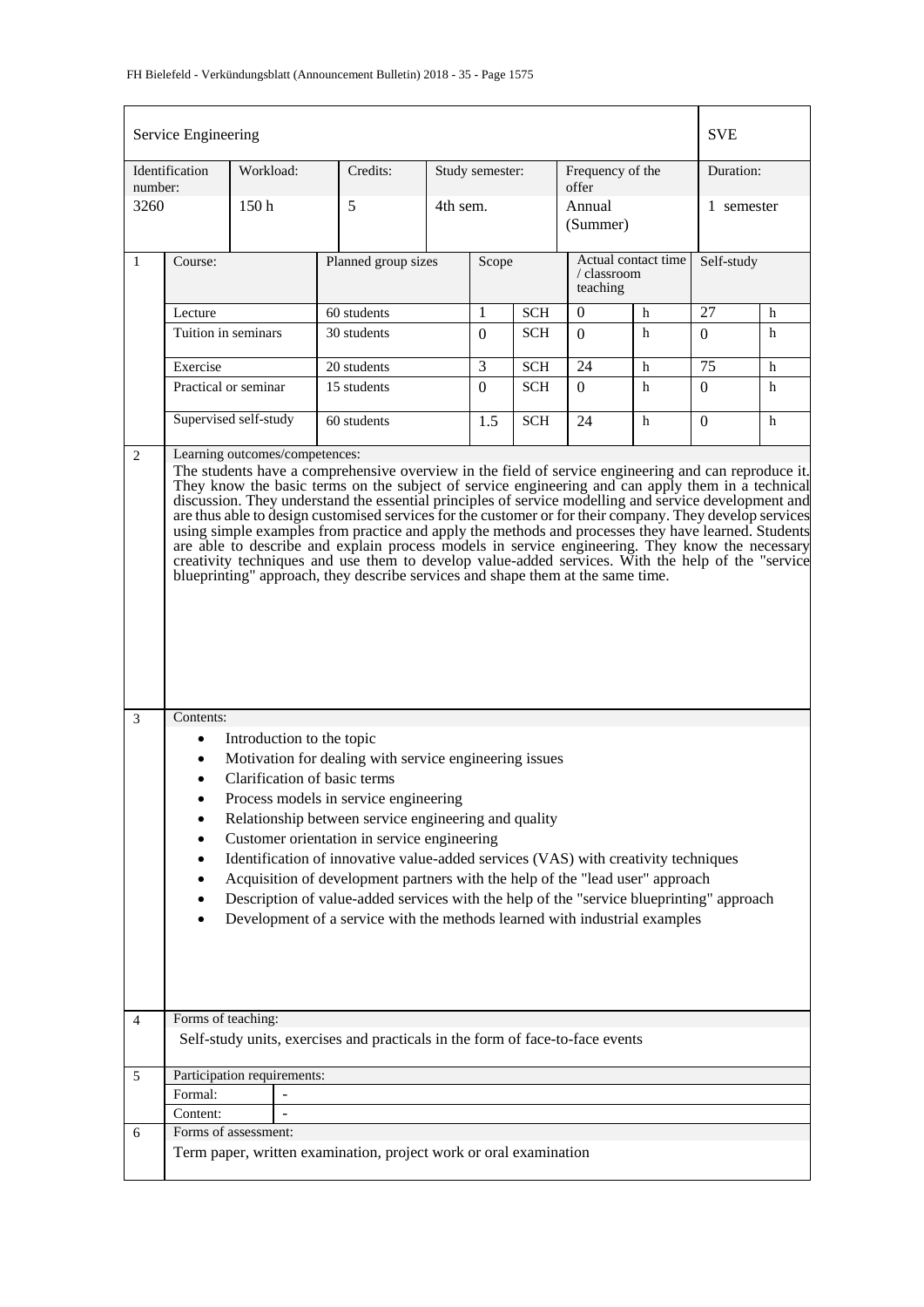| 7  | Prerequisite for the award of credit points:                  |  |  |  |  |  |  |
|----|---------------------------------------------------------------|--|--|--|--|--|--|
|    | Module examination pass                                       |  |  |  |  |  |  |
| 8  | Application of the module (in the following study programmes) |  |  |  |  |  |  |
|    | Product-Service Engineering (work-integrated) B.Eng.          |  |  |  |  |  |  |
| 9  | Importance of the grade for the final grade:                  |  |  |  |  |  |  |
|    | according to BRPO                                             |  |  |  |  |  |  |
| 10 | Module coordinator:                                           |  |  |  |  |  |  |
|    | N. N.                                                         |  |  |  |  |  |  |
| 11 | Other information:                                            |  |  |  |  |  |  |
|    |                                                               |  |  |  |  |  |  |
| 12 | Language:                                                     |  |  |  |  |  |  |
|    | German                                                        |  |  |  |  |  |  |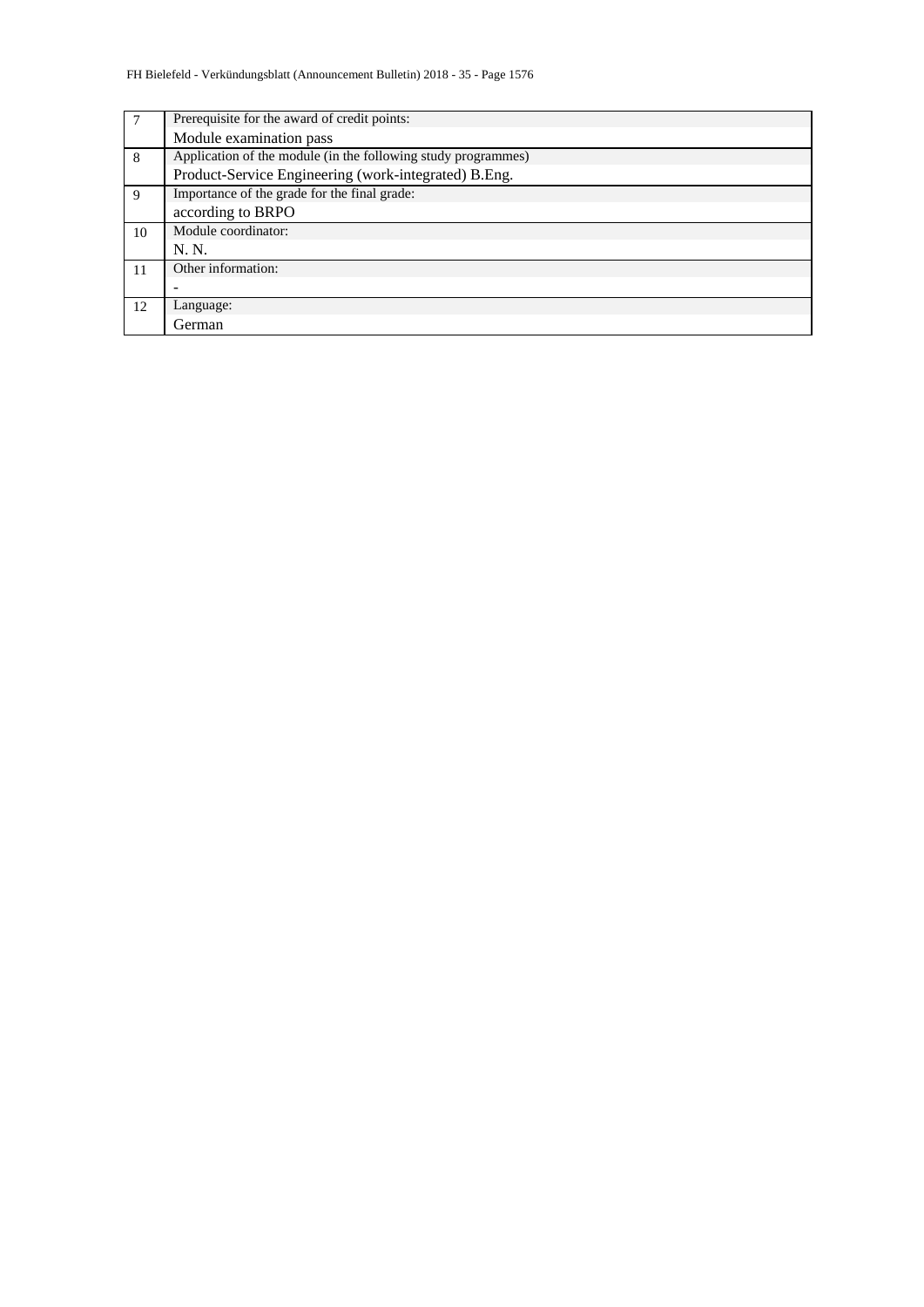|                                                                                                                                                                                                                                                                                                                                                                                                                                                                                                                                                                                                                                              |                                                                                                                                                                                                                                                                                                                                                                                                                                                                                                                                                                                                                                                    |           |                                | Service Communication and Training Concepts                                                                                                                           |  |                  |            |                           |                                            | <b>SKTK</b>      |   |
|----------------------------------------------------------------------------------------------------------------------------------------------------------------------------------------------------------------------------------------------------------------------------------------------------------------------------------------------------------------------------------------------------------------------------------------------------------------------------------------------------------------------------------------------------------------------------------------------------------------------------------------------|----------------------------------------------------------------------------------------------------------------------------------------------------------------------------------------------------------------------------------------------------------------------------------------------------------------------------------------------------------------------------------------------------------------------------------------------------------------------------------------------------------------------------------------------------------------------------------------------------------------------------------------------------|-----------|--------------------------------|-----------------------------------------------------------------------------------------------------------------------------------------------------------------------|--|------------------|------------|---------------------------|--------------------------------------------|------------------|---|
| number:                                                                                                                                                                                                                                                                                                                                                                                                                                                                                                                                                                                                                                      | Identification                                                                                                                                                                                                                                                                                                                                                                                                                                                                                                                                                                                                                                     | Workload: |                                | Credits:                                                                                                                                                              |  | Study semester:  |            | Frequency of the<br>offer |                                            | Duration:        |   |
| 3261                                                                                                                                                                                                                                                                                                                                                                                                                                                                                                                                                                                                                                         |                                                                                                                                                                                                                                                                                                                                                                                                                                                                                                                                                                                                                                                    | 150h      |                                | 5<br>5th<br>semester                                                                                                                                                  |  | <b>or</b>        | 6th        | Annual<br>(Summer)        |                                            | 1 semester       |   |
| $\mathbf{1}$                                                                                                                                                                                                                                                                                                                                                                                                                                                                                                                                                                                                                                 | Course:                                                                                                                                                                                                                                                                                                                                                                                                                                                                                                                                                                                                                                            |           |                                | Planned group sizes                                                                                                                                                   |  | Scope            |            |                           | Actual contact time<br>/classroom teaching | Self-study       |   |
|                                                                                                                                                                                                                                                                                                                                                                                                                                                                                                                                                                                                                                              | Lecture                                                                                                                                                                                                                                                                                                                                                                                                                                                                                                                                                                                                                                            |           |                                | 60 students                                                                                                                                                           |  | $\overline{2}$   | <b>SCH</b> | $\boldsymbol{0}$          | $\mathbf h$                                | 56               | h |
|                                                                                                                                                                                                                                                                                                                                                                                                                                                                                                                                                                                                                                              | Tuition in seminars                                                                                                                                                                                                                                                                                                                                                                                                                                                                                                                                                                                                                                |           |                                | 30 students                                                                                                                                                           |  | $\boldsymbol{0}$ | <b>SCH</b> | $\Omega$                  | h                                          | $\boldsymbol{0}$ | h |
|                                                                                                                                                                                                                                                                                                                                                                                                                                                                                                                                                                                                                                              |                                                                                                                                                                                                                                                                                                                                                                                                                                                                                                                                                                                                                                                    |           |                                |                                                                                                                                                                       |  |                  |            |                           |                                            |                  |   |
|                                                                                                                                                                                                                                                                                                                                                                                                                                                                                                                                                                                                                                              | Exercise                                                                                                                                                                                                                                                                                                                                                                                                                                                                                                                                                                                                                                           |           |                                | 20 students<br>15 students                                                                                                                                            |  | $\overline{2}$   | SCH        | $\overline{16}$           | $\mathbf h$                                | $\overline{62}$  | h |
|                                                                                                                                                                                                                                                                                                                                                                                                                                                                                                                                                                                                                                              | Practical or seminar                                                                                                                                                                                                                                                                                                                                                                                                                                                                                                                                                                                                                               |           |                                |                                                                                                                                                                       |  | $\boldsymbol{0}$ | <b>SCH</b> | $\Omega$                  | h                                          | $\overline{0}$   | h |
|                                                                                                                                                                                                                                                                                                                                                                                                                                                                                                                                                                                                                                              | Supervised self-study                                                                                                                                                                                                                                                                                                                                                                                                                                                                                                                                                                                                                              |           |                                | 60 students                                                                                                                                                           |  | $\mathbf{1}$     | <b>SCH</b> | 16                        | $\mathbf h$                                | $\overline{0}$   | h |
| 2                                                                                                                                                                                                                                                                                                                                                                                                                                                                                                                                                                                                                                            |                                                                                                                                                                                                                                                                                                                                                                                                                                                                                                                                                                                                                                                    |           | Learning outcomes/competences: | The students know basic elements and methods of information management. They have an overview                                                                         |  |                  |            |                           |                                            |                  |   |
| the definition and delimitation of document, information and knowledge management and are able to<br>actively design the management processes. The students are familiar with the methods and tools of<br>knowledge management, know their prerequisites and areas of application and can use them in the<br>field of service communication and customer training. They know different training methods and can<br>create a training concept. They create training documents and structure them with SGML/XML. The<br>students are able to convey didactically prepared technical contexts in training courses and technical<br>discussions. |                                                                                                                                                                                                                                                                                                                                                                                                                                                                                                                                                                                                                                                    |           |                                |                                                                                                                                                                       |  |                  |            |                           |                                            |                  |   |
| 3                                                                                                                                                                                                                                                                                                                                                                                                                                                                                                                                                                                                                                            | Contents:<br>Introduction to Information Management:<br>Elements and methods of information management<br>Information products in the company and on the market<br>(Customer-) process-oriented information modelling<br>$\bullet$<br>Requirements for database-supported information management:<br>Standardisation, granulation, modularisation<br>Introduction to knowledge management:<br>Definition and delimitation of document, information and knowledge<br>management<br>Methods, prerequisites and tools of knowledge management<br>$\bullet$<br>Introduction to SGML/XML as a structuring method for extensive information collections: |           |                                |                                                                                                                                                                       |  |                  |            |                           |                                            |                  |   |
| $\overline{4}$                                                                                                                                                                                                                                                                                                                                                                                                                                                                                                                                                                                                                               | $\bullet$<br>Forms of teaching:                                                                                                                                                                                                                                                                                                                                                                                                                                                                                                                                                                                                                    |           |                                | Elements and methods in SGML/XML document creation<br>Training methods and didactics<br>Self-study units, exercises and practicals in the form of face-to-face events |  |                  |            |                           |                                            |                  |   |
|                                                                                                                                                                                                                                                                                                                                                                                                                                                                                                                                                                                                                                              |                                                                                                                                                                                                                                                                                                                                                                                                                                                                                                                                                                                                                                                    |           |                                |                                                                                                                                                                       |  |                  |            |                           |                                            |                  |   |
| 5                                                                                                                                                                                                                                                                                                                                                                                                                                                                                                                                                                                                                                            |                                                                                                                                                                                                                                                                                                                                                                                                                                                                                                                                                                                                                                                    |           | Participation requirements:    |                                                                                                                                                                       |  |                  |            |                           |                                            |                  |   |
|                                                                                                                                                                                                                                                                                                                                                                                                                                                                                                                                                                                                                                              | Formal:                                                                                                                                                                                                                                                                                                                                                                                                                                                                                                                                                                                                                                            |           | $\qquad \qquad \blacksquare$   |                                                                                                                                                                       |  |                  |            |                           |                                            |                  |   |
|                                                                                                                                                                                                                                                                                                                                                                                                                                                                                                                                                                                                                                              | Content:                                                                                                                                                                                                                                                                                                                                                                                                                                                                                                                                                                                                                                           |           |                                |                                                                                                                                                                       |  |                  |            |                           |                                            |                  |   |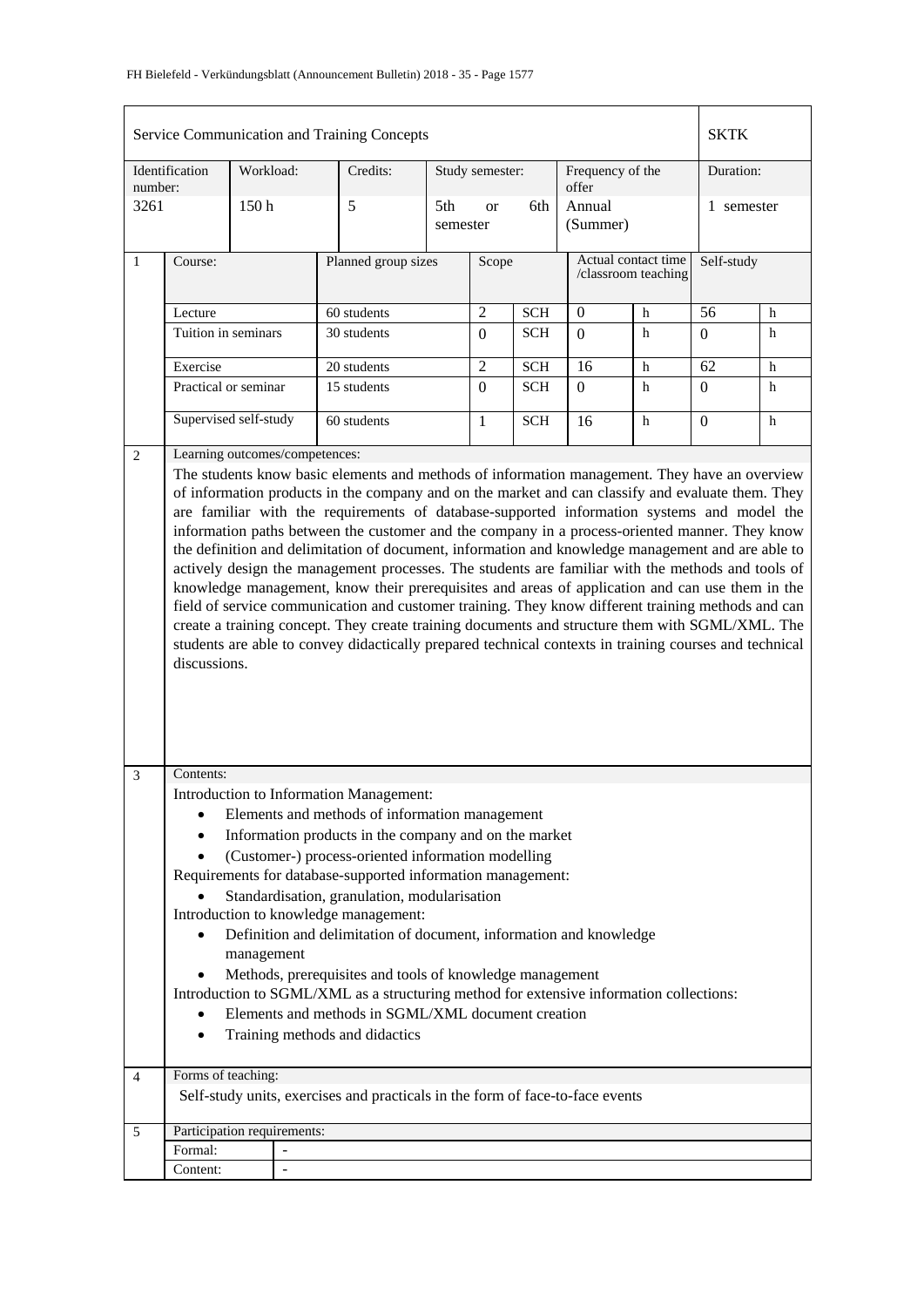| 6  | Forms of assessment:                                              |
|----|-------------------------------------------------------------------|
|    | Term paper, written examination, project work or oral examination |
| 7  | Prerequisite for the award of credit points:                      |
|    | Module examination pass                                           |
| 8  | Application of the module (in the following study programmes)     |
|    | Product-Service Engineering (work-integrated) B.Eng.              |
| 9  | Importance of the grade for the final grade:                      |
|    | according to BRPO                                                 |
| 10 | Module coordinator:                                               |
|    | N. N.                                                             |
| 11 | Other information:                                                |
|    |                                                                   |
| 12 | Language:                                                         |
|    | German                                                            |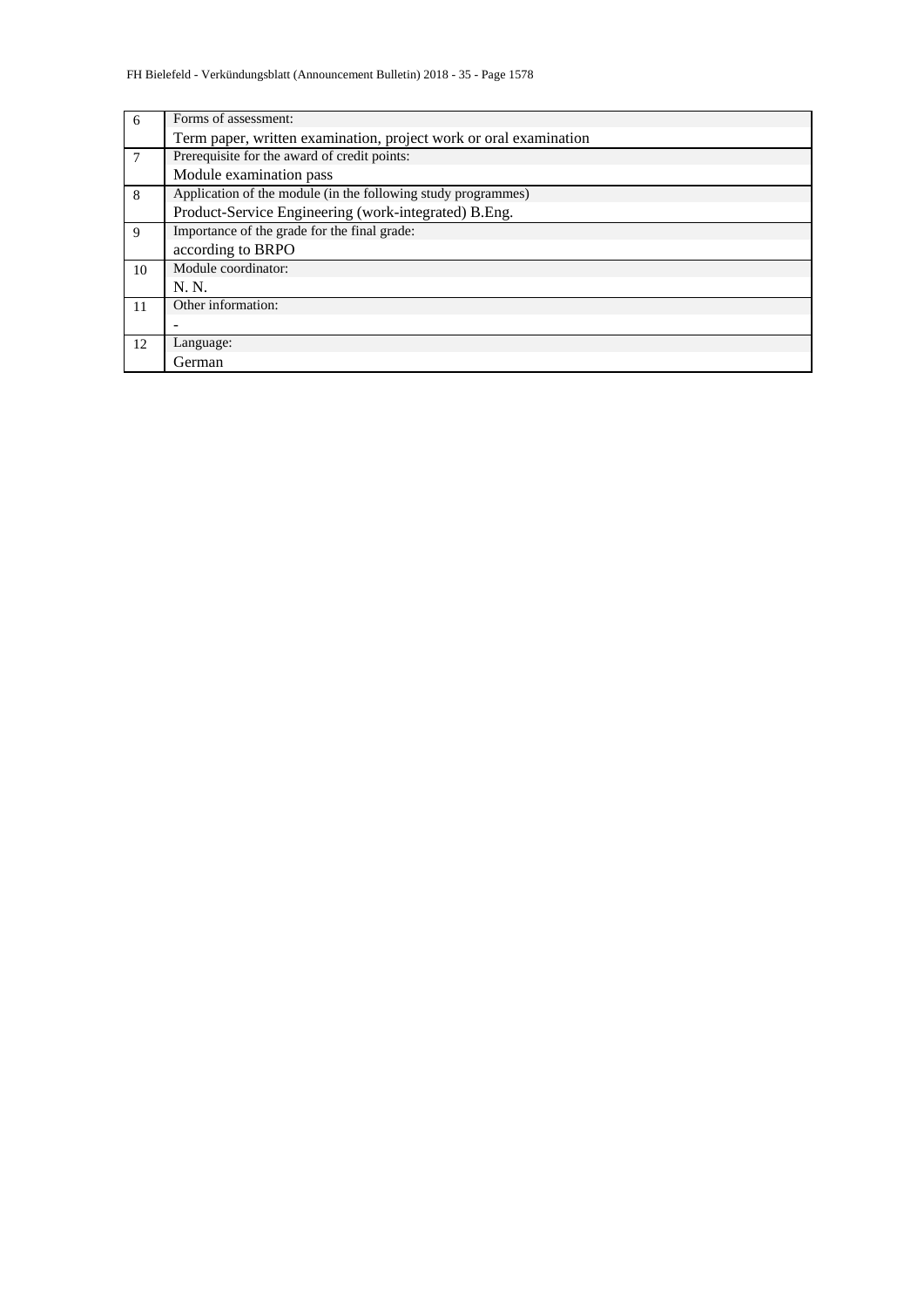## FH Bielefeld - Verkündungsblatt (Announcement Bulletin) 2018 - 35 - Page 1579

|                                                                                                                                                                                                                                                                                                                                                                                                                                                                                                                                                                                                                                                                                                                                                                     |                                                                                                                                                                                                                                                                                                                                                                                                                                                                                                                                                                  | <b>Smart Services and Devices</b> |             |                     |                      |            |                           |                     | <b>SMSD</b>     |             |
|---------------------------------------------------------------------------------------------------------------------------------------------------------------------------------------------------------------------------------------------------------------------------------------------------------------------------------------------------------------------------------------------------------------------------------------------------------------------------------------------------------------------------------------------------------------------------------------------------------------------------------------------------------------------------------------------------------------------------------------------------------------------|------------------------------------------------------------------------------------------------------------------------------------------------------------------------------------------------------------------------------------------------------------------------------------------------------------------------------------------------------------------------------------------------------------------------------------------------------------------------------------------------------------------------------------------------------------------|-----------------------------------|-------------|---------------------|----------------------|------------|---------------------------|---------------------|-----------------|-------------|
| number:                                                                                                                                                                                                                                                                                                                                                                                                                                                                                                                                                                                                                                                                                                                                                             | Identification                                                                                                                                                                                                                                                                                                                                                                                                                                                                                                                                                   | Workload:                         | Credits:    |                     | Study semester:      |            | Frequency of the<br>offer |                     | Duration:       |             |
| 3262                                                                                                                                                                                                                                                                                                                                                                                                                                                                                                                                                                                                                                                                                                                                                                |                                                                                                                                                                                                                                                                                                                                                                                                                                                                                                                                                                  | 150 <sub>h</sub>                  | 5           | 5th<br>semester     | 6th<br><sub>or</sub> |            | Annual<br>(Winter)        |                     | 1 semester      |             |
| $\mathbf{1}$                                                                                                                                                                                                                                                                                                                                                                                                                                                                                                                                                                                                                                                                                                                                                        | Course:                                                                                                                                                                                                                                                                                                                                                                                                                                                                                                                                                          |                                   |             | Planned group sizes |                      |            | / classroom<br>teaching   | Actual contact time | Self-study      |             |
|                                                                                                                                                                                                                                                                                                                                                                                                                                                                                                                                                                                                                                                                                                                                                                     | Lecture                                                                                                                                                                                                                                                                                                                                                                                                                                                                                                                                                          |                                   | 60 students |                     | $\overline{2}$       | <b>SCH</b> | $\boldsymbol{0}$          | h                   | 56              | h           |
|                                                                                                                                                                                                                                                                                                                                                                                                                                                                                                                                                                                                                                                                                                                                                                     |                                                                                                                                                                                                                                                                                                                                                                                                                                                                                                                                                                  | Tuition in seminars               | 30 students |                     | $\Omega$             | <b>SCH</b> | $\boldsymbol{0}$          | $\mathbf h$         | $\Omega$        | h           |
|                                                                                                                                                                                                                                                                                                                                                                                                                                                                                                                                                                                                                                                                                                                                                                     | Exercise                                                                                                                                                                                                                                                                                                                                                                                                                                                                                                                                                         |                                   | 20 students |                     | $\overline{2}$       | <b>SCH</b> | 16                        | h                   | $\overline{62}$ | $\mathbf h$ |
|                                                                                                                                                                                                                                                                                                                                                                                                                                                                                                                                                                                                                                                                                                                                                                     |                                                                                                                                                                                                                                                                                                                                                                                                                                                                                                                                                                  | Practical or seminar              | 15 students |                     | $\Omega$             | <b>SCH</b> | $\overline{0}$            | h                   | $\Omega$        | h           |
|                                                                                                                                                                                                                                                                                                                                                                                                                                                                                                                                                                                                                                                                                                                                                                     |                                                                                                                                                                                                                                                                                                                                                                                                                                                                                                                                                                  | Supervised self-study             | 60 students |                     | 1                    | <b>SCH</b> | 16                        | $\mathbf h$         | $\Omega$        | h           |
| qualitatively evaluate them. They can explain the principles of the different technologies for smart<br>services and are familiar with the conventional integration platforms. Students have an overview of<br>assistance systems, their design and historical development. They know the technological equipment<br>of smart devices and can use this technology for smart services. They design smart services on<br>platforms as well as smart devices and can explain how these smart services work. They can present<br>and evaluate the benefits of smart services. The students have basic knowledge of the communication<br>and networking of smart devices, can establish a connection to the Internet of Things and are able to<br>define the interfaces. |                                                                                                                                                                                                                                                                                                                                                                                                                                                                                                                                                                  |                                   |             |                     |                      |            |                           |                     |                 |             |
| $\overline{3}$                                                                                                                                                                                                                                                                                                                                                                                                                                                                                                                                                                                                                                                                                                                                                      | Contents:<br><b>Smart Services</b><br>$\bullet$<br><b>Introduction and Motivation</b><br>Digitalisation and disruption<br>Identifying potential for smart services<br>٠<br>Development and specification of smart services service architectures<br><b>Integration Platforms</b><br><b>Technologies for Smart Services</b><br>Quality and operation of smart services<br>Historical development of assistance systems<br>Technological enablers for smart devices<br>Smart devices<br>Technological equipment<br>Communication and networking<br>User interfaces |                                   |             |                     |                      |            |                           |                     |                 |             |
|                                                                                                                                                                                                                                                                                                                                                                                                                                                                                                                                                                                                                                                                                                                                                                     | Smart Devices in the Internet of Things<br>Forms of teaching:<br>Self-study units, exercises and practicals in the form of face-to-face events                                                                                                                                                                                                                                                                                                                                                                                                                   |                                   |             |                     |                      |            |                           |                     |                 |             |
| $\overline{4}$                                                                                                                                                                                                                                                                                                                                                                                                                                                                                                                                                                                                                                                                                                                                                      |                                                                                                                                                                                                                                                                                                                                                                                                                                                                                                                                                                  |                                   |             |                     |                      |            |                           |                     |                 |             |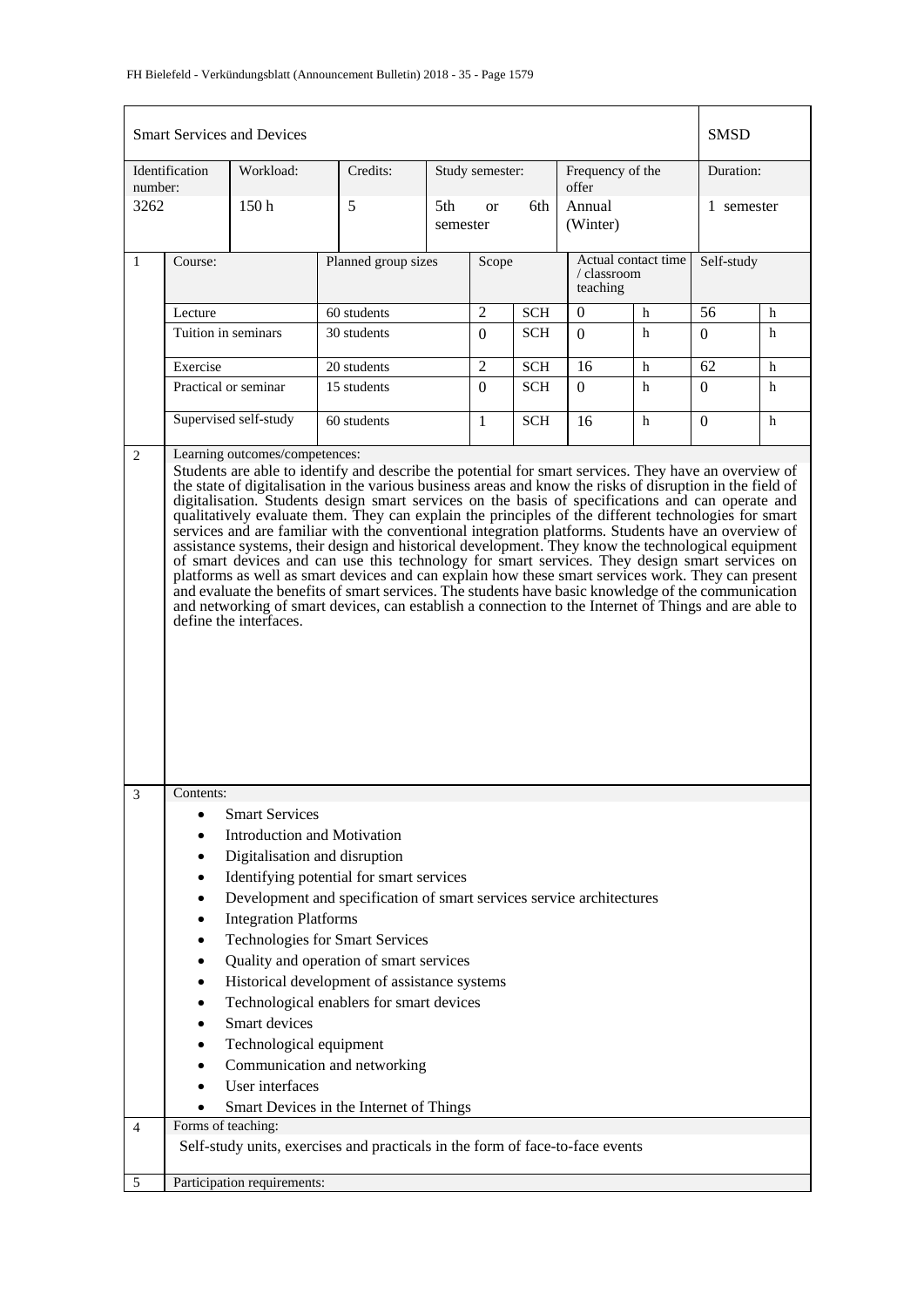|    | Formal:                                                           |                                                               |  |  |  |  |  |  |  |
|----|-------------------------------------------------------------------|---------------------------------------------------------------|--|--|--|--|--|--|--|
|    | Content:                                                          |                                                               |  |  |  |  |  |  |  |
| 6  | Forms of assessment:                                              |                                                               |  |  |  |  |  |  |  |
|    | Term paper, written examination, project work or oral examination |                                                               |  |  |  |  |  |  |  |
| 7  | Prerequisite for the award of credit points:                      |                                                               |  |  |  |  |  |  |  |
|    | Module examination pass                                           |                                                               |  |  |  |  |  |  |  |
| 8  |                                                                   | Application of the module (in the following study programmes) |  |  |  |  |  |  |  |
|    |                                                                   | Product-Service Engineering (work-integrated) B.Eng.          |  |  |  |  |  |  |  |
| 9  |                                                                   | Importance of the grade for the final grade:                  |  |  |  |  |  |  |  |
|    | according to BRPO                                                 |                                                               |  |  |  |  |  |  |  |
| 10 | Module coordinator:                                               |                                                               |  |  |  |  |  |  |  |
|    | N. N.                                                             |                                                               |  |  |  |  |  |  |  |
| 11 | Other information:                                                |                                                               |  |  |  |  |  |  |  |
|    |                                                                   |                                                               |  |  |  |  |  |  |  |
| 12 | Language:                                                         |                                                               |  |  |  |  |  |  |  |
|    | German                                                            |                                                               |  |  |  |  |  |  |  |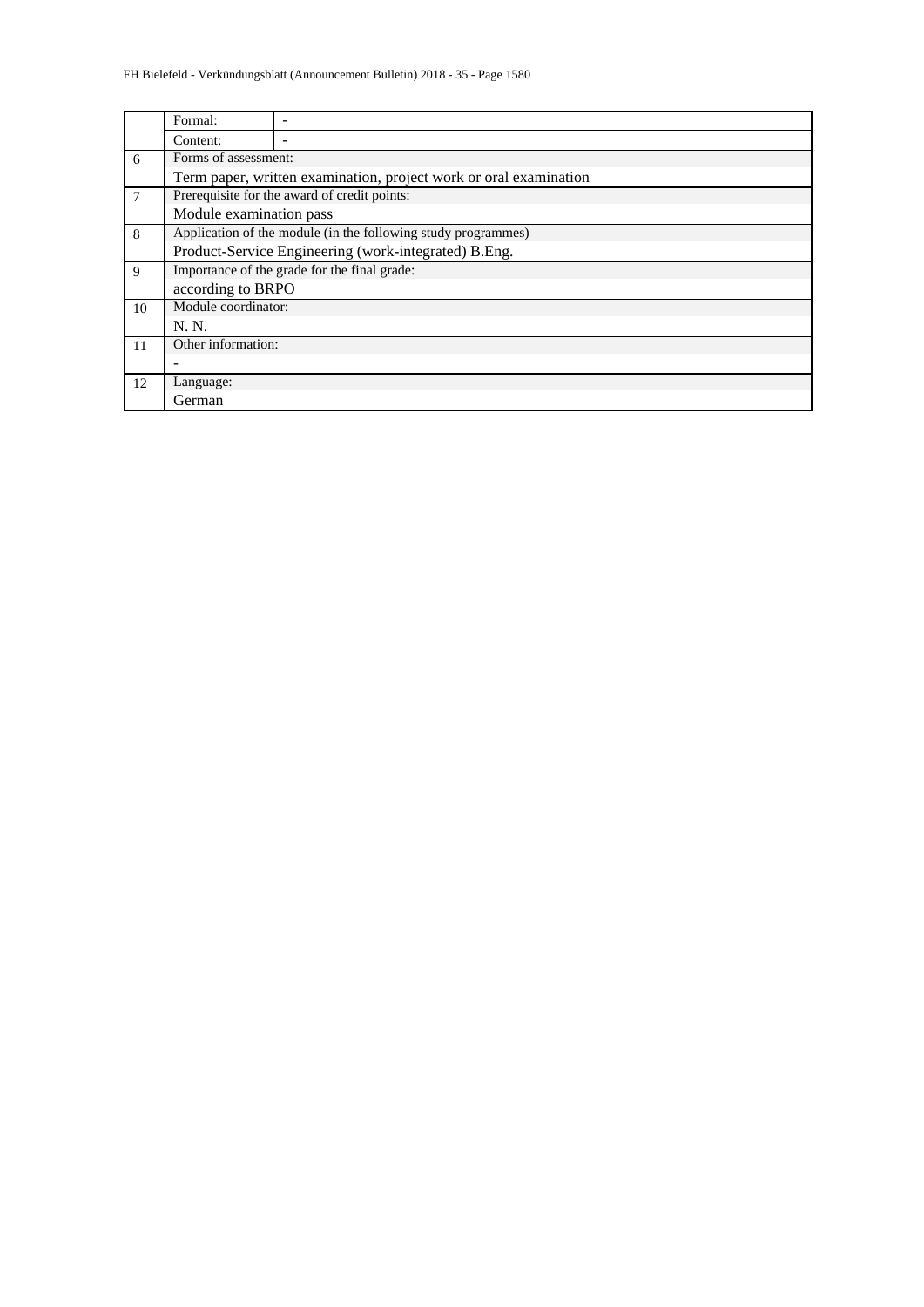| <b>Statistics</b> |                     |                                |                                                                                                 |                 |                 |            |                           |                     | <b>STAT</b> |   |  |
|-------------------|---------------------|--------------------------------|-------------------------------------------------------------------------------------------------|-----------------|-----------------|------------|---------------------------|---------------------|-------------|---|--|
| number:           | Identification      | Workload:                      | Credits:                                                                                        |                 | Study semester: |            | Frequency of the<br>offer |                     | Duration:   |   |  |
| 3224              |                     | 150 <sub>h</sub>               | 5                                                                                               | 3rd<br>semester | <sub>or</sub>   | 4th        | each semester             |                     | 1 semester  |   |  |
| $\mathbf{1}$      | Course:             |                                | Planned group sizes                                                                             |                 | Scope           |            | / classroom<br>teaching   | Actual contact time | Self-study  |   |  |
|                   | Lecture             |                                | 60 students                                                                                     |                 | $\overline{2}$  | <b>SCH</b> | $\theta$                  | h                   | 56          | h |  |
|                   | Tuition in seminars |                                | 30 students                                                                                     |                 | $\Omega$        | <b>SCH</b> | $\Omega$                  | h                   | $\Omega$    | h |  |
|                   | Exercise            |                                | 20 students                                                                                     |                 | $\overline{2}$  | <b>SCH</b> | 16                        | h                   | 62          | h |  |
|                   |                     | Practical or seminar           | 15 students                                                                                     |                 | $\Omega$        | <b>SCH</b> | $\Omega$                  | h                   | $\Omega$    | h |  |
|                   |                     | Supervised self-study          | 60 students                                                                                     |                 | $\mathbf{1}$    | <b>SCH</b> | 16                        | h                   | $\Omega$    | h |  |
| 2                 |                     | Learning outcomes/competences: |                                                                                                 |                 |                 |            |                           |                     |             |   |  |
|                   | Students:           |                                |                                                                                                 |                 |                 |            |                           |                     |             |   |  |
|                   | $\bullet$           |                                | can explain basic concepts of statistics.                                                       |                 |                 |            |                           |                     |             |   |  |
|                   |                     |                                | can apply the basic methods and procedures of descriptive statistics and probability theory.    |                 |                 |            |                           |                     |             |   |  |
|                   | ٠                   |                                | are able to analyse economic questions and problems with statistical methods and to show        |                 |                 |            |                           |                     |             |   |  |
|                   |                     | correlations.                  |                                                                                                 |                 |                 |            |                           |                     |             |   |  |
|                   |                     |                                | are able to solve tasks with the help of suitable software (SPSS, Excel,).                      |                 |                 |            |                           |                     |             |   |  |
|                   |                     |                                |                                                                                                 |                 |                 |            |                           |                     |             |   |  |
|                   |                     |                                |                                                                                                 |                 |                 |            |                           |                     |             |   |  |
| 3                 | Contents:           |                                |                                                                                                 |                 |                 |            |                           |                     |             |   |  |
|                   | $\bullet$           |                                | Descriptive statistics (one-dimensional frequency distributions, measures, multivariate         |                 |                 |            |                           |                     |             |   |  |
|                   |                     |                                | statistics, regression analysis)                                                                |                 |                 |            |                           |                     |             |   |  |
|                   | $\bullet$           |                                | Probability theory (discrete and continuous distributions)                                      |                 |                 |            |                           |                     |             |   |  |
|                   | $\bullet$           | Statistical inference          |                                                                                                 |                 |                 |            |                           |                     |             |   |  |
|                   |                     | Use of Excel/SPSS              |                                                                                                 |                 |                 |            |                           |                     |             |   |  |
| $\overline{4}$    | Forms of teaching:  |                                |                                                                                                 |                 |                 |            |                           |                     |             |   |  |
|                   |                     |                                | Learning units for self-study, classroom sessions in the form of exercises                      |                 |                 |            |                           |                     |             |   |  |
| 5                 |                     | Participation requirements:    |                                                                                                 |                 |                 |            |                           |                     |             |   |  |
|                   | Formal:             |                                |                                                                                                 |                 |                 |            |                           |                     |             |   |  |
|                   | Content:            |                                |                                                                                                 |                 |                 |            |                           |                     |             |   |  |
| 6                 |                     | Forms of assessment:           |                                                                                                 |                 |                 |            |                           |                     |             |   |  |
|                   |                     |                                | Term paper, written examination, combined examination, project work, oral examination or        |                 |                 |            |                           |                     |             |   |  |
|                   |                     |                                | examination accompanying the course                                                             |                 |                 |            |                           |                     |             |   |  |
| 7                 |                     |                                | Prerequisite for the award of credit points:                                                    |                 |                 |            |                           |                     |             |   |  |
| 8                 |                     | Module examination pass        | Application of the module (in the following study programmes)                                   |                 |                 |            |                           |                     |             |   |  |
|                   |                     |                                | Digital Logistics (work-integrated) B.Eng., Digital Technologies (work-integrated) B.Eng.,      |                 |                 |            |                           |                     |             |   |  |
|                   |                     |                                | Mechatronics/Automation (work-integrated) B.Eng., Product-Service Engineering (work-integrated) |                 |                 |            |                           |                     |             |   |  |
|                   |                     |                                | B.Eng. and Industrial Engineering and Management (work-integrated) B.Eng.                       |                 |                 |            |                           |                     |             |   |  |
|                   |                     |                                |                                                                                                 |                 |                 |            |                           |                     |             |   |  |
| 9                 |                     |                                | Importance of the grade for the final grade:                                                    |                 |                 |            |                           |                     |             |   |  |
|                   |                     | according to BRPO              |                                                                                                 |                 |                 |            |                           |                     |             |   |  |
| 10                |                     | Module coordinator:            |                                                                                                 |                 |                 |            |                           |                     |             |   |  |
|                   |                     | Dr. rer. nat. Sabrina Proß     |                                                                                                 |                 |                 |            |                           |                     |             |   |  |
| 11                | Other information:  |                                |                                                                                                 |                 |                 |            |                           |                     |             |   |  |
|                   |                     |                                |                                                                                                 |                 |                 |            |                           |                     |             |   |  |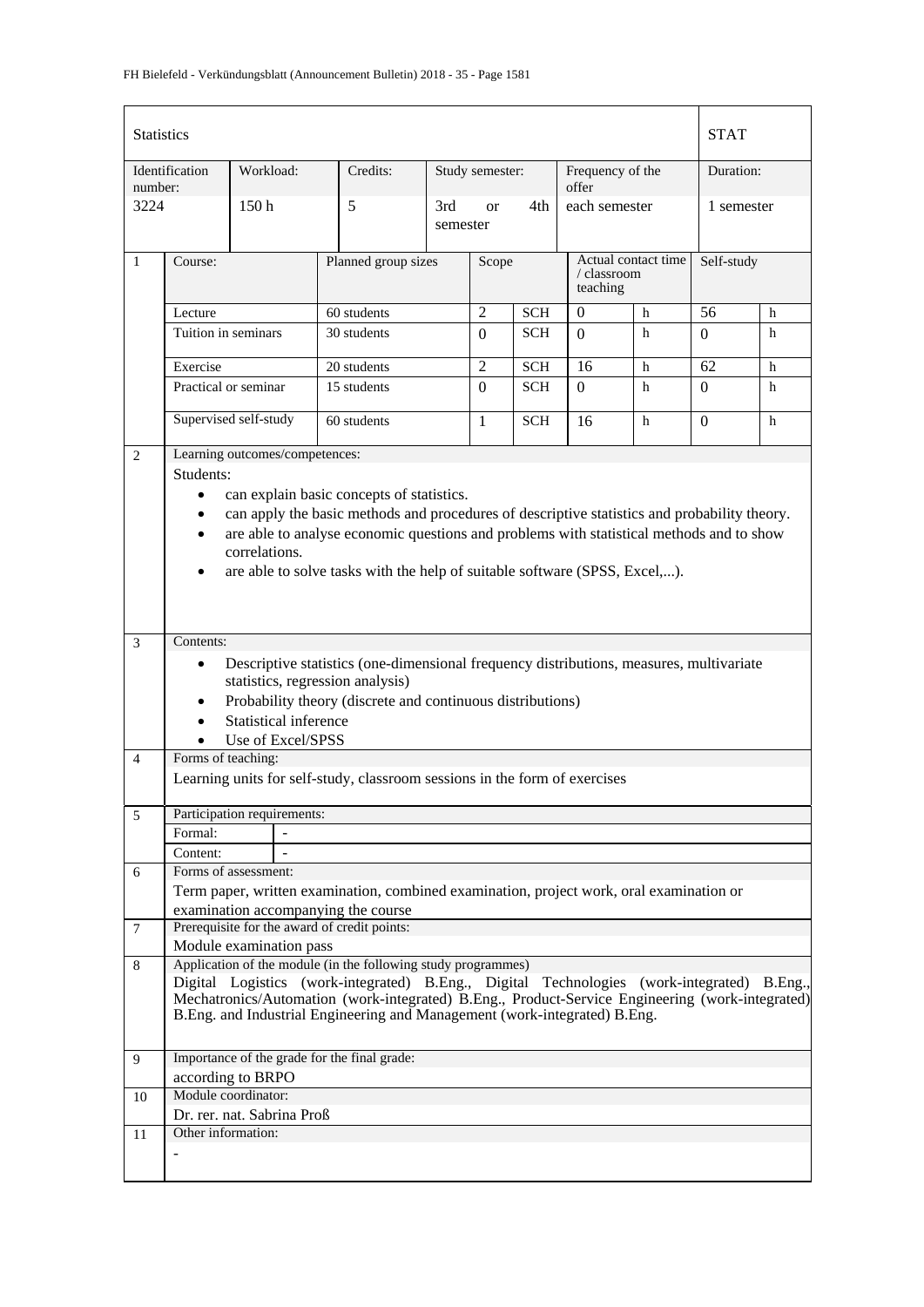| $\overline{\phantom{a}}$<br>-4<br>--<br>-- | $-$  |
|--------------------------------------------|------|
|                                            | $ -$ |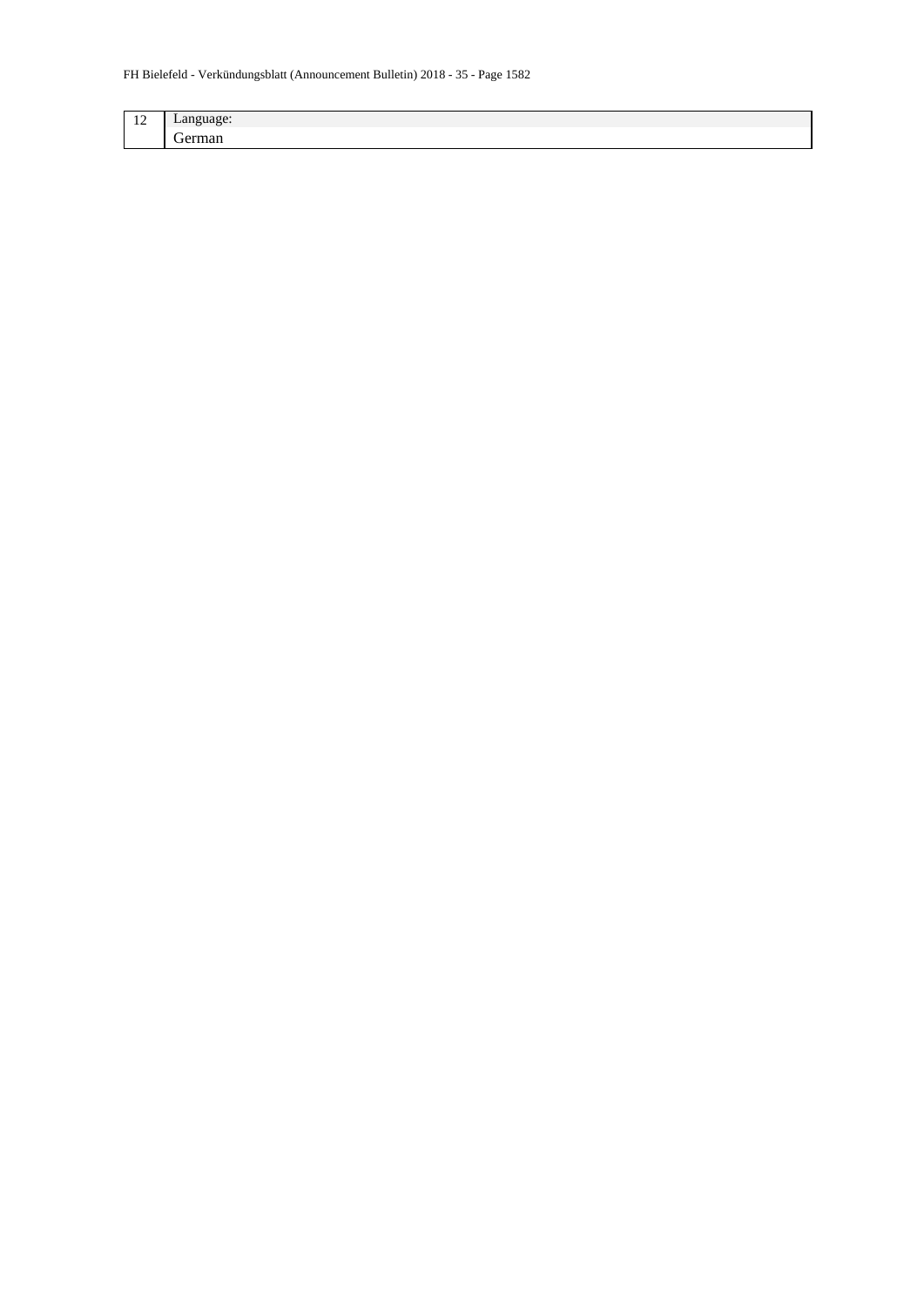|                                                                                                                                                                                                                                                                                                                                                                                                                                                                                                                                                                                                                                                                                                                                                                                                                                                                                                                                                                                                                                                             | <b>Technical English</b>                                                                                                                                                                                                                                                                                                                                                                                                                                                                       |                             |                                                                                                   |                     |                         |            |                           |                                    | <b>TCE</b> |            |  |
|-------------------------------------------------------------------------------------------------------------------------------------------------------------------------------------------------------------------------------------------------------------------------------------------------------------------------------------------------------------------------------------------------------------------------------------------------------------------------------------------------------------------------------------------------------------------------------------------------------------------------------------------------------------------------------------------------------------------------------------------------------------------------------------------------------------------------------------------------------------------------------------------------------------------------------------------------------------------------------------------------------------------------------------------------------------|------------------------------------------------------------------------------------------------------------------------------------------------------------------------------------------------------------------------------------------------------------------------------------------------------------------------------------------------------------------------------------------------------------------------------------------------------------------------------------------------|-----------------------------|---------------------------------------------------------------------------------------------------|---------------------|-------------------------|------------|---------------------------|------------------------------------|------------|------------|--|
| number:                                                                                                                                                                                                                                                                                                                                                                                                                                                                                                                                                                                                                                                                                                                                                                                                                                                                                                                                                                                                                                                     | Identification                                                                                                                                                                                                                                                                                                                                                                                                                                                                                 | Workload:                   | Credits:                                                                                          |                     | Study semester:         |            | Frequency of the<br>offer |                                    |            | Duration:  |  |
| 3121                                                                                                                                                                                                                                                                                                                                                                                                                                                                                                                                                                                                                                                                                                                                                                                                                                                                                                                                                                                                                                                        |                                                                                                                                                                                                                                                                                                                                                                                                                                                                                                | 150 <sub>h</sub><br>5       |                                                                                                   |                     | 1st.<br>3rd or 5th sem. |            |                           | Annual<br>(Winter)                 |            | 1 semester |  |
| $\mathbf{1}$                                                                                                                                                                                                                                                                                                                                                                                                                                                                                                                                                                                                                                                                                                                                                                                                                                                                                                                                                                                                                                                | Course:                                                                                                                                                                                                                                                                                                                                                                                                                                                                                        |                             |                                                                                                   | Planned group sizes |                         |            | teaching                  | Actual contact<br>time / classroom | Self-study |            |  |
|                                                                                                                                                                                                                                                                                                                                                                                                                                                                                                                                                                                                                                                                                                                                                                                                                                                                                                                                                                                                                                                             | Lecture                                                                                                                                                                                                                                                                                                                                                                                                                                                                                        |                             | 60 students                                                                                       |                     | $\overline{2}$          | <b>SCH</b> | $\mathbf{0}$              | $\mathbf h$                        | 56         | h          |  |
|                                                                                                                                                                                                                                                                                                                                                                                                                                                                                                                                                                                                                                                                                                                                                                                                                                                                                                                                                                                                                                                             | Tuition in seminars                                                                                                                                                                                                                                                                                                                                                                                                                                                                            |                             |                                                                                                   |                     | $\Omega$                | <b>SCH</b> | $\Omega$                  | h                                  | $\Omega$   | h          |  |
|                                                                                                                                                                                                                                                                                                                                                                                                                                                                                                                                                                                                                                                                                                                                                                                                                                                                                                                                                                                                                                                             | Exercise                                                                                                                                                                                                                                                                                                                                                                                                                                                                                       |                             |                                                                                                   |                     | $\Omega$                | <b>SCH</b> | $\overline{0}$            | h                                  | $\Omega$   | h          |  |
|                                                                                                                                                                                                                                                                                                                                                                                                                                                                                                                                                                                                                                                                                                                                                                                                                                                                                                                                                                                                                                                             |                                                                                                                                                                                                                                                                                                                                                                                                                                                                                                | Practical or seminar        | 15 students                                                                                       |                     | $\overline{2}$          | <b>SCH</b> | 32                        | h                                  | 46         | h          |  |
|                                                                                                                                                                                                                                                                                                                                                                                                                                                                                                                                                                                                                                                                                                                                                                                                                                                                                                                                                                                                                                                             |                                                                                                                                                                                                                                                                                                                                                                                                                                                                                                | Supervised self-study       | 30 students                                                                                       |                     | 1                       | <b>SCH</b> | 16                        | h                                  | $\Omega$   | h          |  |
| Learning outcomes/competences:<br>2<br>- Expertise: Students demonstrate that they have extended their active general language competence<br>from B1.2 and achieved a B2.1 level. They possess a sound basic vocabulary of Technical English<br>and master the contextually relevant grammar. They communicate spontaneously and fluently in<br>engineering job situations. They formulate issues confidently, clearly and in detail in English both<br>in speaking and writing<br>- Social competence: They try out and consolidate communicative key skills in English<br>presentations, teamwork and project work.<br>- Methodological competence: They use targeted strategies for content acquisition and critical<br>analysis of technical texts and for solving contextual tasks. They can present technical issues in a<br>way that is appropriate for the target group.<br>- Personal competence: They assume responsibility for their learning process; they research and<br>structure authentic material, organise workloads and meet deadlines. |                                                                                                                                                                                                                                                                                                                                                                                                                                                                                                |                             |                                                                                                   |                     |                         |            |                           |                                    |            |            |  |
| 3                                                                                                                                                                                                                                                                                                                                                                                                                                                                                                                                                                                                                                                                                                                                                                                                                                                                                                                                                                                                                                                           | Contents:<br>- Students master the core terminology of the technical and organisational content of their study<br>programme (e.g. dimensions and shapes; numbers, symbols and mathematical operations; materials<br>and manufacturing; automated systems and Industry 4.0; logistics; international trade, etc.).<br>- They possess interdisciplinary skills (e.g. emailing; writing reports and abstracts; project pitches;<br>discussing readings and trends; designing conference posters). |                             |                                                                                                   |                     |                         |            |                           |                                    |            |            |  |
| 4                                                                                                                                                                                                                                                                                                                                                                                                                                                                                                                                                                                                                                                                                                                                                                                                                                                                                                                                                                                                                                                           | Forms of teaching:                                                                                                                                                                                                                                                                                                                                                                                                                                                                             |                             |                                                                                                   |                     |                         |            |                           |                                    |            |            |  |
|                                                                                                                                                                                                                                                                                                                                                                                                                                                                                                                                                                                                                                                                                                                                                                                                                                                                                                                                                                                                                                                             |                                                                                                                                                                                                                                                                                                                                                                                                                                                                                                | Project task (Assignment)   | Seminar-based teaching / individual and group work, etc.                                          |                     |                         |            |                           |                                    |            |            |  |
| 5                                                                                                                                                                                                                                                                                                                                                                                                                                                                                                                                                                                                                                                                                                                                                                                                                                                                                                                                                                                                                                                           |                                                                                                                                                                                                                                                                                                                                                                                                                                                                                                | Participation requirements: |                                                                                                   |                     |                         |            |                           |                                    |            |            |  |
|                                                                                                                                                                                                                                                                                                                                                                                                                                                                                                                                                                                                                                                                                                                                                                                                                                                                                                                                                                                                                                                             | Formal:                                                                                                                                                                                                                                                                                                                                                                                                                                                                                        |                             |                                                                                                   |                     |                         |            |                           |                                    |            |            |  |
|                                                                                                                                                                                                                                                                                                                                                                                                                                                                                                                                                                                                                                                                                                                                                                                                                                                                                                                                                                                                                                                             | Content:                                                                                                                                                                                                                                                                                                                                                                                                                                                                                       |                             | English language competence: B1.2 (according to the European Reference<br>Framework of Languages) |                     |                         |            |                           |                                    |            |            |  |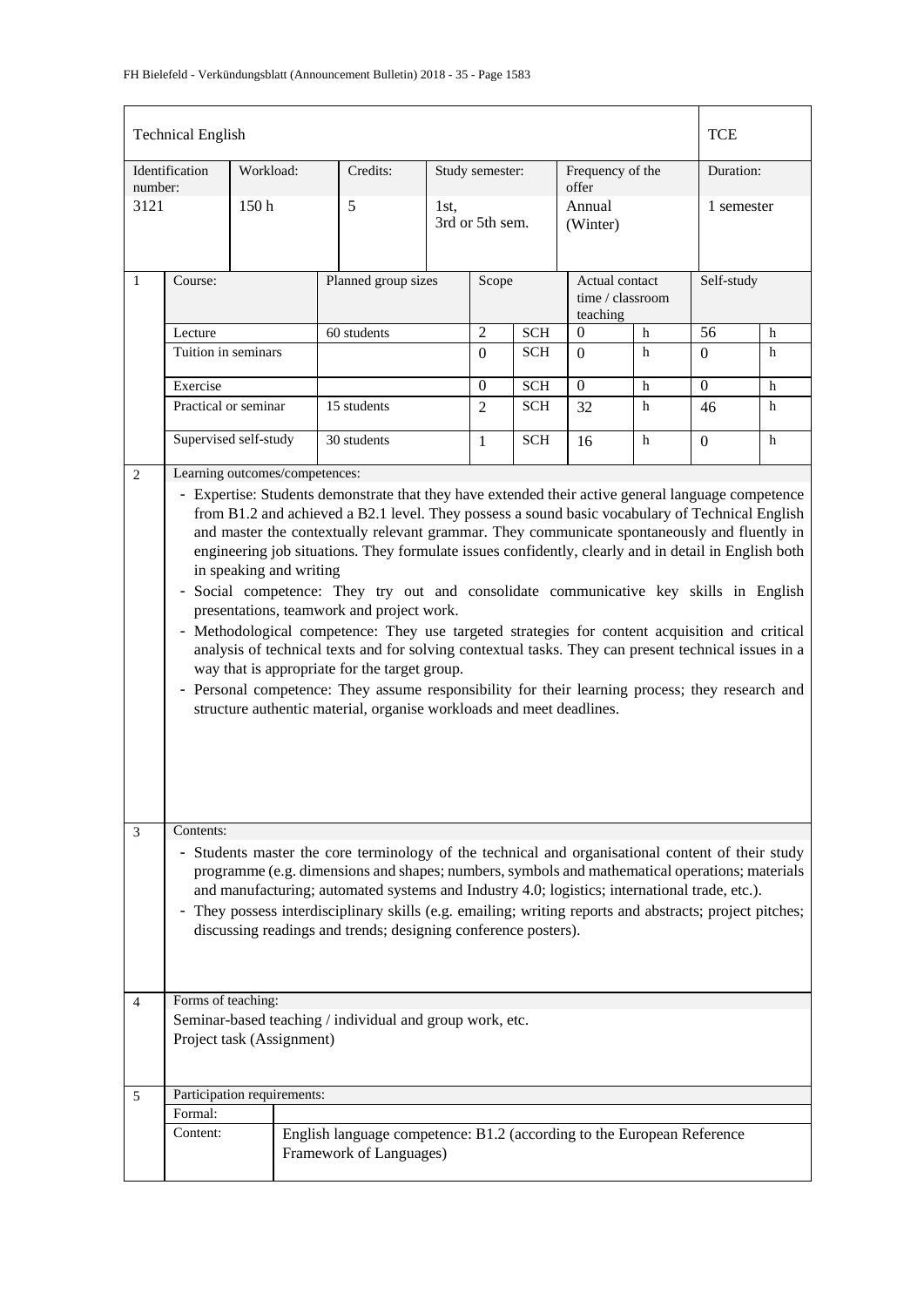| 6  | Forms of assessment:                                                                                                                                                                                                                                                       |  |  |  |  |  |  |  |
|----|----------------------------------------------------------------------------------------------------------------------------------------------------------------------------------------------------------------------------------------------------------------------------|--|--|--|--|--|--|--|
|    | Combination examination                                                                                                                                                                                                                                                    |  |  |  |  |  |  |  |
| 7  | Prerequisite for the award of credit points:                                                                                                                                                                                                                               |  |  |  |  |  |  |  |
|    | 70% attendance and active participation, passed semester project and written exam                                                                                                                                                                                          |  |  |  |  |  |  |  |
| 8  | Application of the module (in the following study programmes)                                                                                                                                                                                                              |  |  |  |  |  |  |  |
|    | Digital Logistics (work-integrated) B.Eng., Digital Technologies (work-integrated) B.Eng.,<br>Mechatronics/Automation (work-integrated) B.Eng., Product-Service Engineering (work-integrated)<br>B.Eng. and Industrial Engineering and Management (work-integrated) B.Eng. |  |  |  |  |  |  |  |
| 9  | Importance of the grade for the final grade:                                                                                                                                                                                                                               |  |  |  |  |  |  |  |
|    | according to BRPO                                                                                                                                                                                                                                                          |  |  |  |  |  |  |  |
| 10 | Module coordinator:                                                                                                                                                                                                                                                        |  |  |  |  |  |  |  |
|    | OStR Cornelia Biegler-König                                                                                                                                                                                                                                                |  |  |  |  |  |  |  |
| 11 | Other information:                                                                                                                                                                                                                                                         |  |  |  |  |  |  |  |
|    |                                                                                                                                                                                                                                                                            |  |  |  |  |  |  |  |
| 12 | Language:                                                                                                                                                                                                                                                                  |  |  |  |  |  |  |  |
|    | English                                                                                                                                                                                                                                                                    |  |  |  |  |  |  |  |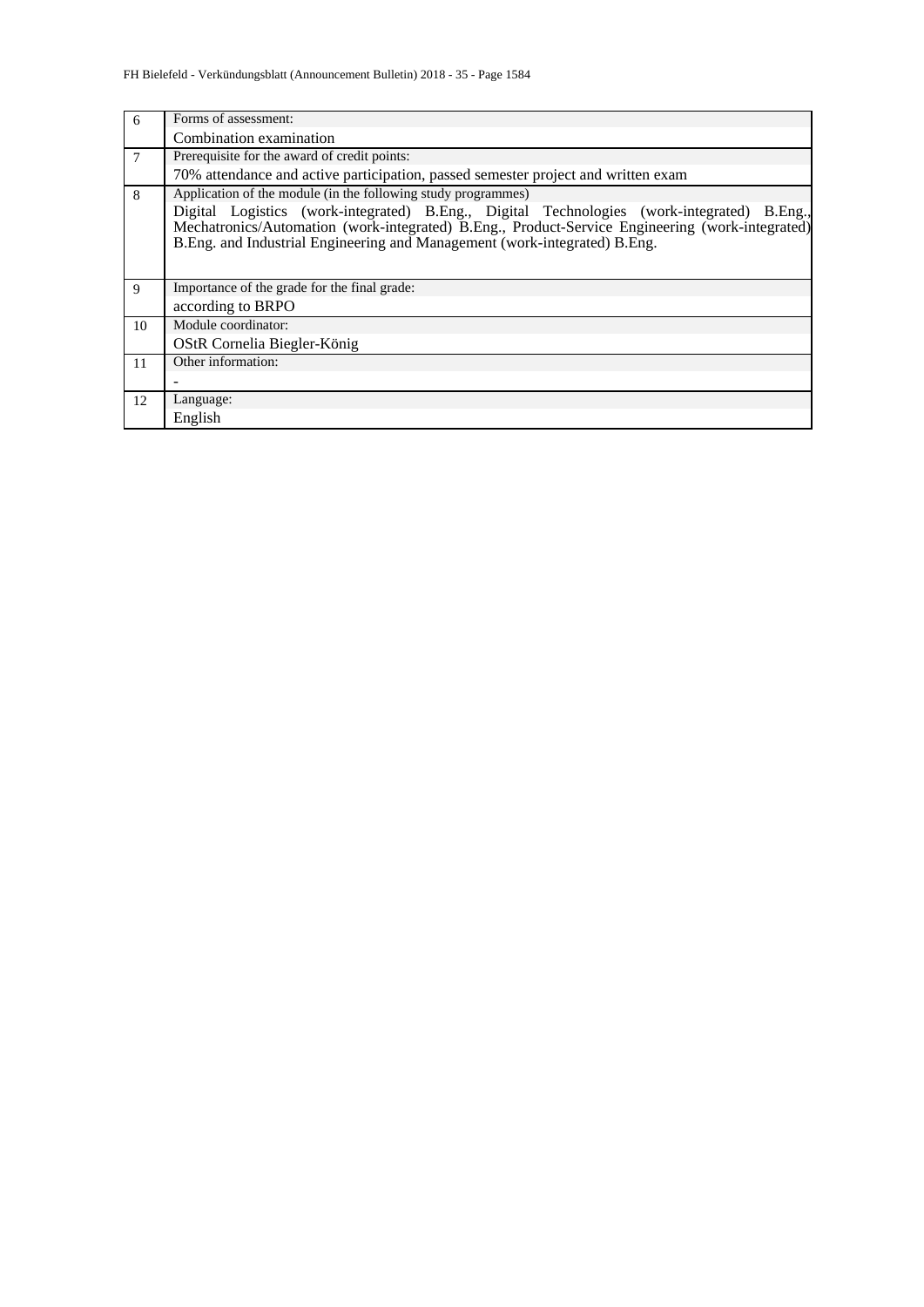## FH Bielefeld - Verkündungsblatt (Announcement Bulletin) 2018 - 35 - Page 1585

|                                                                                                                                                                                                                                                                                                                                                                                                                                    | <b>Usability Engineering</b>                                                                                                                                                                                                                                                                                                                                                                                                                                                                                                                                                                                                                                                                                                                                                               |                       |                                                                               |                 |                 |            |                           |                     | <b>UEG</b>   |   |
|------------------------------------------------------------------------------------------------------------------------------------------------------------------------------------------------------------------------------------------------------------------------------------------------------------------------------------------------------------------------------------------------------------------------------------|--------------------------------------------------------------------------------------------------------------------------------------------------------------------------------------------------------------------------------------------------------------------------------------------------------------------------------------------------------------------------------------------------------------------------------------------------------------------------------------------------------------------------------------------------------------------------------------------------------------------------------------------------------------------------------------------------------------------------------------------------------------------------------------------|-----------------------|-------------------------------------------------------------------------------|-----------------|-----------------|------------|---------------------------|---------------------|--------------|---|
| number:                                                                                                                                                                                                                                                                                                                                                                                                                            | Identification                                                                                                                                                                                                                                                                                                                                                                                                                                                                                                                                                                                                                                                                                                                                                                             | Workload:             | Credits:                                                                      |                 | Study semester: |            | Frequency of the<br>offer |                     | Duration:    |   |
| 3263                                                                                                                                                                                                                                                                                                                                                                                                                               |                                                                                                                                                                                                                                                                                                                                                                                                                                                                                                                                                                                                                                                                                                                                                                                            | 150h                  | 5                                                                             | 5th<br>semester | <sub>or</sub>   | 6th        | Annual<br>(Summer)        |                     | 1 semester   |   |
| 1                                                                                                                                                                                                                                                                                                                                                                                                                                  | Course:                                                                                                                                                                                                                                                                                                                                                                                                                                                                                                                                                                                                                                                                                                                                                                                    |                       | Planned group sizes                                                           |                 | Scope           |            | / classroom<br>teaching   | Actual contact time | Self-study   |   |
|                                                                                                                                                                                                                                                                                                                                                                                                                                    | Lecture                                                                                                                                                                                                                                                                                                                                                                                                                                                                                                                                                                                                                                                                                                                                                                                    |                       | 60 students                                                                   |                 | $\overline{2}$  | <b>SCH</b> | $\overline{0}$            | h                   | 56           | h |
|                                                                                                                                                                                                                                                                                                                                                                                                                                    | Tuition in seminars                                                                                                                                                                                                                                                                                                                                                                                                                                                                                                                                                                                                                                                                                                                                                                        |                       | 30 students                                                                   |                 | $\overline{0}$  | <b>SCH</b> | $\Omega$                  | h                   | $\Omega$     | h |
|                                                                                                                                                                                                                                                                                                                                                                                                                                    | Exercise                                                                                                                                                                                                                                                                                                                                                                                                                                                                                                                                                                                                                                                                                                                                                                                   |                       | 20 students                                                                   |                 | $\overline{2}$  | <b>SCH</b> | 16                        | h                   | 62           | h |
|                                                                                                                                                                                                                                                                                                                                                                                                                                    |                                                                                                                                                                                                                                                                                                                                                                                                                                                                                                                                                                                                                                                                                                                                                                                            | Practical or seminar  | 15 students                                                                   |                 | $\Omega$        | <b>SCH</b> | $\Omega$                  | h                   | $\theta$     | h |
|                                                                                                                                                                                                                                                                                                                                                                                                                                    |                                                                                                                                                                                                                                                                                                                                                                                                                                                                                                                                                                                                                                                                                                                                                                                            | Supervised self-study | 60 students                                                                   |                 | $\mathbf{1}$    | <b>SCH</b> | 16                        | h                   | $\mathbf{0}$ | h |
|                                                                                                                                                                                                                                                                                                                                                                                                                                    | The students can explain the basic terms of the topic "Usability Engineering". They know design<br>principles and tools and can apply them. They formulate usability goals and summarise them in the<br>form of design guidelines. They understand the essential principles of human-machine interaction<br>and are able to depict correlations between human information processing, user-friendliness and<br>software ergonomic quality criteria. Students create style guides based on user profiles, design<br>principles and usability goals and can explain and represent them in professional discussions. Students<br>learn techniques of user-centred data visualisation and can use them based on perceptual data and<br>evaluate the psychological aspects of the relationship. |                       |                                                                               |                 |                 |            |                           |                     |              |   |
|                                                                                                                                                                                                                                                                                                                                                                                                                                    |                                                                                                                                                                                                                                                                                                                                                                                                                                                                                                                                                                                                                                                                                                                                                                                            |                       |                                                                               |                 |                 |            |                           |                     |              |   |
| 3                                                                                                                                                                                                                                                                                                                                                                                                                                  | Contents:<br>Introduction:<br>Definitions and basic terms<br>$\bullet$<br>Fundamentals of user interfaces<br>$\bullet$<br>Basic knowledge of human-machine interaction (HMI)<br>Basic models of the HMI<br>Software ergonomic quality criteria of user-friendliness<br>٠<br>Fundamentals of human information processing<br>$\bullet$                                                                                                                                                                                                                                                                                                                                                                                                                                                      |                       |                                                                               |                 |                 |            |                           |                     |              |   |
|                                                                                                                                                                                                                                                                                                                                                                                                                                    | Design guidelines<br>User participation, user profile analysis, contextual task analysis<br>$\bullet$<br><b>Usability</b> goals<br>٠<br>Design principles (colour, symbolism, grouping, arrangement)<br>٠<br>Style guide<br>$\bullet$<br>Process models and methods of usability engineering<br>Design principles, tools<br>$\bullet$                                                                                                                                                                                                                                                                                                                                                                                                                                                      |                       |                                                                               |                 |                 |            |                           |                     |              |   |
| Perceptual psychological aspects of data visualisation Techniques of data visualisation<br>$\bullet$<br>Usability testing using video and the style guide<br>$\bullet$<br>Illustration of basic knowledge using practical examples from industry<br>$\bullet$<br>Evaluation of human-machine interaction systems (evaluation methods, performance<br>$\bullet$<br>measurement, checklists)<br>Forms of teaching:<br>$\overline{4}$ |                                                                                                                                                                                                                                                                                                                                                                                                                                                                                                                                                                                                                                                                                                                                                                                            |                       |                                                                               |                 |                 |            |                           |                     |              |   |
|                                                                                                                                                                                                                                                                                                                                                                                                                                    |                                                                                                                                                                                                                                                                                                                                                                                                                                                                                                                                                                                                                                                                                                                                                                                            |                       | Self-study units, exercises and practicals in the form of face-to-face events |                 |                 |            |                           |                     |              |   |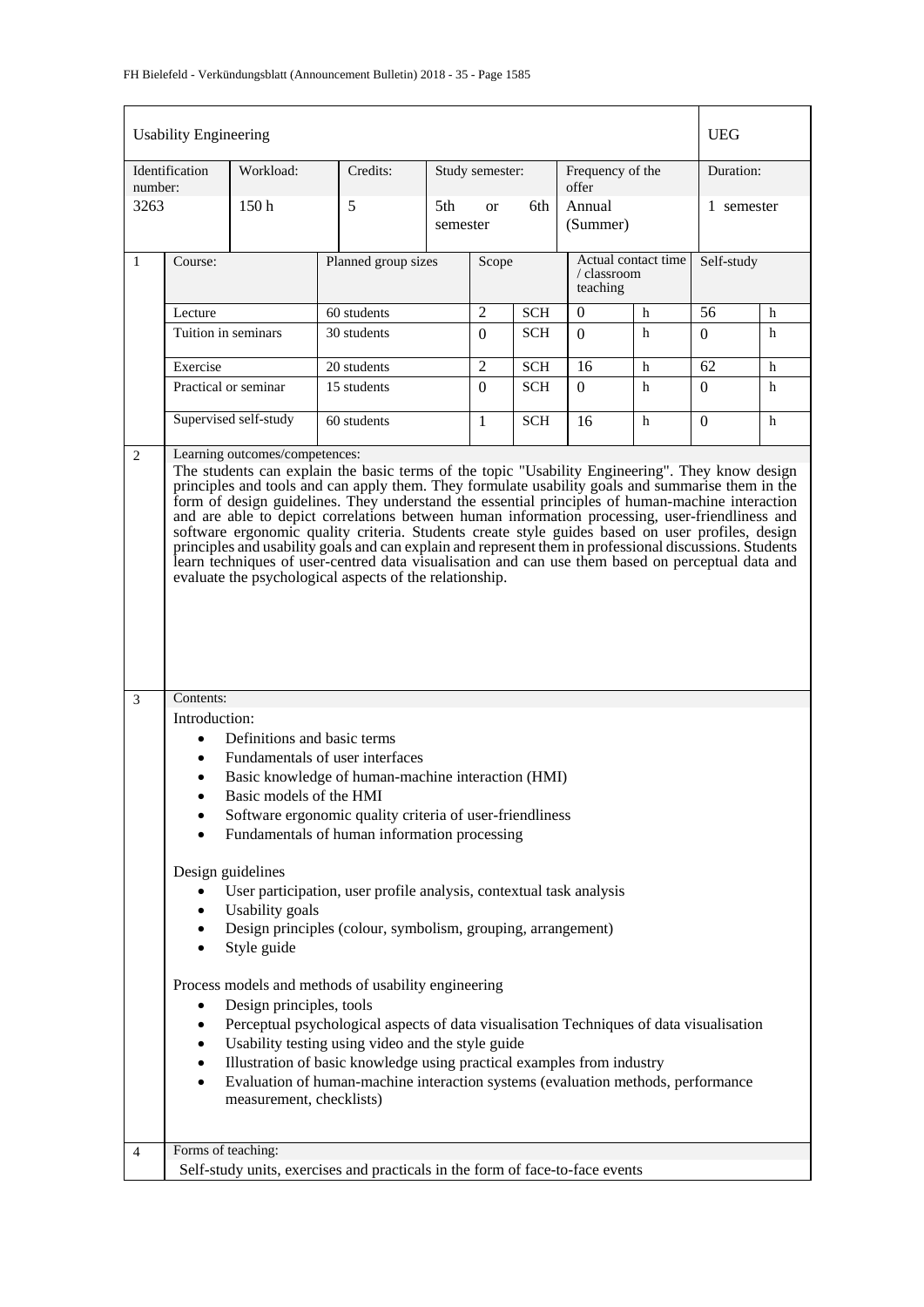| 5  | Participation requirements:                                   |                                                                   |  |  |  |  |  |  |
|----|---------------------------------------------------------------|-------------------------------------------------------------------|--|--|--|--|--|--|
|    | Formal:                                                       |                                                                   |  |  |  |  |  |  |
|    | Content:                                                      |                                                                   |  |  |  |  |  |  |
| 6  | Forms of assessment:                                          |                                                                   |  |  |  |  |  |  |
|    |                                                               | Term paper, written examination, project work or oral examination |  |  |  |  |  |  |
| 7  |                                                               | Prerequisite for the award of credit points:                      |  |  |  |  |  |  |
|    | Module examination pass                                       |                                                                   |  |  |  |  |  |  |
| 8  | Application of the module (in the following study programmes) |                                                                   |  |  |  |  |  |  |
|    |                                                               | Product-Service Engineering (work-integrated) B.Eng.              |  |  |  |  |  |  |
| 9  |                                                               | Importance of the grade for the final grade:                      |  |  |  |  |  |  |
|    | according to BRPO                                             |                                                                   |  |  |  |  |  |  |
| 10 | Module coordinator:                                           |                                                                   |  |  |  |  |  |  |
|    | N. N.                                                         |                                                                   |  |  |  |  |  |  |
| 11 | Other information:                                            |                                                                   |  |  |  |  |  |  |
|    |                                                               |                                                                   |  |  |  |  |  |  |
| 12 | Language:                                                     |                                                                   |  |  |  |  |  |  |
|    | German                                                        |                                                                   |  |  |  |  |  |  |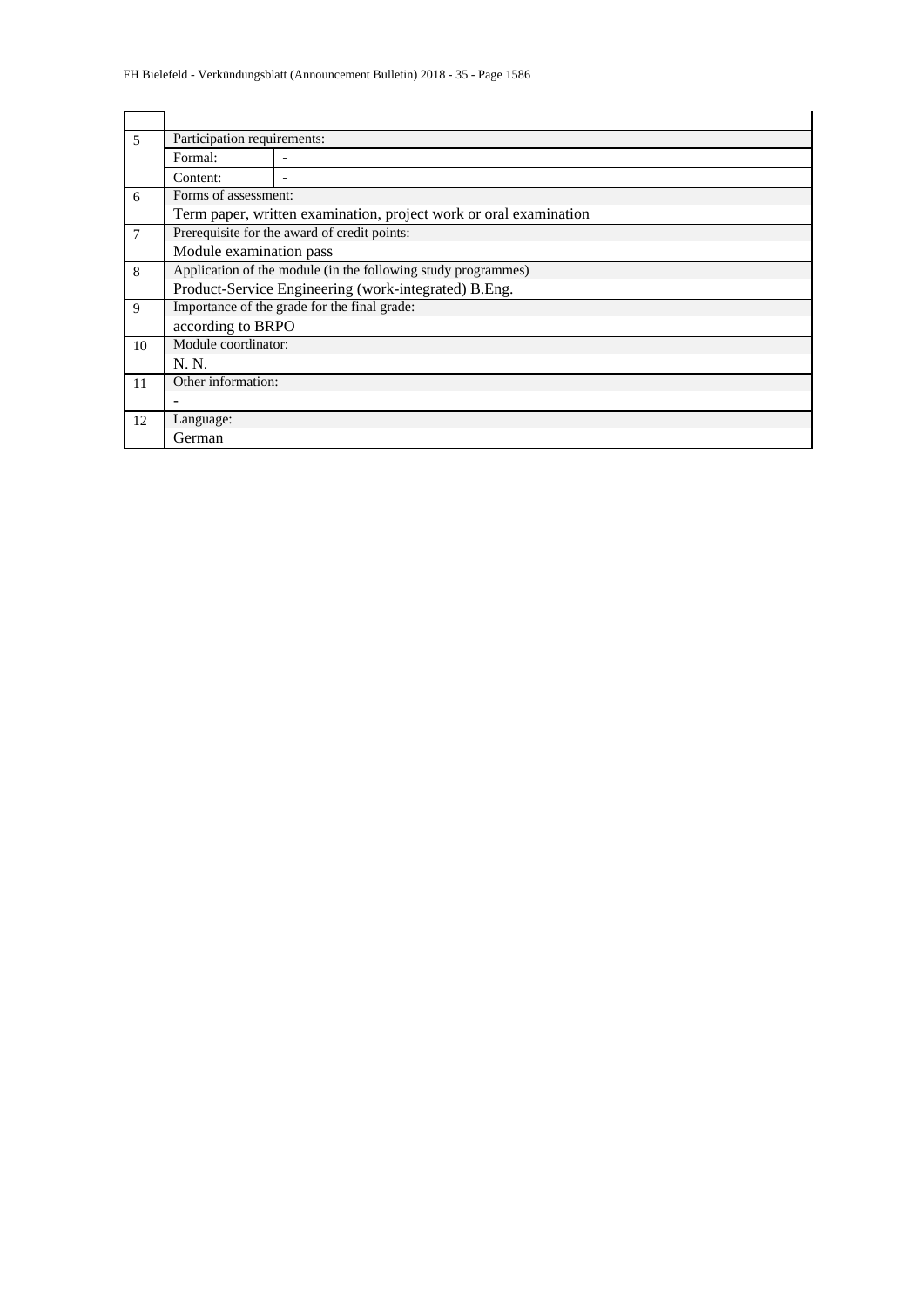|                                                                                                                                                                                                                                                                                                                                                                                                                                                                                                                                                                                                                                                                                                                                                                                                                                                                                                                                                                                                                                                                                                                                                                                                                          |                           | Networking and IoT Solutions                                                                                         |                                                                                                                                                                                                                                                                                                                                                                                                                                                                                                                                                                                                                        |                 |                |            |                           |                     | <b>IOT</b>     |   |
|--------------------------------------------------------------------------------------------------------------------------------------------------------------------------------------------------------------------------------------------------------------------------------------------------------------------------------------------------------------------------------------------------------------------------------------------------------------------------------------------------------------------------------------------------------------------------------------------------------------------------------------------------------------------------------------------------------------------------------------------------------------------------------------------------------------------------------------------------------------------------------------------------------------------------------------------------------------------------------------------------------------------------------------------------------------------------------------------------------------------------------------------------------------------------------------------------------------------------|---------------------------|----------------------------------------------------------------------------------------------------------------------|------------------------------------------------------------------------------------------------------------------------------------------------------------------------------------------------------------------------------------------------------------------------------------------------------------------------------------------------------------------------------------------------------------------------------------------------------------------------------------------------------------------------------------------------------------------------------------------------------------------------|-----------------|----------------|------------|---------------------------|---------------------|----------------|---|
| number:                                                                                                                                                                                                                                                                                                                                                                                                                                                                                                                                                                                                                                                                                                                                                                                                                                                                                                                                                                                                                                                                                                                                                                                                                  | Identification            | Workload:                                                                                                            | Credits:                                                                                                                                                                                                                                                                                                                                                                                                                                                                                                                                                                                                               | Study semester: |                |            | Frequency of the<br>offer |                     | Duration:      |   |
| 3264                                                                                                                                                                                                                                                                                                                                                                                                                                                                                                                                                                                                                                                                                                                                                                                                                                                                                                                                                                                                                                                                                                                                                                                                                     |                           | 150 <sub>h</sub>                                                                                                     | 5                                                                                                                                                                                                                                                                                                                                                                                                                                                                                                                                                                                                                      | 5th sem.        |                |            | Annual<br>(Winter)        |                     | 1 semester     |   |
| $\mathbf{1}$                                                                                                                                                                                                                                                                                                                                                                                                                                                                                                                                                                                                                                                                                                                                                                                                                                                                                                                                                                                                                                                                                                                                                                                                             | Course:                   |                                                                                                                      | Planned group sizes                                                                                                                                                                                                                                                                                                                                                                                                                                                                                                                                                                                                    |                 | Scope          |            | / classroom<br>teaching   | Actual contact time | Self-study     |   |
|                                                                                                                                                                                                                                                                                                                                                                                                                                                                                                                                                                                                                                                                                                                                                                                                                                                                                                                                                                                                                                                                                                                                                                                                                          | Lecture                   |                                                                                                                      | 60 students                                                                                                                                                                                                                                                                                                                                                                                                                                                                                                                                                                                                            |                 | $\overline{2}$ | <b>SCH</b> | $\mathbf{0}$              | $\mathbf h$         | 56             | h |
|                                                                                                                                                                                                                                                                                                                                                                                                                                                                                                                                                                                                                                                                                                                                                                                                                                                                                                                                                                                                                                                                                                                                                                                                                          | Tuition in seminars       |                                                                                                                      | 30 students                                                                                                                                                                                                                                                                                                                                                                                                                                                                                                                                                                                                            |                 | $\Omega$       | <b>SCH</b> | $\Omega$                  | h                   | $\Omega$       | h |
|                                                                                                                                                                                                                                                                                                                                                                                                                                                                                                                                                                                                                                                                                                                                                                                                                                                                                                                                                                                                                                                                                                                                                                                                                          | Exercise                  |                                                                                                                      | 20 students                                                                                                                                                                                                                                                                                                                                                                                                                                                                                                                                                                                                            |                 | 1              | <b>SCH</b> | 8                         | $\mathbf h$         | 46             | h |
|                                                                                                                                                                                                                                                                                                                                                                                                                                                                                                                                                                                                                                                                                                                                                                                                                                                                                                                                                                                                                                                                                                                                                                                                                          |                           | Practical or seminar                                                                                                 | 15 students                                                                                                                                                                                                                                                                                                                                                                                                                                                                                                                                                                                                            |                 | $\mathbf{1}$   | <b>SCH</b> | 16                        | h                   | $\Omega$       | h |
|                                                                                                                                                                                                                                                                                                                                                                                                                                                                                                                                                                                                                                                                                                                                                                                                                                                                                                                                                                                                                                                                                                                                                                                                                          |                           | Supervised self-study                                                                                                | 60 students                                                                                                                                                                                                                                                                                                                                                                                                                                                                                                                                                                                                            |                 | 1.5            | <b>SCH</b> | 24                        | h                   | $\overline{0}$ | h |
| the intersections between the individual layers and can apply them. They understand the essential<br>processes between the individual communication layers and can name the data abstraction. Students<br>have an overview of industrial fieldbuses, they know the common protocols and can interpret them.<br>They understand the international standardisation of fieldbuses and are able to apply it. The students<br>have basic knowledge in the area of the OPC-UA standard. They know the standardisation and<br>specifications and can implement OPC clients and OPC servers. They simulate different bus systems<br>with appropriate tools and analyse the data packets sent. They can evaluate different bus technologies<br>and classify them for different applications. The students can illustrate the correlations between the bus<br>technologies. They are familiar with the TCP/IP protocol and can use it for IoT solutions (Internet of<br>Things). They know the essential principles of wireless communication and can name and describe<br>their standards. They are able to apply their knowledge in the field of industrial communication and of<br>wireless data transmission to IoT solutions. |                           |                                                                                                                      |                                                                                                                                                                                                                                                                                                                                                                                                                                                                                                                                                                                                                        |                 |                |            |                           |                     |                |   |
| 3                                                                                                                                                                                                                                                                                                                                                                                                                                                                                                                                                                                                                                                                                                                                                                                                                                                                                                                                                                                                                                                                                                                                                                                                                        | Contents:<br>Introduction | Industrial fieldbuses<br>Ethernet-based real-time systems<br><b>IPC</b> Global's standards<br><b>OPC-UA Standard</b> | Distributed Communication in Industrial Applications<br>The ISO-OSI Communication Model<br>Security layer: Access procedures, protocol security, reliability<br>Switching layer: Routing and device discovery, IP protocol<br>Transport layer: Providing quality of service<br>Session layer: Transaction security of unreliable channels<br>Presentation layer: Character representation and character encoding<br>Application layer: Application protocols and services<br>International standardisation of fieldbuses<br>AS-Interface, CAN, Profibus, KNX, DeviceNet,<br>EthernetIP, EtherCAT, ProfiNet, Powerlink, |                 |                |            |                           |                     |                |   |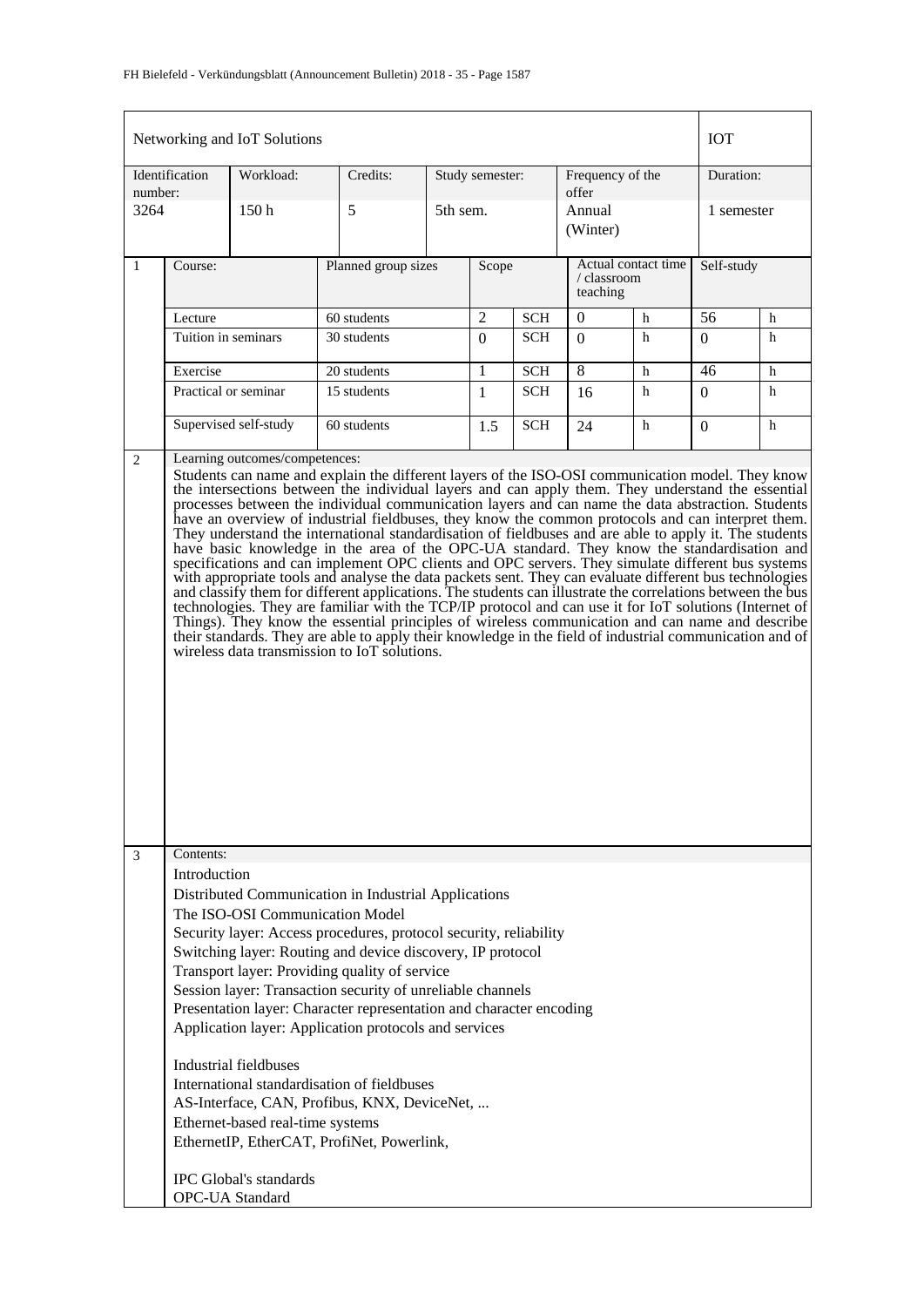|                |                                           | <b>Wireless Communication Basics</b>                                                            |  |  |  |  |  |  |  |  |  |
|----------------|-------------------------------------------|-------------------------------------------------------------------------------------------------|--|--|--|--|--|--|--|--|--|
|                | Radio Technology                          |                                                                                                 |  |  |  |  |  |  |  |  |  |
|                |                                           | Bluetooth, Wifi, IEEE802.15.4, WirelessHART,                                                    |  |  |  |  |  |  |  |  |  |
|                | Coexistence of radio systems              |                                                                                                 |  |  |  |  |  |  |  |  |  |
|                | Peculiarities of the radio channel        |                                                                                                 |  |  |  |  |  |  |  |  |  |
|                | From point-to-point to multi-user systems |                                                                                                 |  |  |  |  |  |  |  |  |  |
|                | From single-hop to multi-hop              |                                                                                                 |  |  |  |  |  |  |  |  |  |
|                |                                           |                                                                                                 |  |  |  |  |  |  |  |  |  |
|                | Wireless sensor networks                  |                                                                                                 |  |  |  |  |  |  |  |  |  |
|                | Body-area networks                        |                                                                                                 |  |  |  |  |  |  |  |  |  |
|                | Infrastructure as a service               |                                                                                                 |  |  |  |  |  |  |  |  |  |
|                | <b>Spectrum Sharing</b>                   |                                                                                                 |  |  |  |  |  |  |  |  |  |
|                | <b>Cloud Radio Access Networks</b>        |                                                                                                 |  |  |  |  |  |  |  |  |  |
|                | Full duplex communication                 |                                                                                                 |  |  |  |  |  |  |  |  |  |
| $\overline{4}$ | Forms of teaching:                        |                                                                                                 |  |  |  |  |  |  |  |  |  |
|                |                                           | Self-study units, exercises and practicals in the form of face-to-face events                   |  |  |  |  |  |  |  |  |  |
|                |                                           |                                                                                                 |  |  |  |  |  |  |  |  |  |
|                |                                           |                                                                                                 |  |  |  |  |  |  |  |  |  |
| 5              | Participation requirements:               |                                                                                                 |  |  |  |  |  |  |  |  |  |
|                | Formal:                                   |                                                                                                 |  |  |  |  |  |  |  |  |  |
|                | Content:                                  | Module "Foundations of Computer Science"                                                        |  |  |  |  |  |  |  |  |  |
| 6              | Forms of assessment:                      |                                                                                                 |  |  |  |  |  |  |  |  |  |
|                |                                           | Term paper, written examination, project work or oral examination                               |  |  |  |  |  |  |  |  |  |
| $\tau$         |                                           | Prerequisite for the award of credit points:                                                    |  |  |  |  |  |  |  |  |  |
|                |                                           | Module examination pass and course assessment                                                   |  |  |  |  |  |  |  |  |  |
| 8              |                                           | Application of the module (in the following study programmes)                                   |  |  |  |  |  |  |  |  |  |
|                |                                           | Digital Technologies (work-integrated) B.Eng. and Product-Service Engineering (work-integrated) |  |  |  |  |  |  |  |  |  |
|                | B.Eng.                                    |                                                                                                 |  |  |  |  |  |  |  |  |  |
| 9              |                                           | Importance of the grade for the final grade:                                                    |  |  |  |  |  |  |  |  |  |
|                | according to BRPO<br>Module coordinator:  |                                                                                                 |  |  |  |  |  |  |  |  |  |
| 10             | N. N.                                     |                                                                                                 |  |  |  |  |  |  |  |  |  |
|                | Other information:                        |                                                                                                 |  |  |  |  |  |  |  |  |  |
| 11             |                                           |                                                                                                 |  |  |  |  |  |  |  |  |  |
| 12             | Language:                                 |                                                                                                 |  |  |  |  |  |  |  |  |  |
|                | German                                    |                                                                                                 |  |  |  |  |  |  |  |  |  |

 $\overline{1}$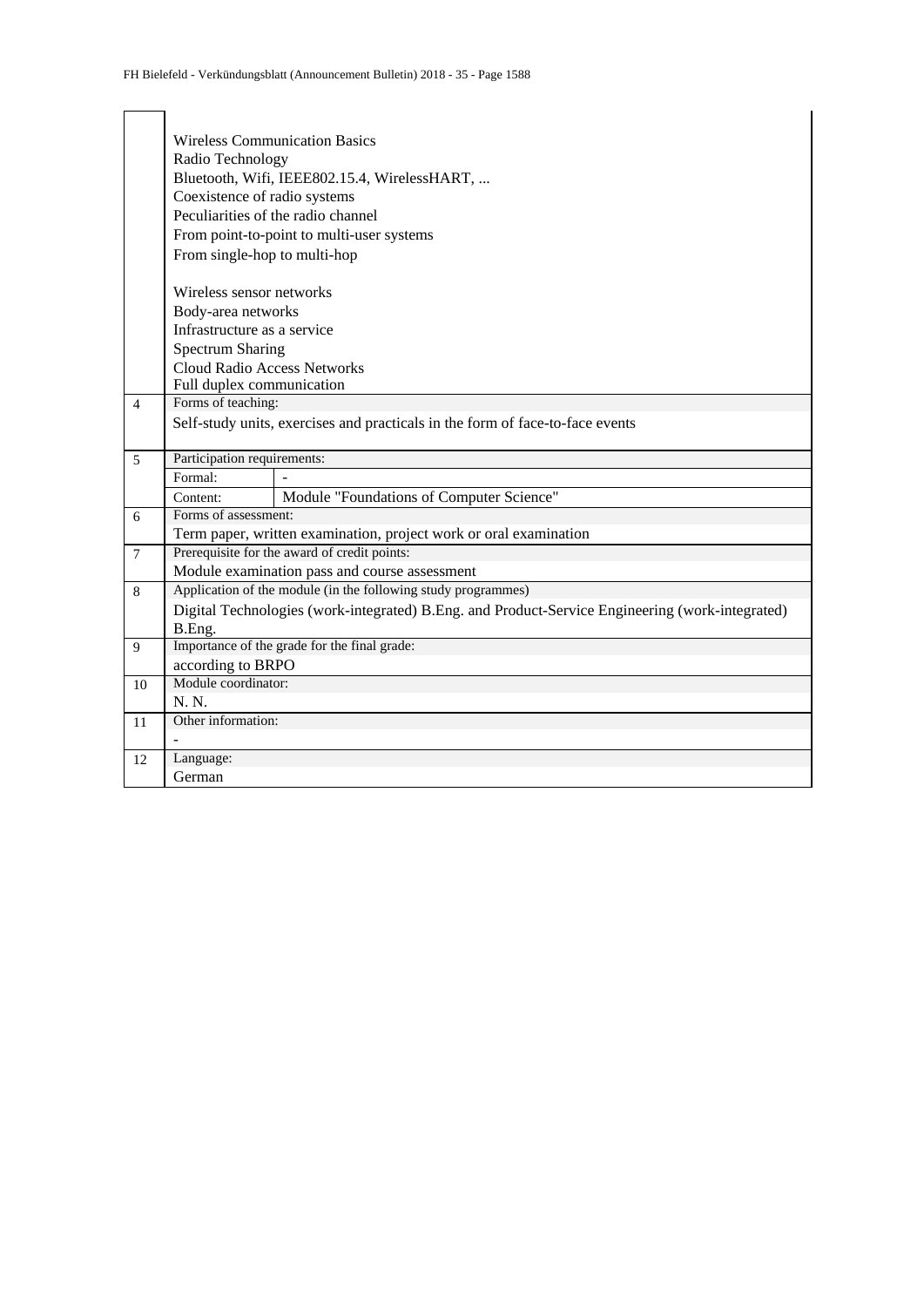| Identification<br>Workload:<br>Credits:<br>Study semester:<br>Frequency of the<br>Duration:<br>number:<br>offer<br>Annual<br>3265<br>150h<br>5<br>5th<br>6th<br>1 semester<br><sub>or</sub><br>(Winter)<br>semester<br>Actual contact time<br>Self-study<br>$\mathbf{1}$<br>Course:<br>Planned group sizes<br>Scope<br>/ classroom<br>teaching<br>2<br>$\mathbf{0}$<br>56<br>60 students<br><b>SCH</b><br>Lecture<br>h<br>h<br>30 students<br>Tuition in seminars<br><b>SCH</b><br>h<br>$\overline{0}$<br>h<br>$\Omega$<br>$\boldsymbol{0}$<br>$\overline{2}$<br>Exercise<br>20 students<br><b>SCH</b><br>62<br>16<br>h<br>h<br>15 students<br>Practical or seminar<br><b>SCH</b><br>$\overline{0}$<br>$\overline{0}$<br>h<br>$\boldsymbol{0}$<br>h<br>Supervised self-study<br>60 students<br><b>SCH</b><br>h<br>h<br>$\overline{0}$<br>1<br>16<br>Learning outcomes/competences:<br>2<br>Students can explain the distinction between civil law and public law. They can describe the structure<br>of civil law. The students have an overview of the current sources and norms of private law. They<br>understand the essential principles of private autonomy and can assess the limits within the freedom<br>of contract. They know the legal basics of contract drafting and liability law to the extent that they can<br>communicate with legal scholars.<br>They know the contents and consequences of contractual and liability law stipulations and are able to<br>discuss these with clients.<br>The students can transfer the knowledge in the field of contract formation to the requirements of their<br>own company and customers and communicate accordingly.<br>The students know the basic features of product liability law and can classify it in the legal system of<br>Germany. They understand the obligations for producers resulting from product liability and have<br>reviewed and deepened these using practical examples. Students will be able to assess and evaluate<br>the specifics of international cooperation.<br>Contents:<br>3<br>The demarcation between civil law (private law) and public law<br>$\bullet$<br>Structure and basic concepts of civil law<br>Sources and norms of private law<br>٠<br>Principles of freedom of contract.<br>The formation of the contract (offer and acceptance), the consequences of defects of intention<br>and error as well as rules of representation<br>The purchase contract and the employment agreement<br>The consequences of non-performance and poor performance<br>Basic concepts of liability law<br>$\bullet$<br>The tort of negligence, in particular organisational negligence and breach of traffic safety<br>obligations<br>Strict liability and product liability<br>Special features of international cooperation<br>Basics of the law of torts |  | Contract and Liability Law |  |  |  |  |  |  | <b>VHR</b> |  |
|---------------------------------------------------------------------------------------------------------------------------------------------------------------------------------------------------------------------------------------------------------------------------------------------------------------------------------------------------------------------------------------------------------------------------------------------------------------------------------------------------------------------------------------------------------------------------------------------------------------------------------------------------------------------------------------------------------------------------------------------------------------------------------------------------------------------------------------------------------------------------------------------------------------------------------------------------------------------------------------------------------------------------------------------------------------------------------------------------------------------------------------------------------------------------------------------------------------------------------------------------------------------------------------------------------------------------------------------------------------------------------------------------------------------------------------------------------------------------------------------------------------------------------------------------------------------------------------------------------------------------------------------------------------------------------------------------------------------------------------------------------------------------------------------------------------------------------------------------------------------------------------------------------------------------------------------------------------------------------------------------------------------------------------------------------------------------------------------------------------------------------------------------------------------------------------------------------------------------------------------------------------------------------------------------------------------------------------------------------------------------------------------------------------------------------------------------------------------------------------------------------------------------------------------------------------------------------------------------------------------------------------------------------------------------------------------------------------------------------------------------------------------------------------------------------------------------------------------|--|----------------------------|--|--|--|--|--|--|------------|--|
|                                                                                                                                                                                                                                                                                                                                                                                                                                                                                                                                                                                                                                                                                                                                                                                                                                                                                                                                                                                                                                                                                                                                                                                                                                                                                                                                                                                                                                                                                                                                                                                                                                                                                                                                                                                                                                                                                                                                                                                                                                                                                                                                                                                                                                                                                                                                                                                                                                                                                                                                                                                                                                                                                                                                                                                                                                             |  |                            |  |  |  |  |  |  |            |  |
|                                                                                                                                                                                                                                                                                                                                                                                                                                                                                                                                                                                                                                                                                                                                                                                                                                                                                                                                                                                                                                                                                                                                                                                                                                                                                                                                                                                                                                                                                                                                                                                                                                                                                                                                                                                                                                                                                                                                                                                                                                                                                                                                                                                                                                                                                                                                                                                                                                                                                                                                                                                                                                                                                                                                                                                                                                             |  |                            |  |  |  |  |  |  |            |  |
|                                                                                                                                                                                                                                                                                                                                                                                                                                                                                                                                                                                                                                                                                                                                                                                                                                                                                                                                                                                                                                                                                                                                                                                                                                                                                                                                                                                                                                                                                                                                                                                                                                                                                                                                                                                                                                                                                                                                                                                                                                                                                                                                                                                                                                                                                                                                                                                                                                                                                                                                                                                                                                                                                                                                                                                                                                             |  |                            |  |  |  |  |  |  |            |  |
|                                                                                                                                                                                                                                                                                                                                                                                                                                                                                                                                                                                                                                                                                                                                                                                                                                                                                                                                                                                                                                                                                                                                                                                                                                                                                                                                                                                                                                                                                                                                                                                                                                                                                                                                                                                                                                                                                                                                                                                                                                                                                                                                                                                                                                                                                                                                                                                                                                                                                                                                                                                                                                                                                                                                                                                                                                             |  |                            |  |  |  |  |  |  |            |  |
|                                                                                                                                                                                                                                                                                                                                                                                                                                                                                                                                                                                                                                                                                                                                                                                                                                                                                                                                                                                                                                                                                                                                                                                                                                                                                                                                                                                                                                                                                                                                                                                                                                                                                                                                                                                                                                                                                                                                                                                                                                                                                                                                                                                                                                                                                                                                                                                                                                                                                                                                                                                                                                                                                                                                                                                                                                             |  |                            |  |  |  |  |  |  |            |  |
|                                                                                                                                                                                                                                                                                                                                                                                                                                                                                                                                                                                                                                                                                                                                                                                                                                                                                                                                                                                                                                                                                                                                                                                                                                                                                                                                                                                                                                                                                                                                                                                                                                                                                                                                                                                                                                                                                                                                                                                                                                                                                                                                                                                                                                                                                                                                                                                                                                                                                                                                                                                                                                                                                                                                                                                                                                             |  |                            |  |  |  |  |  |  |            |  |
|                                                                                                                                                                                                                                                                                                                                                                                                                                                                                                                                                                                                                                                                                                                                                                                                                                                                                                                                                                                                                                                                                                                                                                                                                                                                                                                                                                                                                                                                                                                                                                                                                                                                                                                                                                                                                                                                                                                                                                                                                                                                                                                                                                                                                                                                                                                                                                                                                                                                                                                                                                                                                                                                                                                                                                                                                                             |  |                            |  |  |  |  |  |  |            |  |
|                                                                                                                                                                                                                                                                                                                                                                                                                                                                                                                                                                                                                                                                                                                                                                                                                                                                                                                                                                                                                                                                                                                                                                                                                                                                                                                                                                                                                                                                                                                                                                                                                                                                                                                                                                                                                                                                                                                                                                                                                                                                                                                                                                                                                                                                                                                                                                                                                                                                                                                                                                                                                                                                                                                                                                                                                                             |  |                            |  |  |  |  |  |  |            |  |
|                                                                                                                                                                                                                                                                                                                                                                                                                                                                                                                                                                                                                                                                                                                                                                                                                                                                                                                                                                                                                                                                                                                                                                                                                                                                                                                                                                                                                                                                                                                                                                                                                                                                                                                                                                                                                                                                                                                                                                                                                                                                                                                                                                                                                                                                                                                                                                                                                                                                                                                                                                                                                                                                                                                                                                                                                                             |  |                            |  |  |  |  |  |  |            |  |
| Forms of teaching:<br>4                                                                                                                                                                                                                                                                                                                                                                                                                                                                                                                                                                                                                                                                                                                                                                                                                                                                                                                                                                                                                                                                                                                                                                                                                                                                                                                                                                                                                                                                                                                                                                                                                                                                                                                                                                                                                                                                                                                                                                                                                                                                                                                                                                                                                                                                                                                                                                                                                                                                                                                                                                                                                                                                                                                                                                                                                     |  |                            |  |  |  |  |  |  |            |  |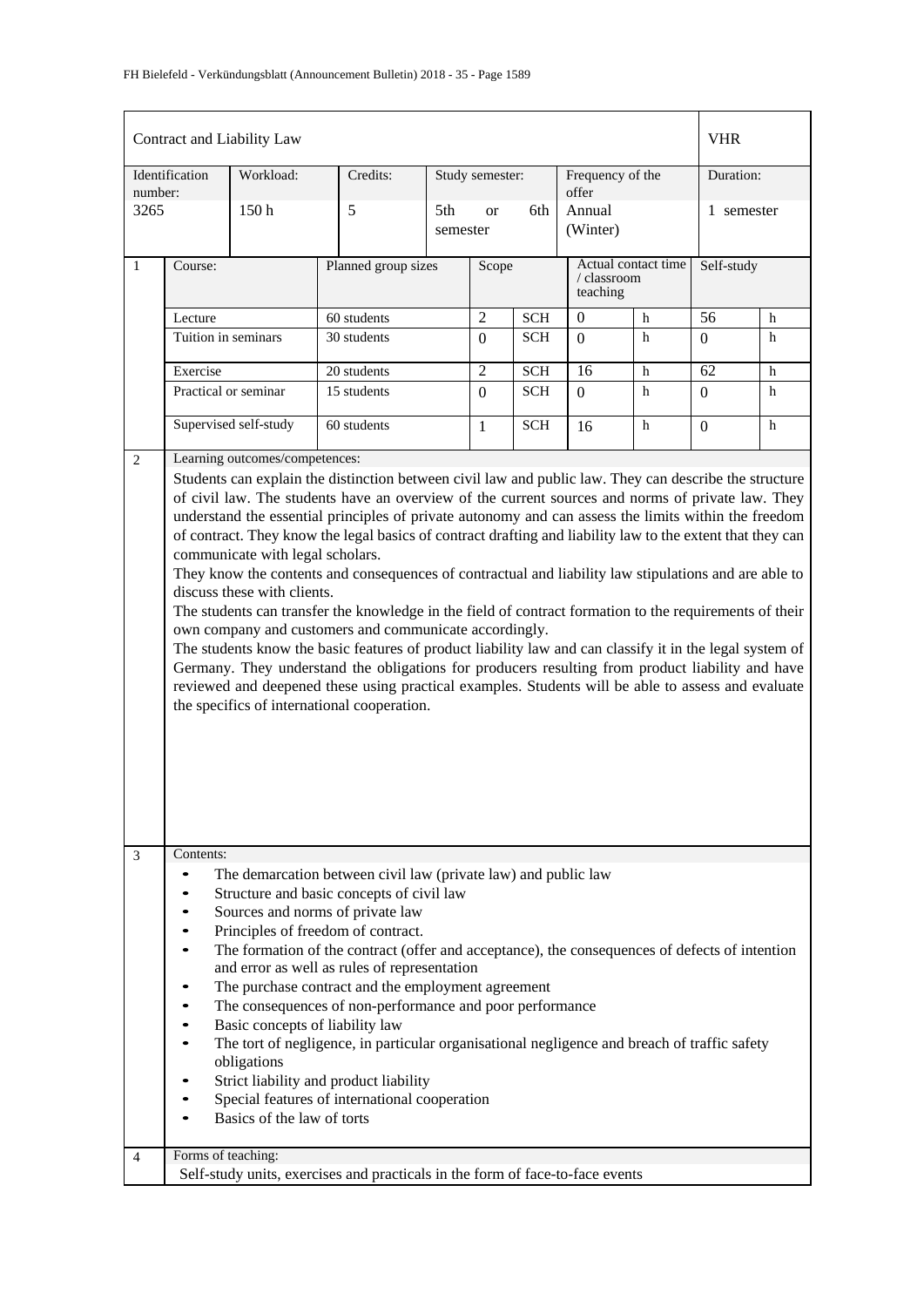| $\overline{\phantom{0}}$ | Participation requirements:                                   |                                                                   |  |  |  |  |  |  |  |  |
|--------------------------|---------------------------------------------------------------|-------------------------------------------------------------------|--|--|--|--|--|--|--|--|
|                          | Formal:                                                       |                                                                   |  |  |  |  |  |  |  |  |
|                          | Content:                                                      |                                                                   |  |  |  |  |  |  |  |  |
| 6                        | Forms of assessment:                                          |                                                                   |  |  |  |  |  |  |  |  |
|                          |                                                               | Term paper, written examination, project work or oral examination |  |  |  |  |  |  |  |  |
| 7                        | Prerequisite for the award of credit points:                  |                                                                   |  |  |  |  |  |  |  |  |
|                          | Module examination pass                                       |                                                                   |  |  |  |  |  |  |  |  |
| 8                        | Application of the module (in the following study programmes) |                                                                   |  |  |  |  |  |  |  |  |
|                          |                                                               | Product-Service Engineering (work-integrated) B.Eng.              |  |  |  |  |  |  |  |  |
| 9                        | Importance of the grade for the final grade:                  |                                                                   |  |  |  |  |  |  |  |  |
|                          | according to BRPO                                             |                                                                   |  |  |  |  |  |  |  |  |
| 10                       | Module coordinator:                                           |                                                                   |  |  |  |  |  |  |  |  |
|                          | N. N.                                                         |                                                                   |  |  |  |  |  |  |  |  |
| 11                       | Other information:                                            |                                                                   |  |  |  |  |  |  |  |  |
|                          |                                                               |                                                                   |  |  |  |  |  |  |  |  |
| 12                       | Language:                                                     |                                                                   |  |  |  |  |  |  |  |  |
|                          | German                                                        |                                                                   |  |  |  |  |  |  |  |  |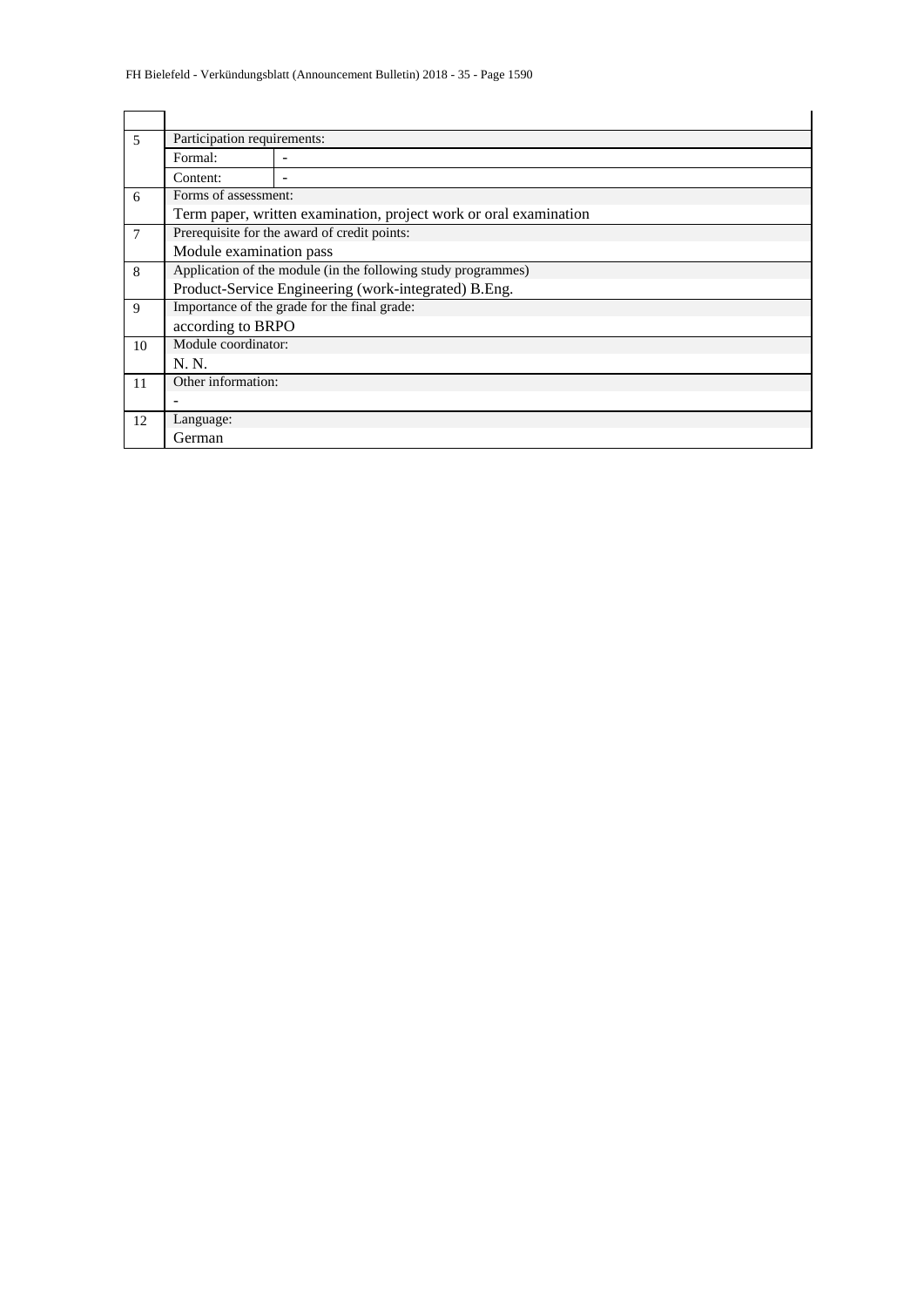| number:<br>3255 | Identification                                                                                                                                                                                                                                                                                                                                                                                                                                                                                                                                                                                                                                                                                                                                                                                                                                                                                                                                                                                                                                                                                                                                                                                                                                                                                                                                                                                                           | Workload:                      |                     |                 |                |                                                |                    | Sales and Customer Management |                  |   |  |  |  |  |  |  |
|-----------------|--------------------------------------------------------------------------------------------------------------------------------------------------------------------------------------------------------------------------------------------------------------------------------------------------------------------------------------------------------------------------------------------------------------------------------------------------------------------------------------------------------------------------------------------------------------------------------------------------------------------------------------------------------------------------------------------------------------------------------------------------------------------------------------------------------------------------------------------------------------------------------------------------------------------------------------------------------------------------------------------------------------------------------------------------------------------------------------------------------------------------------------------------------------------------------------------------------------------------------------------------------------------------------------------------------------------------------------------------------------------------------------------------------------------------|--------------------------------|---------------------|-----------------|----------------|------------------------------------------------|--------------------|-------------------------------|------------------|---|--|--|--|--|--|--|
|                 |                                                                                                                                                                                                                                                                                                                                                                                                                                                                                                                                                                                                                                                                                                                                                                                                                                                                                                                                                                                                                                                                                                                                                                                                                                                                                                                                                                                                                          |                                | Credits:            | Study semester: |                | Frequency of the<br>offer                      |                    | Duration:                     |                  |   |  |  |  |  |  |  |
|                 |                                                                                                                                                                                                                                                                                                                                                                                                                                                                                                                                                                                                                                                                                                                                                                                                                                                                                                                                                                                                                                                                                                                                                                                                                                                                                                                                                                                                                          | 150 <sub>h</sub>               | 5                   |                 | 7th sem.       |                                                | Annual<br>(Winter) |                               | 1 semester       |   |  |  |  |  |  |  |
| $\mathbf{1}$    | Course:                                                                                                                                                                                                                                                                                                                                                                                                                                                                                                                                                                                                                                                                                                                                                                                                                                                                                                                                                                                                                                                                                                                                                                                                                                                                                                                                                                                                                  |                                | Planned group sizes | Scope           |                | Actual contact time<br>/ classroom<br>teaching |                    | Self-study                    |                  |   |  |  |  |  |  |  |
|                 | Lecture                                                                                                                                                                                                                                                                                                                                                                                                                                                                                                                                                                                                                                                                                                                                                                                                                                                                                                                                                                                                                                                                                                                                                                                                                                                                                                                                                                                                                  |                                | 60 students         |                 | $\overline{c}$ | <b>SCH</b>                                     | $\theta$           | h                             | 67               | h |  |  |  |  |  |  |
|                 | Tuition in seminars                                                                                                                                                                                                                                                                                                                                                                                                                                                                                                                                                                                                                                                                                                                                                                                                                                                                                                                                                                                                                                                                                                                                                                                                                                                                                                                                                                                                      |                                | 30 students         |                 | $\mathbf{0}$   | <b>SCH</b>                                     | $\Omega$           | h                             | $\boldsymbol{0}$ | h |  |  |  |  |  |  |
|                 | Exercise                                                                                                                                                                                                                                                                                                                                                                                                                                                                                                                                                                                                                                                                                                                                                                                                                                                                                                                                                                                                                                                                                                                                                                                                                                                                                                                                                                                                                 |                                | 20 students         |                 | $\overline{2}$ | <b>SCH</b>                                     | 16                 | h                             | $\overline{51}$  | h |  |  |  |  |  |  |
|                 |                                                                                                                                                                                                                                                                                                                                                                                                                                                                                                                                                                                                                                                                                                                                                                                                                                                                                                                                                                                                                                                                                                                                                                                                                                                                                                                                                                                                                          | Practical or seminar           | 15 students         |                 | $\mathbf{0}$   | <b>SCH</b>                                     | $\Omega$           | h                             | $\boldsymbol{0}$ | h |  |  |  |  |  |  |
|                 |                                                                                                                                                                                                                                                                                                                                                                                                                                                                                                                                                                                                                                                                                                                                                                                                                                                                                                                                                                                                                                                                                                                                                                                                                                                                                                                                                                                                                          | Supervised self-study          | 60 students         |                 | $\mathbf{1}$   | <b>SCH</b>                                     | 16                 | h                             | $\Omega$         | h |  |  |  |  |  |  |
| 2               |                                                                                                                                                                                                                                                                                                                                                                                                                                                                                                                                                                                                                                                                                                                                                                                                                                                                                                                                                                                                                                                                                                                                                                                                                                                                                                                                                                                                                          | Learning outcomes/competences: |                     |                 |                |                                                |                    |                               |                  |   |  |  |  |  |  |  |
|                 | After successful completion of this module, students have a deeper level of knowledge in the area of<br>sales and customer competence and can present this.<br>During the course, students learn methods to analyse distribution systems and processes. This enables<br>them to understand and evaluate strategic and operative sales approaches and to apply them to relevant<br>problems in business practice. They can assess the importance of customer management for the success<br>of a company and know the current methods for determining customer value and instruments for<br>building and maintaining customer relationships. Building on this, they will have the knowledge and<br>skills to analyse methods of customer retention and apply them to new problems.<br>Students will be able to discuss sales and customer management problems and solutions with experts<br>in their company at an appropriate level. They are able to realistically assess themselves and their<br>impact on clients.<br>Students are able to relate to others and to think and act in a sales- and customer-oriented way.<br>Students master basic instruments of sales and customer management. They think in a decision- and<br>system-oriented way and are able to work on problems in the field of sales and customer management<br>in a theoretically sound and structured manner and find an appropriate solution. |                                |                     |                 |                |                                                |                    |                               |                  |   |  |  |  |  |  |  |
| $\mathfrak{Z}$  | Contents:<br>Basics of sales and customer management<br>Sales management:<br>Planning and organisation of sales activities<br>$\bullet$<br>Key-figure-based strategic and operative sales planning, management and controlling<br>$\bullet$<br>Current challenges in sales<br>Customer management:<br>Situation analysis and target planning of customer management<br>Process and instruments of customer assessment, customer segmentation, and customer                                                                                                                                                                                                                                                                                                                                                                                                                                                                                                                                                                                                                                                                                                                                                                                                                                                                                                                                                               |                                |                     |                 |                |                                                |                    |                               |                  |   |  |  |  |  |  |  |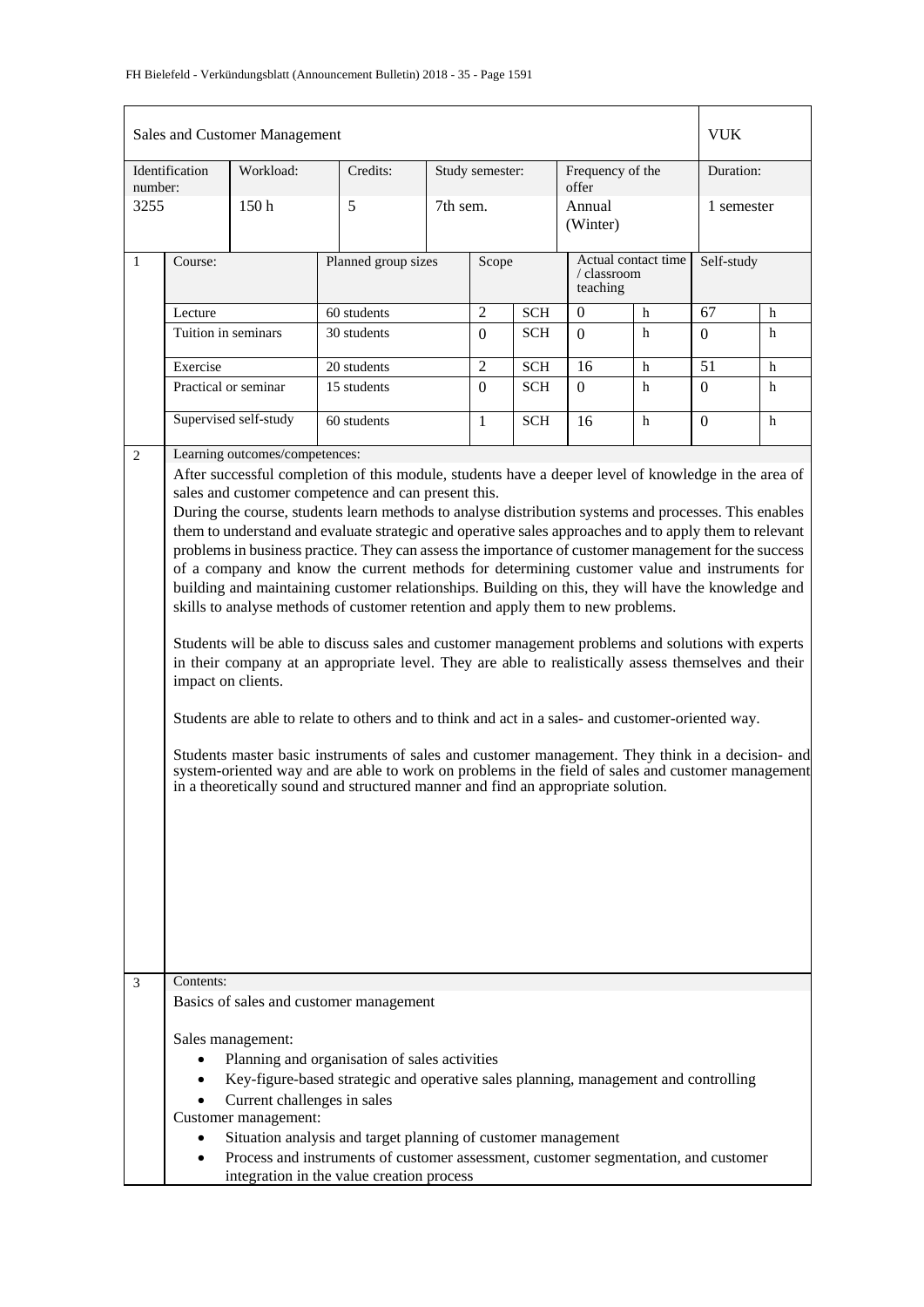|                | Elements of CRM and operational CRM                                           |  |  |  |  |  |  |  |  |  |
|----------------|-------------------------------------------------------------------------------|--|--|--|--|--|--|--|--|--|
|                | Electronic Commerce                                                           |  |  |  |  |  |  |  |  |  |
|                |                                                                               |  |  |  |  |  |  |  |  |  |
| $\overline{4}$ | Forms of teaching:                                                            |  |  |  |  |  |  |  |  |  |
|                | Self-study units, exercises and practicals in the form of face-to-face events |  |  |  |  |  |  |  |  |  |
|                |                                                                               |  |  |  |  |  |  |  |  |  |
| $\overline{5}$ | Participation requirements:                                                   |  |  |  |  |  |  |  |  |  |
|                | Formal:                                                                       |  |  |  |  |  |  |  |  |  |
|                | Content:                                                                      |  |  |  |  |  |  |  |  |  |
| 6              | Forms of assessment:                                                          |  |  |  |  |  |  |  |  |  |
|                | Term paper, written examination or oral examination                           |  |  |  |  |  |  |  |  |  |
| $\overline{7}$ | Prerequisite for the award of credit points:                                  |  |  |  |  |  |  |  |  |  |
|                | Module examination pass                                                       |  |  |  |  |  |  |  |  |  |
| 8              | Application of the module (in the following study programmes)                 |  |  |  |  |  |  |  |  |  |
|                | Product-Service Engineering (work-integrated) B.Eng.                          |  |  |  |  |  |  |  |  |  |
| 9              | Importance of the grade for the final grade:                                  |  |  |  |  |  |  |  |  |  |
|                | according to BRPO                                                             |  |  |  |  |  |  |  |  |  |
| 10             | Module coordinator:                                                           |  |  |  |  |  |  |  |  |  |
|                | Prof. Dr.-Ing. Prof. h.c. Lothar Budde                                        |  |  |  |  |  |  |  |  |  |
| 11             | Other information:                                                            |  |  |  |  |  |  |  |  |  |
|                |                                                                               |  |  |  |  |  |  |  |  |  |
| 12             | Language:                                                                     |  |  |  |  |  |  |  |  |  |
|                | German                                                                        |  |  |  |  |  |  |  |  |  |